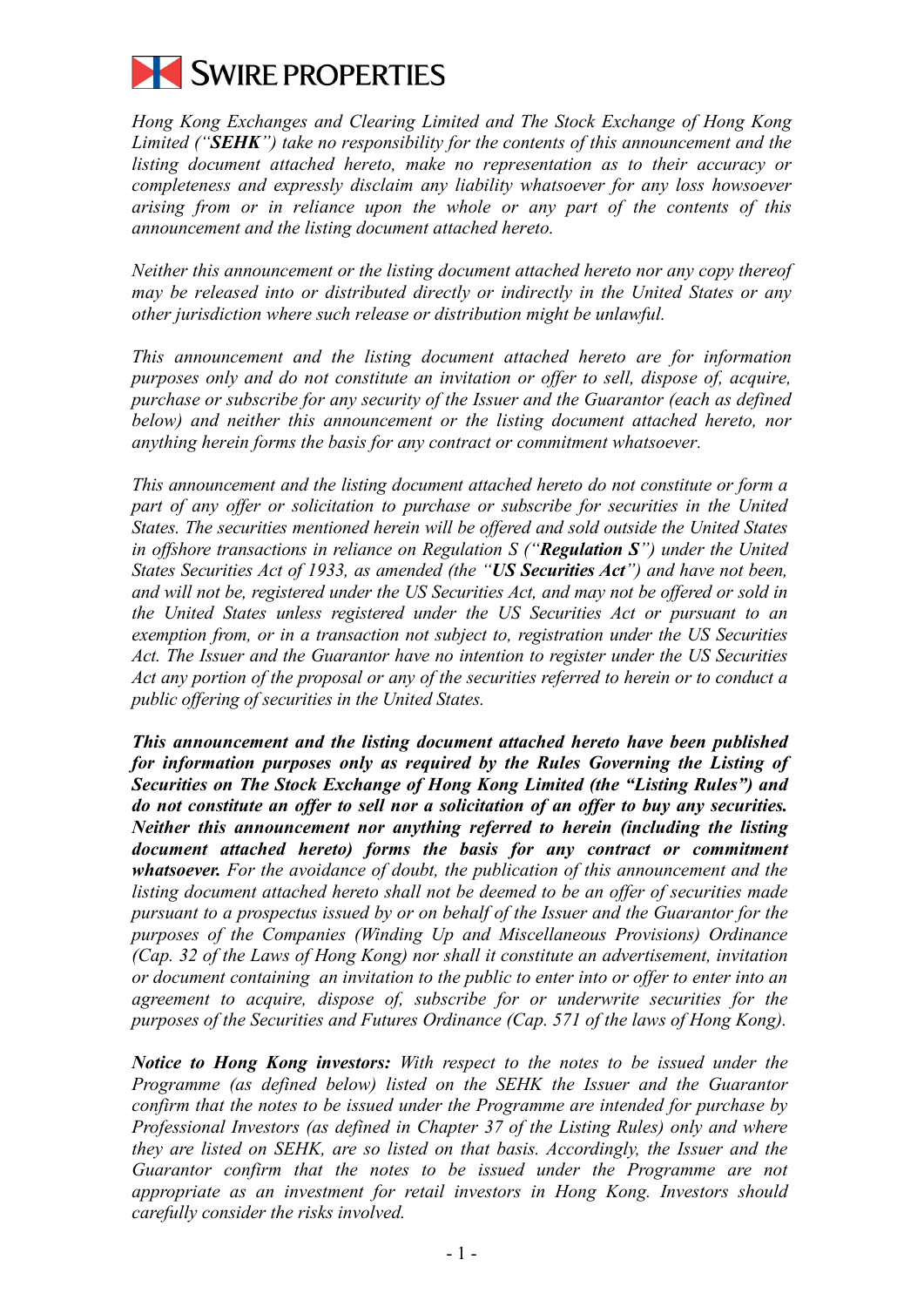

**SWIRE PROPERTIES MTN FINANCING LIMITED**

(*incorporated in Hong Kong under the Companies Ordinance with limited liability*) (the "**Issuer**")

## unconditionally and irrevocably guaranteed by **SWIRE PROPERTIES LIMITED** 太古地產有限公司

(*incorporated in Hong Kong under the Companies Ordinance with limited liability*) (the "**Guarantor**") (**Stock Code: 01972**)

## US\$4,000,000,000 MEDIUM TERM NOTE PROGRAMME (the "**Programme**")

*Joint Arranger*

## **The Hongkong and Shanghai Banking Corporation Limited**

## **Standard Chartered Bank**

## **PUBLICATION OF THE OFFERING CIRCULAR**

This announcement is issued pursuant to Rule 37.39A of the Listing Rules.

Reference is made to the notice of listing of the Programme on The Stock Exchange of Hong Kong Limited dated 26 May 2022 published by the Issuer.

The Offering Circular Dated 26 May 2022 in relation to the Programme is appended to this announcement.

The Offering Circular does not constitute a prospectus, notice, circular, brochure or advertisement offering to sell any securities to the public in any jurisdiction, nor is it an invitation to the public to make offers to subscribe for or purchase any securities, nor is it circulated to invite offers by the public to subscribe for or purchase any securities.

The Offering Circular must not be regarded as an inducement to subscribe for or purchase any securities, and no such inducement is intended. No investment decision should be made based on the information contained in the Offering Circular.

27 May 2022

As at the date of this announcement, the Directors of Swire Properties MTN Financing Limited are:

T.J. Blackburn, F.N.Y. Lung, A.H.S. Lee and P.P.W. Wong.

As at the date of this announcement, the Directors of Swire Properties Limited are: Executive Directors: G.M.C. Bradley (Chairman), T.J. Blackburn, F.N.Y. Lung, M.S.C. Ma;

Non-Executive Directors: N.A.H. Fenwick, R.S.K. Lim, M.J. Murray, M.B. Swire; and Independent Non-Executive Directors: L.K.L. Cheng, T.T.K. Choi, S.T. Fung, J.L. Wang and M.Y. Wu.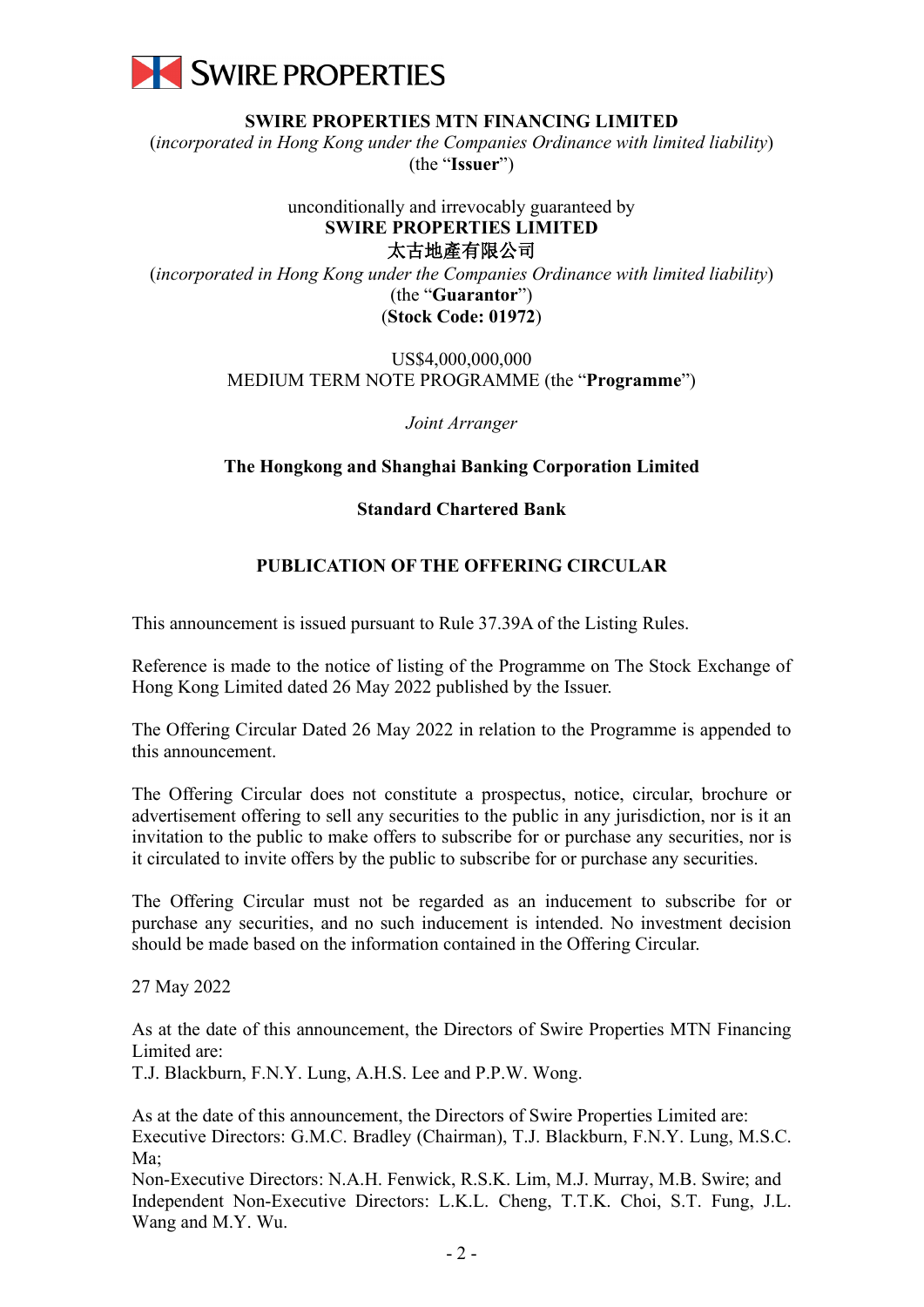# **Appendix – Offering Circular**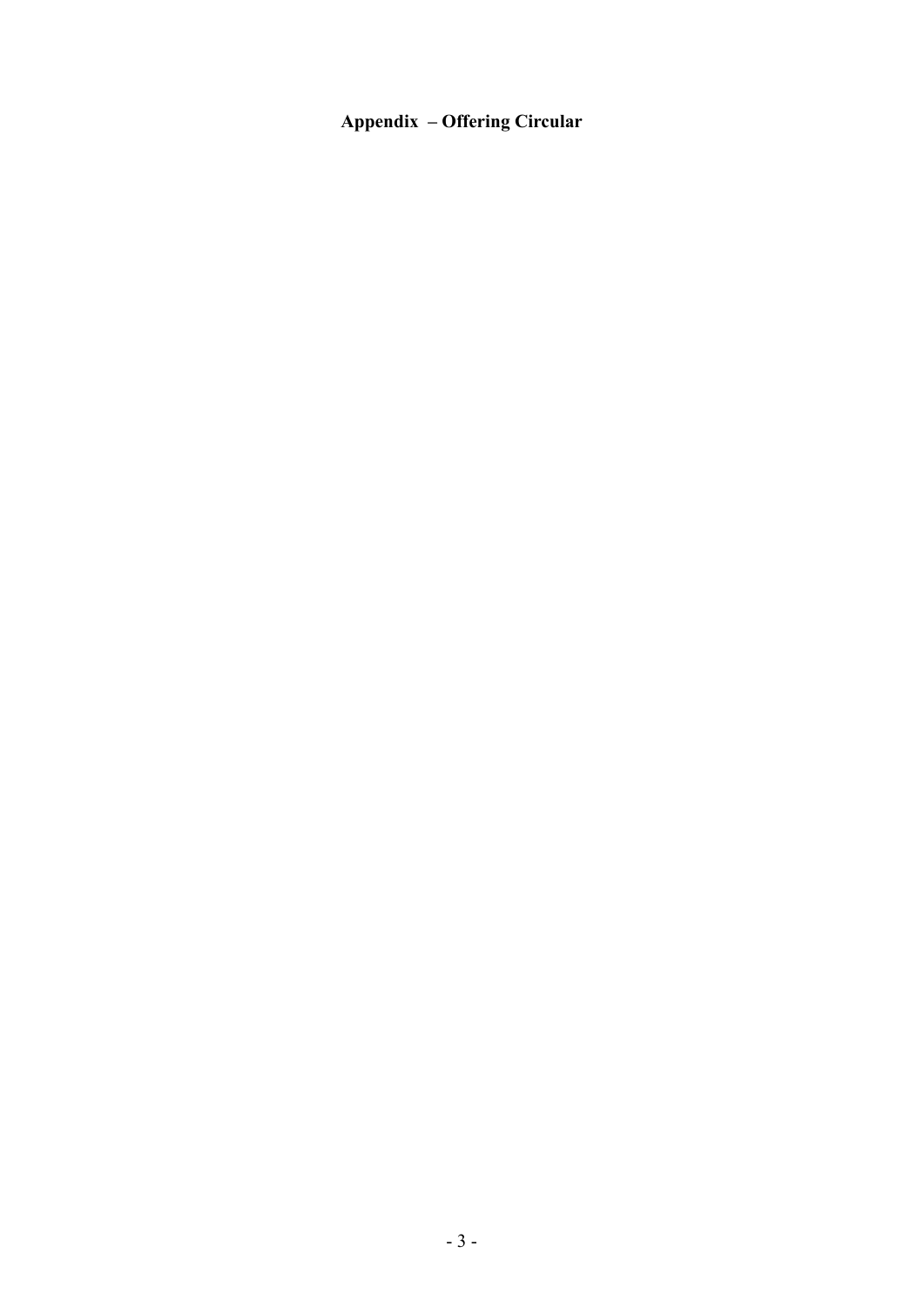#### **NOT FOR DISTRIBUTION INTO OR WITHIN THE UNITED STATES OR, IN RESPECT OF ANY OFFERING OF SECURITIES UNDER CATEGORY 2 OF REGULATION S OF THE SECURITIES ACT, TO ANY U.S. PERSON OR TO ANY PERSON OR ADDRESS IN THE UNITED STATES**

**Important: You must read the following before continuing.** The following applies to the Offering Circular following this page, and you are therefore advised to read this carefully before reading, accessing or making any other use of the Offering Circular. In accessing the Offering Circular, you agree to be bound by the following terms and conditions, including any modifications to them any time you receive any information from us as a result of such access.

NOTHING IN THIS ELECTRONIC TRANSMISSION CONSTITUTES AN OFFER OF SECURITIES FOR SALE IN THE UNITED STATES OR ANY OTHER JURISDICTION WHERE IT IS UNLAWFUL TO DO SO.

THE SECURITIES HAVE NOT BEEN, AND WILL NOT BE, REGISTERED UNDER THE U.S. SECURITIES ACT OF 1933, AS AMENDED (THE "*SECURITIES ACT*"), OR THE SECURITIES LAWS OF ANY STATE OF THE U.S. OR OTHER JURISDICTION, AND THE SECURITIES MAY NOT BE OFFERED OR SOLD INTO OR WITHIN THE UNITED STATES OR, IN RESPECT OF ANY OFFERING OF SECURITIES UNDER CATEGORY 2 OF REGULATION S OF THE SECURITIES ACT, TO, OR FOR THE ACCOUNT OR BENEFIT OF, U.S. PERSONS (AS DEFINED IN REGULATION S UNDER THE SECURITIES ACT) OR TO ANY PERSON OR ADDRESS IN THE UNITED STATES, EXCEPT PURSUANT TO AN EXEMPTION FROM, OR IN A TRANSACTION NOT SUBJECT TO, THE REGISTRATION REQUIREMENTS OF THE SECURITIES ACT AND APPLICABLE STATE OR LOCAL SECURITIES LAWS.

THIS OFFERING CIRCULAR MAY NOT BE FORWARDED OR DISTRIBUTED TO ANY OTHER PERSON AND MAY NOT BE REPRODUCED IN ANY MANNER WHATSOEVER, AND IN PARTICULAR, MAY NOT BE FORWARDED, IN RESPECT OF ANY OFFERING OF SECURITIES UNDER CATEGORY 2 OF REGULATION S OF THE SECURITIES ACT, TO ANY U.S. PERSON OR TO ANY U.S. ADDRESS. ANY FORWARDING, DISTRIBUTION OR REPRODUCTION OF THIS DOCUMENT IN WHOLE OR IN PART IS UNAUTHORISED. FAILURE TO COMPLY WITH THIS DIRECTIVE MAY RESULT IN A VIOLATION OF THE SECURITIES ACT OR THE APPLICABLE LAWS OF OTHER JURISDICTIONS.

**Confirmation of the Representation:** This Offering Circular is being sent at your request, and by accepting the e-mail and accessing this Offering Circular you shall be deemed to have represented to us that you are outside the United States or, in respect of any offering of securities under Category 2 of Regulation S of the Securities Act, you shall be deemed to have represented to us that you are not a U.S. person. In addition, you shall be deemed to have represented to us that the electronic mail address that you gave us and to which this e-mail has been delivered is not located in the United States and that you consent to delivery of such Offering Circular by electronic transmission.

You are reminded that this Offering Circular has been delivered to you on the basis that you are a person into whose possession this Offering Circular may be lawfully delivered in accordance with the laws of the jurisdiction in which you are located and you may not, nor are you authorised to, deliver this Offering Circular to any other person.

The materials relating to any offering of securities to which this Offering Circular relates do not constitute, and may not be used in connection with, an offer or solicitation in any place where offers or solicitations are not permitted by law. If a jurisdiction requires that such offering be made by a licensed broker or dealer and the Dealers or any affiliate of the Dealers is a licensed broker or dealer in that jurisdiction, such offering shall be deemed to be made by the Dealers or such affiliate on behalf of the Issuer (as defined in this Offering Circular) in such jurisdiction.

This Offering Circular has been sent to you in an electronic form. You are reminded that documents transmitted via this medium may be altered or changed during the process of electronic transmission and consequently none of the Dealers (as defined in this Offering Circular) or any person who controls any Dealer or any director, officer, employee or agent of any Dealer or affiliate of any such person accepts any liability or responsibility whatsoever in respect of any difference between the Offering Circular distributed to you in electronic format and the hard copy version available to you on request from any of the Dealers.

You are responsible for protecting against viruses and other destructive items. Your use of this e-mail is at your own risk and it is your responsibility to take precautions to ensure that it is free from viruses and other items of a destructive nature.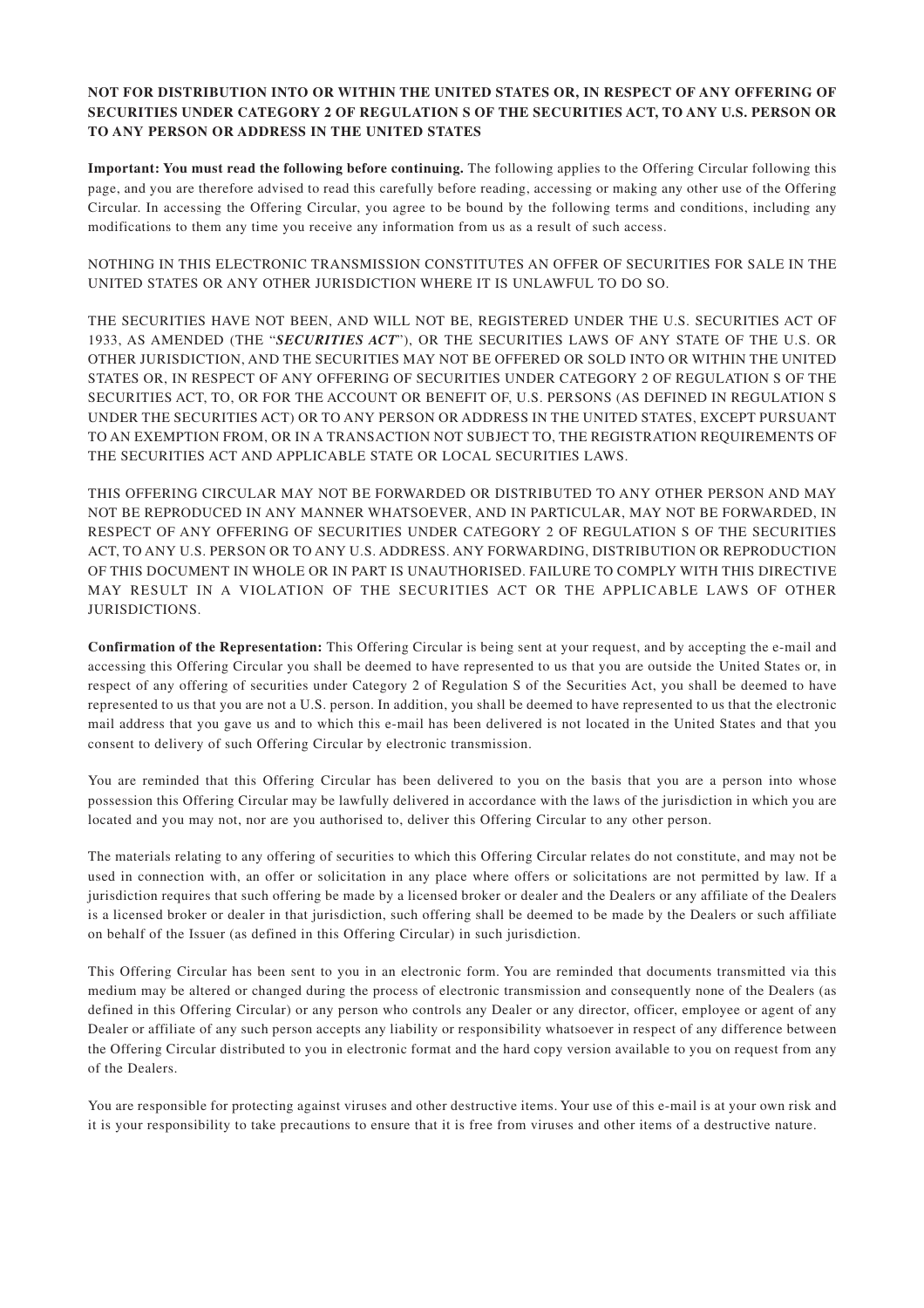SWIRE PROPERTIES

# **Swire Properties MTN Financing Limited**

*(incorporated with limited liability in Hong Kong)*

#### **unconditionally and irrevocably guaranteed by**

## **Swire Properties Limited**

*(incorporated with limited liability in Hong Kong)*

### **U.S.\$4,000,000,000**

#### **Medium Term Note Programme**

On 25th May, 2012, Swire Properties MTN Financing Limited (the "**Issuer**") established a U.S.\$3,000,000,000 Medium Term Note Programme (the "**Programme**") and issued an offering circular on that<br>date describing the Program

The payments of all amounts due in respect of the Notes will be unconditionally and irrevocably guaranteed by Swire Properties Limited (the "*Guarantor*" or "*Swire Properties*").

Notes may be issued in bearer or registered form (respectively "Bearer Notes") and "Registered Notes"). The maximum aggregate nominal amount of all Notes from time to time outstanding under the<br>Programme will not exceed U.

The Notes may be issued on a continuing basis to one or more of the Dealers specified under "S*ummary of the Programme*" and any additional Dealer appointed under the Programme from time to time<br>by the Issuer (each a "Deal

Application has been made to The Stock Exchange of Hong Kong Limited (the "**Hong Kong Stock Exchange**") for the listing of the Programme under which Notes may be issued by way of debt issues<br>to professional investors (as d

*Notice to Hong Kong investors:* Each of the Issuer and the Guarantor confirms that the Notes are intended for purchase by Professional Investors only and, where they are listed on the Hong Kong Stock<br>Exchange, are so list

The Hong Kong Stock Exchange has not reviewed the contents of this Offering Circular, other than to ensure that the prescribed form disclaimer and responsibility statements, and a statements, and a statement is offering Ci

Notice of the aggregate nominal amount of Notes, interest (if any) payable in respect of Notes, the issue price of Notes and any other terms and conditions not contained herein which are applicable to each<br>Tranche (as defi

The Programme provides that Notes may be listed on such other or further stock exchange(s) as may be agreed between the Issuer, the Guarantor and the relevant Dealer. The Issuer may also issue unlisted

Notes.<br>The Notes and the Guarantee (as defined under "*Terms and Conditions of the Notes*") have not been and will not be registered under the U.S. Securities Act of 1933, as amended (the "Securities Act"), and<br>may not be

**MiFID II product governance/target market –** The Pricing Supplement in respect of any Notes may include a legend entitled "MiFID II Product Governance" which will outline the target market<br>consideration the respect of the

A determination will be made in relation to each issue about whether, for the purpose of the MiFID Product Governance rules under EU Delegated Directive 2017/593 (the "MFID Product Governance<br>Rules"), any Dealer subscribin

UK MiFIR product governance/target market – The Pricing Supplement in respect of any Notes may include a legend entitled "UK MiFIR Product Governance" which will outline the target market<br>assessment in respect of the Notes

A determination will be made in relation to each issue about whether, for the purpose of the UK MiFIR Product Governance Rules, any Dealer subscribing for any Notes is a manufacturer in respect of such Addet Subscribing fo

IMPORTANT – UK RETAIL INVESTORS – The Notes are not intended to be offered, sold or otherwise made available to and should not be offered, sold or otherwise made available to any retail<br>investor in the United Kingdom ("UK"

Notification under Section 309B(1)(c) of the Securities and Futures Act 2001 (2020 Revised Edition) of Singapore, as modified or amended from time to time (the "SFA") – Unless otherwise stated in the triction 309B(1)(c) of

The Programme is rated A in respect of Notes with a maturity of more than one year by Fitch Ratings Limited ("Fitch") and (P)A2 in respect of Notes with a maturity of more than one year by Moody's<br>Investors Service Hong Ko

to inform Noteholders of any such suspension, change or withdrawal.<br>The Issuer and the Guarantor may agree with any the interpolated by the Terms and Conditions of the Notes herein, in which event (in the case of Notes int Investing in Notes issued under the Programme involves certain risks and may not be suitable for all investors. Investors should have sufficient knowledge and experience in financial and business matters<br>to evaluate the in

**HSBC Standard Chartered Bank**

*Dealers*

*Arrangers*

**ANZ Barclays BOC International China Construction Bank (Asia) Crédit Agricole CIB Deutsche Bank HSBC J.P. Morgan Morgan Stanley SMBC Nikko**

**Bank of China (Hong Kong) BNP PARIBAS BofA Securities Citigroup DBS Bank Ltd. Goldman Sachs (Asia) L.L.C. ING Mizuho Securities MUFG Société Générale Corporate & Investment Banking UBS**

**Standard Chartered Bank**

The date of this Offering Circular is 26th May, 2022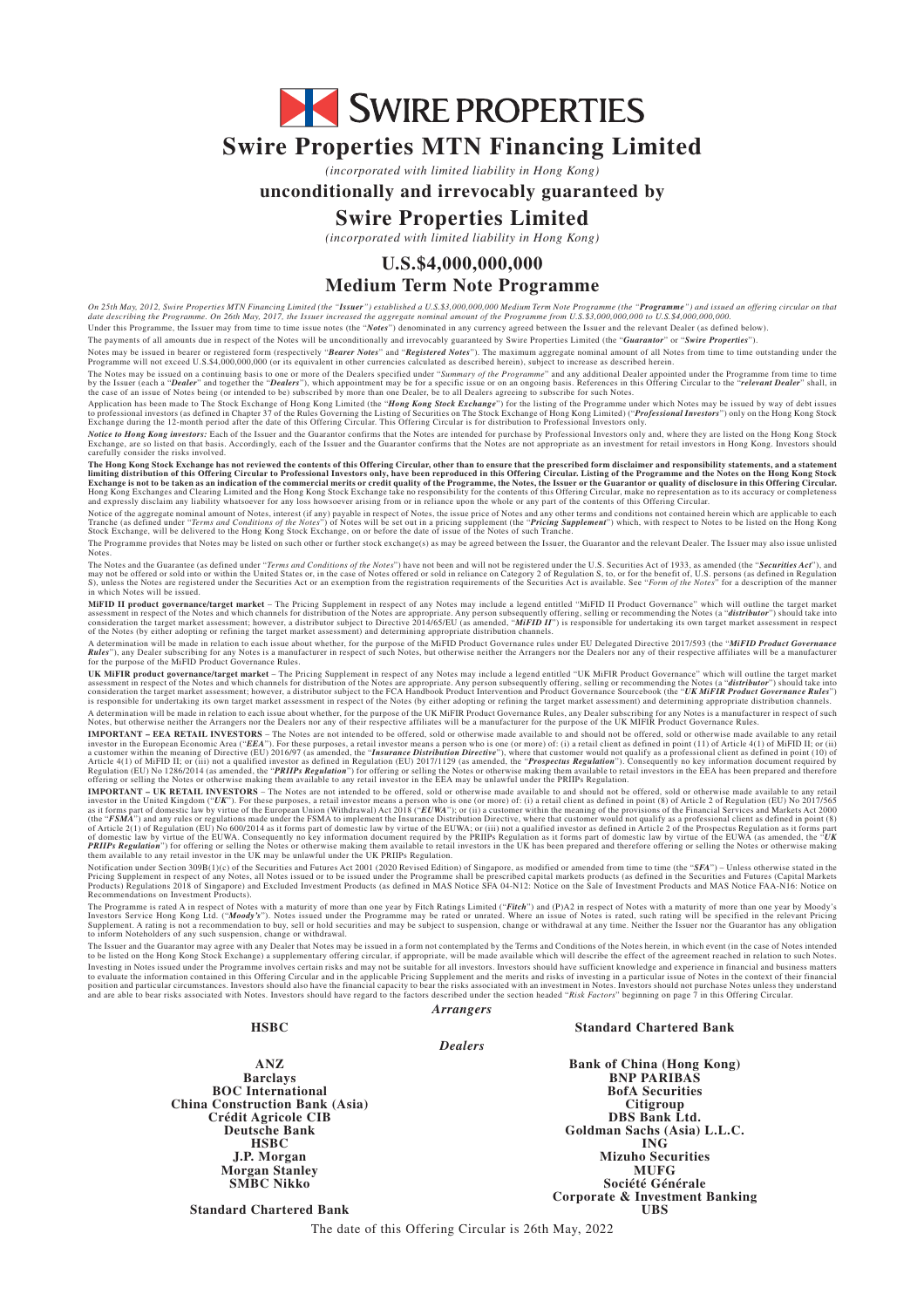**This Offering Circular includes particulars given in compliance with the Rules Governing the Listing of Securities on The Stock Exchange of Hong Kong Limited (the "***HKSE Rules***") for the purpose of giving information with regard to each of the Issuer and the Guarantor. The Issuer and the Guarantor accept full responsibility for the accuracy of the information contained in this Offering Circular and confirm, having made all reasonable enquiries, that to the best of their knowledge and belief there are no other facts the omission of which would make any statement herein misleading.**

**This Offering Circular is for distribution to Professional Investors only. Investors should not purchase the Notes in the primary or secondary markets unless they are Professional Investors and understand the risks involved. The Notes are only suitable for Professional Investors.**

**The Hong Kong Stock Exchange has not reviewed the contents of this Offering Circular, other than to ensure that the prescribed form disclaimer and responsibility statements, and a statement limiting distribution of this Offering Circular to Professional Investors only, have been reproduced in this Offering Circular. Listing of the Programme on the Hong Kong Stock Exchange is not to be taken as an indication of the commercial merits or credit quality of the Notes or the Issuer and the Guarantor or the quality of disclosure in this Offering Circular. Hong Kong Exchanges and Clearing Limited and the Hong Kong Stock Exchange take no responsibility for the contents of this Offering Circular, make no representation as to its accuracy or completeness and expressly disclaim any liability whatsoever for any loss howsoever arising from or in reliance upon the whole or any part of the contents of this Offering Circular.**

**This Offering Circular is to be read in conjunction with all documents which are deemed to be incorporated herein by reference (see "***Documents Incorporated by Reference***" below). This Offering Circular shall be read and construed on the basis that such documents are incorporated and form part of this Offering Circular.**

**The Dealers and the Agents have not independently verified the information contained herein. Accordingly, no representation, warranty or undertaking, express or implied, is made and no responsibility or liability is accepted by the Dealers or the Agents as to the accuracy or completeness of the information contained or incorporated in this Offering Circular or any other information provided by the Issuer or the Guarantor in connection with the Programme. To the fullest extent permitted by law, none of the Dealers, the Arrangers or the Agents accept any liability in relation to the information contained or incorporated by reference in this Offering Circular, any other information provided by the Issuer or the Guarantor in connection with the Programme or any other statement, made or purported to be made by an Arranger or a Dealer or any Agent or on its behalf in connection with the Issuer, the Guarantor, or the issue and offering of the Notes. Each Arranger, each Dealer and each Agent accordingly disclaims all and any liability whether arising in tort or contract or otherwise (save as referred to above) which it might otherwise have in respect of this Offering Circular or any such statement.**

**No person is or has been authorised by the Issuer or the Guarantor to give any information or to make any representation not contained in or not consistent with this Offering Circular or any other information supplied in connection with the Programme or the Notes and, if given or made, such information or representation must not be relied upon as having been authorised by the Issuer or the Guarantor or any of the Dealers.**

**Neither this Offering Circular nor any other information supplied in connection with the Programme or any Notes (i) is intended to provide the basis of any credit or other evaluation or (ii) should be considered as a recommendation by the Issuer, the Guarantor or any of the Dealers that any recipient of this Offering Circular or any other information supplied in connection with the Programme or any Notes should purchase any Notes. Each investor contemplating purchasing any Notes should make its own independent investigation of the financial condition and affairs, and its own appraisal of the creditworthiness, of the Issuer and/or the Guarantor, and the terms of the Notes being offered, including the merits and risks involved. Neither this Offering Circular nor any other information supplied in connection with the Programme or the issue of any Notes constitutes an offer or invitation by or on behalf of the Issuer or the Guarantor or any of the Dealers to any person to subscribe for or to purchase any Notes.**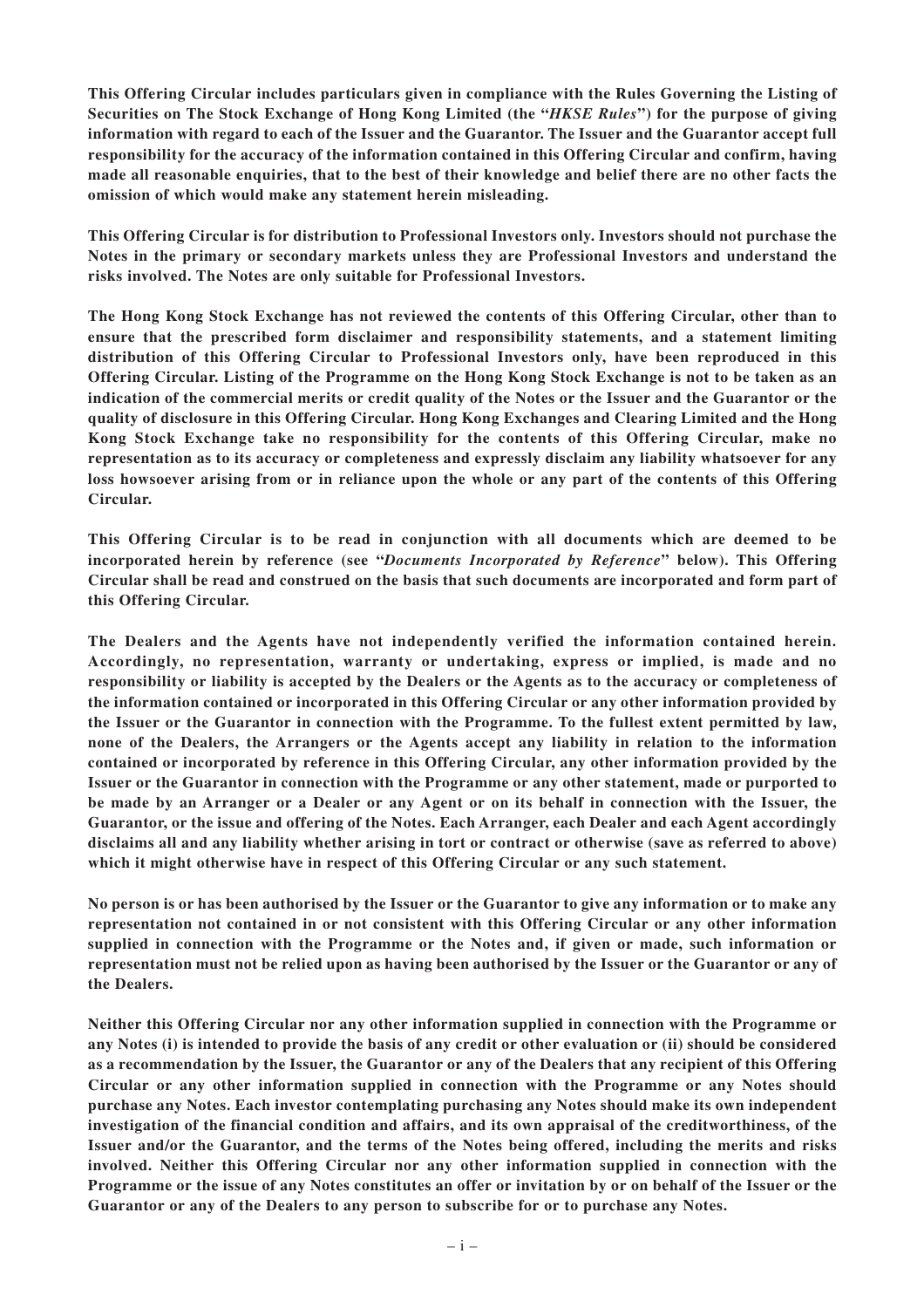**Neither the delivery of this Offering Circular nor the offering, sale or delivery of any Notes shall in any circumstances imply that the information contained herein concerning the Issuer and/or the Guarantor is correct at any time subsequent to the date hereof or that any other information supplied in connection with the Programme is correct as of any time subsequent to the date indicated in the document containing the same. The Dealers expressly do not undertake to review the financial condition or affairs of the Issuer or the Guarantor during the life of the Programme or to advise any investor in the Notes of any information coming to their attention. Investors should review,** *inter alia***, the most recently published documents incorporated by reference into this Offering Circular when deciding whether or not to purchase any Notes.**

**The Notes in bearer form are subject to U.S. tax law requirements and may not be offered, sold or delivered within the United States or its possessions or to United States persons, except in certain transactions permitted by U.S. Treasury regulations. Terms used in this paragraph have the meanings given to them by the U.S. Internal Revenue Code and Treasury regulations promulgated thereunder.**

**This Offering Circular does not constitute an offer to sell or the solicitation of an offer to buy any Notes in any jurisdiction to any person to whom it is unlawful to make the offer or solicitation in such jurisdiction. The distribution of this Offering Circular and the offer or sale of Notes may be restricted by law in certain jurisdictions. None of the Issuer, the Guarantor and the Dealers represents that this Offering Circular may be lawfully distributed, or that any Notes may be lawfully offered, in compliance with any applicable registration or other requirements in any such jurisdiction, or pursuant to an exemption available thereunder, or assumes any responsibility for facilitating any such distribution or offering. In particular, no action has been taken by the Issuer, the Guarantor or the Dealers which would permit a public offering of any Notes or distribution of this document in any jurisdiction where action for that purpose is required. Accordingly, no Notes may be offered or sold, directly or indirectly, and neither this Offering Circular nor any advertisement or other offering material may be distributed or published in any jurisdiction, except under circumstances that will result in compliance with any applicable laws and regulations. Persons into whose possession this Offering Circular or any Notes may come must inform themselves about, and observe, any such restrictions on the distribution of this Offering Circular and the offering and sale of Notes. In particular, there are restrictions on the distribution of this Offering Circular and the offer or sale of Notes in the United States, the European Economic Area, the United Kingdom, Japan, the Hong Kong Special Administrative Region of the People's Republic of China ("***Hong Kong***"), Singapore and the People's Republic of China (the "***Chinese Mainland***"), see "***Subscription and Sale***".**

**If a jurisdiction requires that such offering be made by a licensed broker or dealer and the Dealers or any affiliate of the Dealers is a licensed broker or dealer in that jurisdiction, such offering shall be deemed to be made by the Dealers or such affiliate on behalf of the Issuer (as defined in this Offering Circular) in such jurisdiction.**

**None of the Dealers, the Issuer or the Guarantor nor any of the Agents makes any representation to any investor in the Notes regarding the legality of its investment under any applicable laws. Any investor in the Notes should be able to bear the economic risk of an investment in the Notes for an indefinite period of time.**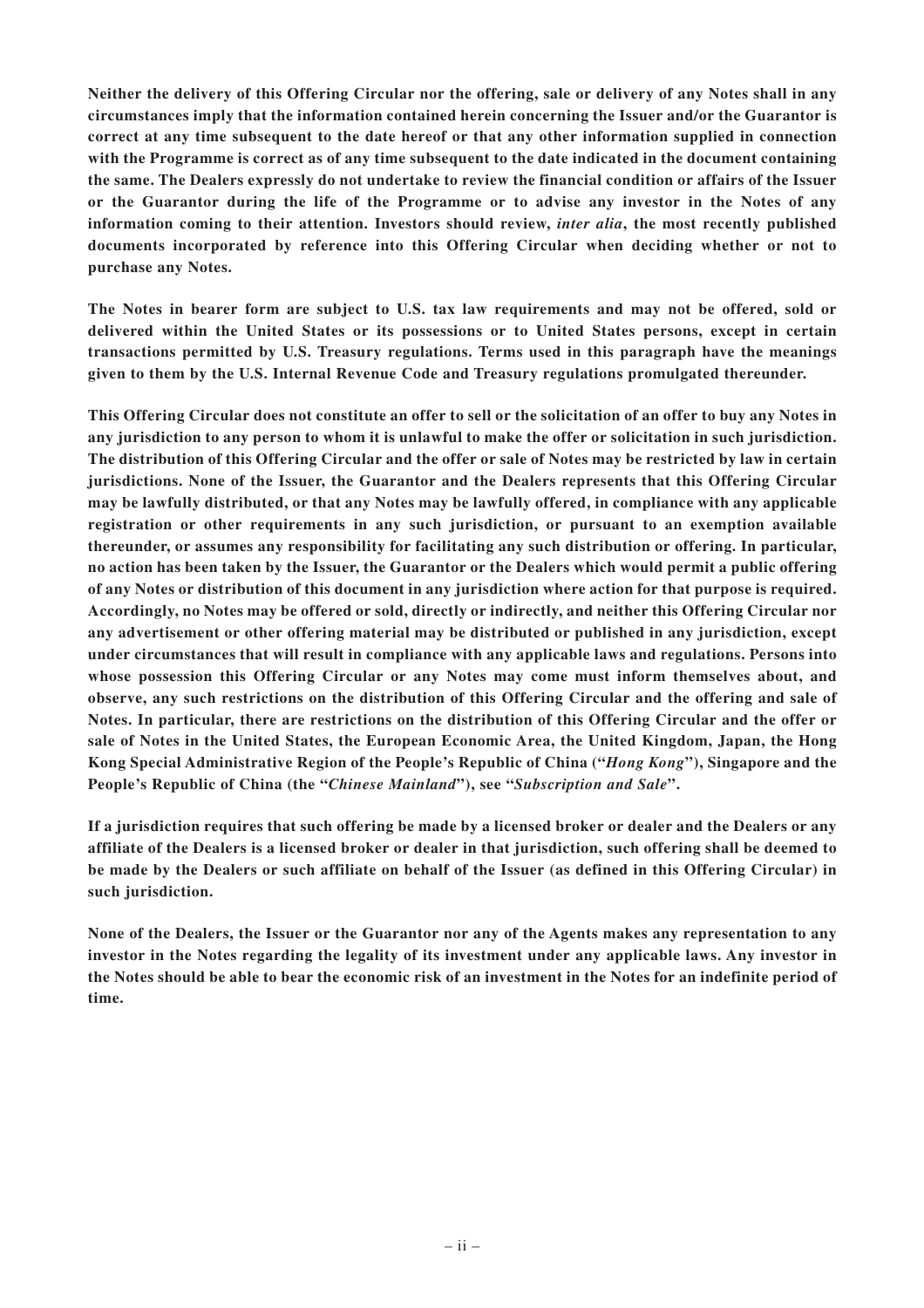#### **CURRENCIES**

**All references in this document to "***U.S. dollars***", "***U.S.\$***" and "***\$***" refer to the lawful currency of the United States of America, to "***Hong Kong dollars***" and "***HK\$***" refer to the lawful currency of Hong Kong and to "***Renminbi***", "***RMB***" and "***CNY***" refer to the lawful currency of the Chinese Mainland. In addition, references to "***Sterling***" and "***£***" refer to pounds sterling and to "***euro***" and "***€***" refer to the currency introduced at the start of the third stage of European economic and monetary union pursuant to the Treaty on the Functioning of the European Union, as amended.**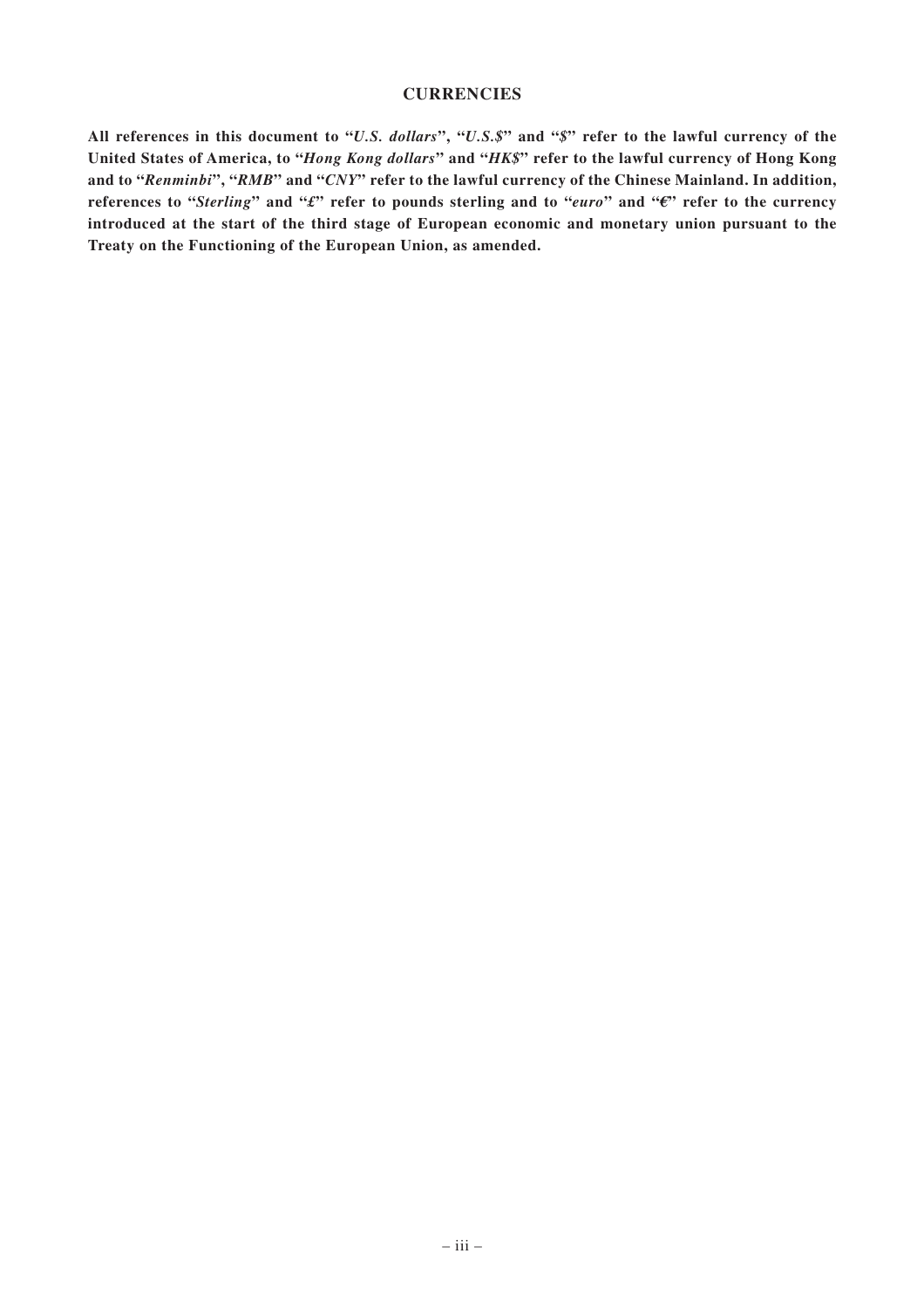## **TABLE OF CONTENTS**

|                                                                                                                                                                                                                                | Page         |
|--------------------------------------------------------------------------------------------------------------------------------------------------------------------------------------------------------------------------------|--------------|
|                                                                                                                                                                                                                                | $\mathbf{V}$ |
|                                                                                                                                                                                                                                | vi           |
|                                                                                                                                                                                                                                | $\mathbf{1}$ |
|                                                                                                                                                                                                                                | $\tau$       |
| FORM OF THE NOTES (and the contract of the contract of the contract of the contract of the contract of the contract of the contract of the contract of the contract of the contract of the contract of the contract of the con | 13           |
|                                                                                                                                                                                                                                | 17           |
|                                                                                                                                                                                                                                | 29           |
|                                                                                                                                                                                                                                | 59           |
| DESCRIPTION OF SWIRE PROPERTIES MTN FINANCING LIMITED                                                                                                                                                                          | 60           |
| CAPITALISATION AND INDEBTEDNESS OF SWIRE PROPERTIES FILLOWING.                                                                                                                                                                 | 61           |
|                                                                                                                                                                                                                                | 62           |
| <b>SWIRE PROPERTIES - SCHEDULE OF PRINCIPAL GROUP PROPERTIES</b>                                                                                                                                                               |              |
|                                                                                                                                                                                                                                | 72           |
|                                                                                                                                                                                                                                | 91           |
|                                                                                                                                                                                                                                | 93           |
|                                                                                                                                                                                                                                | 96           |
| SUBSCRIPTION AND SALE <i>Acception of the Company of the Subscription</i>                                                                                                                                                      | 99           |
|                                                                                                                                                                                                                                | 104          |

**In connection with the issue of any Tranche of Notes, the Dealer or Dealers (if any) named as the Stabilisation Manager(s) (or person(s) acting on behalf of any Stabilisation Manager(s)) in the applicable Pricing Supplement may over-allot Notes or effect transactions with a view to supporting the market price of the Notes at a level higher than that which might otherwise prevail. However stabilisation may not necessarily occur. Any stabilisation action may begin on or after the date on which adequate public disclosure of the terms of the offer of the relevant Tranche of Notes is made and, if begun, may cease at any time, but it must end no later than the earlier of 30 days after the issue date of the relevant Tranche of Notes and 60 days after the date of the allotment of the relevant Tranche of Notes. Any stabilisation action or over-allotment must be conducted by the relevant Stabilisation Manager(s) (or person(s) acting on behalf of any Stabilisation Manager(s)) in accordance with all applicable laws and rules.**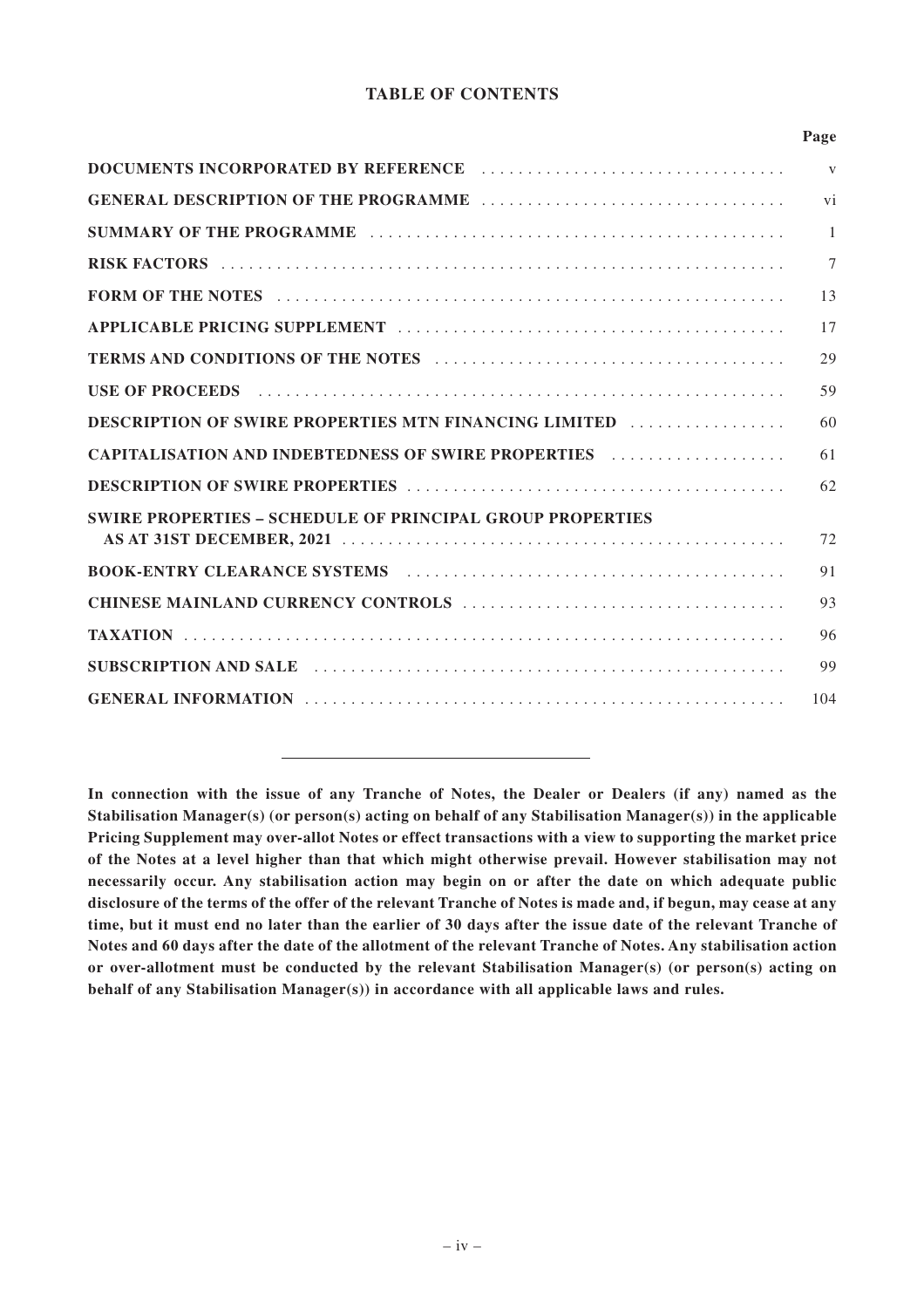## **DOCUMENTS INCORPORATED BY REFERENCE**

This Offering Circular should be read and construed in conjunction with each relevant Pricing Supplement, the most recently published two audited annual consolidated financial statements, and any unaudited condensed interim financial statements published subsequently to such annual consolidated financial statements, of the Guarantor from time to time (if any), in each case with the auditor's report or the review report, as appropriate, and all amendments and supplements from time to time to this Offering Circular, which shall be deemed to be incorporated in, and to form part of, this Offering Circular and which shall be deemed to modify or supersede the contents of this Offering Circular to the extent that a statement contained in any such document is inconsistent with such contents. See "*General Information*" for a description of the financial statements currently published by the Guarantor.

For purposes of this Offering Circular and the avoidance of doubt, "published" annual consolidated financial statements and/or, as the case may be, unaudited condensed interim financial statements of the Guarantor shall include (but shall not be limited to) the annual consolidated financial statements and/or, as the case may be, unaudited condensed interim financial statements of the Guarantor that are posted on the website of the Guarantor (*www.swireproperties.com*) and/or the Hong Kong Stock Exchange (*www.hkex.com.hk*).

The Issuer and the Guarantor will provide, without charge, to each person to whom a copy of this Offering Circular has been delivered, upon the request of such person, a copy of any or all of the documents deemed to be incorporated herein by reference unless such documents have been modified or superseded as specified above. Requests for such documents should be directed to the Issuer or the Guarantor at its respective office set out at the end of this Offering Circular. In addition, such documents will be available free of charge during normal business hours from the principal office of the Paying Agent in Hong Kong for Notes listed on the Hong Kong Stock Exchange. Pricing Supplements relating to unlisted Notes will only be available for inspection by a holder of such Notes and such holder must produce evidence satisfactory to the Issuer, the Guarantor or the relevant Paying Agent as to its holding of Notes and identity.

## **SUPPLEMENTARY OFFERING CIRCULAR**

Each of the Issuer and the Guarantor has given an undertaking to the Arrangers and the Dealers that if at any time during the duration of the Programme there is a significant (as defined in the HKSE Rules) change affecting any matter contained in this Offering Circular or a significant (as defined in the HKSE Rules) new matter has arisen, the inclusion of information in respect of which would have been required to be in this Offering Circular if it had arisen before this Offering Circular was issued, or in the event of a significant new factor, material mistake or inaccuracy relating to the information included in the Offering Circular which is capable of affecting the assessment of the Notes arising or being noted, or in the event of a change in the condition of the Issuer or the Guarantor which is material in the context of the Programme or the issue of any Notes, or if this Offering Circular would otherwise come to contain an untrue statement of a material fact or omit to state a material fact necessary to make the statements contained herein not misleading or if it is necessary at any time to amend this Offering Circular to comply with, or reflect changes in, the laws or regulations of Hong Kong and the HKSE Rules, it shall prepare an amendment or supplement to this Offering Circular. If the terms of the Programme are modified or amended in a manner which would make this Offering Circular, as so modified or amended, inaccurate or misleading, a new offering circular will be prepared. References to this "*Offering Circular*" shall be taken to mean this document and all the documents from time to time incorporated by reference herein and forming part hereof.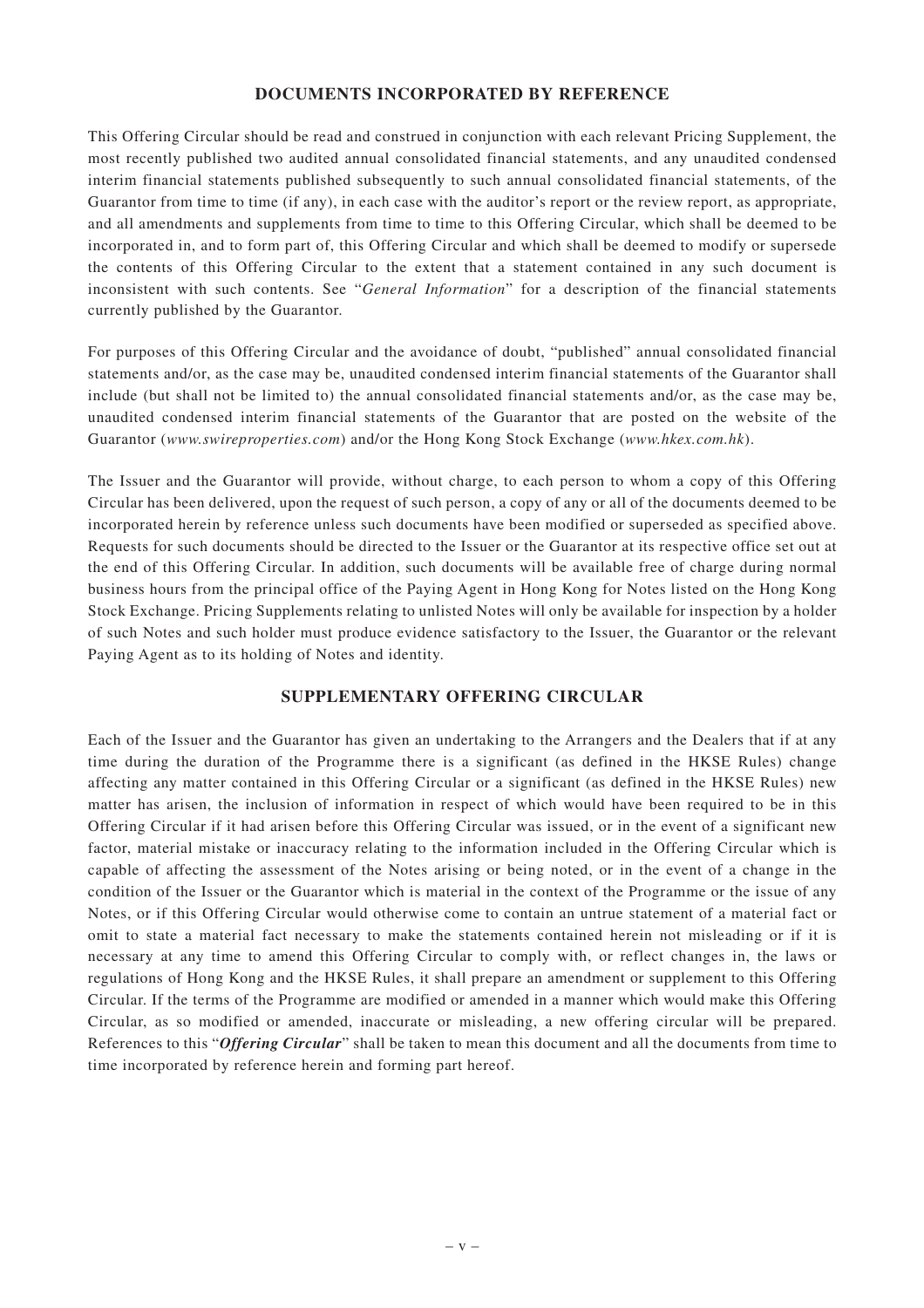## **GENERAL DESCRIPTION OF THE PROGRAMME**

Under the Programme, the Issuer may from time to time issue Notes denominated in any currency, subject as set out herein. A summary of the terms and conditions of the Programme and the Notes appears below. The applicable terms of any Notes will be agreed between the Issuer and the relevant Dealer prior to the issue of the Notes and will be set out in the Terms and Conditions of the Notes endorsed on, attached to, or incorporated by reference into, the Notes, as modified and supplemented by the applicable Pricing Supplement attached to, or endorsed on, such Notes, as more fully described under "*Form of the Notes*" below.

This Offering Circular and any supplement will only be valid for listing Notes on the Hong Kong Stock Exchange during the period of 12 months from the date of this Offering Circular in an aggregate nominal amount which, when added to the aggregate nominal amount then outstanding of all Notes previously or simultaneously issued under the Programme, does not exceed U.S.\$4,000,000,000 or its equivalent in other currencies. For the purpose of calculating the U.S. dollar equivalent of the aggregate nominal amount of Notes issued under the Programme from time to time:

- (a) the U.S. dollar equivalent of Notes denominated in another Specified Currency (as defined under "*Form of the Notes*") shall be determined by Citibank, N.A., London Branch (the "*Principal Paying Agent*") as of the date on which agreement is reached for the issue of Notes on the basis of the spot rate for the sale of the U.S. dollar against the purchase of such Specified Currency in the London foreign exchange market (or such other foreign exchange market which is appropriate in the opinion of the Principal Paying Agent) quoted by any leading international bank selected by the Principal Paying Agent on the relevant day of calculation;
- (b) the U.S. dollar equivalent of Dual Currency Notes, Index Linked Notes and Partly Paid Notes (each as defined under "*Form of the Notes*") shall be calculated in the manner specified above by reference to the original nominal amount on issue of such Notes (in the case of Partly Paid Notes regardless of the subscription price paid); and
- (c) the U.S. dollar equivalent of Zero Coupon Notes (as defined under "*Form of the Notes*") and other Notes issued at a discount or a premium shall be calculated in the manner specified above by reference to the net proceeds received by the Issuer for the relevant issue.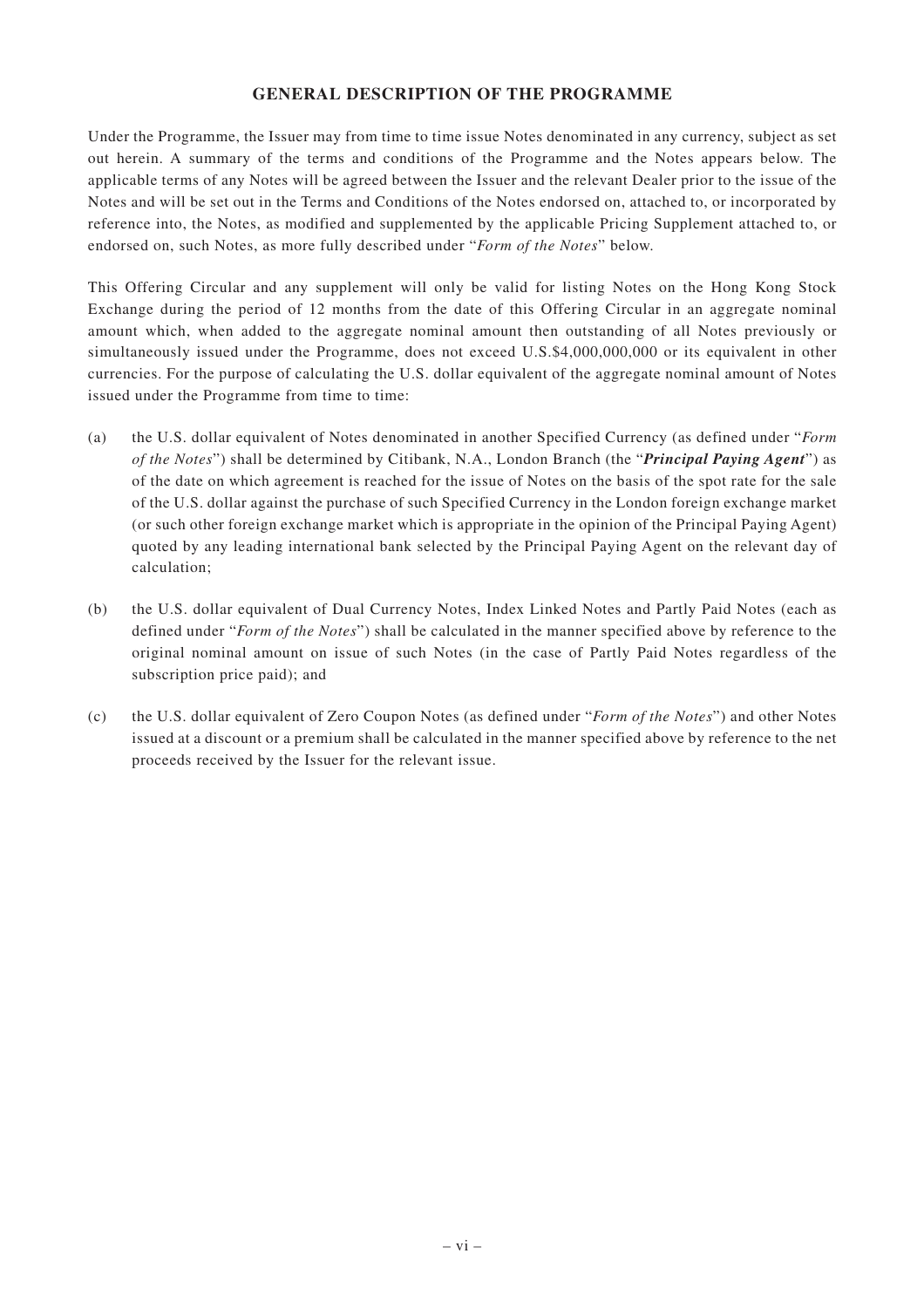## **SUMMARY OF THE PROGRAMME**

*The following summary does not purport to be complete and is taken from, and is qualified in its entirety by, the remainder of this Offering Circular and, in relation to the terms and conditions of any particular Tranche of Notes, the applicable Pricing Supplement. Words and expressions defined in* "*Form of the Notes*" *and* "*Terms and Conditions of the Notes*" *below shall have the same meanings in this summary.*

| Issuer:                      | Swire Properties MTN Financing Limited                                                                                                                                                                                                                                                                                                                                                                                                                                                                                                                                                                                                                                                                                                                                                                                                                                                               |
|------------------------------|------------------------------------------------------------------------------------------------------------------------------------------------------------------------------------------------------------------------------------------------------------------------------------------------------------------------------------------------------------------------------------------------------------------------------------------------------------------------------------------------------------------------------------------------------------------------------------------------------------------------------------------------------------------------------------------------------------------------------------------------------------------------------------------------------------------------------------------------------------------------------------------------------|
| Guarantor:                   | Swire Properties Limited                                                                                                                                                                                                                                                                                                                                                                                                                                                                                                                                                                                                                                                                                                                                                                                                                                                                             |
| Description:                 | Medium Term Note Programme                                                                                                                                                                                                                                                                                                                                                                                                                                                                                                                                                                                                                                                                                                                                                                                                                                                                           |
| Arrangers:                   | The Hongkong and Shanghai Banking Corporation Limited and<br><b>Standard Chartered Bank</b>                                                                                                                                                                                                                                                                                                                                                                                                                                                                                                                                                                                                                                                                                                                                                                                                          |
| Dealers:                     | Australia and New Zealand Banking Group Limited<br>Bank of China (Hong Kong) Limited<br><b>Barclays Bank PLC</b><br><b>BNP</b> Paribas<br><b>BOCI</b> Asia Limited<br>China Construction Bank (Asia) Corporation Limited<br>Citigroup Global Markets Limited<br>Crédit Agricole Corporate and Investment Bank<br>DBS Bank Ltd.<br>Deutsche Bank AG, Hong Kong Branch<br>Goldman Sachs (Asia) L.L.C.<br>The Hongkong and Shanghai Banking Corporation Limited<br>ING Bank N.V., Singapore Branch<br>J.P. Morgan Securities plc<br>Merrill Lynch (Asia Pacific) Limited<br>Mizuho Securities Asia Limited<br>Morgan Stanley & Co. International plc<br>MUFG Securities EMEA plc<br>SMBC Nikko Securities (Hong Kong) Limited<br>Société Générale<br><b>Standard Chartered Bank</b><br><b>UBS AG Hong Kong Branch</b><br>and any other Dealers appointed in accordance with the<br>Programme Agreement. |
| <b>Certain Restrictions:</b> | Each issue of Notes denominated in a currency in respect of<br>which particular laws, guidelines, regulations, restrictions or<br>reporting requirements apply will only be issued in circumstances<br>which comply with such laws, guidelines, regulations,<br>restrictions or reporting requirements from time to time (see<br>"Subscription and Sale") including the following restriction<br>applicable at the date of this Offering Circular.                                                                                                                                                                                                                                                                                                                                                                                                                                                   |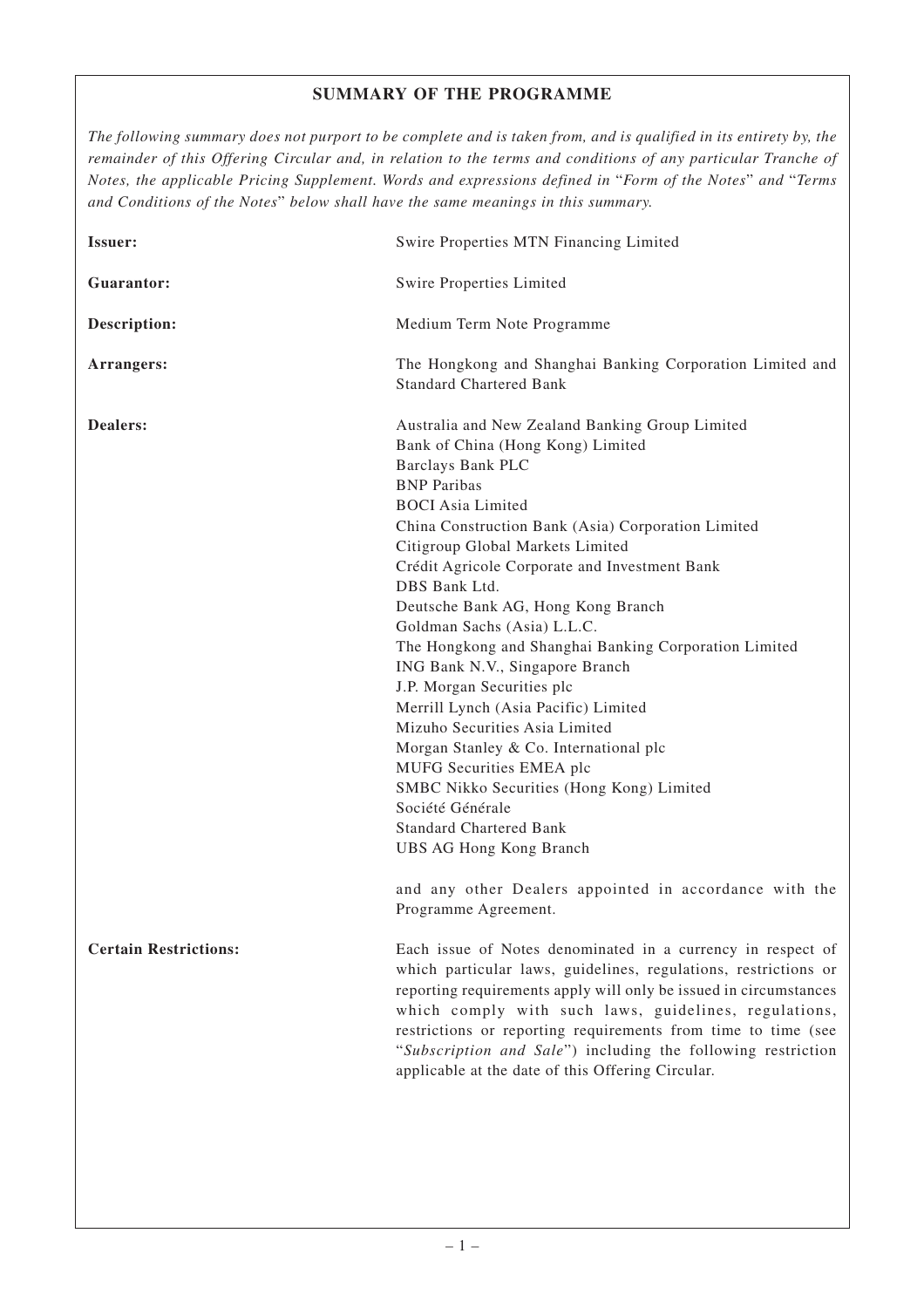|                                            | Notes with a maturity of less than one year                                                                                                                                                                                                                                                                                                                                                                                                                      |
|--------------------------------------------|------------------------------------------------------------------------------------------------------------------------------------------------------------------------------------------------------------------------------------------------------------------------------------------------------------------------------------------------------------------------------------------------------------------------------------------------------------------|
|                                            | Notes having a maturity of less than one year will, if the proceeds<br>of the issue are accepted in the United Kingdom, constitute<br>deposits for the purposes of the prohibition on accepting deposits<br>contained in section 19 of the Financial Services and Markets Act<br>2000 unless they are issued to a limited class of professional<br>investors and have a redemption value of at least £100,000 or its<br>equivalent, see "Subscription and Sale". |
| <b>Issuing and Principal Paying Agent:</b> | Citibank, N.A., London Branch                                                                                                                                                                                                                                                                                                                                                                                                                                    |
| <b>Registrar and Transfer Agent:</b>       | Citibank, N.A., London Branch                                                                                                                                                                                                                                                                                                                                                                                                                                    |
| <b>CMU Lodging and Paying Agent:</b>       | Citicorp International Limited                                                                                                                                                                                                                                                                                                                                                                                                                                   |
| <b>Programme Size:</b>                     | Up to U.S.\$4,000,000,000 in nominal amount (or its equivalent in<br>other currencies calculated as described under "General<br>Description of the Programme") outstanding at any time. The<br>Issuer and the Guarantor may increase the aggregate nominal<br>amount of the Programme in accordance with the terms of the<br>Programme Agreement.                                                                                                                |
| Distribution:                              | Notes may be distributed by way of private or public placement<br>and in each case on a syndicated or non-syndicated basis.                                                                                                                                                                                                                                                                                                                                      |
| <b>Currencies:</b>                         | Subject to any applicable legal or regulatory restrictions, any<br>currency agreed between the Issuer and the relevant Dealer.                                                                                                                                                                                                                                                                                                                                   |
| <b>Denomination of Notes:</b>              | Notes will be issued in such denominations as may be agreed<br>between the Issuer and the relevant Dealer save that the minimum<br>denomination of each Note will be such as may be allowed or<br>required from time to time by the relevant central bank (or<br>equivalent body) or any laws or regulations applicable to the<br>relevant Specified Currency, see also "Certain Restrictions -<br>Notes with a maturity of less than one year" above.           |
| Redenomination:                            | The applicable Pricing Supplement may provide that certain<br>Notes may be redenominated in euro. The relevant provisions<br>applicable to any such redenomination are contained in Condition<br>5.                                                                                                                                                                                                                                                              |
| <b>Maturities:</b>                         | Such maturities as may be agreed between the Issuer and the<br>relevant Dealer, subject to a minimum of 30 days and such<br>minimum or maximum maturities as may be allowed or required<br>from time to time by the relevant central bank (or equivalent<br>body) or any laws or regulations applicable to the Issuer or the<br>relevant Specified Currency.                                                                                                     |
| <b>Issue Price:</b>                        | Notes may be issued on a fully-paid or a partly-paid basis and at<br>an issue price which is at par or at a discount to, or premium over,<br>par.                                                                                                                                                                                                                                                                                                                |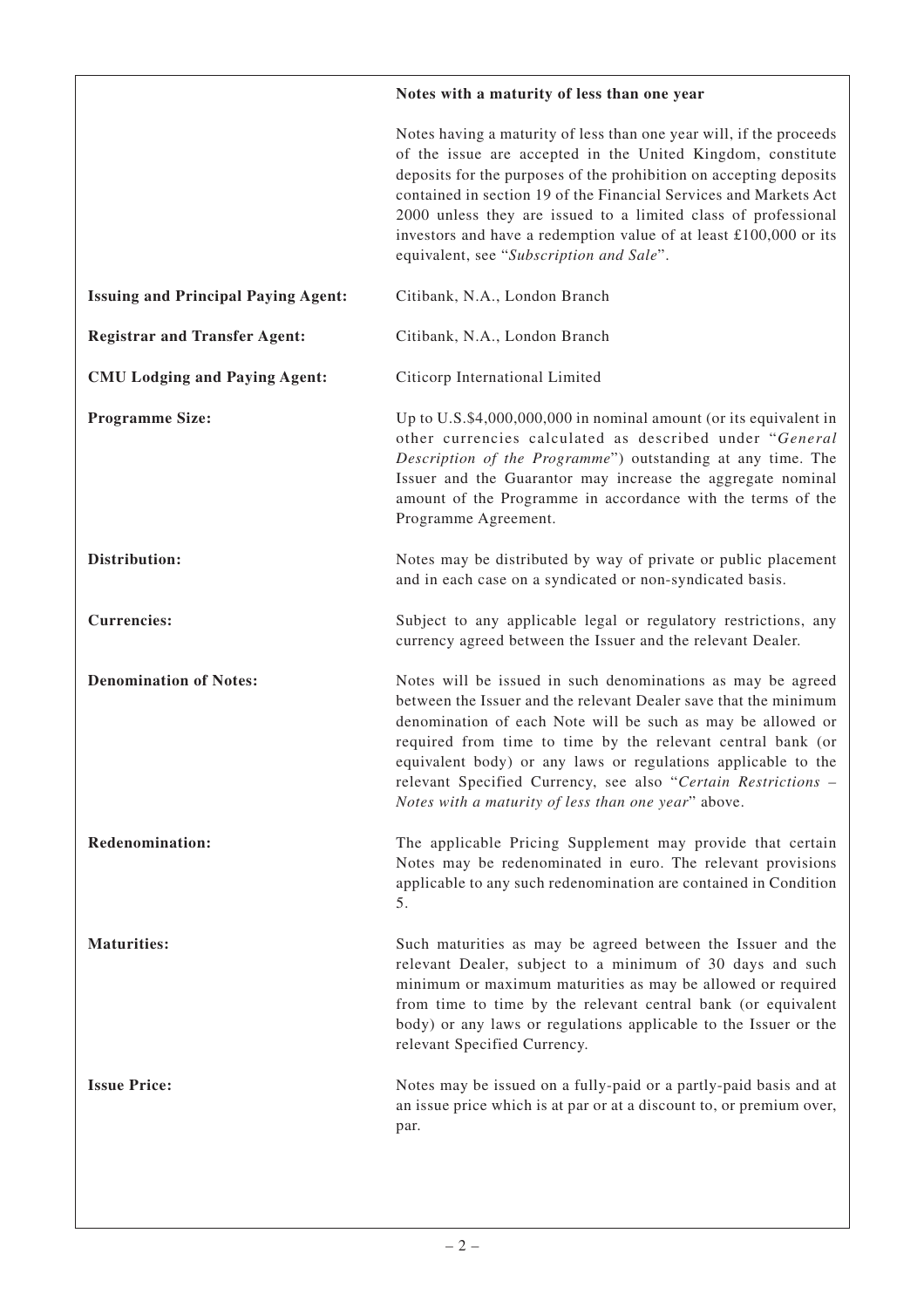| <b>Form of Notes:</b>       | The Notes will be issued in bearer or registered form as described<br>in "Form of the Notes". Registered Notes will not be<br>exchangeable for Bearer Notes and vice versa.                                                                                                                                                                                                                                            |
|-----------------------------|------------------------------------------------------------------------------------------------------------------------------------------------------------------------------------------------------------------------------------------------------------------------------------------------------------------------------------------------------------------------------------------------------------------------|
| <b>Fixed Rate Notes:</b>    | Fixed interest will be payable on such date or dates as may be<br>agreed between the Issuer and the relevant Dealer and on<br>redemption and will be calculated on the basis of such Day Count<br>Fraction as may be agreed between the Issuer and the relevant<br>Dealer.                                                                                                                                             |
| <b>Floating Rate Notes:</b> | Floating Rate Notes will bear interest at a rate determined:                                                                                                                                                                                                                                                                                                                                                           |
|                             | on the same basis as the floating rate under a notional<br>(i)<br>interest rate swap transaction in the relevant Specified<br>Currency governed by an agreement incorporating the 2006<br>ISDA Definitions (as published by the International Swaps<br>and Derivatives Association, Inc. ("ISDA"), and as amended<br>and updated as at the Issue Date of the first Tranche of the<br>Notes of the relevant Series); or |
|                             | on the basis of a reference rate appearing on the agreed<br>(ii)<br>screen page of a commercial quotation service; or                                                                                                                                                                                                                                                                                                  |
|                             | (iii) on such other basis as may be agreed between the Issuer and<br>the relevant Dealer.                                                                                                                                                                                                                                                                                                                              |
|                             | The margin (if any) relating to such floating rate will be agreed<br>between the Issuer and the relevant Dealer for each Series of<br>Floating Rate Notes.                                                                                                                                                                                                                                                             |
| <b>Index Linked Notes:</b>  | Payments of principal in respect of Index Linked Redemption<br>Notes or of interest in respect of Index Linked Interest Notes will<br>be calculated by reference to such index and/or formula or to<br>changes in the prices of securities or commodities or to such other<br>factors as the Issuer and the relevant Dealer may agree.                                                                                 |
|                             | Index Linked Notes which are issued as an appel public à<br>l'épargne in France must be issued in compliance with the<br>Principes Généraux from time to time set by the Commission des<br>Opérations de Bourse and the Conseil des Bourses de Valeurs or<br>any successor body thereto.                                                                                                                               |
|                             |                                                                                                                                                                                                                                                                                                                                                                                                                        |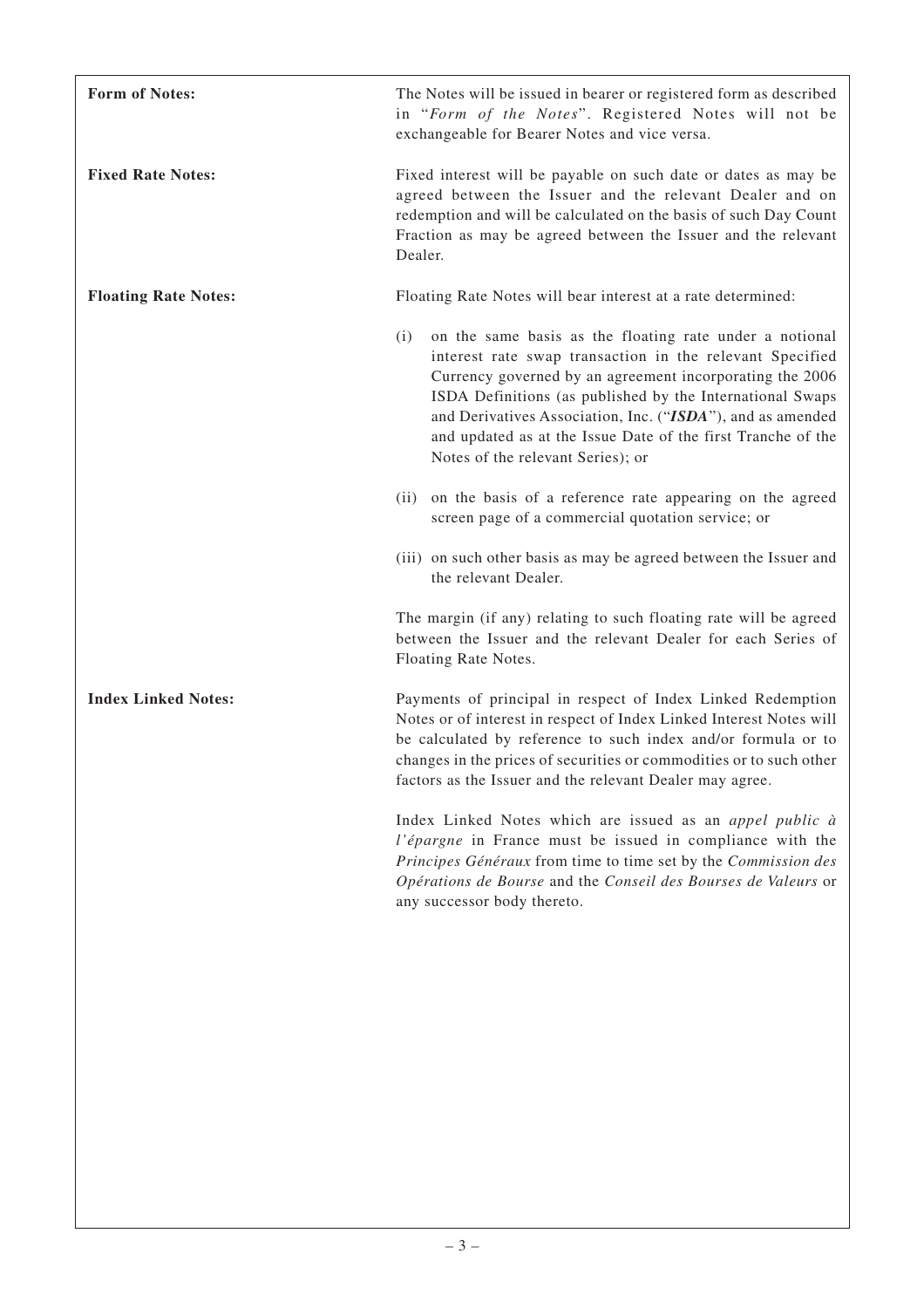| Other provisions in relation to<br><b>Floating Rate Notes and</b><br><b>Index Linked Interest Notes:</b> | Floating Rate Notes and Index Linked Interest Notes may also<br>have a maximum interest rate, a minimum interest rate or both.                                                                                                                                                                                                                                                                                                                                                                                                                                                                                                    |  |
|----------------------------------------------------------------------------------------------------------|-----------------------------------------------------------------------------------------------------------------------------------------------------------------------------------------------------------------------------------------------------------------------------------------------------------------------------------------------------------------------------------------------------------------------------------------------------------------------------------------------------------------------------------------------------------------------------------------------------------------------------------|--|
|                                                                                                          | Interest on Floating Rate Notes and Index Linked Interest Notes<br>in respect of each Interest Period, as agreed prior to issue by the<br>Issuer and the relevant Dealer, will be payable on such Interest<br>Payment Dates, and will be calculated on the basis of such Day<br>Count Fraction, as may be agreed between the Issuer and the<br>relevant Dealer.                                                                                                                                                                                                                                                                   |  |
| <b>Dual Currency Notes:</b>                                                                              | Payments (whether in respect of principal or interest and whether<br>at maturity or otherwise) in respect of Dual Currency Notes will<br>be made in such currencies, and based on such rates of exchange,<br>as the Issuer and the relevant Dealer may agree.                                                                                                                                                                                                                                                                                                                                                                     |  |
| <b>Zero Coupon Notes:</b>                                                                                | Zero Coupon Notes will be offered and sold at a discount to their<br>nominal amount and will not bear interest.                                                                                                                                                                                                                                                                                                                                                                                                                                                                                                                   |  |
| <b>Redemption:</b>                                                                                       | The applicable Pricing Supplement will indicate either that the<br>relevant Notes cannot be redeemed prior to their stated maturity<br>(other than (i) in specified instalments, if applicable, (ii) for<br>taxation reasons or (iii) following an Event of Default) or that<br>such Notes will be redeemable at the option of the Issuer and/or<br>the Noteholders upon giving notice to the Noteholders or the<br>Issuer, as the case may be, on a date or dates specified prior to<br>such stated maturity and at a price or prices and on such other<br>terms as may be agreed between the Issuer and the relevant<br>Dealer. |  |
|                                                                                                          | The applicable Pricing Supplement may provide that Notes may<br>be redeemable in two or more instalments of such amounts and on<br>such dates as are indicated in the applicable Pricing Supplement.                                                                                                                                                                                                                                                                                                                                                                                                                              |  |
|                                                                                                          | Notes having a maturity of less than one year may be subject to<br>restrictions on their denomination and distribution, see "Certain<br>Restrictions - Notes with a maturity of less than one year" above.                                                                                                                                                                                                                                                                                                                                                                                                                        |  |
| <b>Taxation:</b>                                                                                         | All payments in respect of the Notes will be made without<br>deduction for or on account of withholding taxes imposed by any<br>Tax Jurisdiction, except as provided in Condition 9. In the event<br>that any such deduction is made, the Issuer or, as the case may be,<br>the Guarantor will, save in certain limited circumstances provided<br>in Condition 9, be required to pay additional amounts to cover the<br>amounts so deducted.                                                                                                                                                                                      |  |
|                                                                                                          | In making an investment decision, each prospective investor is<br>strongly recommended to consult its own professional advisers in<br>respect of the tax implications of holding the Notes, see<br>"Taxation".                                                                                                                                                                                                                                                                                                                                                                                                                    |  |
| <b>Negative Pledge:</b>                                                                                  | The terms of the Notes will contain a negative pledge provision as<br>further described in Condition 4.                                                                                                                                                                                                                                                                                                                                                                                                                                                                                                                           |  |
| <b>Cross Default:</b>                                                                                    | The terms of the Notes will contain a cross default provision as<br>further described in Condition 11.                                                                                                                                                                                                                                                                                                                                                                                                                                                                                                                            |  |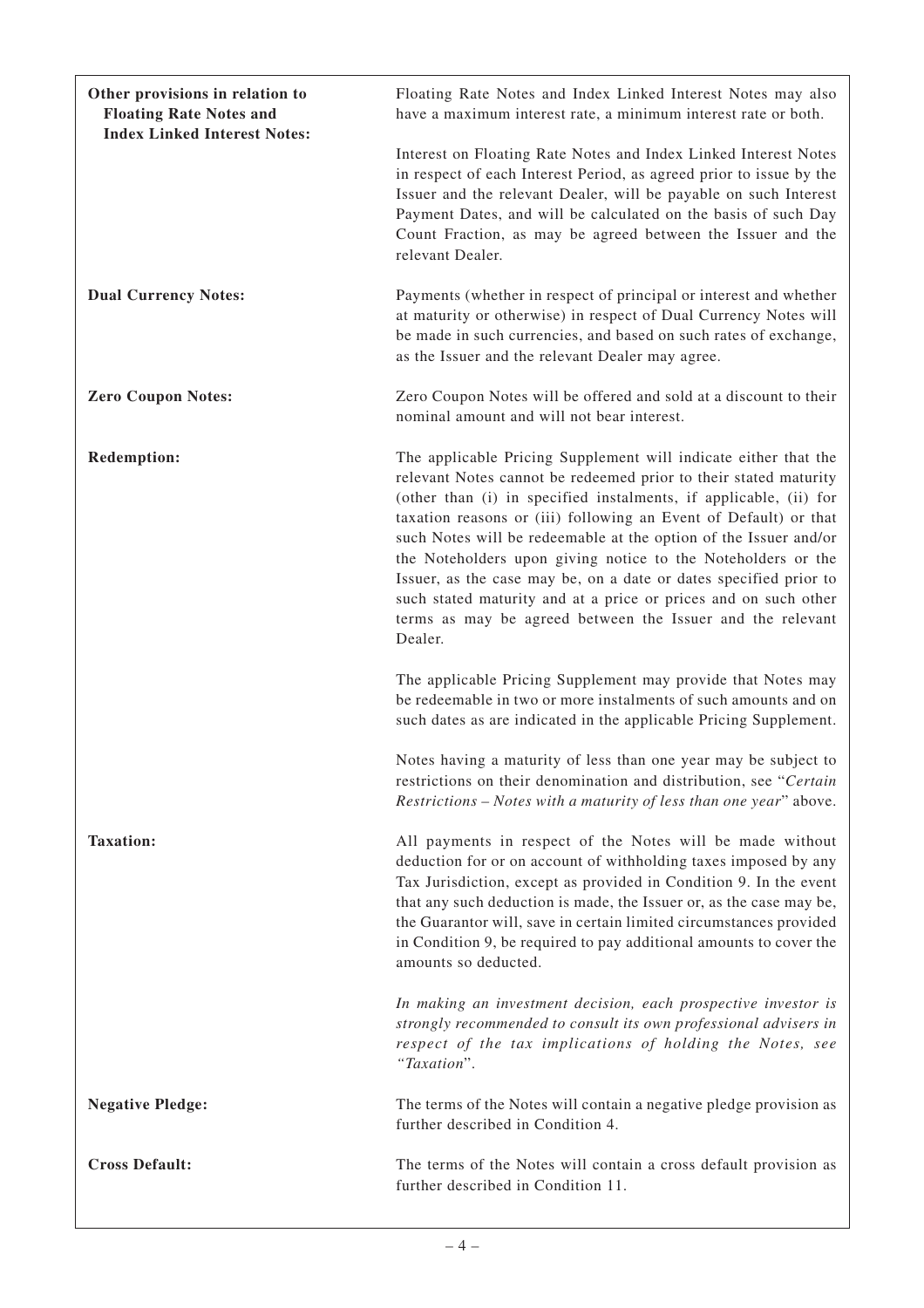| <b>Status of the Notes:</b> | The Notes will constitute direct, unconditional, unsubordinated<br>and, subject to the provisions of Condition 4, unsecured<br>obligations of the Issuer and will rank pari passu among<br>themselves and (save for certain obligations required to be<br>preferred by law) equally with all other unsecured obligations<br>(other than subordinated obligations, if any) of the Issuer, from<br>time to time outstanding.                                                                                                                                                                          |
|-----------------------------|-----------------------------------------------------------------------------------------------------------------------------------------------------------------------------------------------------------------------------------------------------------------------------------------------------------------------------------------------------------------------------------------------------------------------------------------------------------------------------------------------------------------------------------------------------------------------------------------------------|
| Guarantee:                  | The Notes will be unconditionally and irrevocably guaranteed by<br>the Guarantor. The obligations of the Guarantor under its<br>guarantee will be direct, unconditional and, subject to the<br>provisions of Condition 4, unsecured obligations of the Guarantor<br>and will rank pari passu and (save for certain obligations required<br>to be preferred by law) equally with all other unsecured<br>obligations (other than subordinated obligations, if any) of the<br>Guarantor, from time to time outstanding.                                                                                |
| Rating:                     | The Programme is rated A in respect of Notes with a maturity of<br>more than one year by Fitch and is rated (P)A2 in respect of Notes<br>with a maturity of more than one year by Moody's.                                                                                                                                                                                                                                                                                                                                                                                                          |
|                             | Notes issued under the Programme may be rated or unrated.<br>Where an issue of Notes is rated, such rating will be specified in<br>the relevant Pricing Supplement.                                                                                                                                                                                                                                                                                                                                                                                                                                 |
|                             | A rating is not a recommendation to buy, sell or hold securities<br>and may be subject to suspension, change or withdrawal at any<br>time. Neither the Issuer nor the Guarantor has any obligation to<br>inform Noteholders of any such suspension, change or<br>withdrawal.                                                                                                                                                                                                                                                                                                                        |
| Listing:                    | Application has been made to the Hong Kong Stock Exchange for<br>the listing of the Programme under which Notes may be issued by<br>way of debt issues to Professional Investors only during the<br>12-month period after the date of this Offering Circular on the<br>Hong Kong Stock Exchange. Separate application will be made<br>for the listing of Notes issued under the Programme on the Hong<br>Kong Stock Exchange. The Notes may also be listed on such other<br>or further stock exchange(s) as may be agreed between the Issuer<br>and the relevant Dealer in relation to each Series. |
|                             | Unlisted Notes may also be issued.                                                                                                                                                                                                                                                                                                                                                                                                                                                                                                                                                                  |
|                             | The applicable Pricing Supplement will state whether or not the<br>relevant Notes are to be listed and, if so, on which stock<br>$exchange(s)$ .                                                                                                                                                                                                                                                                                                                                                                                                                                                    |
| <b>Governing Law:</b>       | The Notes and any non-contractual obligations arising out of or in<br>connection with the Notes shall be governed by, and construed in<br>accordance with, English law.                                                                                                                                                                                                                                                                                                                                                                                                                             |
| <b>Clearing Systems:</b>    | The CMU, Euroclear, Clearstream and/or any other clearing<br>system, as specified in the relevant Pricing Supplement, see<br>"Form of Notes".                                                                                                                                                                                                                                                                                                                                                                                                                                                       |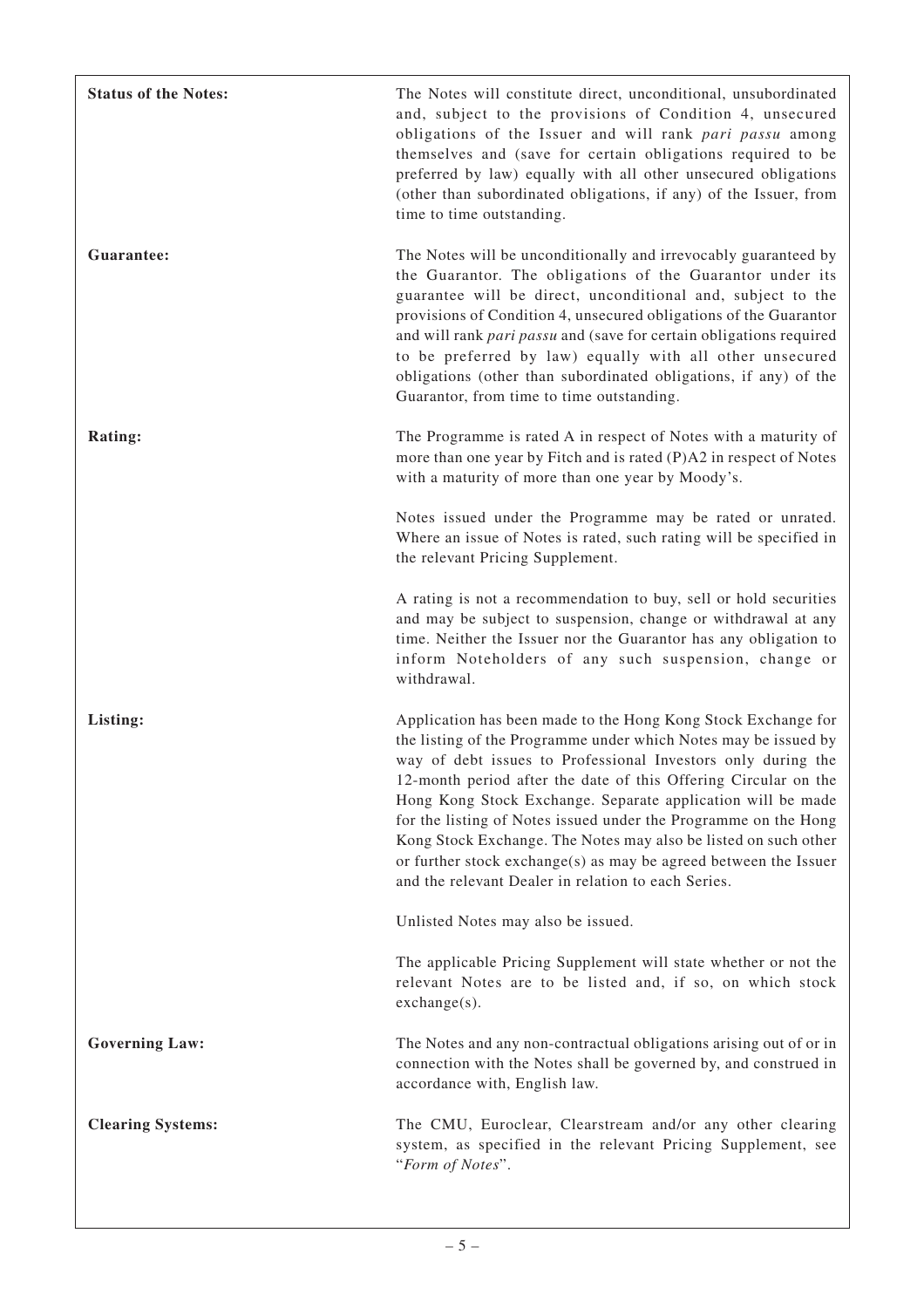| <b>Selling Restrictions:</b>               | There are restrictions on the offer, sale and transfer of the Notes<br>in the United States (as to which see below), the European<br>Economic Area, the United Kingdom, Japan, Hong Kong, the<br>Chinese Mainland and Singapore and such other restrictions as<br>may be required in connection with the offering and sale of a<br>particular Tranche of Notes, see "Subscription and Sale". |
|--------------------------------------------|----------------------------------------------------------------------------------------------------------------------------------------------------------------------------------------------------------------------------------------------------------------------------------------------------------------------------------------------------------------------------------------------|
| <b>United States Selling Restrictions:</b> | Regulation S (Category 1 or 2), as specified in the applicable<br>Pricing Supplement. TEFRA C, TEFRA D or TEFRA not<br>applicable, as specified in the applicable Pricing Supplement.                                                                                                                                                                                                        |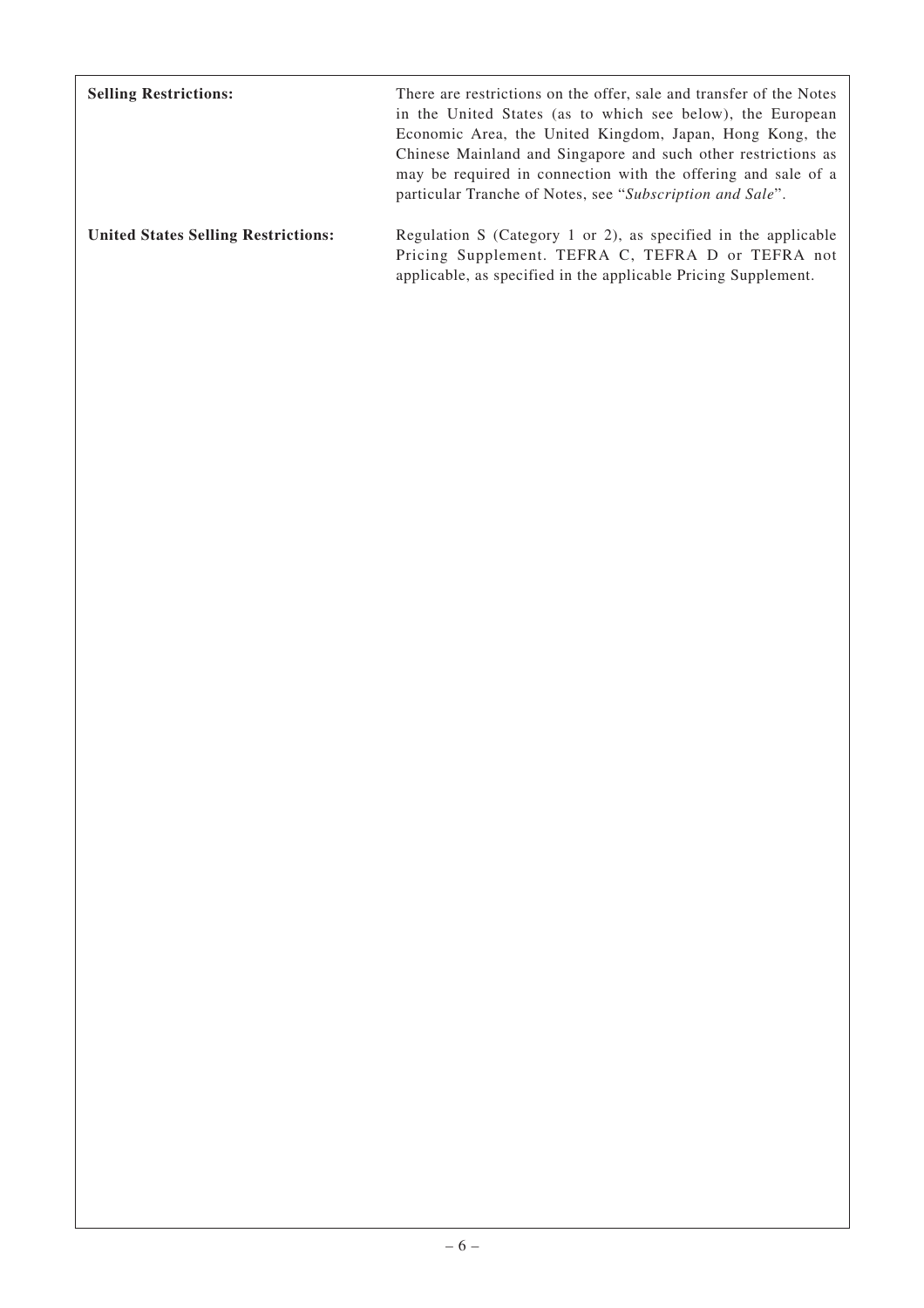## **RISK FACTORS**

*The Issuer and the Guarantor believe that the following factors may affect their ability to fulfil their obligations under Notes issued under the Programme. All of these factors are contingencies which may or may not occur and neither the Issuer nor the Guarantor is in a position to express a view on the likelihood of any such contingency occurring. Factors which the Issuer and the Guarantor believe may be material for the purpose of assessing the market risks associated with Notes issued under the Programme are also described below. However, the Issuer may be unable to pay interest, principal or other amounts on or in connection with any Notes for other reasons and the Issuer and the Guarantor do not represent that the statements below regarding the risks of holding any Notes are exhaustive. Prospective investors should also read the detailed information set out elsewhere in this Offering Circular (including any documents deemed to be incorporated by reference therein) relating to the Programme and reach their own investment decisions after carefully considering with their financial, legal, regulatory, tax, accounting and other advisers, the suitability of the Notes in light of their particular circumstances (including without limitation their own financial circumstances and investment objectives and the impact the Notes will have on their overall investments portfolio) prior to making any investment decision.*

## **RISKS RELATING TO THE BUSINESS**

## **Swire Properties is principally dependent on the performance of real estate markets in which it operates, principally Hong Kong and the Chinese Mainland.**

Any downturn or other adverse change in the real estate market in Hong Kong, the Chinese Mainland or any other markets where Swire Properties operates (for example, as a result of any local or international political events (including war, terrorism, social unrest and public order events), in or affecting Hong Kong, the Chinese Mainland or any such other markets) could adversely affect the profitability and financial position of Swire Properties.

#### **Swire Properties is dependent on rental income from its investment property portfolio.**

Any downturn in the rental market for office, retail and residential properties could negatively affect the demand for Swire Properties' rental properties and the amount of rental income it earns.

#### **Any economic slowdown or financial market turmoil may adversely affect Swire Properties' business.**

Any economic slowdown or financial market turmoil may adversely affect the business of the tenants of Swire Properties' office and retail properties and potential purchasers of its trading properties, reduce demand for hotel accommodation and put pressure on Swire Properties' revenues, which could adversely affect the profitability and financial position of Swire Properties.

#### **Swire Properties may not be able to continue to attract and retain quality tenants.**

Any increase in the supply of properties which compete with those of Swire Properties or any reduction in the demand for properties would increase the competition for tenants and as a result Swire Properties may have to reduce rent or incur additional costs to make its rental properties more attractive. If Swire Properties fails to attract well-known brands as tenants or keep existing tenants, its investment properties may become less attractive and competitive.

## **Swire Properties may not be able to complete or deliver property development projects on time, on budget or at all.**

The progress and costs of a development project can be adversely affected by many factors, including delays in obtaining necessary licences or approvals from governments, relocation of existing residents, demolition of existing buildings and shortages of materials, equipment, contractors and skilled labour.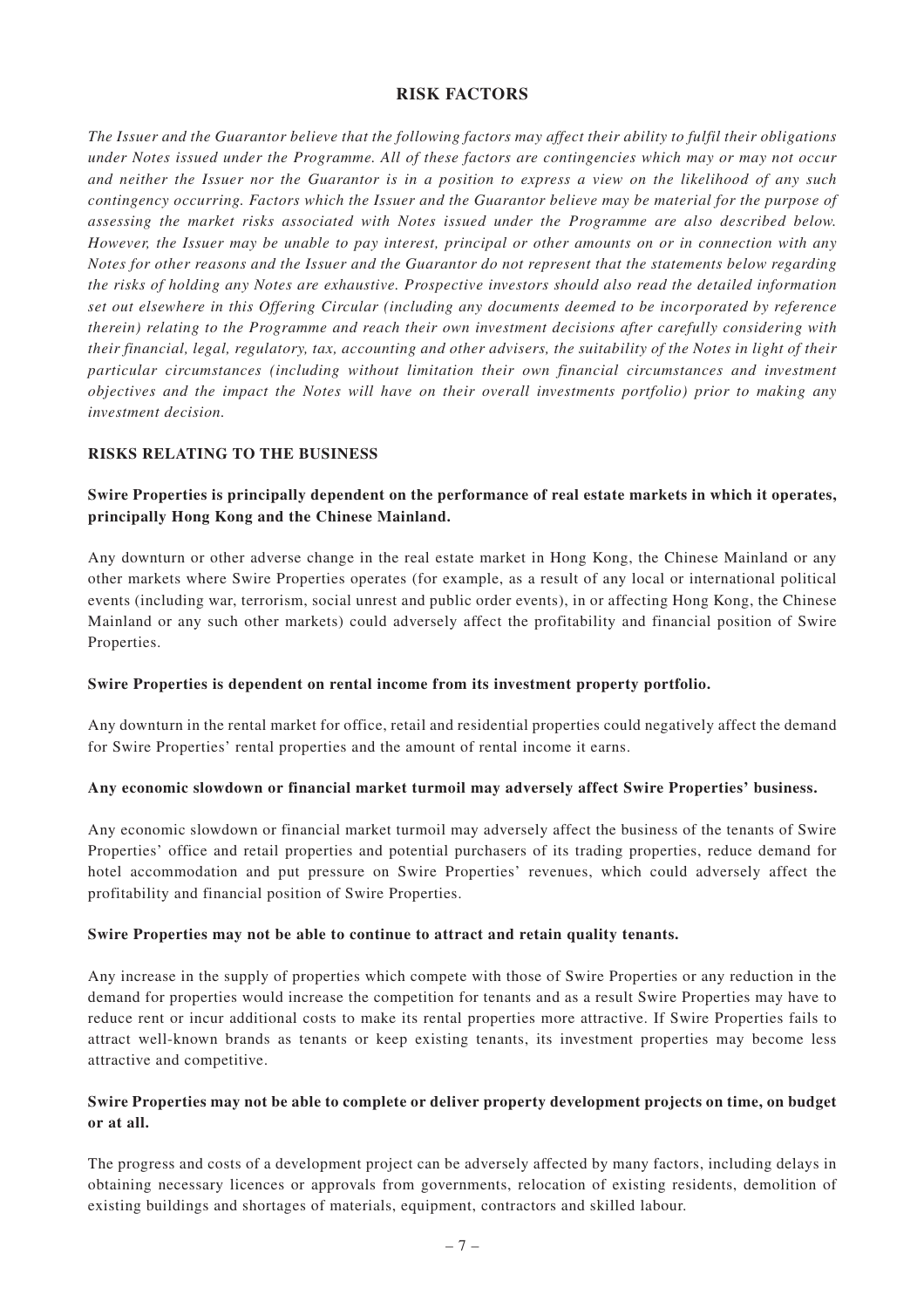#### **Swire Properties may not always be able to obtain suitable land reserves at reasonable cost.**

In Hong Kong, suitable new development sites of significant size are not easy to obtain due to strong competition from other developers and the limited amount of undeveloped land and such development sites have generally become more scarce and expensive in recent years. The government of the Chinese Mainland controls the availability of land in the Chinese Mainland and its land supply policies have a direct impact on Swire Properties' ability to acquire land use rights and its costs of acquisition.

#### **Swire Properties may face significant risks before realising any benefits from property development.**

It can take a number of years and involve substantial cost outlay to complete a sizeable property development. Consequently, changes in the business environment during the length of the project may affect the revenue and cost of the development, which in turn may affect the profitability of the project.

#### **Swire Properties may not be able to generate adequate returns on its properties held for long-term investment purposes.**

The investment returns available from real estate depend to a large extent on the amount of capital appreciation generated, income earned from the rental of the relevant properties as well as the expenses incurred. Maximising yields from properties held for long-term investment also depends to a large extent on active management and maintenance of the properties. The ability to dispose of investment properties eventually will also depend on market conditions and levels of liquidity, which may be limited or subject to significant fluctuation in the case of certain types of commercial properties.

#### **Swire Properties faces competition in Hong Kong and the Chinese Mainland that could adversely affect its business and financial position.**

Competition between property developers in Hong Kong and the Chinese Mainland is intense and may result in increased costs of acquiring land for development, oversupply of properties, a decrease in property prices, a slowdown in the rate at which new property developments will be approved by the relevant government authorities, an increase in construction costs and difficulty in obtaining high quality contractors and qualified employees.

#### **The Chinese Mainland property industry is susceptible to the macroeconomic policies and austerity measures of the government of the Chinese Mainland.**

From time to time, the government of the Chinese Mainland adjusts its monetary and economic policies to prevent and curtail the overheating of the national and provincial economies, which may affect the real estate markets in which Swire Properties operates. Any action by the government of the Chinese Mainland concerning the economy or the real estate industry in particular could have a material adverse effect on Swire Properties' financial condition and results of operations.

#### **Swire Properties may be adversely affected by the outbreak of a contagious disease.**

The outbreak of a contagious disease (such as COVID-19) may reduce demand for hotel accommodation, lower retail sales, adversely affect market sentiment and the business of the tenants of Swire Properties' office and retail properties and potential purchasers of its trading properties and put pressure on revenues, which could adversely affect the profitability and financial position of Swire Properties.

## **RISKS RELATING TO THE STRUCTURE OF A PARTICULAR ISSUE OF NOTES**

Notes issued under the Programme may have features which contain particular risks for potential investors. Set out below is a description of certain such features:

#### **Optional Redemption.**

An optional redemption feature may limit the market value of Notes. During any period when the Issuer may elect to redeem Notes, the market value of those Notes generally will not rise substantially above the price at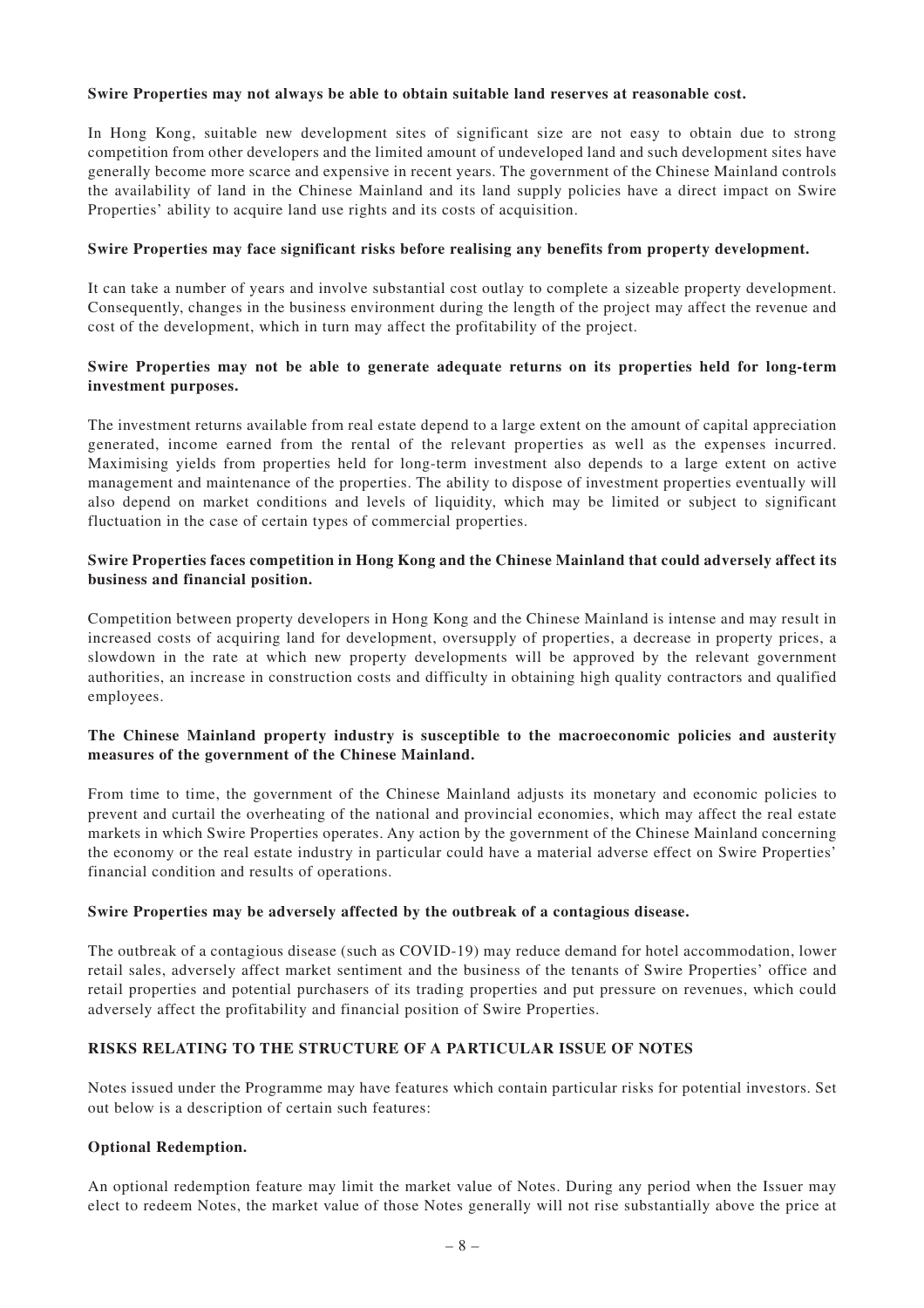which they can be redeemed. This also may be true prior to any redemption period. The Issuer may be expected to redeem Notes when its cost of borrowing is lower than the interest rate on the Notes. At those times, an investor generally would not be able to reinvest the redemption proceeds at an effective interest rate as high as the interest rate on the Notes being redeemed and may only be able to do so at a significantly lower rate.

#### **Variable Rate Notes.**

Notes with variable interest rates can be volatile investments. If they are structured to include multipliers or other leverage factors, or caps or floors, or other similar related features, their market values may be even more volatile than those for securities that do not include those features.

#### **Index Linked Notes.**

If the relevant Pricing Supplement specifies that the Notes are Index Linked Notes, there is a risk that the investor may lose the value of their entire investment or part of it.

#### **Dual Currency Notes.**

The Issuer may issue Notes with principal or interest payable in one or more currencies which may be different from the currency in which the Notes are denominated. Potential investors should be aware that the market price of such Notes may be volatile, payment of principal or interest may occur at a different time or in a different currency than expected and the amount of principal payable at redemption may be less than the nominal amount of such Notes or even zero.

#### **Partly-paid Notes.**

An Issuer may issue Notes where the issue price is payable in more than one instalment. Failure to pay any subsequent instalment could result in an investor losing all of its investment.

#### **RISKS RELATING TO THE NOTES GENERALLY**

Set out below is a brief description of certain risks relating to the Notes generally:

#### **The Notes may not be a suitable investment for all investors.**

Each potential investor in the Notes must determine the suitability of that investment in light of its own circumstances. In particular, each potential investor may wish to consider, either on its own or with the help of its financial and other professional advisers, whether it:

- (i) has sufficient knowledge and experience to make a meaningful evaluation of the Notes, the merits and risks of investing in the Notes and the information contained or incorporated by reference in this Offering Circular or any applicable supplement;
- (ii) has access to, and knowledge of, appropriate analytical tools to evaluate, in the context of its particular financial situation, an investment in the Notes and the impact the Notes will have on its overall investment portfolio;
- (iii) has sufficient financial resources and liquidity to bear all of the risks of an investment in the Notes, including Notes with principal or interest payable in one or more currencies, or where the currency for principal or interest payments is different from the potential investor's currency;
- (iv) understands thoroughly the terms of the Notes and is familiar with the behaviour of any relevant indices and financial markets; and
- (v) is able to evaluate possible scenarios for economic, interest rate and other factors that may affect its investment and its ability to bear the applicable risks.

Legal investment considerations may restrict certain investments. The investment activities of certain investors are subject to investment laws and regulations, or review or regulation by certain authorities. Each potential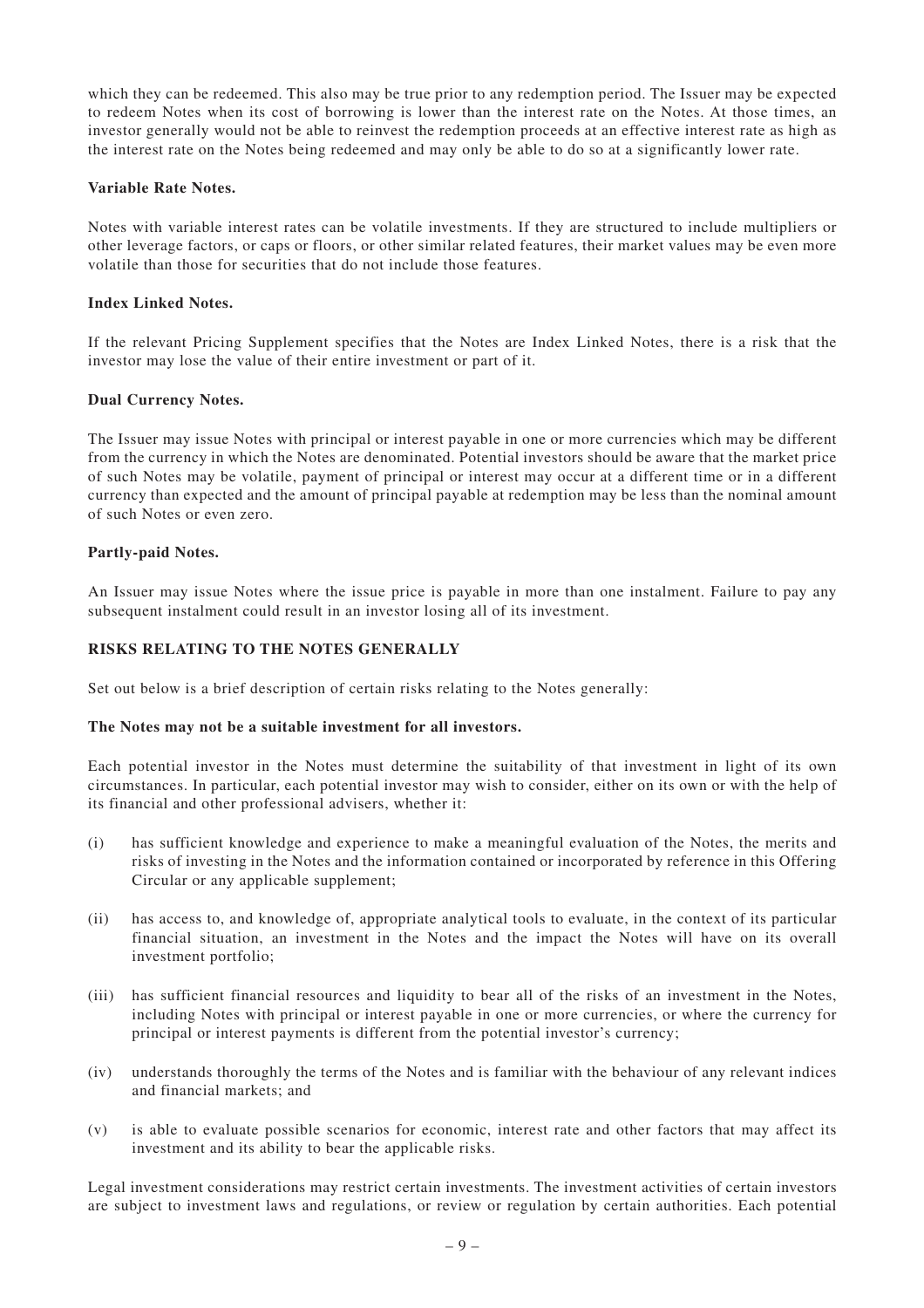investor should consult its legal advisers to determine whether and to what extent (1) Notes are legal investments for it, (2) Notes can be used as collateral for various types of borrowing and (3) other restrictions apply to its purchase or pledge of any Notes. Financial institutions should consult their legal advisers or the appropriate regulators to determine the appropriate treatment of Notes under any applicable risk-based capital or similar rules.

#### **Meetings of Noteholders.**

The Terms and Conditions of the Notes contain provisions for calling meetings of Noteholders to consider matters affecting their interests generally. These provisions permit defined majorities to bind all Noteholders including Noteholders who did not attend and vote at the relevant meeting and Noteholders who voted in a manner contrary to the majority.

#### **Change of law.**

The Terms and Conditions of the Notes are based on English law in effect as at the date of issue of the relevant Notes. No assurance can be given as to the impact of any possible judicial decision or change to English law or administrative practice after the date of issue of the relevant Notes.

#### **Notes where denominations involve integral multiples.**

In the case of Notes which have denominations consisting of a minimum Specified Denomination plus one or more higher integral multiples of another smaller amount, it is possible that Notes may be traded in amounts that are not integral multiples of such minimum Specified Denomination. In such a case, a Noteholder who, as a result of trading such amounts, holds a principal amount of less than the minimum Specified Denomination will not receive a definitive Note in respect of such holding (should definitive Notes be printed or issued) and would need to purchase a principal amount of Notes such that it holds an amount equal to one or integral multiples of the minimum Specified Denomination. If definitive Notes are issued, holders should be aware that definitive Notes which have a denomination that is not an integral multiple of the minimum Specified Denomination may be illiquid and difficult to trade.

#### **RISKS RELATING TO THE MARKET GENERALLY**

Set out below is a brief description of certain market risks, including liquidity risk, exchange rate risk, interest rate risk and credit risk:

#### **The secondary market generally.**

Notes may have no established trading market when issued, and one may never develop. If a market for the Notes does develop, it may not be liquid. Therefore, investors may not be able to sell their Notes easily or at prices that will provide them with a yield comparable to similar investments that have a developed secondary market. This is particularly the case for Notes that are especially sensitive to interest rate, currency or market risks, are designed for specific investment objectives or strategies or have been structured to meet the investment requirements of limited categories of investors. These types of Notes generally would have a more limited secondary market and more price volatility than conventional debt securities. Illiquidity may have an adverse effect on the market value of Notes.

#### **Exchange rate risks and exchange controls.**

The Issuer will pay principal and interest on the Notes in the Specified Currency. This presents certain risks relating to currency conversions if an investor's financial activities are denominated principally in a currency or currency unit (the "*Investor's Currency*") other than the Specified Currency. These include the risk that exchange rates may significantly change (including changes due to devaluation of the Specified Currency or revaluation of the Investor's Currency) and the risk that authorities with jurisdiction over the Investor's Currency may impose or modify exchange controls. An appreciation in the value of the Investor's Currency relative to the Specified Currency would decrease (i) the Investor's Currency-equivalent yield on the Notes, (ii) the Investor's Currency equivalent value of the principal payable on the Notes and (iii) the Investor's Currency equivalent market value of the Notes. As a result, investors may receive less interest or principal than expected, or no interest or principal.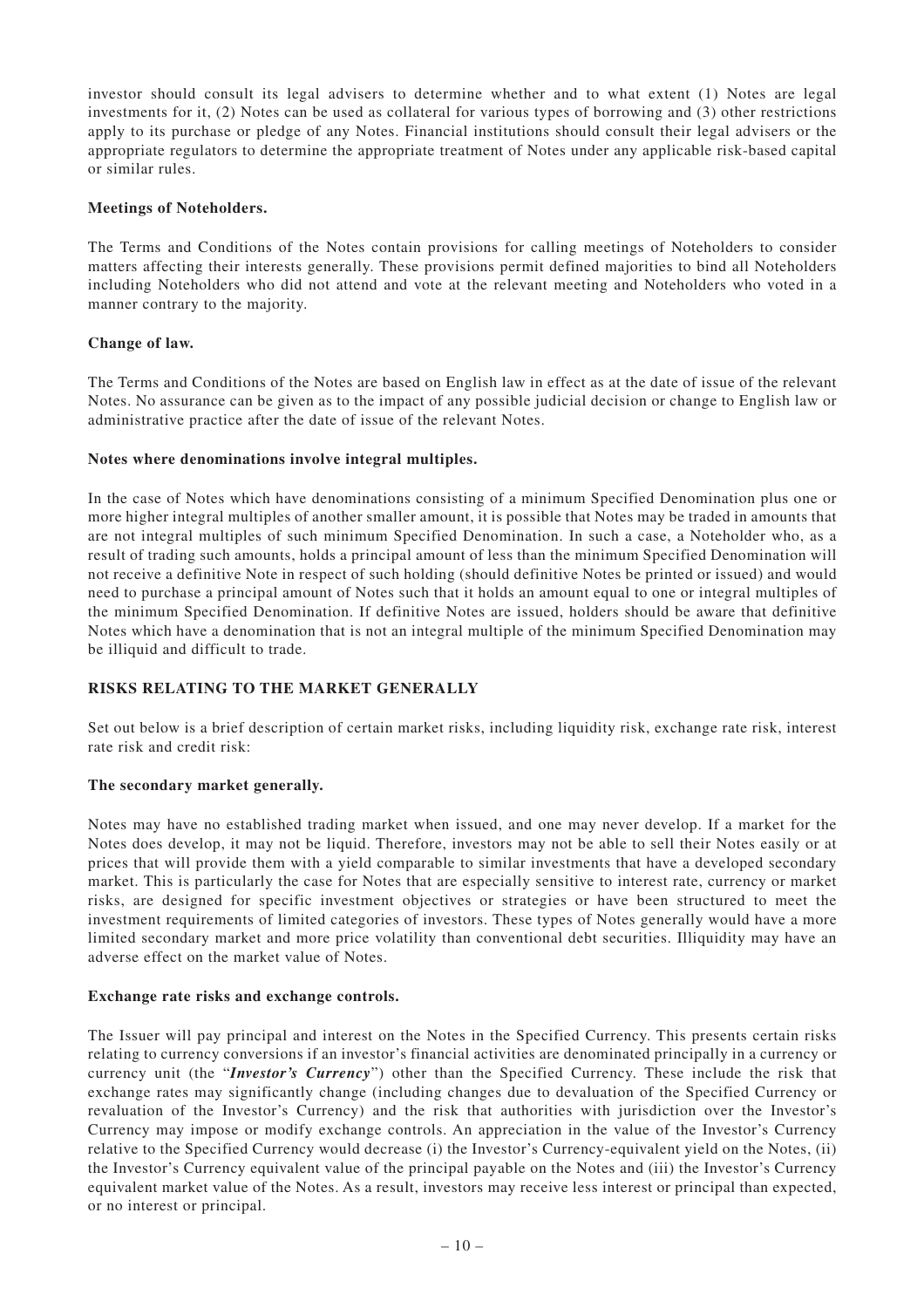#### **Interest rate risks.**

Investment in Fixed Rate Notes involves the risk that subsequent changes in market interest rates may adversely affect the value of Fixed Rate Notes.

#### **Credit ratings may not reflect all risks.**

One or more independent credit rating agencies may assign credit ratings to an issue of Notes. The ratings may not reflect the potential impact of all risks related to structure, market, additional factors discussed above, and other factors that may affect the value of the Notes. A credit rating is not a recommendation to buy, sell or hold securities and may be suspended, reduced or withdrawn at any time. There can be no assurance that the ratings assigned to any Notes will remain in effect for any given period of time or that the ratings will not be revised or withdrawn in the future. Neither the Issuer nor the Guarantor has any obligation to inform Noteholders of any such revision or withdrawal. A suspension, downgrade or withdrawal of the ratings of any Notes at any time may adversely affect the market price of the Notes.

## **FACTORS WHICH ARE MATERIAL FOR THE PURPOSE OF ASSESSING THE RISKS ASSOCIATED WITH NOTES DENOMINATED IN RENMINBI**

Prospective investors should take into account the following considerations carefully before investing in Notes denominated in Renminbi ("*CNY Notes*").

## **Restrictions imposed by the government of the Chinese Mainland on cross-border Renminbi fund flows may affect the liquidity of any notes denominated in Renminbi and the ability of the issuer of those notes to source Renminbi outside the Chinese Mainland to service those notes.**

As a result of the restrictions imposed by the government of the Chinese Mainland on cross-border Renminbi fund flows, the availability of Renminbi outside the Chinese Mainland is limited.

The limited availability of Renminbi outside the Chinese Mainland may affect the liquidity of any notes denominated in Renminbi. If and to the extent that the issuer of such notes is required to source Renminbi in the offshore market to service such notes, there is no assurance that such issuer will be able to source such Renminbi on satisfactory terms, or at all.

## **The Renminbi is not completely freely convertible; there are significant restrictions on remittance of the Renminbi into and outside the Chinese Mainland.**

The Renminbi is not completely freely convertible at present. The government of the Chinese Mainland regulates the conversion between the Renminbi and the Hong Kong dollar and between the Renminbi and foreign currencies.

Although the Renminbi was added to the Special Drawing Rights basket created by the International Monetary Fund on 1st October, 2016, there is no assurance that the government of the Chinese Mainland will continue to liberalise control over cross-border remittance of Renminbi in the future, that any pilot schemes for Renminbi cross-border utilisation will not be discontinued or that new regulations in the Chinese Mainland will not be promulgated in the future which have the effect of restricting or eliminating the remittance of Renminbi into or outside the Chinese Mainland. In the event that funds cannot be repatriated outside the Chinese Mainland in Renminbi, this may affect the overall availability of Renminbi outside the Chinese Mainland and the ability of the Issuer to source Renminbi to finance its obligations under CNY Notes. For further details in respect of the remittance of Renminbi into and outside the Chinese Mainland, see "*Chinese Mainland Currency Controls*" below.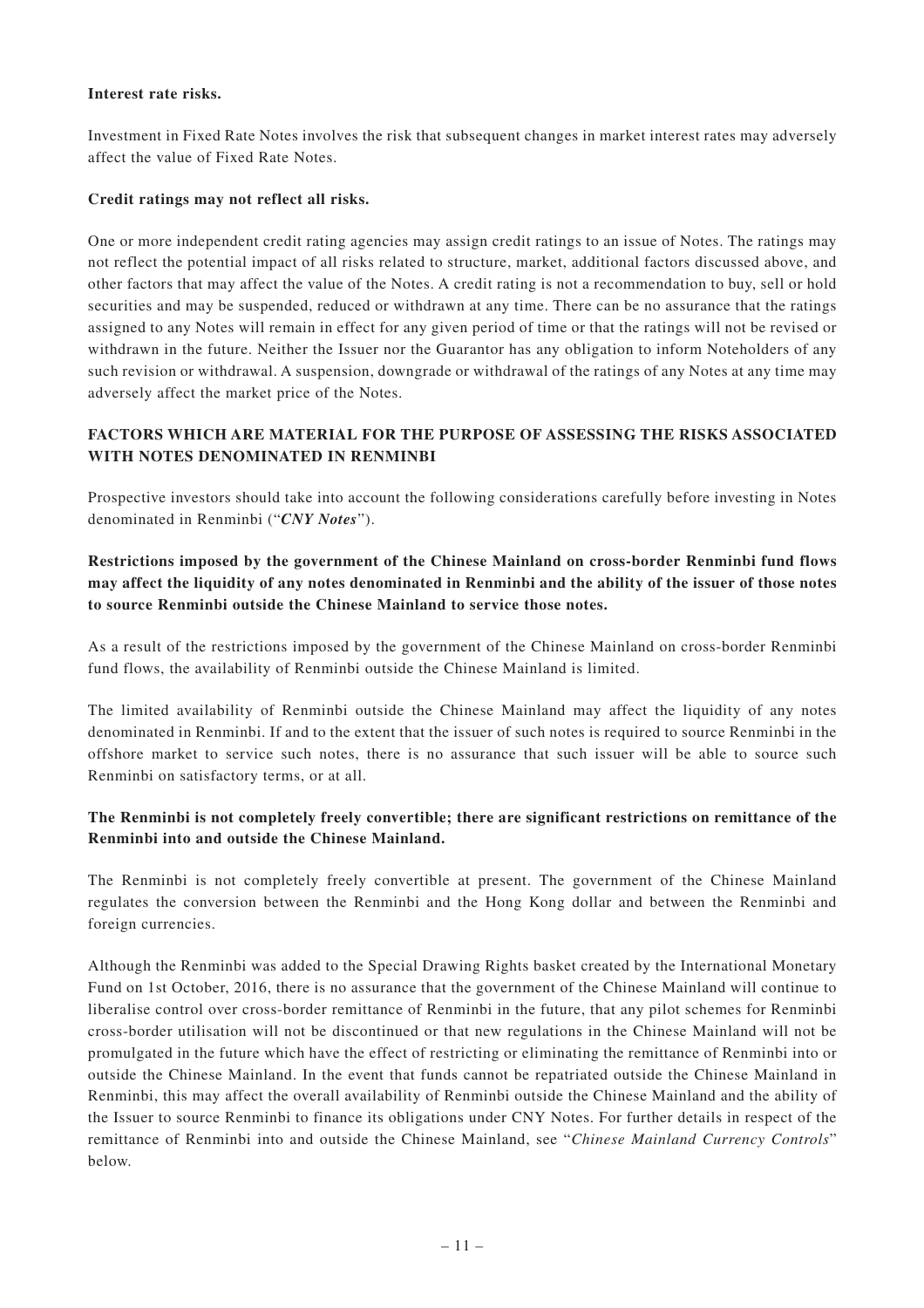#### **Investment in CNY Notes is subject to exchange rate risks.**

The value of the Renminbi against the Hong Kong dollar, the U.S. dollar and other foreign currencies fluctuates from time to time and is affected by changes in the Chinese Mainland and international political and economic conditions and by many other factors. All payments of interest and principal with respect to CNY Notes will be made in Renminbi. As a result, the value of these Renminbi payments in U.S. dollar terms may vary with the prevailing exchange rates in the marketplace. If the value of Renminbi depreciates against the Hong Kong dollar, the U.S. dollar or other foreign currencies, the value of the investment in Hong Kong dollar, U.S. dollar or other applicable foreign currency terms will decline.

#### **An investment in CNY Notes is subject to interest rate risks.**

The government of the Chinese Mainland has gradually liberalised the regulation of interest rates in recent years. Further liberalisation may increase interest rate volatility. CNY Notes may carry a fixed interest rate. Consequently, the trading price of CNY Notes will vary with fluctuations in interest rates. If a holder of CNY Notes tries to sell any CNY Notes before their maturity, they may receive an offer that is less than the amount invested.

#### **Payments in respect of CNY Notes will only be made to investors in the manner specified in CNY Notes.**

Investors may be required to provide certifications and other information (including Renminbi account information) in order to be allowed to receive payments in Renminbi in accordance with the Renminbi clearing and settlement system for participating banks in Hong Kong.

All payments to investors in respect of CNY Notes will be made solely by (i) when CNY Notes are represented by a Global Note deposited with a sub-custodian for CMU, transfer to a Renminbi bank account maintained in Hong Kong in accordance with prevailing CMU rules and procedures, (ii) when CNY Notes are represented by a Global Note held with the common depositary for Euroclear and Clearstream or any alternative clearing system, transfer to a Renminbi bank account maintained in Hong Kong in accordance with prevailing Euroclear and Clearstream rules and procedures, or (iii) when CNY Notes are in definitive form, transfer to a Renminbi bank account maintained in Hong Kong in accordance with prevailing rules and regulations. The Issuer cannot be required to make payment by any other means (including in any other currency or in bank notes, by cheque or draft or by transfer to a bank account in the Chinese Mainland).

#### **A trading market for CNY Notes may not develop and there are restrictions on the resale of CNY Notes.**

There can be no assurance as to the liquidity of CNY Notes or that an active trading market will develop. If such a market were to develop, CNY Notes could trade at prices that may be higher or lower than the initial issue price depending on many factors, including prevailing interest rates, the Issuer's operations and the market for similar securities. The Dealers are not obliged to make a market in CNY Notes and any such market-making, if commenced, may be discontinued at any time at the sole discretion of the Dealers. In addition, there are selling restrictions relating to CNY Notes which may be applicable in the relevant jurisdictions. CNY Notes have not been and will not be offered to the public in any jurisdiction where such offer is prohibited by law or regulation and have not been and will not be registered under the Securities Act, any state securities laws or the securities laws of any other jurisdiction. CNY Notes may not be offered, sold or resold in any jurisdiction unless they are registered or sold pursuant to an exemption from such registration.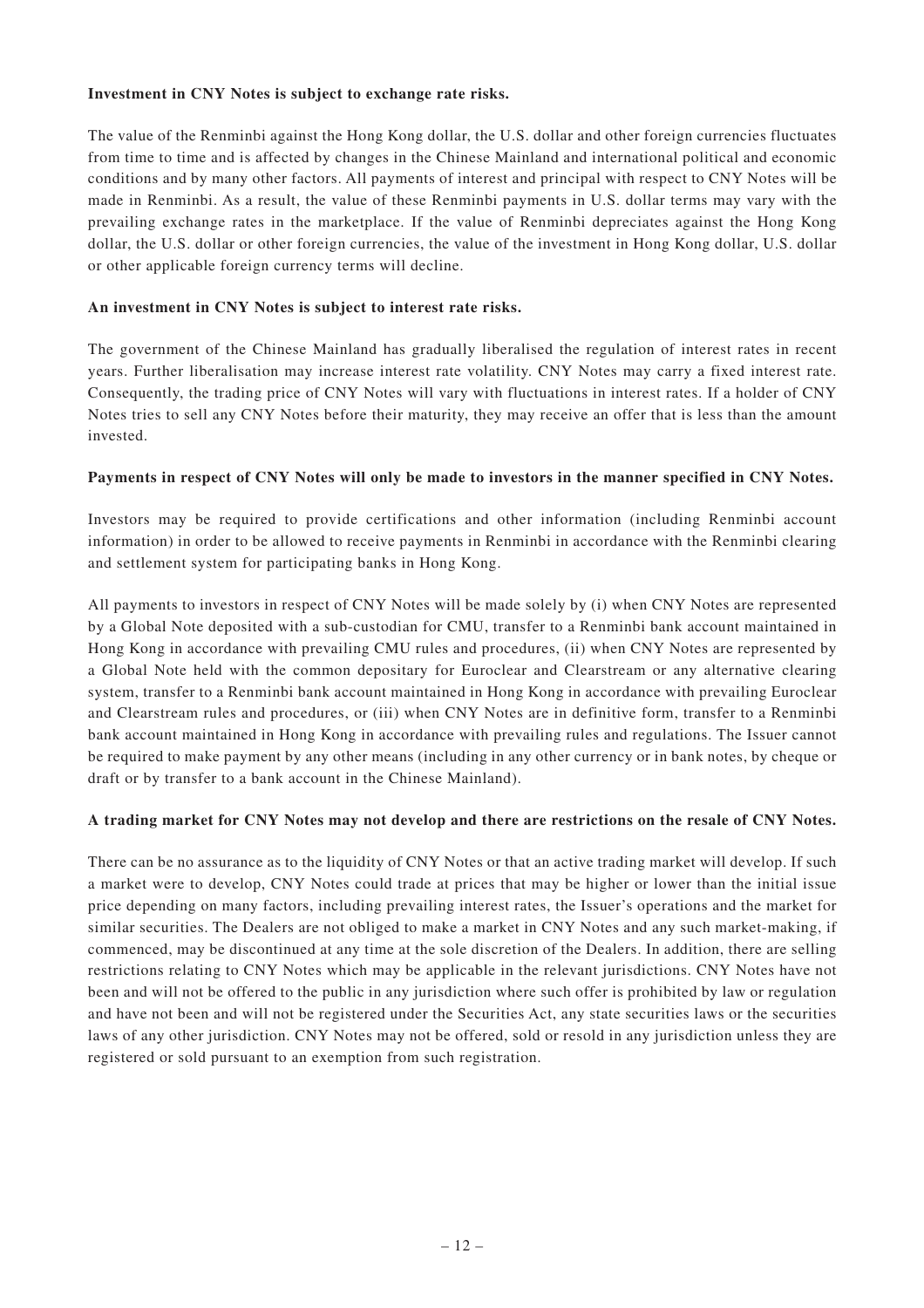#### **FORM OF THE NOTES**

The Notes of each Series will be in either bearer form, with or without interest coupons ("*Coupons*") attached, or registered form, without Coupons attached. Bearer Notes and Registered Notes will be issued outside the United States (and in the case of Notes offered or sold in reliance on Category 2 of Regulation S, to non-U.S. persons outside the United States) in reliance on Regulation S under the Securities Act ("*Regulation S*").

Notes to be listed on the Hong Kong Stock Exchange will be accepted for clearance through Euroclear Bank SA/NV ("*Euroclear*") and Clearstream Banking S.A. ("*Clearstream*") and may also be accepted for clearance through the CMU (each as defined below).

## **BEARER NOTES**

Each Tranche of Bearer Notes will be initially issued in the form of either a temporary bearer global note (a "*Temporary Bearer Global Note*") or a permanent bearer global note (a "*Permanent Bearer Global Note*" and, together with a Temporary Bearer Global Note, each a "*Bearer Global Note*") as indicated in the applicable Pricing Supplement, which, in either case, will be delivered on or prior to the original issue date of the Tranche to either (i) a common depositary (the "*Common Depositary*") for Euroclear and Clearstream or (ii) a sub-custodian for the Hong Kong Monetary Authority, as operator of the Central Moneymarkets Unit (the "CMU"). Whilst any Bearer Note is represented by a Temporary Bearer Global Note, payments of principal, interest (if any) and any other amount payable in respect of the Notes due prior to the Exchange Date (as defined below) will be made against presentation of the Temporary Bearer Global Note only to the extent that certification (in a form to be provided) to the effect that the beneficial owners of interests in such Bearer Note are not U.S. persons or persons who have purchased for resale to any U.S. person, as required by U.S. Treasury regulations, has been received by Euroclear and/or Clearstream and/or Citicorp International Limited (the "*CMU Lodging Agent*") and (in the case of a Temporary Bearer Global Note delivered to a Common Depositary for Euroclear and Clearstream) Euroclear and/or Clearstream, as applicable, has given a like certification (based on the certifications it has received) to the Principal Paying Agent.

On and after the date (the "*Exchange Date*") which, in respect of each Tranche in respect of which a Temporary Bearer Global Note is issued, will be 40 days after the Temporary Bearer Global Note is issued, interests in such Temporary Bearer Global Note will be exchangeable (free of charge) upon a request as described therein either for (i) interests in a Permanent Bearer Global Note of the same Series or (ii) for definitive Bearer Notes of the same Series with, where applicable, receipts, Coupons and talons attached (as indicated in the applicable Pricing Supplement and subject, in the case of definitive Bearer Notes, to such notice period as is specified in the applicable Pricing Supplement), in each case against certification of beneficial ownership as described above unless such certification has already been given, provided that purchasers in the United States and certain U.S. persons will not be able to receive definitive Bearer Notes. The CMU may require that any such exchange for a Permanent Global Bearer Note is made in whole and not in part and in such event, no such exchange will be effected until all relevant account holders (as set out in a CMU Instrument Position Report or any other relevant notification supplied to the CMU Lodging Agent by the CMU) have so certified.

The holder of a Temporary Bearer Global Note will not be entitled to collect any payment of interest, principal or other amount due on or after the Exchange Date unless, upon due certification, exchange of the Temporary Bearer Global Note for an interest in a Permanent Bearer Global Note or for definitive Bearer Notes is improperly withheld or refused.

Payments of principal, interest (if any) or any other amounts on a Permanent Bearer Global Note will be made through Euroclear and/or Clearstream against presentation or surrender (as the case may be) of the Permanent Bearer Global Note without any requirement for certification.

In respect of a Bearer Global Note held through the CMU, any payments of principal, interest (if any) or any other amounts shall be made to the person(s) for whose account(s) interests in the relevant Bearer Global Note are credited (as set out in a CMU Instrument Position Report or any other relevant notification supplied to the CMU Lodging Agent by the CMU) and, save in the case of final payment, no presentation of the relevant Bearer Global Note shall be required for such purpose.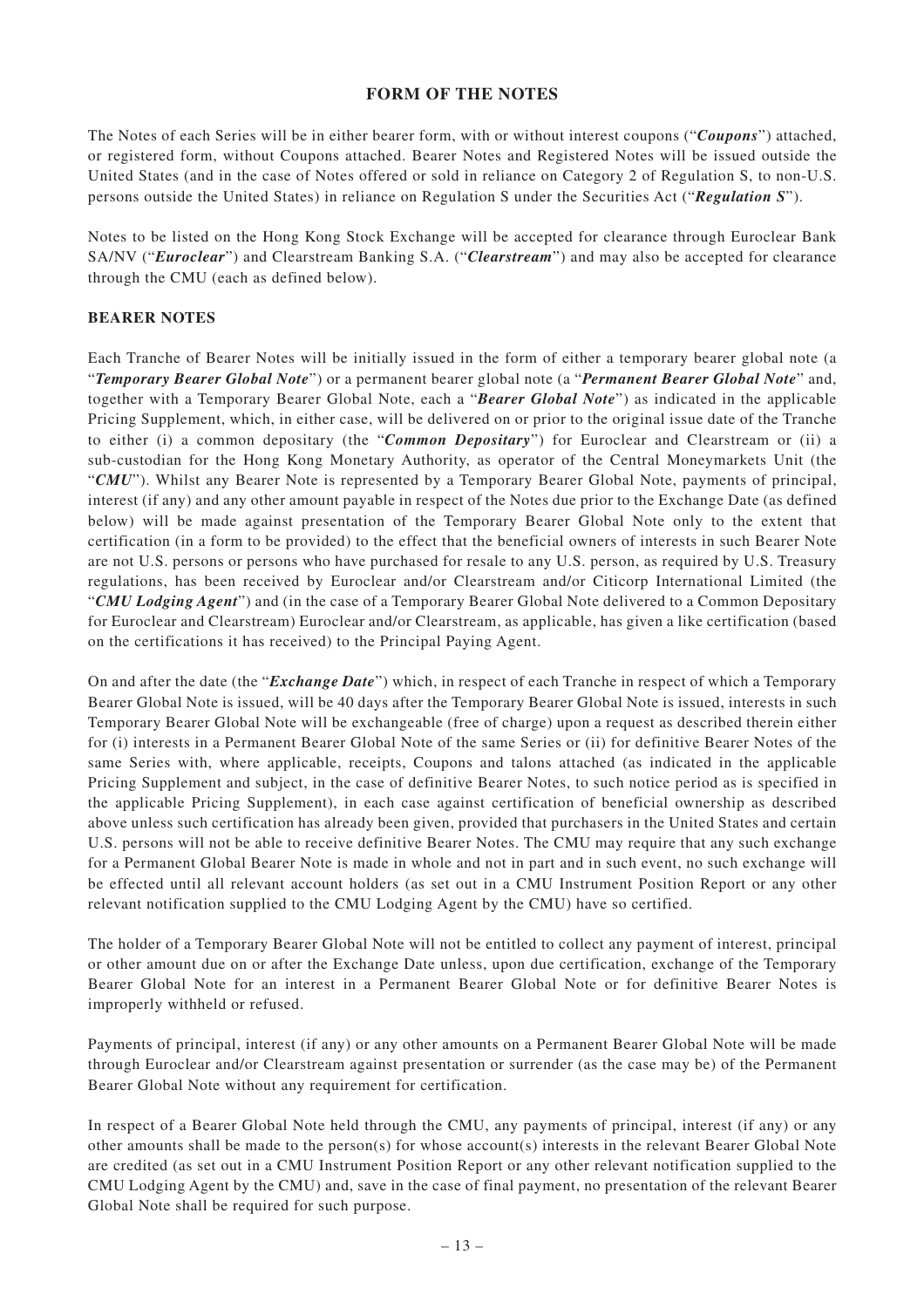The applicable Pricing Supplement will specify that a Permanent Bearer Global Note will be exchangeable (free of charge), in whole but not in part, for definitive Bearer Notes with, where applicable, receipts, Coupons and talons attached upon either (i) not less than 60 days' written notice (a), in the case of Notes held by a Common Depositary for Euroclear and/or Clearstream, from Euroclear and/or Clearstream (acting on the instructions of any holder of an interest in such Permanent Bearer Global Note) to the Principal Paying Agent as described therein and/or (b), in the case of Notes held through the CMU, from the relevant account holders therein to the CMU Lodging Agent as described therein; or (ii) only upon the occurrence of an Exchange Event.

No definitive Bearer Notes will be sent by post or otherwise delivered to any location in the United States or its possessions in connection with such exchange.

For these purposes, "*Exchange Event*" means that (i) an Event of Default (as defined in Condition 11) has occurred and is continuing, (ii) the Issuer has been notified that both Euroclear and Clearstream and, in the case of Notes cleared through the CMU, the CMU have been closed for business for a continuous period of 14 days (other than by reason of holiday, statutory or otherwise) or have announced an intention permanently to cease business or have in fact done so and, in any case, no successor or alternative clearing system is available or (iii) the Issuer has or will become subject to adverse tax consequences which would not be suffered were the Notes represented by the Permanent Bearer Global Note in definitive form. The Issuer will promptly give notice to Noteholders in accordance with Condition 15 if an Exchange Event occurs. In the event of the occurrence of an Exchange Event, (a) in the case of Notes held by a Common Depositary for Euroclear or Clearstream, Euroclear and/or Clearstream (acting on the instructions of any holder of an interest in such Permanent Bearer Global Note) and/or, (b) in the case of Notes held through the CMU, the relevant account holders therein, may give notice to the Principal Paying Agent or, as the case may be, the CMU Lodging Agent requesting exchange and, in the event of the occurrence of an Exchange Event as described in (iii) above, the Issuer may also give notice to the Principal Paying Agent or, as the case may be, the CMU Lodging Agent requesting exchange. Any such exchange shall occur not later than 45 days after the date of receipt of the first relevant notice by the Principal Paying Agent or, as the case may be, the CMU Lodging Agent.

The following legend will appear on all Bearer Notes which have an original maturity of more than one year and on all receipts and Coupons relating to such Notes:

## "ANY UNITED STATES PERSON WHO HOLDS THIS OBLIGATION WILL BE SUBJECT TO LIMITATIONS UNDER THE UNITED STATES INCOME TAX LAWS, INCLUDING THE LIMITATIONS PROVIDED IN SECTIONS 165(j) AND 1287(a) OF THE INTERNAL REVENUE CODE."

The sections referred to provide that United States holders, with certain exceptions, will not be entitled to deduct any loss on Bearer Notes, receipts or Coupons and will not be entitled to capital gains treatment of any gain on any sale, disposition, redemption or payment of principal in respect of such Notes, receipts or Coupons.

Notes which are represented by a Bearer Global Note will only be transferable in accordance with the rules and procedures for the time being of Euroclear or Clearstream or the CMU, as the case may be.

#### **REGISTERED NOTES**

The Registered Notes of each Tranche will initially be represented by a global note in registered form, without receipts for the payment of instalments of principal ("*Receipts*") or Coupons, which will be sold outside the United States (and, in the case of Notes being offered or sold in reliance on Category 2 of Regulation S, only to non-U.S. persons outside the United States) (a "*Registered Global Note*"). Prior to expiry of the Distribution Compliance Period (as defined in Regulation S) applicable to each Tranche of Notes, beneficial interests in a Registered Global Note may not be offered or sold to, or for the account or benefit of, a U.S. person save as otherwise provided in Condition 2 and may not be held otherwise than through Euroclear or Clearstream or the CMU and such Registered Global Note will bear a legend regarding such restrictions on transfer.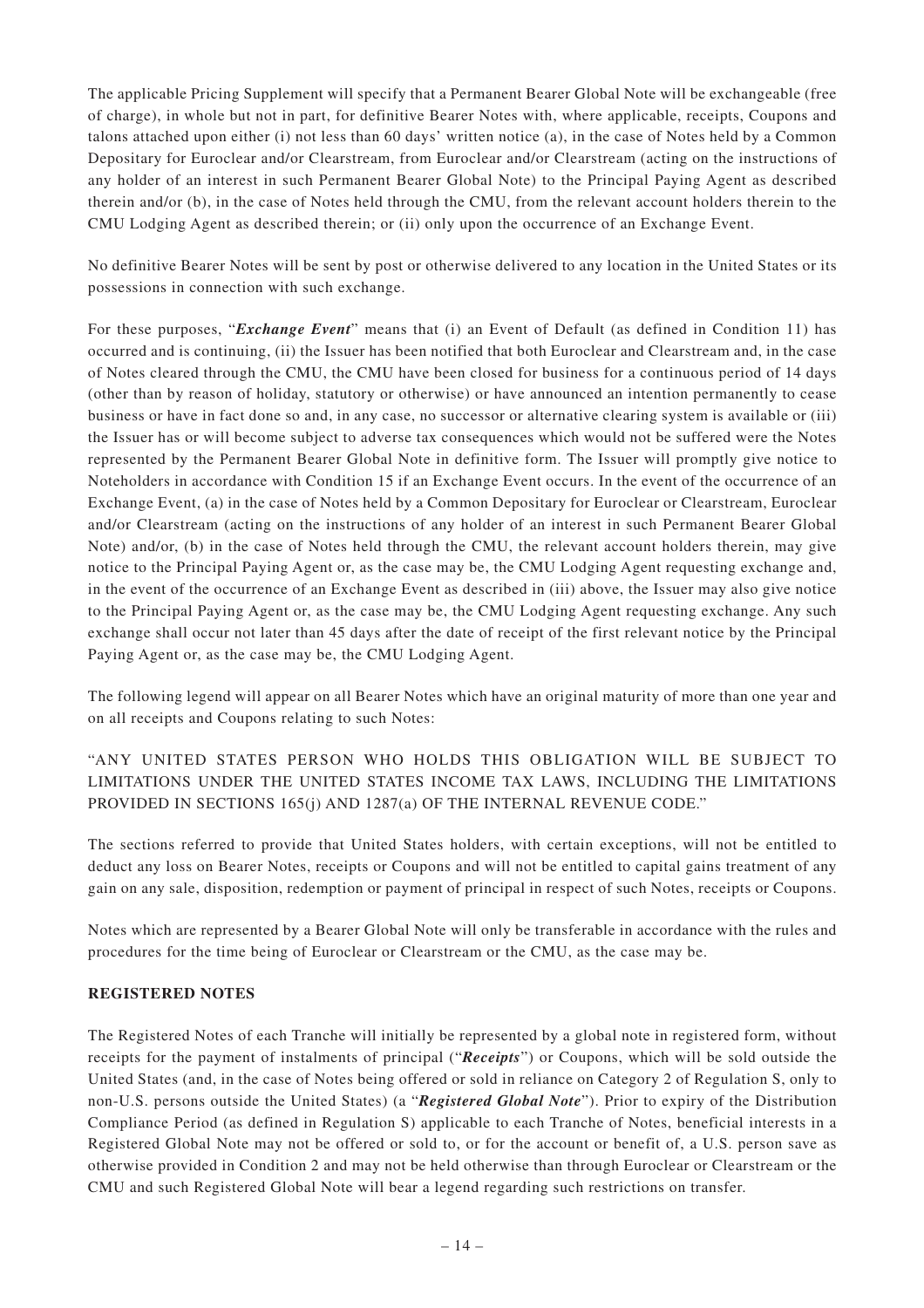Registered Global Notes will either (i) be deposited with a common depositary for, and registered in the name of a nominee of, Euroclear and Clearstream or (ii) be deposited with a sub-custodian for the HKMA as operator of the CMU, as specified in the applicable Pricing Supplement. Persons holding beneficial interests in Registered Global Notes will be entitled or required, as the case may be, under the circumstances described below, to receive physical delivery of definitive Notes in fully registered form.

Payments of principal, interest and any other amount in respect of the Registered Global Notes will, in the absence of provision to the contrary, be made to the person shown on the Register (as defined in Condition  $7(d)$ ) as the registered holder of the Registered Global Notes. None of the Issuer, the Guarantor, any Paying Agent or the Registrar will have any responsibility or liability for any aspect of the records relating to or payments or deliveries made on account of beneficial ownership interests in the Registered Global Notes or for maintaining, supervising or reviewing any records relating to such beneficial ownership interests.

Payments of principal, interest or any other amount in respect of the Registered Notes in definitive form will, in the absence of provision to the contrary, be made to the persons shown on the Register on the relevant Record Date (as defined in Condition 7(d)) immediately preceding the due date for payment in the manner provided in that Condition.

Interests in a Registered Global Note will be exchangeable (free of charge), in whole but not in part, for definitive Registered Notes without receipts, Coupons or talons attached only upon the occurrence of an Exchange Event. For these purposes, "*Exchange Event*" means that (i) an Event of Default has occurred and is continuing, (ii) in the case of Notes registered in the name of a nominee for a common depositary for Euroclear or Clearstream, the Issuer has been notified that both Euroclear and Clearstream, and in the case of Notes held through the CMU, the CMU, have been closed for business for a continuous period of 14 days (other than by reason of holiday, statutory or otherwise) or have announced an intention permanently to cease business or have in fact done so and, in any such case, no successor clearing system is available, or (iii) the Issuer has or will become subject to adverse tax consequences which would not be suffered were the Notes represented by the Registered Global Note in definitive form. The Issuer will promptly give notice to Noteholders in accordance with Condition 15 if an Exchange Event occurs. In the event of the occurrence of an Exchange Event, (a) in the case of Notes registered in the name of a nominee for a Common Depositary for Euroclear and/or Clearstream, Euroclear and/or Clearstream (acting on the instructions of any holder of an interest in such Registered Global Note) and/or, (b) in the case of Notes held through the CMU, the relevant account holders therein, may give notice to the Registrar or, as the case may be, the CMU Lodging Agent requesting exchange and, in the event of the occurrence of an Exchange Event as described in (iv) above, the Issuer may also give notice to the Registrar or, as the case may be, the CMU Lodging Agent requesting exchange. Any such exchange shall occur not later than 10 days after the date of receipt of the first relevant notice by the Registrar or, as the case may be, the CMU Lodging Agent.

## **NOTICES**

While the Notes are represented by a Global Note and such Global Note is deposited with a common depositary for Euroclear or Clearstream or CMU, notices to Noteholders may be given by delivery of the relevant notice to Euroclear or Clearstream or CMU and, in any case, such notices shall be deemed to have been given to the Noteholders in accordance with Condition 15 on the date of delivery to Euroclear or Clearstream or CMU.

#### **TRANSFER OF INTERESTS**

Interests in a Registered Global Note may, subject to compliance with all applicable restrictions, be transferred to a person who wishes to hold such interest in another Registered Global Note. No beneficial owner of an interest in a Registered Global Note will be able to transfer such interest, except in accordance with the applicable procedures of Euroclear, Clearstream and the CMU, in each case to the extent applicable.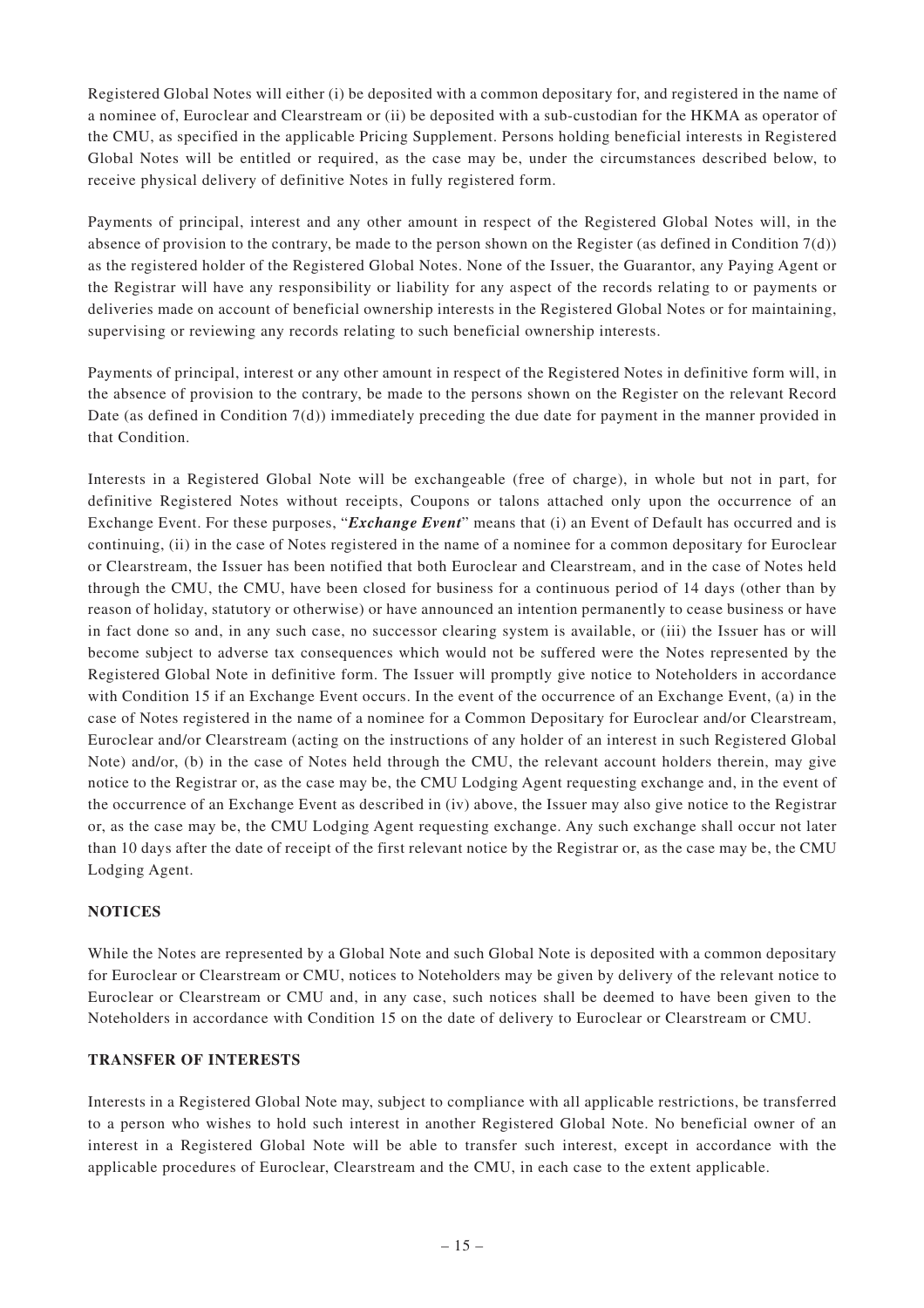#### **GENERAL**

Pursuant to the Agency Agreement (as defined under "*Terms and Conditions of the Notes*"), the Principal Paying Agent or, as the case may be, the CMU Lodging Agent shall arrange that, where a further Tranche of Notes is issued which is intended to form a single Series with an existing Tranche of Notes, the Notes of such further Tranche shall be assigned a common code and ISIN and, where applicable, a CMU instrument number which are different from the common code, CMU instrument number and ISIN assigned to Notes of any other Tranche of the same Series until at least the expiry of the Distribution Compliance Period applicable to the Notes of such Tranche.

For so long as any of the Notes is represented by a Global Note (as defined in the Terms and Conditions of the Notes) held on behalf of Euroclear, Clearstream and/or the CMU each person (other than Euroclear, Clearstream or the CMU) who is for the time being shown in the records of Euroclear, Clearstream or the CMU as the holder of a particular nominal amount of such Notes (in which regard any certificate or other document issued by Euroclear, Clearstream or the CMU as to the nominal amount of such Notes standing to the account of any person shall be conclusive and binding for all purposes save in the case of manifest error) shall be treated by the Issuer, the Guarantor and their agents as the holder of such nominal amount of such Notes for all purposes other than with respect to the payment of principal or interest on such nominal amount of such Notes, for which purpose the bearer of the relevant Bearer Global Note or the registered holder of the relevant Registered Global Note shall be treated by the Issuer, the Guarantor and their agents as the holder of such nominal amount of such Notes in accordance with and subject to the terms of the relevant Global Note and the expressions "*Noteholder*" and "*holder of Notes*" and related expressions shall be construed accordingly.

Any reference herein to Euroclear and/or Clearstream and/or the CMU shall, whenever the context so permits, be deemed to include a reference to any additional or alternative clearing system specified in the applicable Pricing Supplement or otherwise approved by the Issuer, the Guarantor, the Principal Paying Agent and the Registrar.

A Note may be accelerated by the holder thereof in certain circumstances described in Condition 11. In such circumstances, where any Note is still represented by a Global Note and the Global Note (or any part thereof) has become due and repayable in accordance with the Terms and Conditions of such Notes and payment in full of the amount due has not been made in accordance with the provisions of the Global Note then holders of interests in such Global Note credited to their accounts with Euroclear and/or Clearstream and/or the CMU, as the case may be, will become entitled to proceed directly against the Issuer on the basis of statements of account provided by Euroclear, Clearstream and the CMU on and subject to the terms of the deed of covenant (the "*Deed of Covenant*") dated 25th May 2012 and executed by the Issuer.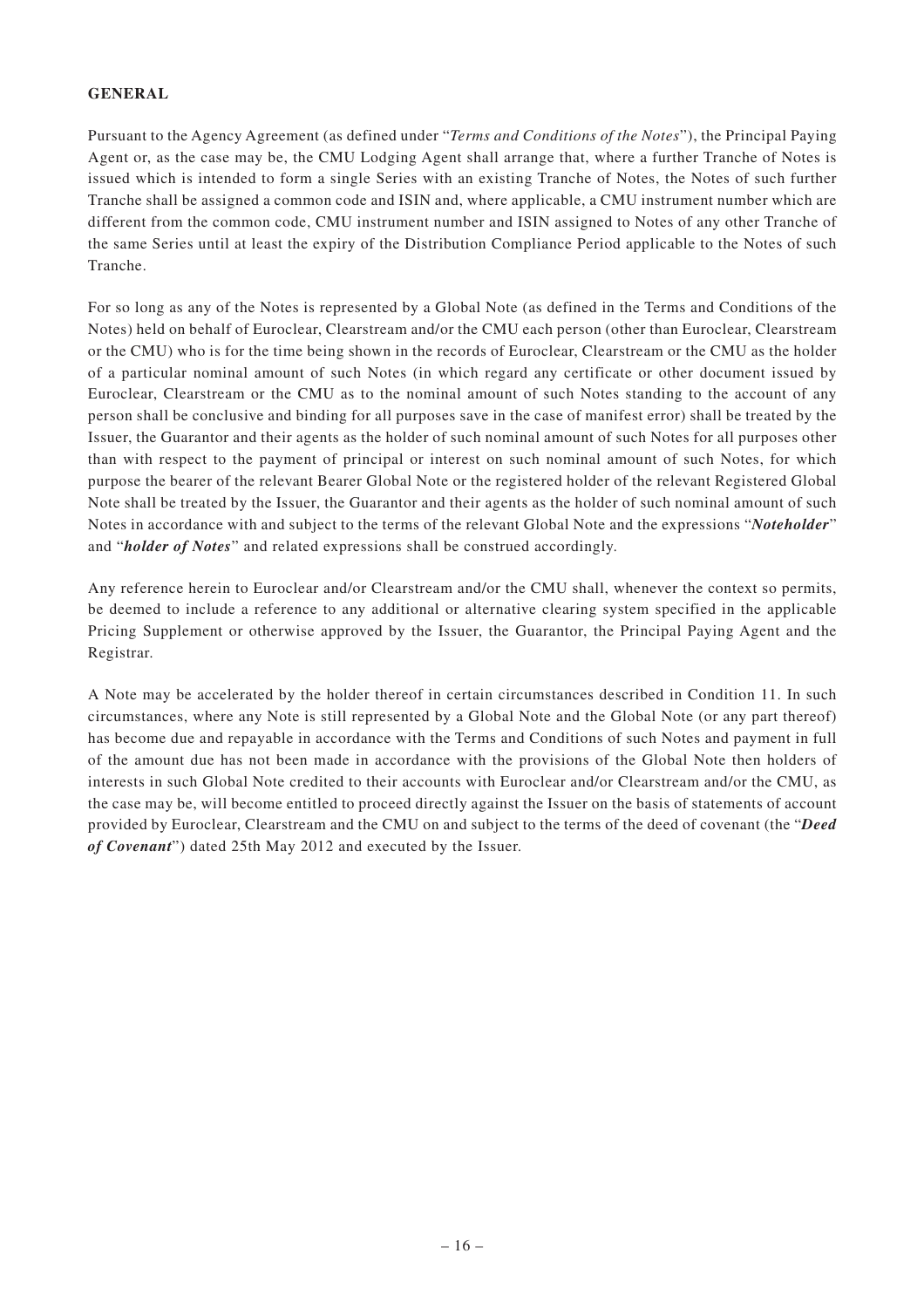## **APPLICABLE PRICING SUPPLEMENT**

Set out below is the form of Pricing Supplement which will be completed for each Tranche of Notes issued under the Programme.

[**MiFID II PRODUCT GOVERNANCE/PROFESSIONAL INVESTORS AND ECPS ONLY TARGET MARKET** – Solely for the purposes of [the/each] manufacturer's product approval process, the target market assessment in respect of the Notes has led to the conclusion that: (i) the target market for the Notes is eligible counterparties and professional clients only, each as defined in Directive 2014/65/EU (as amended, "*MiFID II*"); and (ii) all channels for distribution of the Notes to eligible counterparties and professional clients are appropriate. Any person subsequently offering, selling or recommending the Notes (a "*distributor*") should take into consideration the manufacturer['s/s'] target market assessment; however, a distributor subject to MiFID II is responsible for undertaking its own target market assessment in respect of the Notes (by either adopting or refining the manufacturer['s/s'] target market assessment) and determining appropriate distribution channels. $]^{(1)}$ 

[**UK MiFIR PRODUCT GOVERNANCE/PROFESSIONAL INVESTORS AND ECPS ONLY TARGET MARKET** – Solely for the purposes of [the/each] manufacturer's product approval process, the target market assessment in respect of the Notes has led to the conclusion that: (i) the target market for the Notes is only eligible counterparties, as defined in the FCA Handbook Conduct of Business Sourcebook, and professional clients, as defined in Regulation (EU) No 600/2014 as it forms part of domestic law by virtue of the European Union (Withdrawal) Act 2018 ("UK MiFIR"); and (ii) all channels for distribution of the Notes to eligible counterparties and professional clients are appropriate. Any person subsequently offering, selling or recommending the Notes (a "*distributor*") should take into consideration the manufacturer<sup>['s/s'</sup>] target market assessment; however, a distributor subject to the FCA Handbook Product Intervention and Product Governance Sourcebook (the "*UK MiFIR Product Governance Rules*") is responsible for undertaking its own target market assessment in respect of the Notes (by either adopting or refining the manufacturer['s/s'] target market assessment) and determining appropriate distribution channels. $]^{(2)}$ 

**PROHIBITION OF SALES TO EEA RETAIL INVESTORS** – The Notes are not intended to be offered, sold or otherwise made available to and should not be offered, sold or otherwise made available to any retail investor in the European Economic Area ("*EEA*"). For these purposes, a retail investor means a person who is one (or more) of: (i) a retail client as defined in point (11) of Article 4(1) of MiFID II; (ii) a customer within the meaning of Directive (EU) 2016/97 (as amended, the "*Insurance Distribution Directive*"), where that customer would not qualify as a professional client as defined in point (10) of Article 4(1) of MiFID II; or (iii) not a qualified investor as defined in Regulation (EU) 2017/1129 (as amended, the "*Prospectus Regulation*"). Consequently no key information document required by Regulation (EU) No 1286/2014 (as amended, the "*PRIIPs Regulation*") for offering or selling the Notes or otherwise making them available to retail investors in the EEA has been prepared and therefore offering or selling the Notes or otherwise making them available to any retail investor in the EEA may be unlawful under the PRIIPs Regulation.

**PROHIBITION OF SALES TO UK RETAIL INVESTORS** – The Notes are not intended to be offered, sold or otherwise made available to and should not be offered, sold or otherwise made available to any retail investor in the United Kingdom ("*UK*"). For these purposes, a retail investor means a person who is one (or more) of: (i) a retail client as defined in point (8) of Article 2 of Regulation (EU) No 2017/565 as it forms part of domestic law by virtue of the European Union (Withdrawal) Act 2018 ("*EUWA*"); (ii) a customer within the meaning of the provisions of the Financial Services and Markets Act 2000 (the "*FSMA*") and any rules or regulations made under the FSMA to implement the Insurance Distribution Directive, where that customer would not qualify as a professional client as defined in point (8) of Article 2(1) of Regulation (EU) No 600/2014 as it forms part of domestic law by virtue of the EUWA; or (iii) not a qualified investor as defined in Article 2 of the Prospectus Regulation as it forms part of domestic law by virtue of the EUWA. Consequently no key information document

<sup>1</sup> Legend for issuances involving one or more MiFID Firm manufacturers.

Legend for issuances involving one or more UK MiFIR Firm manufacturers.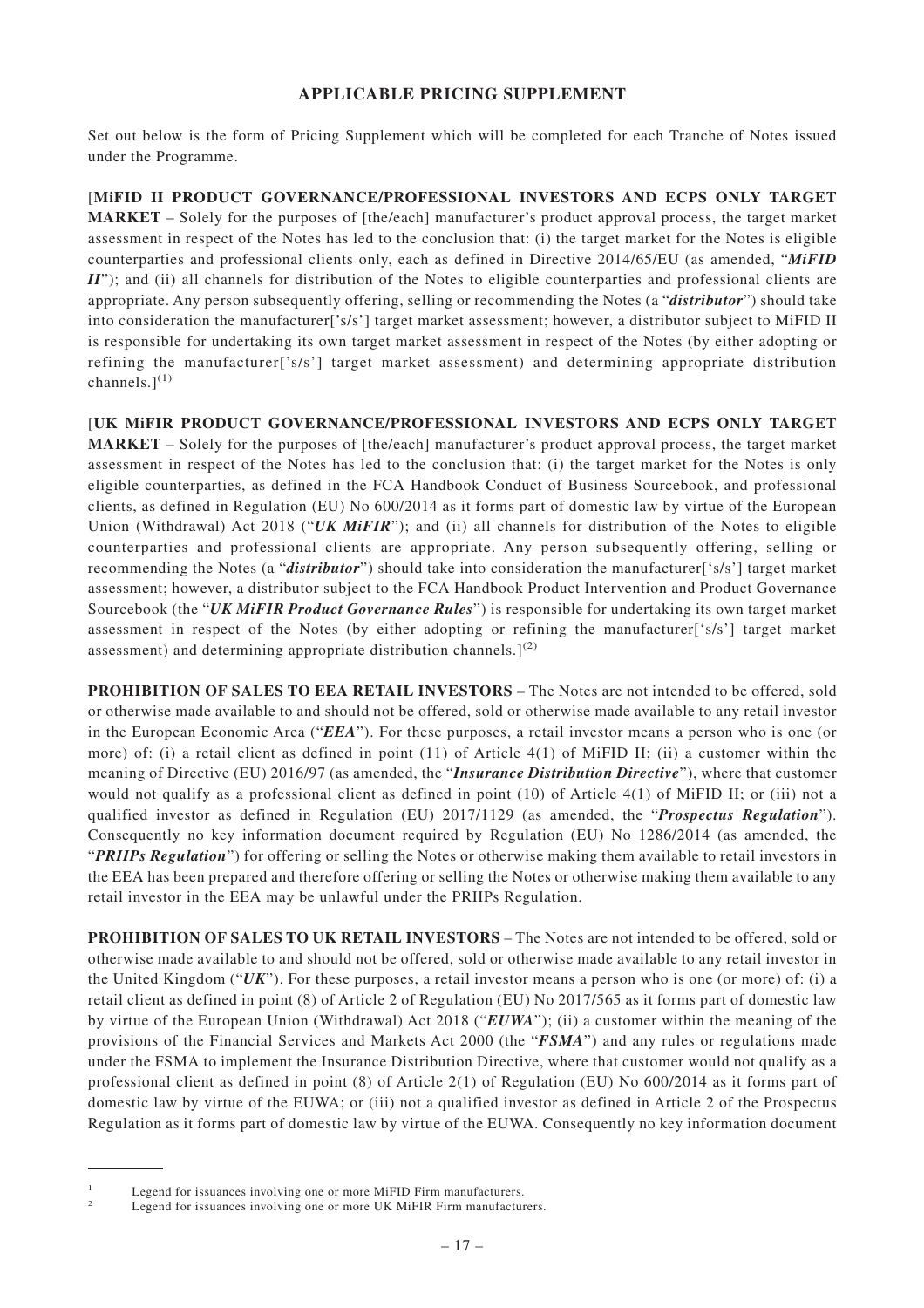required by the PRIIPs Regulation as it forms part of domestic law by virtue of the EUWA (as amended, the "*UK PRIIPs Regulation*") for offering or selling the Notes or otherwise making them available to retail investors in the UK has been prepared and therefore offering or selling the Notes or otherwise making them available to any retail investor in the UK may be unlawful under the UK PRIIPs Regulation.

[**Notification under Section 309B(1)(c) of the Securities and Futures Act 2001 (2020 Revised Edition) of Singapore** (the "*SFA*") – [*To insert notice if classification of the Notes is not "prescribed capital markets products", pursuant to Section 309B of the SFA or Excluded Investment Products*]".](3)

*[Date]*

## **Swire Properties MTN Financing Limited**

#### **Issue of [Aggregate Nominal Amount of Tranche] [Title of Notes] Guaranteed by Swire Properties Limited under the U.S.\$4,000,000,000 Medium Term Note Programme**

This document constitutes the Pricing Supplement relating to the issue of Notes described herein. Terms used herein shall be deemed to be defined as such for the purposes of the conditions set forth in the Offering Circular dated 26th May, 2022 [and the supplement[s] to it dated [●] [and [●]] (the "*Offering Circular*"). This Pricing Supplement contains the final terms of the Notes and must be read in conjunction with such Offering Circular.

[*The following alternative language applies if the first tranche of an issue which is being increased was issued under an Offering Circular with an earlier date.*

Terms used herein shall be deemed to be defined as such for the purposes of the Conditions (the "*Conditions*") set forth in the Offering Circular dated [*original date*] [and the supplement dated [*date*]] which are incorporated by reference in the Offering Circular dated [*current date*]. This Pricing Supplement contains the final terms of the Notes and must be read in conjunction with the Offering Circular dated [*current date*], save in respect of the Conditions which are extracted from the Offering Circular dated [*original date*] and are attached hereto.]

[This Pricing Supplement is for distribution to professional investors (as defined in Chapter 37 of the Rules Governing the Listing of Securities on The Stock Exchange of Hong Kong Limited) ("*Professional Investors*") only.

**Notice to Hong Kong investors: Each of the Issuer and the Guarantor confirms that the Notes are intended for purchase by Professional Investors only and will be listed on the Stock Exchange of Hong Kong Limited (the "***Hong Kong Stock Exchange***") on that basis. Accordingly, each of the Issuer and the Guarantor confirms that the Notes are not appropriate as an investment for retail investors in Hong Kong. Investors should carefully consider the risks involved.**

**The Hong Kong Stock Exchange has not reviewed the contents of this Pricing Supplement, other than to ensure that the prescribed form disclaimer and responsibility statements, and a statement limiting distribution of this Pricing Supplement to Professional Investors only, have been reproduced in this Pricing Supplement. Listing of the Programme and the Notes on the Hong Kong Stock Exchange is not to be taken as an indication of the commercial merits or credit quality of the Programme, the Notes, the Issuer or the Guarantor or quality of disclosure in this Pricing Supplement.** Hong Kong Exchanges and Clearing Limited and the Hong Kong Stock Exchange take no responsibility for the contents of this Pricing Supplement, make no representation as to its accuracy or completeness and expressly disclaim any liability whatsoever for any loss howsoever arising from or in reliance upon the whole or any part of the contents of this Pricing Supplement.

 $3$  Relevant Dealer(s) to consider whether it/they have received the necessary product classification from the Issuer prior to the launch of the offer, pursuant to Section 309B of the SFA. If there is a change as to product classification for the relevant drawdown, from the upfront classification embedded in the programme documentation, then the legend is to be completed and used (if no change as to product classification, then the legend may be deleted in its entirety).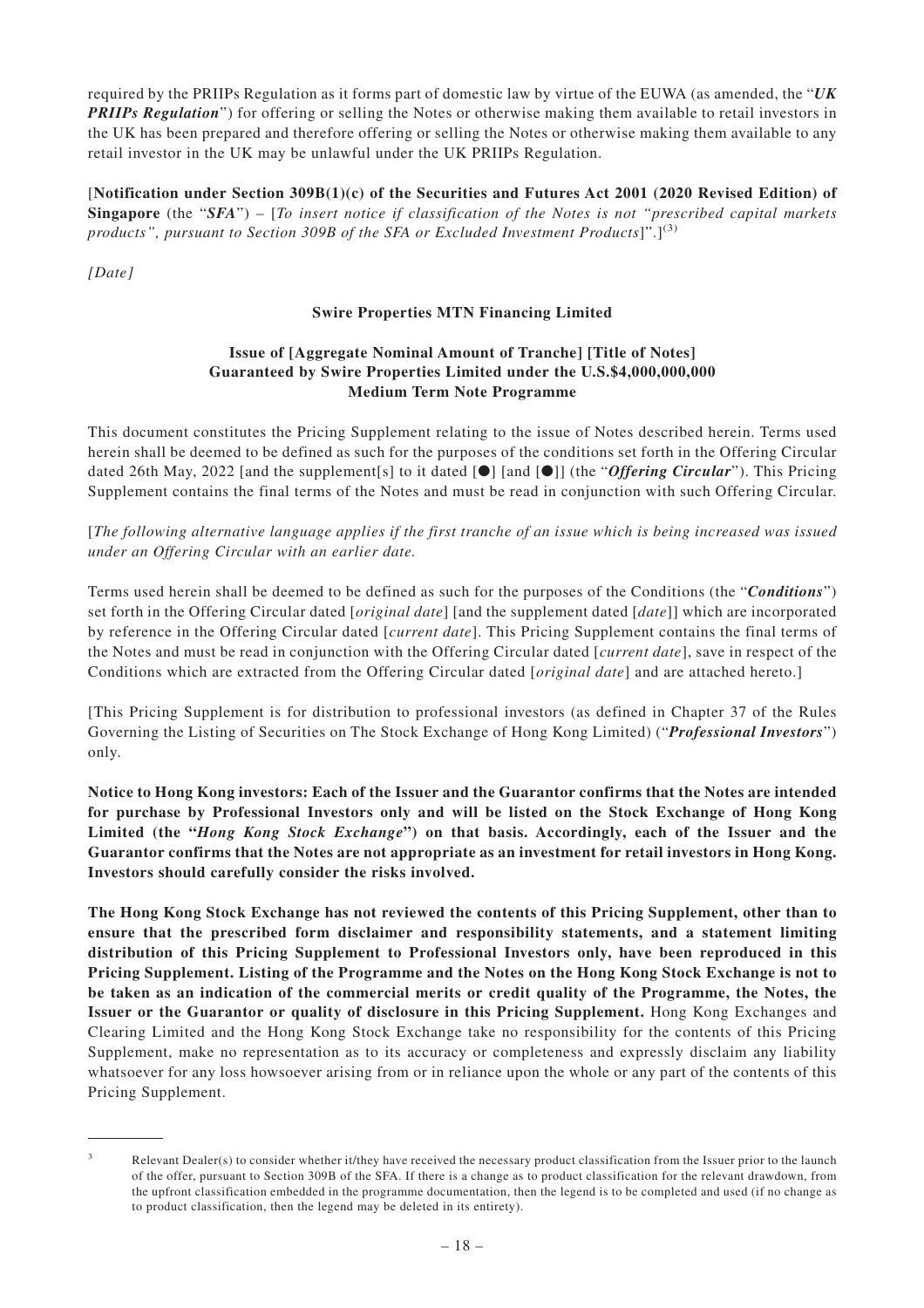This Pricing Supplement, together with the Offering Circular [and the Supplementary Offering Circular[s] dated [●]] includes particulars given in compliance with the Rules Governing the Listing of Securities on The Stock Exchange of Hong Kong Limited for the purpose of giving information with regard to each of the Issuer and the Guarantor. The Issuer and the Guarantor accept full responsibility for the accuracy of the information contained in this Pricing Supplement and confirm, having made all reasonable enquiries, that to the best of their knowledge and belief there are no other facts the omission of which would make any statement herein misleading. $]^{4}$ 

*[Include whichever of the following apply or specify as "Not Applicable" (N/A). Note that the numbering should remain as set out below, even if "Not Applicable" is indicated for individual paragraphs or sub-paragraphs. Italics denote directions for completing the Pricing Supplement.]*

*[If the Notes have a maturity of less than one year from the date of their issue, the minimum denomination may need to be £100,000 or its equivalent in any other currency.]*

- 1. (i) Issuer: Swire Properties MTN Financing Limited
	- (ii) Guarantor: Swire Properties Limited
- 2. (i) Series Number: Ⅰ●]
	- (ii) Tranche Number: [●]
	- (iii) Date on which the Notes will be consolidated and form a single Series:

The Notes will be consolidated and form a single Series with [*identify earlier Tranches*] on [the Issue Date/the date that is 40 days after the Issue Date/exchange of the Temporary Bearer Global Note for interests in the Permanent Bearer Global Note, as referred to in paragraph 24 below, which is expected to occur on or about [*date*]] [Not Applicable]

- 3. Specified Currency or Currencies:
- 4. Aggregate Nominal Amount:
	- Series: [●]
	- Tranche: [●]
- 5. (i) [Issue Price:] **[**O] per cent. of the Aggregate Nominal Amount [plus
	- (ii) [Net proceeds: [●] (*Required only for listed issues*)]
- 6. (a) Specified Denominations: (*in the case of Registered Notes, this means the minimum integral amount in which transfers can be made*)

(*in the case of fungible issues only, if applicable*)]

accrued interest from [insert date]

#### [●]

 $\lceil \bullet \rceil^5$ 

*(N.B. Notes must have a minimum denomination of EUR100,000 (or equivalent) in order to benefit from the Transparency Directive exemptions in respect of wholesale securities.)*

Legends for issuance of Notes which are to be listed on the Hong Kong Stock Exchange.

<sup>5</sup> In respect of Notes denominated in Renminbi, purchasers of the Notes should note that Renminbi is not completely freely convertible at present. All payments in respect of such Notes shall be made solely by transfer to a Renminbi account Maintained by or on behalf of the Noteholder with a bank in Hong Kong in accordance with applicable laws and regulations. The Issuer cannot be required to make payment by any other means (including in any other currency or in bank notes, by cheque or by transfer to a bank account in the Chinese Mainland).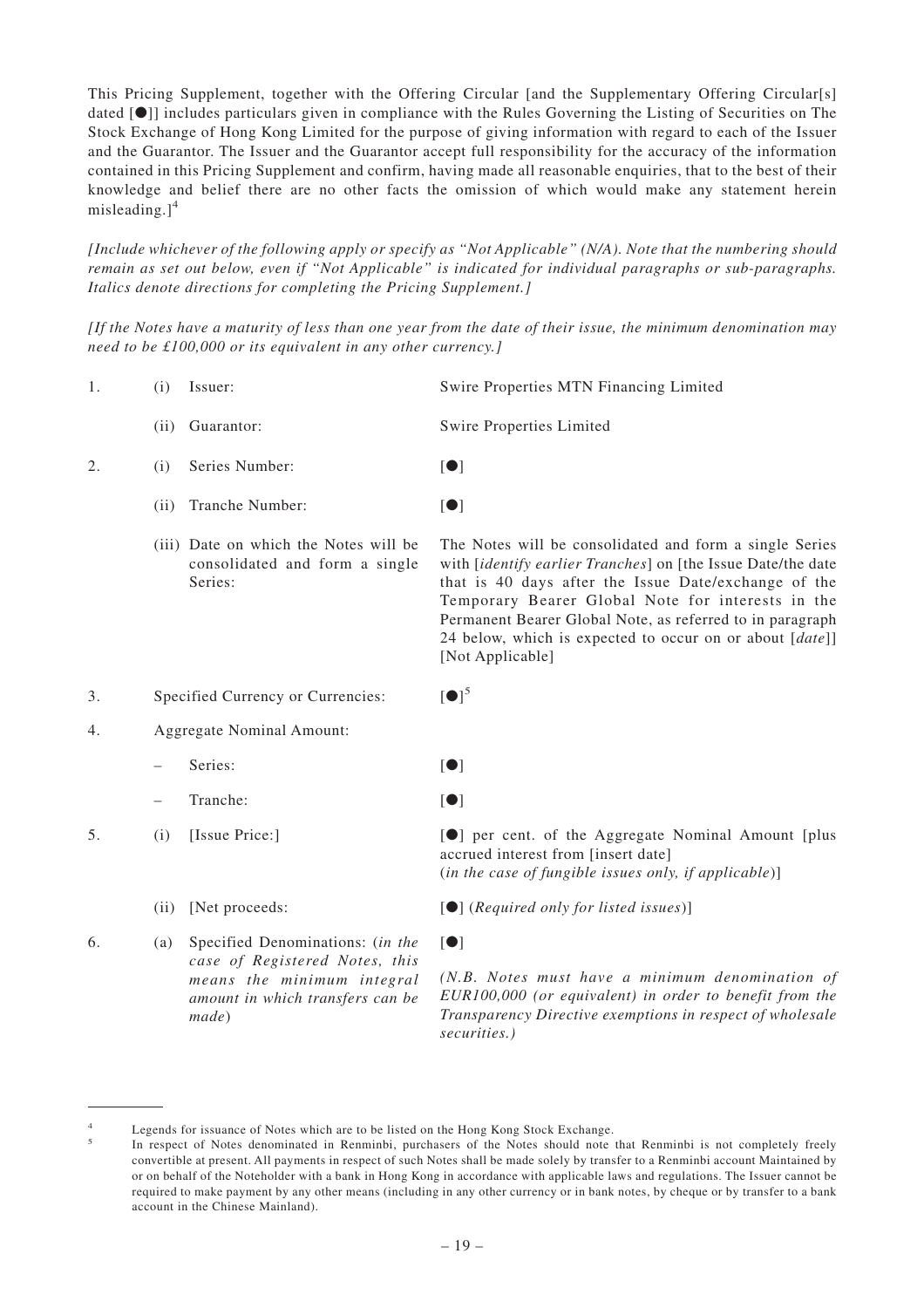*(Note – where multiple denominations above [EUR100,000] or equivalent are being used the following sample wording should be followed: "[EUR100,000] and integral multiples of [EUR1,000] in excess thereof up to and including [EUR199,000]. No Notes in definitive form will be issued with a denomination above [EUR199,000].") (N.B. Where multiple denominations above [U.S.\$200,000] or equivalent are being used with respect to Bearer Notes, the following sample wording should be followed:*

*"[U.S.\$200,000] and integral multiples of [U.S.\$1,000] in excess thereof up to and including [U.S.\$399,000]. No Notes in definitive form will be issued with a denomination above [U.S.\$399,000].")*

(*If only one Specified Denomination, insert the Specified*

*If more than one Specified Denomination, insert the highest common factor. Note: There must be a common factor in the*

*case of two or more Specified Denominations.*)

(b) Calculation Amount (in relation to calculation of interest in Global Form see Conditions):

- 7. (i) [Issue Date [and Interest Commencement Date]:]
	- (ii) [Interest Commencement Date (if different from the Issue Date):
- 

9. Interest Basis: [[ $\bullet$ ] per cent. Fixed Rate]

10. Redemption/Payment Basis: [Redemption at par]

# [●]

*Denomination.*

[●]

[●]]

8. Maturity Date: *[Fixed rate – specify date/Floating rate –* Interest Payment Date falling in or nearest to *[specify month and year]]*<sup>6</sup>

> [[EURIBOR/HIBOR/CNH HIBOR] +/– [●] per cent. Floating Rate] [Zero Coupon] [Index Linked Interest] [Dual Currency Interest] [*specify other*] (further particulars specified below)

[Index Linked Redemption] [Dual Currency Redemption] [Partly Paid] [Instalment] [*specify other*]

<sup>6</sup> Note that for Hong Kong dollar or Renminbi denominated Fixed Rate Notes where the Interest Payment Dates are subject to modification it will be necessary to use the second option here.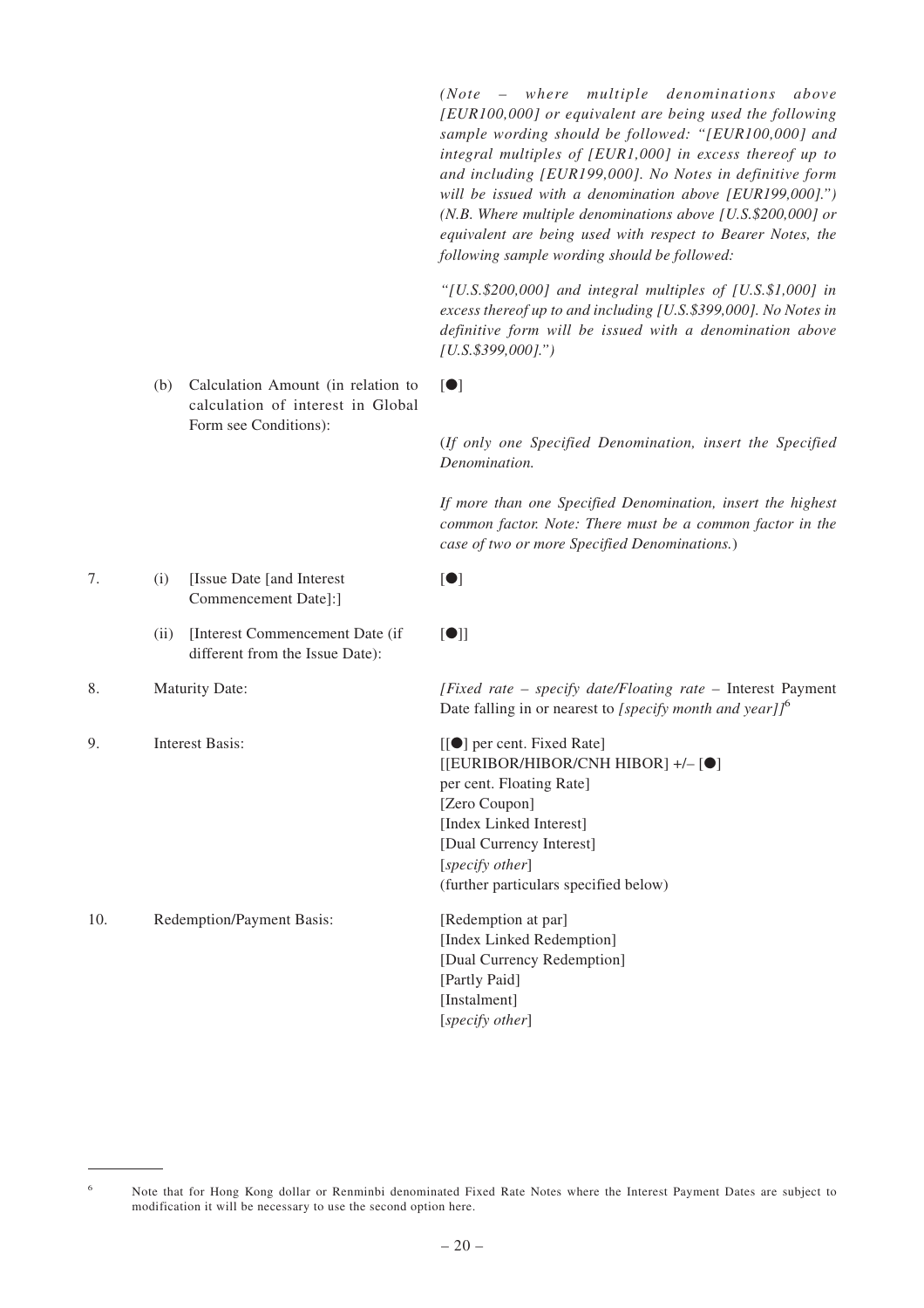| 11. | <b>Basis</b><br>of<br>Interest<br>Change<br><sub>or</sub><br>Redemption/Payment Basis: | [Specify details of any provision for change of Notes into<br>another Interest Basis or Redemption/Payment Basis] |
|-----|----------------------------------------------------------------------------------------|-------------------------------------------------------------------------------------------------------------------|
| 12. | Put/Call Options:                                                                      | [Investor Put]<br>[Issuer Call]<br>[(further particulars specified below)]<br>[Not Applicable]                    |
| 13. | Listing:                                                                               | [Hong Kong/specify other/None] <sup>7</sup>                                                                       |
| 14. | Method of distribution:                                                                | [Syndicated/Non-syndicated]                                                                                       |

#### **PROVISIONS RELATING TO INTEREST (IF ANY) PAYABLE**

| 15. |      | <b>Fixed Rate Note Provisions</b>                                                                                            | [Applicable/Not Applicable]<br>(If not applicable, delete the remaining sub-paragraphs of<br>this paragraph)                                                           |
|-----|------|------------------------------------------------------------------------------------------------------------------------------|------------------------------------------------------------------------------------------------------------------------------------------------------------------------|
|     | (i)  | $Rate(s)$ of Interest:                                                                                                       | [ <sup>O</sup> ] per cent. per annum [payable [annually/semi-annually/<br>quarterly] in arrear]<br>(If payable other than annually, consider amending<br>Condition 6.) |
|     | (ii) | Interest Payment Date(s):                                                                                                    | [[O] in each year up to and including the Maturity<br>Date]/[specify other] <sup>8</sup><br>$(N.B.:$ Amend appropriately in the case of irregular<br>coupons)          |
|     |      | (iii) Fixed Coupon Amount(s) for<br>Notes in Definitive Form (and in<br>relation to Notes in Global Form<br>see Conditions): | $[①]$ per Calculation Amount <sup>9</sup>                                                                                                                              |
|     |      | (iv) Broken Amount(s) for Notes in<br>Definitive Form (and in relation<br>to Notes in Global Form see<br>Conditions):        | [O] per Calculation Amount, payable on the Interest<br>Payment Date falling [in/on] [O]/[Not Applicable]]                                                              |
|     | (v)  | Day Count Fraction:                                                                                                          | [Actual/Actual (ICMA) 30/360<br>Actual/365 (Fixed)                                                                                                                     |

*Other*]

If Listing in Hong Kong, specify expected listing date.

<sup>8</sup> Note that for certain Hong Kong dollar or Renminbi denominated Fixed Rate Notes the Interest Payment Dates are subject to modification and the following words should be added: "provided that if any Interest Payment Date falls on a day which is not a Business Day, the Interest Payment Date will be the next succeeding Business Day unless it would thereby fall in the next calendar month in which event the Interest Payment Date shall be brought forward to the immediately preceding Business Day. For these purposes, "Business Day" means a day on which commercial banks and foreign exchange markets settle payments and are open for general business (including dealing in foreign exchange and currency deposits) in Hong Kong and  $[0]$ ."

<sup>9</sup> For Hong Kong dollar denominated Fixed Rate Notes where the Interest Payment Dates are subject to modification the following wording is appropriate: "Each Fixed Coupon Amount shall be calculated by applying the Rate of Interest to each Specified Denomination, multiplying such sum by the actual number of days in the Accrual Period (as defined in Condition  $(6a)(i)$ ) divided by 365 and rounding the resultant figure to the nearest HK\$0.01, HK\$0.005 being rounded upwards." For Renminbi denominated Fixed Rate Notes where the Interest Payment Dates are subject to modification the following wording is appropriate: "Each Fixed Coupon Amount shall be calculated by applying the Rate of Interest to each Specified Denomination, multiplying such sum by the actual number of days in the Accrual Period (as defined in Condition  $6(a)(i)$ ) divided by 365 and rounding the resultant figure to the nearest CNY0.01, CNY0.005 being rounded upwards."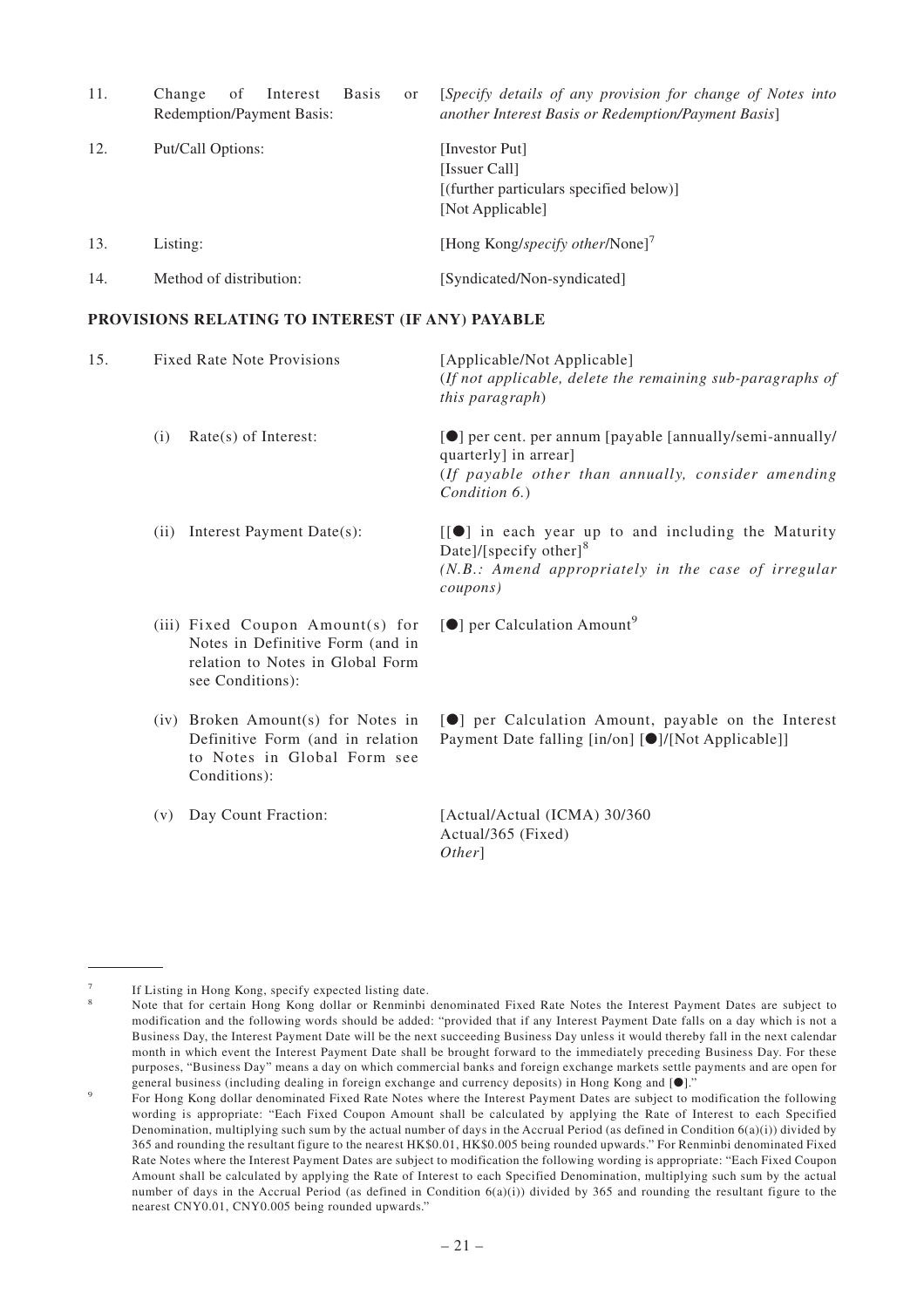|     | (vi) Determination Date[s]:                                                                                 | [[ $\bullet$ ] in each year/[Not Applicable]]<br>(N.B.: Only relevant where Day Count Fraction is<br>Actual/Actual (ICMA). In such case, insert regular interest<br>payment dates, ignoring issue date or maturity date in case<br>of a long or short first or last coupon)                                                  |
|-----|-------------------------------------------------------------------------------------------------------------|------------------------------------------------------------------------------------------------------------------------------------------------------------------------------------------------------------------------------------------------------------------------------------------------------------------------------|
|     | [(vii)] Other terms relating to the method<br>of calculating interest for Fixed<br>Rate Notes:              | [None/Give details]                                                                                                                                                                                                                                                                                                          |
| 16. | Floating Rate Note Provisions                                                                               | [Applicable/Not Applicable]<br>(If not applicable, delete the remaining sub-paragraphs of<br>this paragraph)                                                                                                                                                                                                                 |
|     | Specified Period(s)/Specified<br>(i)<br><b>Interest Payment Dates:</b>                                      | $\lbrack \bullet \rbrack$                                                                                                                                                                                                                                                                                                    |
|     | <b>Business Day Convention:</b><br>(ii)                                                                     | [Floating Rate Convention/Following Business Day<br>Convention/Modified Following Business Day<br>Convention/Preceding Business Day<br>Convention/[specify other]]                                                                                                                                                           |
|     | (iii) Additional Business Centre(s):                                                                        | $\lbrack \bullet \rbrack$                                                                                                                                                                                                                                                                                                    |
|     | (iv) Manner in which the Rate of<br>Interest and Interest Amount is to<br>be determined:                    | [Screen Rate Determination/ISDA Determination/specify<br><i>other</i>                                                                                                                                                                                                                                                        |
|     | Party responsible for calculating<br>(v)<br>the Rate of Interest and Interest<br>Amount (if not the Agent): | $\lceil \bullet \rceil$                                                                                                                                                                                                                                                                                                      |
|     | (vi) Screen Rate Determination:                                                                             | [Applicable/Not Applicable]                                                                                                                                                                                                                                                                                                  |
|     |                                                                                                             | (If not applicable, delete the remaining items of this<br>subparagraph)                                                                                                                                                                                                                                                      |
|     | Reference Rate:                                                                                             | Reference Rate: [●] month                                                                                                                                                                                                                                                                                                    |
|     |                                                                                                             | [EURIBOR/HIBOR/CNH HIBOR/specify other Reference<br>Rate]                                                                                                                                                                                                                                                                    |
|     |                                                                                                             | Relevant Financial Centre:                                                                                                                                                                                                                                                                                                   |
|     |                                                                                                             | [London/Brussels/specify other Relevant Financial<br>Centre]                                                                                                                                                                                                                                                                 |
|     | Interest Determination<br>$Date(s)$ :                                                                       | $\lbrack \bullet \rbrack$<br>(First day of each Interest Period if Sterling or Hong Kong<br>dollar HIBOR and the second day on which the TARGET2<br>System is open prior to the start of each Interest Period if<br>EURIBOR or the second Hong Kong business day prior to<br>the start of each Interest Period of CNH HIBOR) |
|     | Relevant Screen Page:                                                                                       | $\lbrack \bullet \rbrack$<br>(In the case of EURIBOR, if not Reuters Page EURIBOR01<br>ensure it is a page which shows a composite rate or amend<br>the fallback provisions appropriately)                                                                                                                                   |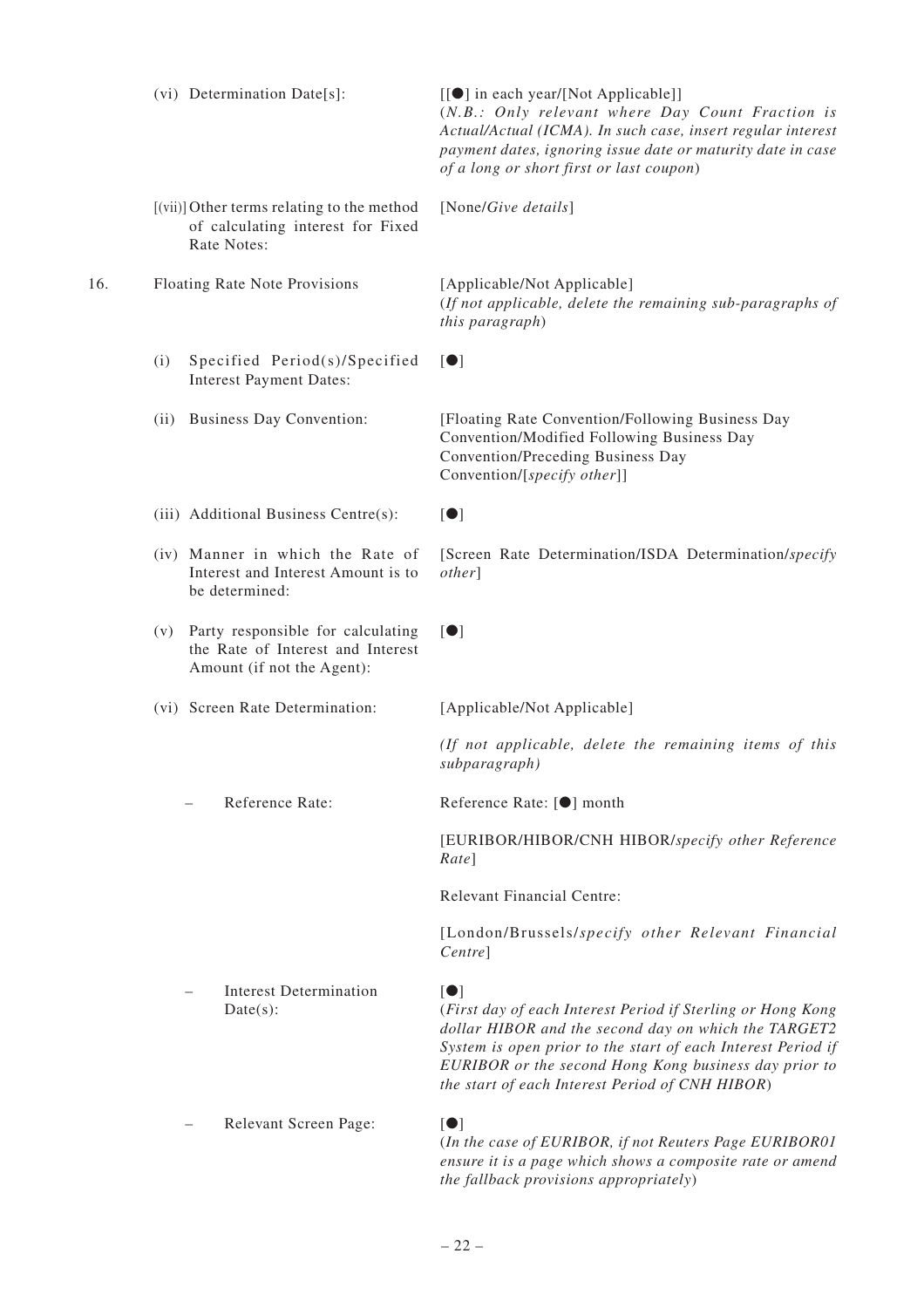#### (vii) ISDA Determination:

- Floating Rate Option: **Ⅰ** [●]
- Designated Maturity: **Ⅰ** [●]

– Reset Date: [●]

(*In the case of a EURIBOR based option, the first day of the Interest Period.*)

*(N.B. The fall-back provisions applicable to ISDA Determination under the 2006 ISDA Definitions are reliant upon the provision by reference banks of offered quotations for EURIBOR which, depending on market circumstances, may not be available at the relevant time)*

(viii)Margin(s):  $[+/-]$  [ $\bullet$ ] per cent. per annum

(ix) Minimum Rate of Interest:  $\lceil \bullet \rceil$  per cent. per annum

(x) Maximum Rate of Interest: [●] per cent. per annum

(xi) Day Count Fraction: [Actual/Actual (ISDA)

Actual/365 (Fixed) Actual/365 (Sterling) Actual/360 30/360 30E/360 30E/360 (ISDA) Other] (*See Condition 6 for alternatives*)

(xii) Fall back provisions, rounding provisions and any other terms relating to the method of calculating interest on Floating Rate Notes, if different from those set out in the Conditions:

17. Zero Coupon Note Provisions [Applicable/Not Applicable] (*If not applicable, delete the remaining sub-paragraphs of this paragraph*)

- (i) Accrual Yield: **[●]** per cent. per annum
- (ii) Reference Price: [●]
- (iii) Any other formula/basis of determining amount payable:

[●]

[●]

(*Consider applicable day count fraction if not U.S. dollar denominated*)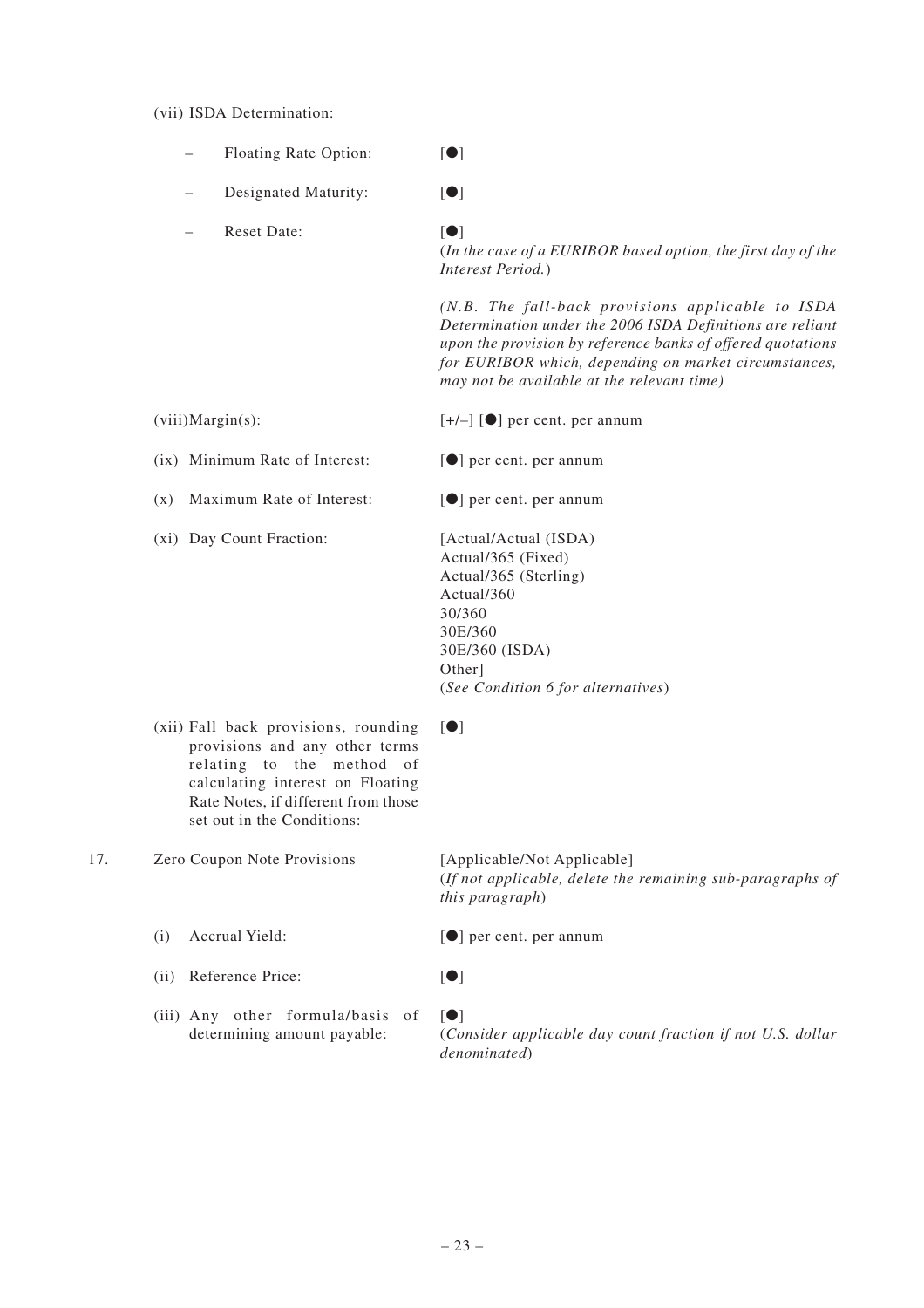|     |      | (iv) Day Count Fraction in relation to<br>Early Redemption Amounts and<br>late payment:                                                 | [30/360]<br>[Actual/360] [Actual/365]<br>[specify other]                                                                                                                     |
|-----|------|-----------------------------------------------------------------------------------------------------------------------------------------|------------------------------------------------------------------------------------------------------------------------------------------------------------------------------|
| 18. |      | <b>Index Linked Interest Note Provisions</b>                                                                                            | [Applicable/Not Applicable]<br>(If not applicable, delete the remaining sub-paragraphs of<br>this paragraph)                                                                 |
|     | (i)  | Index/Formula:                                                                                                                          | [give or annex details]                                                                                                                                                      |
|     | (ii) | Calculation Agent responsible for<br>calculating the interest due:                                                                      | $\blacksquare$                                                                                                                                                               |
|     |      | (iii) Provisions for determining<br>Coupon where calculation by<br>reference to Index and/or Formula<br>is impossible or impracticable: | $\lceil \bullet \rceil$                                                                                                                                                      |
|     |      | (iv) Specified Period(s)/Specified<br><b>Interest Payment Dates:</b>                                                                    | $\blacksquare$                                                                                                                                                               |
|     | (v)  | <b>Business Day Convention:</b>                                                                                                         | [Floating Rate Convention/Following Business Day<br>Convention/Modified<br>Following Business<br>Day<br>Convention/Preceding Business Day Convention/specify<br><i>other</i> |
|     |      | (vi) Additional Business Centre(s):                                                                                                     | $\blacksquare$                                                                                                                                                               |
|     |      | (vii) Minimum Rate of Interest:                                                                                                         | [ <sup>•</sup> ] per cent. per annum                                                                                                                                         |
|     |      | (viii) Maximum Rate of Interest:                                                                                                        | [ <sup>•</sup> ] per cent. per annum                                                                                                                                         |
|     |      | (ix) Day Count Fraction:                                                                                                                | $\lbrack \bullet \rbrack$                                                                                                                                                    |
| 19. |      | Dual Currency Interest Note Provisions                                                                                                  | [Applicable/Not Applicable]<br>(If not applicable, delete the remaining sub-paragraphs of<br><i>this paragraph</i> )                                                         |
|     | (i)  | Rate of Exchange/method of<br>calculating Rate of Exchange:                                                                             | [give details]                                                                                                                                                               |
|     |      | (ii) Calculation Agent, if any,<br>responsible for calculating the<br>interest payable:                                                 | $\blacksquare$                                                                                                                                                               |
|     |      | (iii) Provisions applicable where<br>calculation by reference to Rate<br>of Exchange impossible or<br>impracticable:                    | $\blacksquare$                                                                                                                                                               |
|     |      | (iv) Person at whose option Specified                                                                                                   | $\blacksquare$                                                                                                                                                               |

Currency(ies) is/are payable: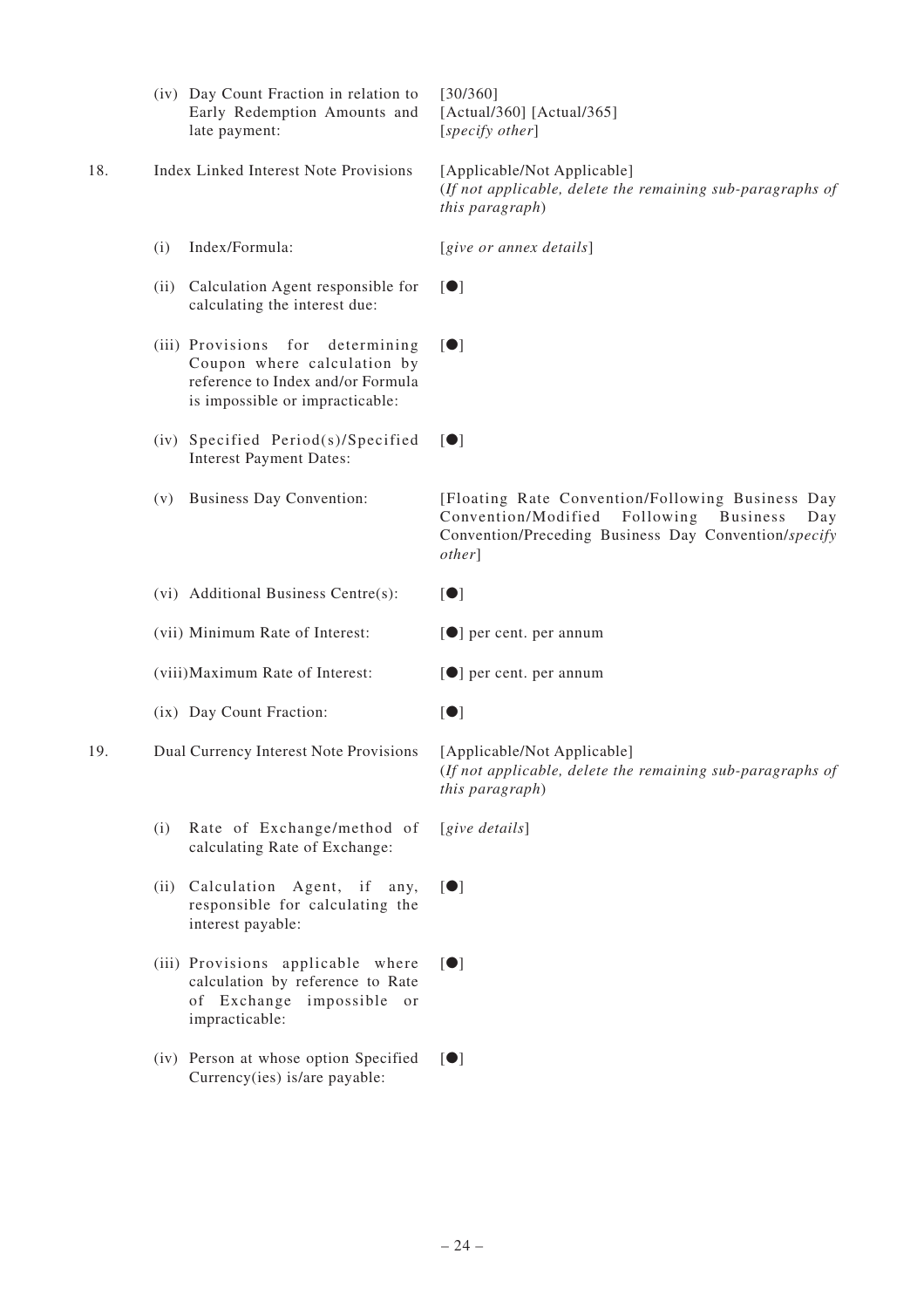#### **PROVISIONS RELATING TO REDEMPTION**

[Applicable/Not Applicable]

[●]

[●]

[●]

(*If not applicable, delete the remaining sub-paragraphs of this paragraph*)

- (i) Optional Redemption Date(s):  $[①]$
- (ii) Optional Redemption Amount of each Note and method, if any, of calculation of such amount(s):
- (iii) If redeemable in part:
	- (a) Minimum Redemption Amount:
	- (b) Maximum Redemption Amount:
- (iv) Notice period (if other than as set out in the Conditions):

(ii) Optional Redemption Amount of each Note and method, if any, of calculation of such amount(s):

(iii) Notice period (if other than as set out in the Conditions):

21. Investor Put [Applicable/Not Applicable]

*between the Issuer and the Agent.*)

(*If not applicable, delete the remaining sub-paragraphs of this paragraph*)

(*N.B. If setting notice periods which are different to those provided in the Conditions, the Issuer is advised to consider the practicalities of distribution of information through intermediaries, for example, clearing systems (which require a minimum of 5 clearing system business days' notice for a call) and custodians, as well as any other notice requirements which may apply, for example, as*

(i) Optional Redemption Date(s):  $[①]$ 

[[●] per Calculation Amount/*specify other*/see Appendix]

#### [●]

(*N.B. If setting notice periods which are different to those provided in the Conditions, the Issuer is advised to consider the practicalities of distribution of information through intermediaries, for example, clearing systems (which require a minimum of 15 clearing system business days' notice for a put) and custodians, as well as any other notice requirements which may apply, for example, as between the Issuer and the Agent.*)

22. Final Redemption Amount: [[●] per Calculation Amount/*specify other*/see Appendix]

#### – 25 –

[[●] per Calculation Amount/*specify other*/see Appendix]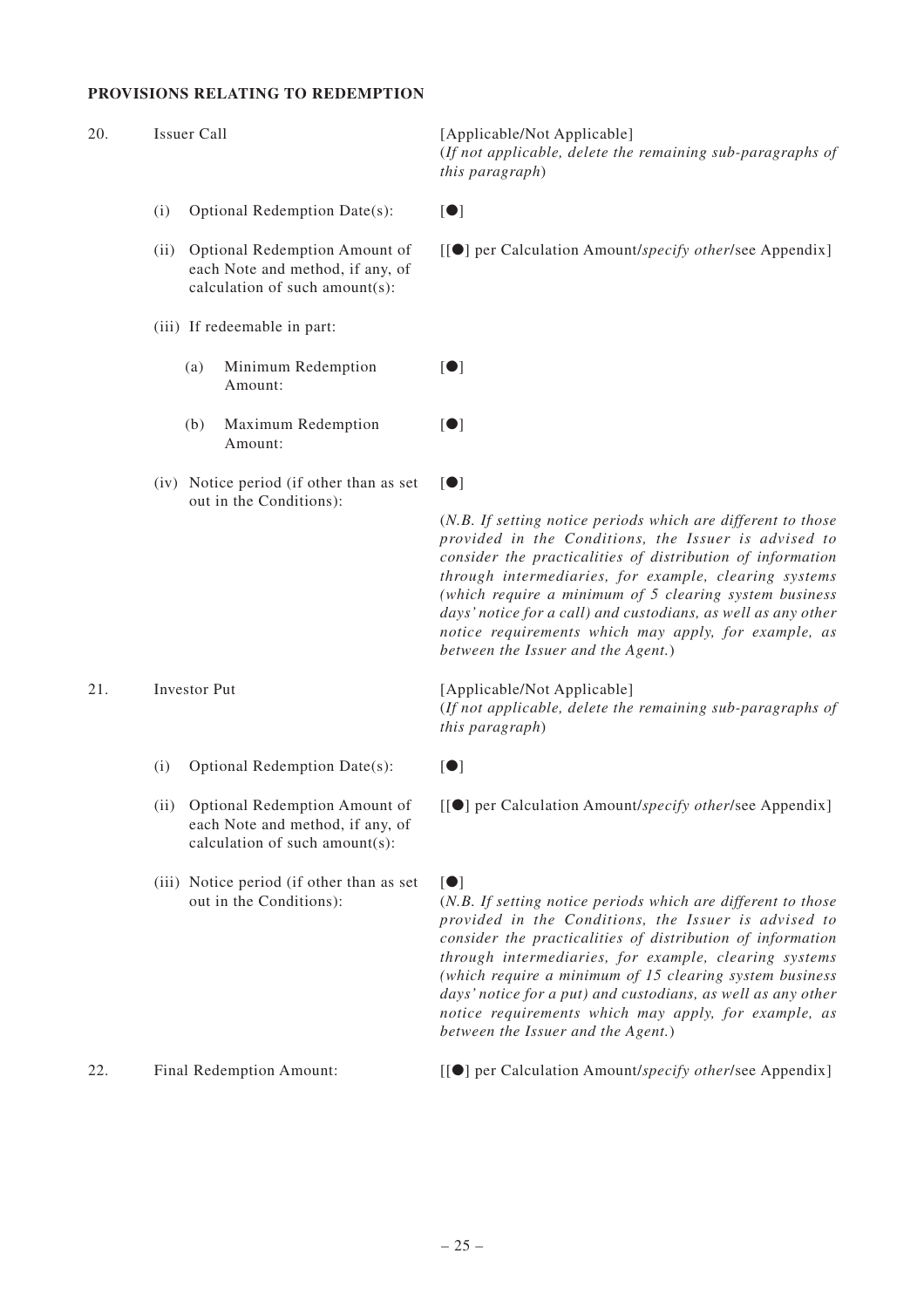23. Early Redemption Amount of each Note payable on redemption for taxation reasons or on event of default and/or the method of calculating the same (if required or if different from that set out in Condition  $8(e)$ :

[[●] per Calculation Amount/specify other/see Appendix] (*N.B. If the Final Redemption Amount is 100 per cent. of the nominal value (i.e. par), the Early Redemption Amount is likely to be par (but consider). If, however, the Final Redemption Amount is other than 100 per cent. of the nominal value, consideration should be given as to what the Early Redemption Amount should be.*)

#### **GENERAL PROVISIONS APPLICABLE TO THE NOTES**

24. Form of Notes: [Bearer Notes: Temporary Bearer Global Note exchangeable for a Permanent Bearer Global Note which is exchangeable for Definitive Notes [on 60 days' notice given at any time/only upon an Exchange Event $]^{10}$ [Temporary Bearer Global Note exchangeable for Definitive Notes on and after the Exchange Date]<sup>9</sup> [Permanent Bearer Global Note exchangeable for Definitive Notes [on 60 days' notice given at any time/only upon an Exchange Event]]<sup>9</sup> [Registered Notes: Registered Global Note (U.S.\$[●] nominal amount) registered in the name of a common depositary for Euroclear and Clearstream/held through the CMU (*specify nominal amounts*)] 25. Additional Financial Centre(s) or other special provisions relating to Payment Dates: [Not Applicable/give details] (*Note that this item relates to the date of payment and not*

- 26. Talons for future Coupons or Receipts to be attached to Definitive Bearer Notes (and dates on which such Talons mature):
- 27. Details relating to Partly Paid Notes: amount of each payment comprising the Issue Price and date on which each payment is to be made and consequences (if any) of failure to pay, including any right of the Issuer to forfeit the Notes and interest due on late payment:

*the end dates of Interest Periods for the purposes of calculating the amount of interest, to which items 16(iii) and 18(vi) relate*)

[Yes/No. *If yes, give details*]

[Not Applicable/*give details*. *N.B.: new forms of Global Note may be required for Partly Paid issues.*]

<sup>&</sup>lt;sup>10</sup> (Ensure that this is consistent with the language in the "Form of the Notes" section in the Offering Circular and the Notes themselves. The exchange upon notice/at any time options should not be expressed to be applicable if the Specified Denomination of the Notes in paragraph 6 includes language substantially to the following effect: "[U.S.\$200,000] and integral multiples of [U.S.\$1,000] in excess thereof up to and including [U.S.\$399,000].)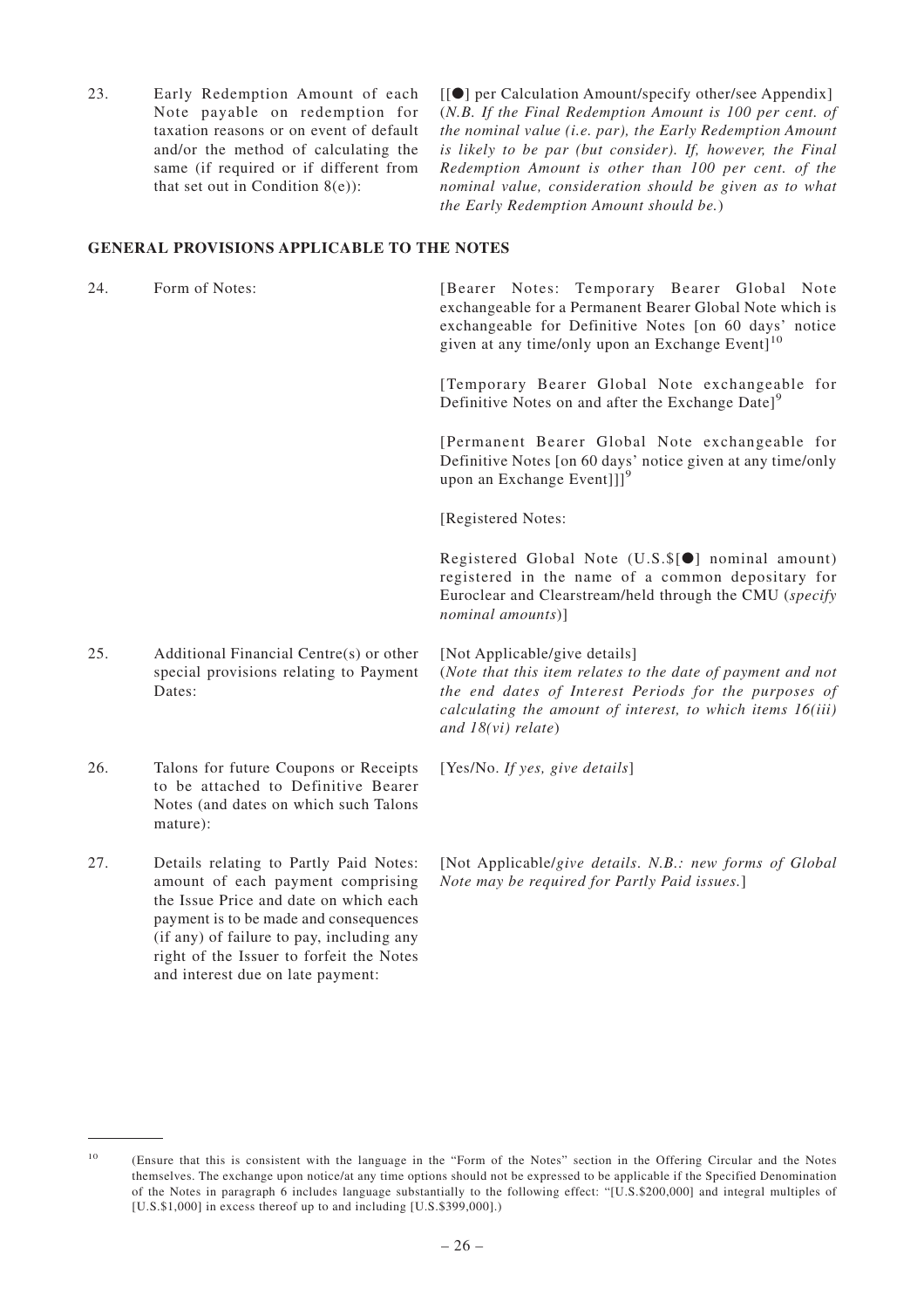| 28.                                        | Details relating to Instalment Notes:          |                                                                                                                                                                                                                                                |  |  |
|--------------------------------------------|------------------------------------------------|------------------------------------------------------------------------------------------------------------------------------------------------------------------------------------------------------------------------------------------------|--|--|
|                                            | Instalment Amount(s):<br>(i)                   | [Not Applicable/give details]                                                                                                                                                                                                                  |  |  |
|                                            | Instalment Date(s):<br>(ii)                    | [Not Applicable/give details]                                                                                                                                                                                                                  |  |  |
| 29.                                        | Redenomination applicable:                     | Redenomination [not] applicable<br>[(If Redenomination is applicable, specify the applicable<br>Day Count Fraction and any provisions necessary to deal<br>with floating rate interest calculation (including<br>alternative reference rates)] |  |  |
| 30.                                        | Other terms or special conditions:             | [Not Applicable/give details]                                                                                                                                                                                                                  |  |  |
|                                            | <b>DISTRIBUTION</b>                            |                                                                                                                                                                                                                                                |  |  |
| 31.                                        | If syndicated, names of<br>(i)<br>Managers:    | [Not Applicable/give names]                                                                                                                                                                                                                    |  |  |
|                                            | (ii) Stabilisation Manager (if any):           | [Not Applicable/give name]                                                                                                                                                                                                                     |  |  |
| 32.                                        | If non-syndicated, name of relevant<br>Dealer: | $\lceil \bullet \rceil$                                                                                                                                                                                                                        |  |  |
| 33.                                        | U.S. selling restrictions:                     | Reg. S Compliance Category [1/2];<br>[TEFRA D/TEFRA C/TEFRA not applicable]                                                                                                                                                                    |  |  |
| 34.                                        | Additional selling restrictions:               | [Not Applicable/give details]                                                                                                                                                                                                                  |  |  |
| <b>GENERAL AND OPERATIONAL INFORMATION</b> |                                                |                                                                                                                                                                                                                                                |  |  |

| 35. | Any clearing system(s) other than<br>Euroclear and Clearstream and the<br>relevant identification number(s):     | [CMU/Not Applicable/give name(s) and number(s)]                       |
|-----|------------------------------------------------------------------------------------------------------------------|-----------------------------------------------------------------------|
| 36. | Delivery:                                                                                                        | Delivery [against/free of] payment                                    |
| 37. | In the case of Registered Notes, specify<br>the location of the office of the<br>Registrar if other than London: | [Not Applicable]                                                      |
| 38. | Additional Paying Agent(s) (if any):                                                                             | $\blacksquare$                                                        |
| 39. | Investment and other considerations in<br>respect of the Notes:                                                  | [Include relevant considerations in respect of the Notes<br>(if any)] |
| 40. | Use of Proceeds                                                                                                  | $\blacksquare$                                                        |
| 41. | [Ratings:                                                                                                        | [Not Applicable/give details]]                                        |
| 42. | [Others:                                                                                                         | [Not Applicable/give details]]                                        |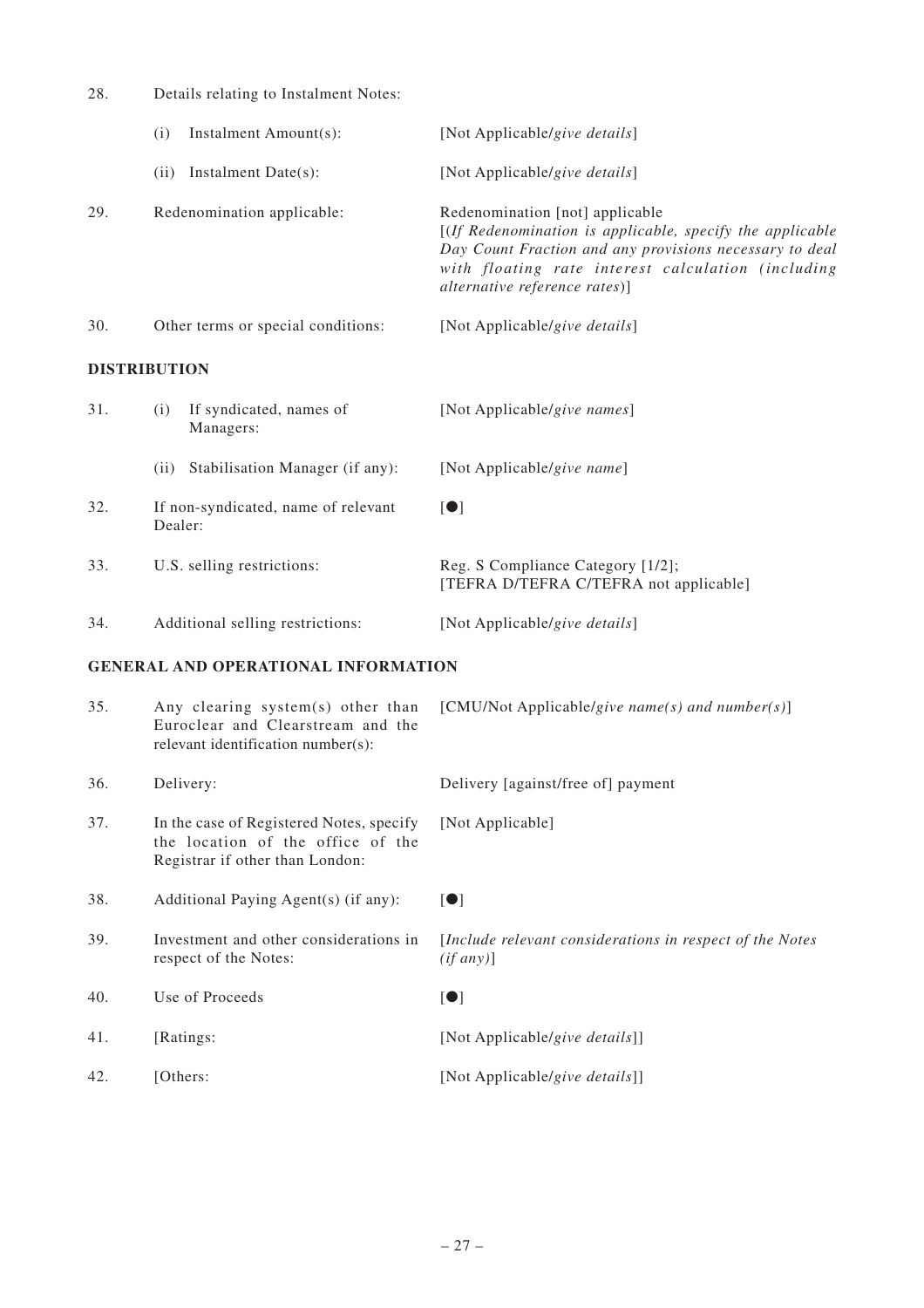| ISIN:                    | $\blacksquare$                                                                 |
|--------------------------|--------------------------------------------------------------------------------|
| Common Code:             | 10 I                                                                           |
| Legal Entity Identifier: | 10 L<br>(insert here any other relevant codes such as a CMU instrument number) |

# **[LISTING APPLICATION**

This Pricing Supplement comprises the final terms required to list the issue of Notes described herein pursuant to the U.S.\$4,000,000,000 Medium Term Note Programme of Swire Properties MTN Financing Limited.]

# **RESPONSIBILITY**

The Issuer and the Guarantor accept responsibility for the information contained in this Pricing Supplement.

Signed on behalf of the Issuer: Signed on behalf of the Guarantor:

By: By:

*Duly authorised Duly authorised*

If the applicable Pricing Supplement specifies any modification to the Terms and Conditions of the Notes as described herein, it is envisaged that, to the extent that such modification relates only to Conditions 1, 5, 6, 7, 8 (except Condition 8(b)), 12, 13, 14, 15 (insofar as such Notes are not listed or admitted to trading on any stock exchange) or 17, they will not necessitate the preparation of a supplement to this Offering Circular. If the Terms and Conditions of the Notes of any Series are to be modified in any other respect, a supplement to this Offering Circular will be prepared, if appropriate.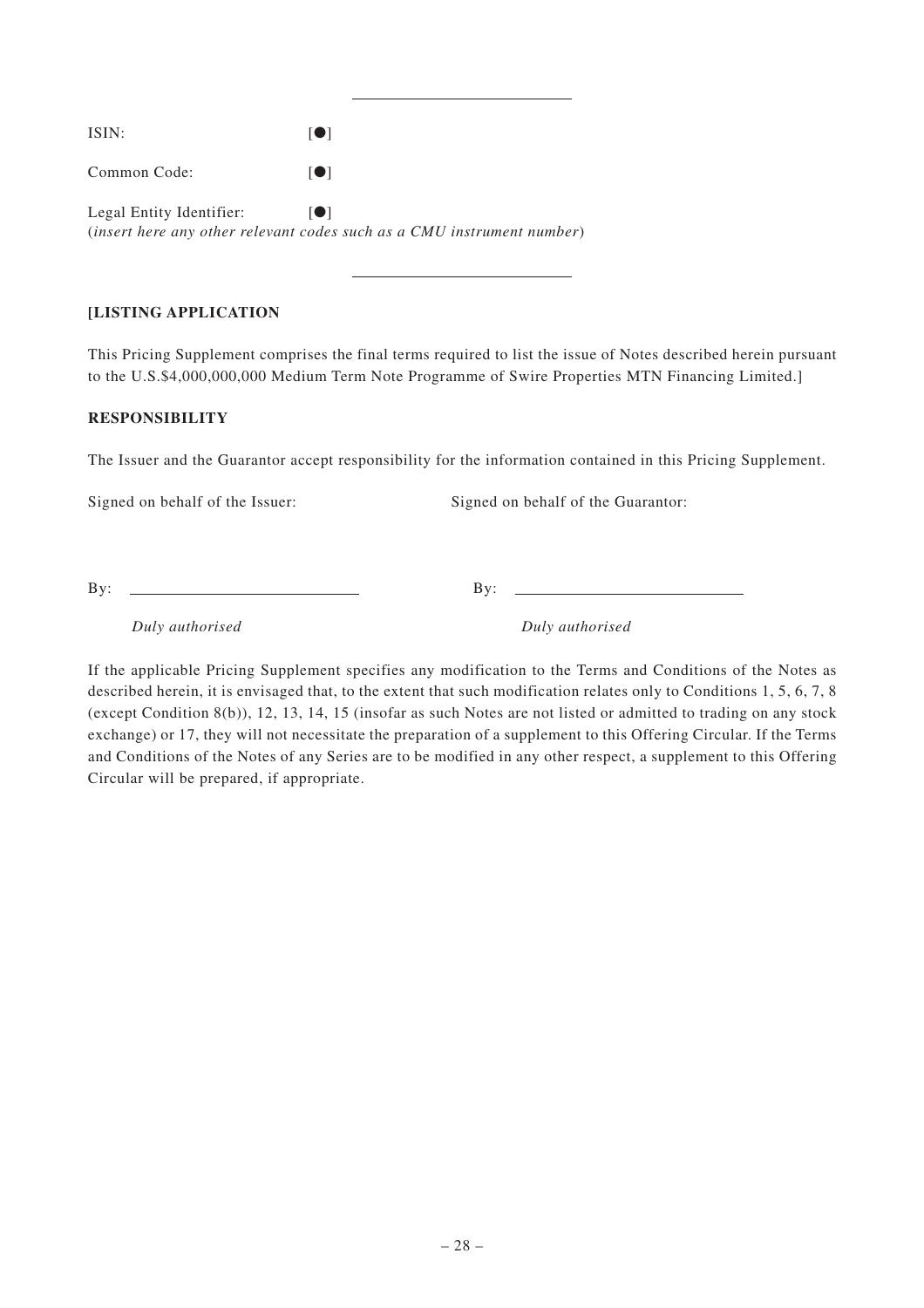# **TERMS AND CONDITIONS OF THE NOTES**

*The following are the Terms and Conditions of the Notes which will be incorporated by reference into each Global Note (as defined below) and each definitive Note, in the latter case only if permitted by the rules of the relevant stock exchange or other relevant authority (if any) and agreed by the Issuer, the Guarantor and the relevant Dealer at the time of issue but, if not so permitted and agreed, such definitive Note will have endorsed thereon or attached thereto such Terms and Conditions. The applicable Pricing Supplement in relation to any Tranche of Notes may specify other terms and conditions which shall, to the extent so specified or to the extent inconsistent with the following Terms and Conditions, replace or modify the following Terms and Conditions for the purpose of such Notes. The applicable Pricing Supplement (or the relevant provisions thereof) will be endorsed upon, or attached to, each Global Note and definitive Note. Reference should be made to* "*Form of the Notes*" *for a description of the content of Pricing Supplement which will specify which of such terms are to apply in relation to the relevant Notes.*

This Note is one of a Series (as defined below) of Notes issued by Swire Properties MTN Financing Limited (the "*Issuer*") pursuant to the Agency Agreement (as defined below). The Notes will be guaranteed by Swire Properties Limited (the "*Guarantor*").

References herein to the "*Notes*" shall be references to the Notes of this Series and shall mean:

- (i) in relation to any Notes represented by a global Note (a "*Global Note*"), units of the lowest Specified Denomination in the Specified Currency;
- (ii) any Global Note;
- (iii) any definitive Notes in bearer form ("*Bearer Notes*") issued in exchange for a Global Note in bearer form; and
- (iv) any definitive Notes in registered form ("*Registered Notes*") (whether or not issued in exchange for a Global Note in registered form).

The Notes, the Receipts (as defined below) and the Coupons (as defined below) have the benefit of an Agency Agreement dated 25th May, 2012 (such Agency Agreement as amended and/or supplemented and/or restated from time to time, the "*Agency Agreement*") and made between the Issuer, the Guarantor, Citibank, N.A., London Branch as issuing and principal paying agent and agent bank (the "*Principal Paying Agent*", which expression shall include any successor principal paying agent), Citicorp International Limited as CMU lodging agent (the "*CMU Lodging Agent*", which expression shall include any successor CMU lodging agent) and the other paying agents named therein (together with the Principal Paying Agent and the CMU Lodging Agent, the "*Paying Agents*", which expression shall include any additional or successor paying agents) and Citibank, N.A., London Branch as registrar (the "*Registrar*", which expression shall include any successor registrar), and a transfer agent and the other transfer agents named therein (together with the Registrar, the "*Transfer Agents*", which expression shall include any additional or successor transfer agents). For the purposes of these Terms and Conditions, all references (other than in relation to the determination of interest and other amounts payable in respect of the Notes) to the Principal Paying Agent shall, with respect to a Series of Notes to be held in the CMU (as defined below), be deemed to be a reference to the CMU Lodging Agent and all such references shall be construed accordingly.

Interest bearing definitive Bearer Notes have interest coupons ("*Coupons*") and, if indicated in the applicable Pricing Supplement, talons for further Coupons ("*Talons*") attached on issue. Any reference herein to Coupons or coupons shall, unless the context otherwise requires, be deemed to include a reference to Talons or talons. Definitive Bearer Notes repayable in instalments have receipts ("*Receipts*") for the payment of the instalments of principal (other than the final instalment) attached on issue. Registered Notes and Global Notes do not have Receipts, Coupons or Talons attached on issue.

The Pricing Supplement for this Note (or the relevant provisions thereof) is attached to or endorsed on this Note and supplements these Terms and Conditions and may specify other terms and conditions which shall, to the extent so specified or to the extent inconsistent with these Terms and Conditions, replace or modify these Terms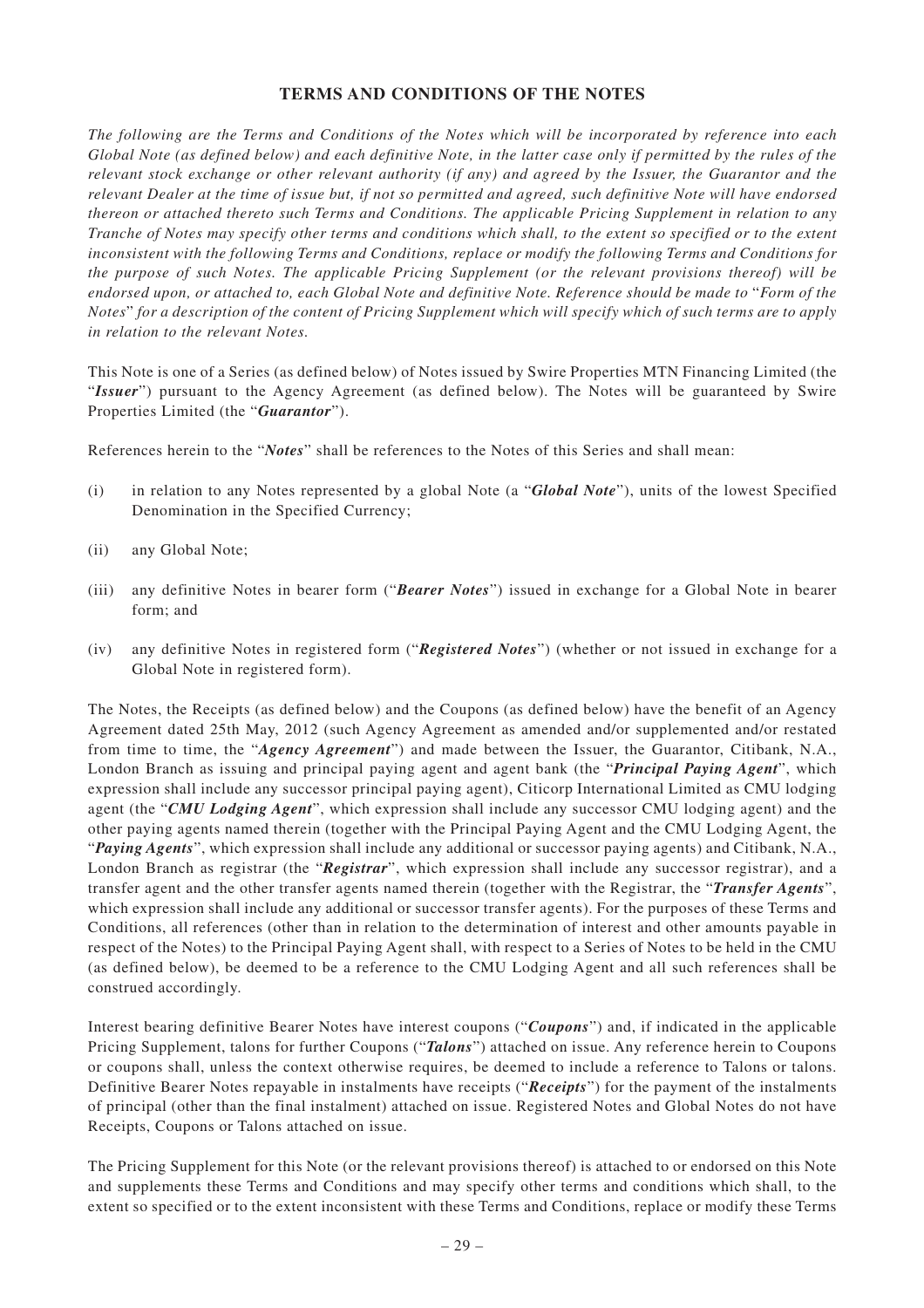and Conditions for the purposes of this Note. References to the "*applicable Pricing Supplement*" are to the Pricing Supplement (or the relevant provisions thereof) attached to or endorsed on this Note.

The payment of all amounts in respect of this Note have been guaranteed by the Guarantor pursuant to a guarantee (such guarantee as modified and/or supplemented and/or restated from time to time, the "*Guarantee*") dated 25th May, 2012 and executed by the Guarantor. The original of the Guarantee is held by the Principal Paying Agent on behalf of the Noteholders, the Receiptholders and the Couponholders at its specified office.

Any reference to "*Noteholders*" or "*holders*" in relation to any Notes shall mean (in the case of Bearer Notes) the holders of the Notes and (in the case of Registered Notes) the persons in whose name the Notes are registered and shall, in relation to any Notes represented by a Global Note, be construed as provided below. Any reference herein to "*Receiptholders*" shall mean the holders of the Receipts and any reference herein to "*Couponholders*" shall mean the holders of the Coupons and shall, unless the context otherwise requires, include the holders of the Talons.

As used herein, "*Tranche*" means Notes which are identical in all respects (including as to listing) and "*Series*" means a Tranche of Notes together with any further Tranche or Tranches of Notes which are (i) expressed to be consolidated and form a single series and (ii) identical in all respects (including as to listing) except for their respective Issue Dates, Interest Commencement Dates and/or Issue Prices.

The Issuer has executed a deed of covenant (such deed of covenant as modified and/or supplemented and/or restated from time to time, the "*Deed of Covenant*") dated 25th May, 2012. The original of the Deed of Covenant is held by the common depositary for Euroclear (as defined below) and Clearstream (as defined below).

Copies of the Agency Agreement, the Deed of Covenant and the Guarantee are available for inspection during normal business hours at the specified office of each of the Principal Paying Agent, the Registrar and the other Paying Agents and Transfer Agents (such Agents and the Registrar being together referred to as the "*Agents*"). Copies of the applicable Pricing Supplement are obtainable during normal business hours at the specified office of each of the Agents save that, if this Note is an unlisted Note of any Series, the applicable Pricing Supplement will only be obtainable by a Noteholder holding one or more unlisted Notes of that Series and such Noteholder must produce evidence satisfactory to the Issuer and the relevant Agent as to its holding of such Notes and identity. The Noteholders, the Receiptholders and the Couponholders are deemed to have notice of, and are entitled to the benefit of, all the provisions of the Agency Agreement, the Guarantee, the Deed of Covenant and the applicable Pricing Supplement which are applicable to them. The statements in these Terms and Conditions include summaries of, and are subject to, the detailed provisions of the Agency Agreement.

Words and expressions defined in the Agency Agreement or used in the applicable Pricing Supplement shall have the same meanings where used in these Terms and Conditions unless the context otherwise requires or unless otherwise stated and provided that, in the event of inconsistency between the Agency Agreement and the applicable Pricing Supplement, the applicable Pricing Supplement will prevail.

# **1. FORM, DENOMINATION AND TITLE**

The Notes are in bearer form or in registered form as specified in the applicable Pricing Supplement and, in the case of definitive Notes, serially numbered, in the currency (the "*Specified Currency*") and the denominations (the "*Specified Denomination(s)*") specified in the applicable Pricing Supplement. Notes of one Specified Denomination may not be exchanged for Notes of another Specified Denomination and Bearer Notes may not be exchanged for Registered Notes and *vice versa*.

This Note may be a Fixed Rate Note, a Floating Rate Note, a Zero Coupon Note, an Index Linked Interest Note, a Dual Currency Interest Note or a combination of any of the foregoing, depending upon the Interest Basis shown in the applicable Pricing Supplement.

This Note may be an Index Linked Redemption Note, an Instalment Note, a Dual Currency Redemption Note, a Partly Paid Note or a combination of any of the foregoing, depending upon the Redemption/Payment Basis shown in the applicable Pricing Supplement.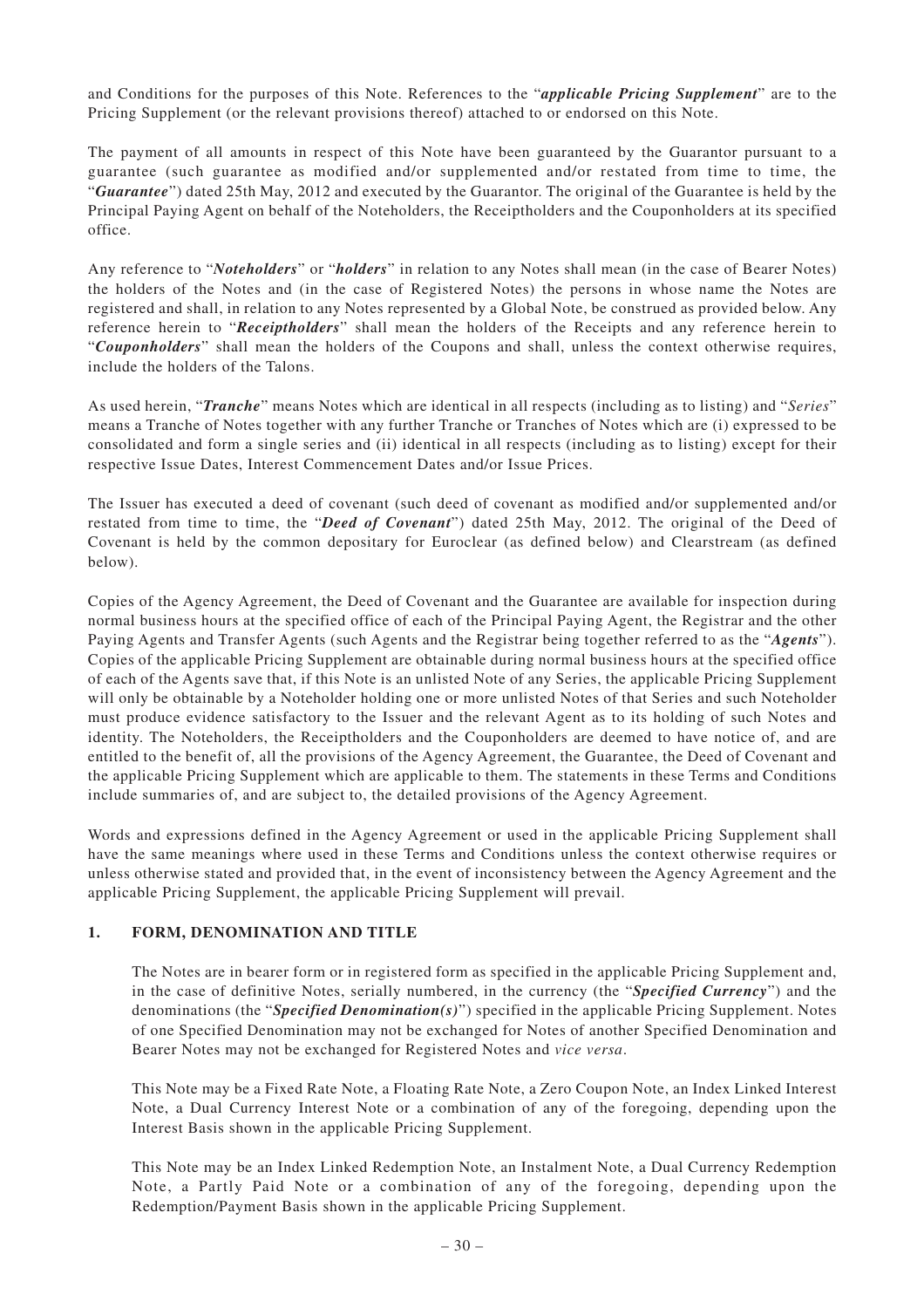Definitive Bearer Notes are issued with Coupons attached, unless they are Zero Coupon Notes in which case references to Coupons and Couponholders in these Terms and Conditions are not applicable.

Subject as set out below, title to the Bearer Notes, Receipts and Coupons will pass by delivery and title to the Registered Notes will pass upon registration of transfers in the register which is kept by the Registrar in accordance with the provisions of the Agency Agreement. The Issuer, the Guarantor and any Agent will (except as otherwise required by law) deem and treat the bearer of any Bearer Note, Receipt or Coupon and the registered holder of any Registered Note as the absolute owner thereof (whether or not overdue and notwithstanding any notice of ownership or writing thereon or notice of any previous loss or theft thereof) for all purposes but, in the case of any Global Note, without prejudice to the provisions set out in the next succeeding paragraph.

For so long as any of the Notes is represented by a Global Note held on behalf of Euroclear Bank SA/NV ("*Euroclear*") and/or Clearstream Banking S.A. ("*Clearstream*") and/or a sub-custodian for the Central Moneymarkets Unit operated by the Hong Kong Monetary Authority (the "*CMU*"), each person (other than Euroclear, Clearstream or the CMU) who is for the time being shown in the records of Euroclear, Clearstream or the CMU as the holder of a particular nominal amount of such Notes (in which regard any certificate or other document issued by Euroclear or Clearstream or the CMU as to the nominal amount of such Notes standing to the account of any person shall be conclusive and binding for all purposes save in the case of manifest error) shall be treated by the Issuer, the Guarantor and the Agents as the holder of such nominal amount of such Notes for all purposes other than with respect to the payment of principal or interest on such nominal amount of such Notes, for which purpose the bearer of the relevant Bearer Global Note or the registered holder of the relevant Registered Global Note shall be treated by the Issuer, the Guarantor and any Agent as the holder of such nominal amount of such Notes in accordance with and subject to the terms of the relevant Global Note and the expressions "*Noteholder*" and "*holder of Notes*" and related expressions shall be construed accordingly.

Notwithstanding the above, if a Note (whether in global or definitive form) is held through the CMU, any payment that is made in respect of such Note shall be made at the direction of the bearer or the registered holder to the person(s) for whose account(s) interests in such Note are credited as being held through the CMU in accordance with the CMU Rules at the relevant time as notified to the CMU Lodging Agent by the CMU in a relevant CMU Instrument Position Report or any other relevant notification by the CMU (which notification, in either case, shall be conclusive evidence of the records of the CMU as to the identity of any account holder and the principal amount of any Note credited to its account, save in the case of manifest error) ("*CMU Accountholders*") and such payments shall discharge the obligation of the Issuer in respect of that payment under such Note.

Notes which are represented by a Global Note will be transferable only in accordance with the rules and procedures for the time being of Euroclear, Clearstream and the CMU, as the case may be. References to Euroclear, Clearstream and/or the CMU shall, whenever the context so permits, be deemed to include a reference to any additional or alternative clearing system specified in the applicable Pricing Supplement.

# **2. TRANSFERS OF REGISTERED NOTES**

#### **(a) Transfers of interests in Registered Global Notes**

Transfers of beneficial interests in Registered Global Notes will be effected by Euroclear, Clearstream or the CMU, as the case may be, and, in turn, by other participants and, if appropriate, indirect participants in such clearing systems acting on behalf of beneficial transferors and transferees of such interests. A beneficial interest in a Registered Global Note will, subject to compliance with all applicable legal and regulatory restrictions, be transferable for Registered Notes in definitive form or for a beneficial interest in another Registered Global Note only in the authorised denominations set out in the applicable Pricing Supplement and only in accordance with the rules and operating procedures for the time being of Euroclear, Clearstream or the CMU, as the case may be, and in accordance with the terms and conditions specified in the Agency Agreement. Transfers of a Registered Global Note registered in the name of a nominee for Euroclear, Clearstream or the CMU shall be limited to transfers of such Registered Global Note, in whole but not in part, to another nominee of Euroclear, Clearstream or the CMU or to a successor of Euroclear, Clearstream or the CMU or such successor's nominee.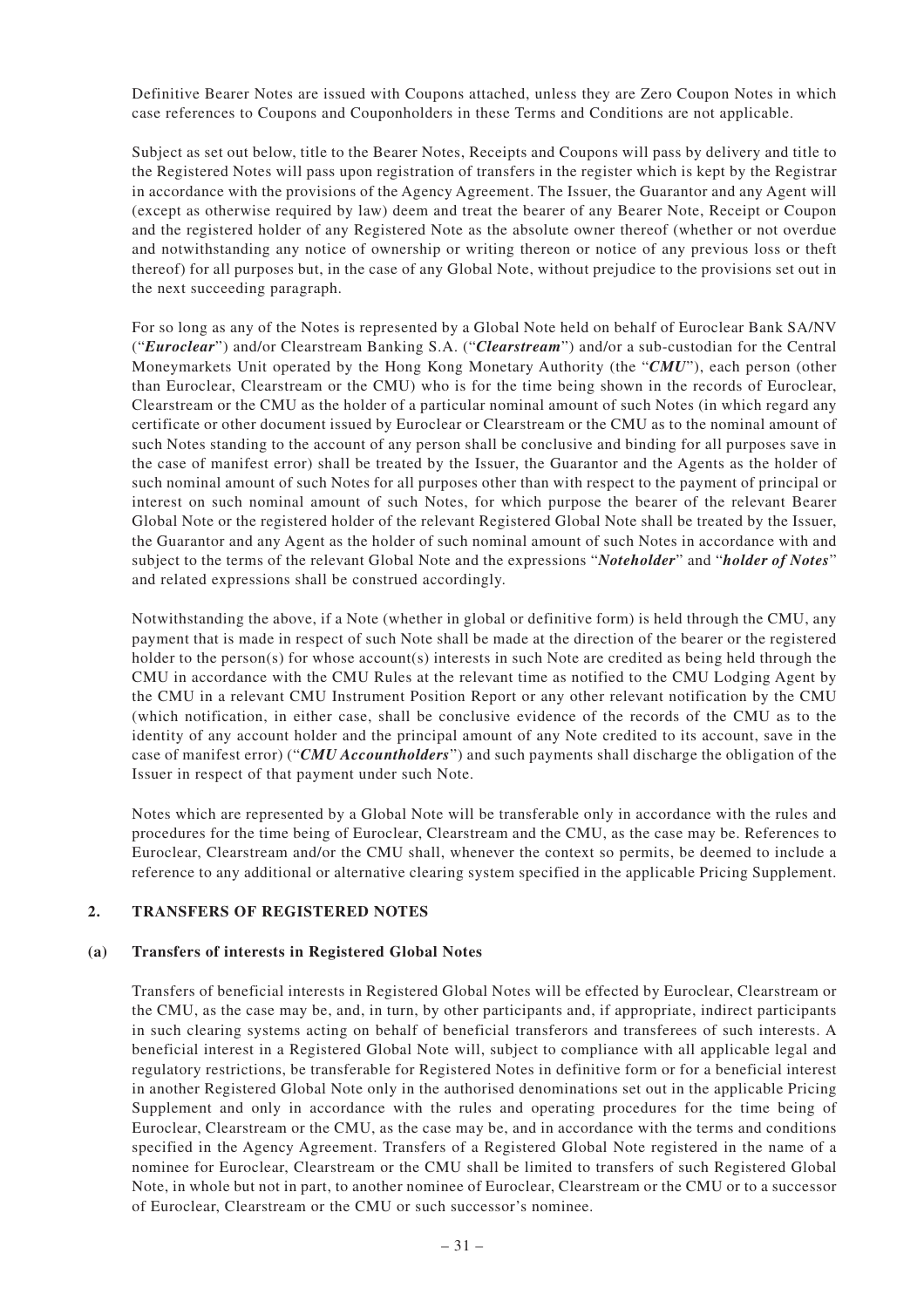#### **(b) Transfers of Registered Notes in definitive form**

Subject as provided in paragraphs (e) and (f) below, upon the terms and subject to the conditions set forth in the Agency Agreement, a Registered Note in definitive form may be transferred in whole or in part (in the authorised denominations set out in the applicable Pricing Supplement). In order to effect any such transfer (i) the holder or holders must (A) surrender the Registered Note for registration of the transfer of the Registered Note (or the relevant part of the Registered Note) at the specified office of the Registrar or any Transfer Agent, with the form of transfer thereon duly executed by the holder or holders thereof or his or their attorney or attorneys duly authorised in writing and (B) complete and deposit such other certifications as may be required by the Registrar or, as the case may be, the relevant Transfer Agent and (ii) the Registrar or, as the case may be, the relevant Transfer Agent must, after due and careful enquiry, be satisfied with the documents of title and the identity of the person making the request. Any such transfer will be subject to such reasonable regulations as the Issuer and the Registrar may from time to time prescribe (the initial such regulations being set out in Schedule 10 to the Agency Agreement). Subject as provided above, the Registrar or, as the case may be, the relevant Transfer Agent will, within three business days (being for this purpose a day on which banks are open for business in the city where the specified office of the Registrar or, as the case may be, the relevant Transfer Agent is located) of the request (or such longer period as may be required to comply with any applicable fiscal or other laws or regulations), authenticate and deliver, or procure the authentication and delivery of, at its specified office to the transferee or (at the risk of the transferee) send by uninsured mail, to such address as the transferee may request, a new Registered Note in definitive form of a like aggregate nominal amount to the Registered Note (or the relevant part of the Registered Note) transferred. In the case of the transfer of part only of a Registered Note in definitive form, a new Registered Note in definitive form in respect of the balance of the Registered Note not transferred will be so authenticated and delivered or (at the risk of the transferor) sent by uninsured mail to the transferor.

#### **(c) Registration of transfer upon partial redemption**

In the event of a partial redemption of Notes under Condition 8, the Issuer shall not be required to register the transfer of any Registered Note, or part of a Registered Note, called for partial redemption.

#### **(d) Costs of registration**

Noteholders will not be required to bear the costs and expenses of effecting any registration of transfer as provided above, except for any costs or expenses of delivery other than by regular uninsured mail and except that the Issuer may require the payment of a sum sufficient to cover any stamp duty, tax or other governmental charge that may be imposed in relation to the registration or the transfer itself.

#### **(e) Closed Periods**

No Noteholder may require the transfer of a Registered Note to be registered (i) during the period of 15 days ending on the due date for redemption of, or payment of any Instalment Amount in respect of, that Note, (ii) during the period of 15 days before any date on which Notes may be called for redemption by the Issuer at its option pursuant to Condition 8(c), (iii) after any such Note has been called for redemption, or (iv) during the period of seven days ending on (and including) any Record Date (as defined in Condition 7(d)).

#### **(f) Exchanges and transfers of Registered Notes generally**

Holders of Registered Notes in definitive form may exchange such Notes for interests in a Registered Global Note of the same type at any time.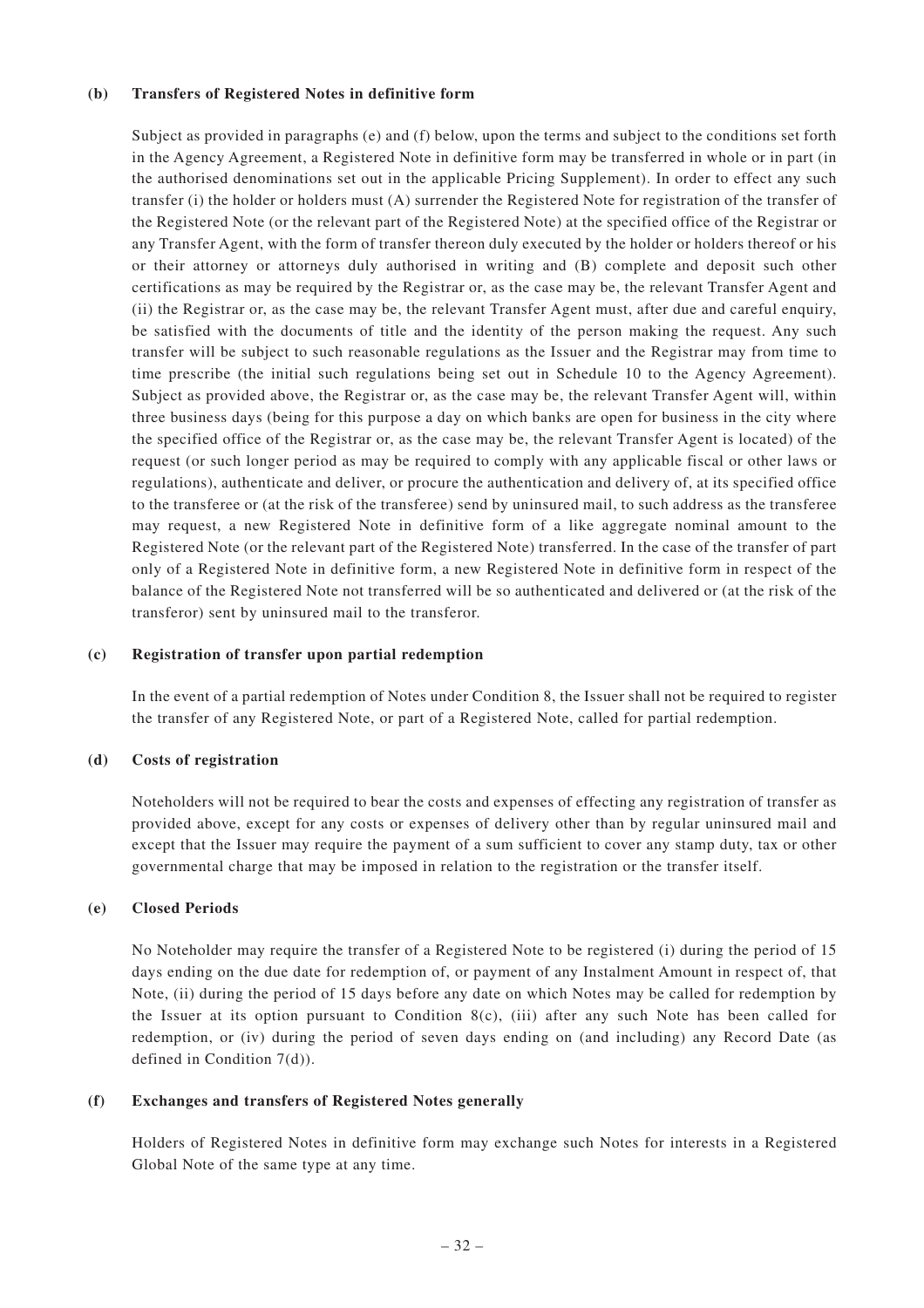### **3. STATUS OF THE NOTES AND THE GUARANTEE**

#### **(a) Status of the Notes**

The Notes and any relative Receipts and Coupons are direct, unconditional, unsubordinated and (subject to the provisions of Condition 4) unsecured obligations of the Issuer and rank *pari passu* among themselves and (save for certain obligations required to be preferred by law) equally with all other unsecured obligations (other than subordinated obligations, if any) of the Issuer, from time to time outstanding.

# **(b) Status of the Guarantee**

The obligations of the Guarantor under the Guarantee are direct, unconditional, unsubordinated and (subject to the provisions of Condition 4) unsecured obligations of the Guarantor and (save for certain obligations required to be preferred by law) rank equally with all other unsecured obligations (other than subordinated obligations, if any) of the Guarantor, from time to time outstanding.

### **4. NEGATIVE PLEDGE**

### **(a) Negative Pledge**

The Issuer will not, and the Guarantor has agreed in the Guarantee that it will not, and that it will procure that the Issuer and the Principal Non-Listed Subsidiaries (as defined in Condition 11(b)), will not, so long as any Note remains outstanding, create or permit to subsist any Security Interest (as defined below) upon the whole or any part of its property or assets, present or future, to secure:

- (1) payment of principal of, or premium or interest of, or on, any Securities (as defined below); or
- (2) any guarantee, indemnity or other like obligation in respect of the payment of principal of, or premium or interest of, or on, any Securities,

without in any such case at the same time according to the Notes either the same security as granted or is outstanding in respect of such Securities or such guarantee, indemnity or other like obligation or such other security or other arrangement (whether or not involving the giving of a Security Interest) as shall be approved by an Extraordinary Resolution of Noteholders.

#### In these Conditions:

"*Securities*" means notes, debentures, debenture stock, loan stock or other similar securities of any person which are for the time being, or are issued on the basis that they will be or are capable of being, quoted, listed, ordinarily dealt in or traded on any stock exchange or over-the-counter or other similar securities market.

"*Security Interest*" means any pledge mortgage, lien (other than liens arising by operation of law), charge, hypothecation, encumbrance or other security interest.

#### **5. REDENOMINATION**

### **(a) Redenomination**

Where redenomination is specified in the applicable Pricing Supplement as being applicable, the Issuer may, without the consent of the Noteholders, the Receiptholders and the Couponholders, on giving prior notice to the Principal Paying Agent, Euroclear, Clearstream and/or as applicable, the CMU and at least 30 days' prior notice to the Noteholders in accordance with Condition 15, elect that, with effect from the Redenomination Date specified in the notice, the Notes shall be redenominated in euro.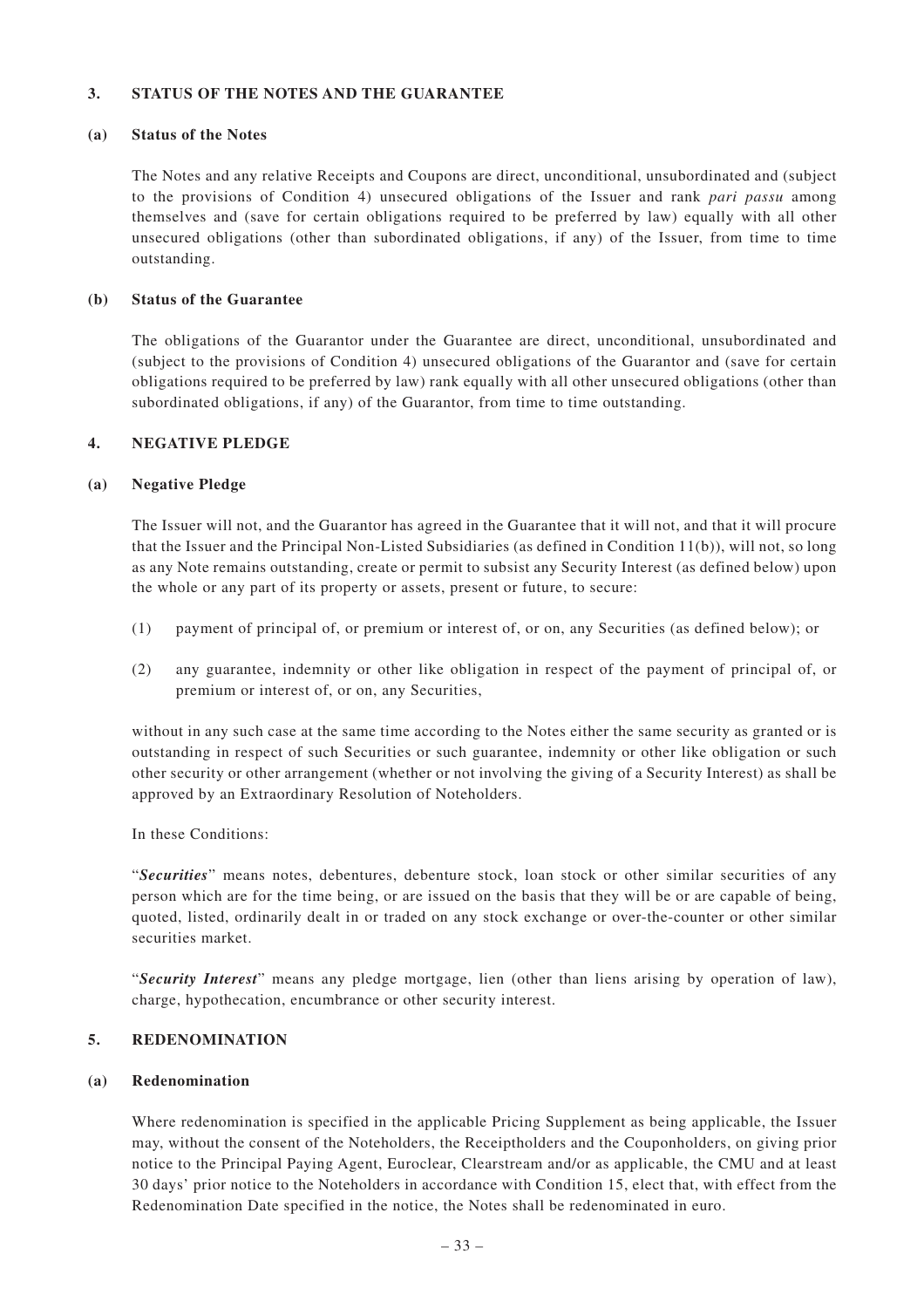The election will have effect as follows:

- (i) the Notes and the Receipts shall be deemed to be redenominated into euro in the denomination of euro 0.01 with a principal amount for each Note and Receipt equal to the principal amount of that Note or Receipt in the Specified Currency, converted into euro at the Established Rate, provided that, if the Issuer determines, with the agreement of the Principal Paying Agent, that the then market practice in respect of the redenomination into euro of internationally offered securities is different from the provisions specified above, such provisions shall be deemed to be amended so as to comply with such market practice and the Issuer shall promptly notify the Noteholders, the stock exchange (if any) on which the Notes may be listed and the Agents of such deemed amendments;
- (ii) save to the extent that an Exchange Notice has been given in accordance with paragraph (iv) below, the amount of interest due in respect of the Notes will be calculated by reference to the aggregate principal amount of Notes presented (or, as the case may be, in respect of which Coupons are presented) for payment by the relevant holder and the amount of such payment shall be rounded down to the nearest euro 0.01;
- (iii) if definitive Notes are required to be issued after the Redenomination Date, they shall be issued at the expense of the Issuer in the denominations of euro 1,000, euro 10,000, euro 100,000 and (but only to the extent of any remaining amounts less than euro 1,000 or such smaller denominations as the Issuer in conjunction with the Principal Paying Agent may determine) euro 0.01 and such other denominations as the Issuer in conjunction with the Principal Paying Agent shall determine and notify to the Noteholders;
- (iv) if issued prior to the Redenomination Date, all unmatured Coupons denominated in the Specified Currency (whether or not attached to the Notes) will become void with effect from the date on which the Issuer gives notice (the "*Exchange Notice*") that replacement euro-denominated Notes, Receipts and Coupons are available for exchange (provided that such securities are so available) and no payments will be made in respect of them. The payment obligations contained in any Notes and Receipts so issued will also become void on that date although those Notes and Receipts will continue to constitute valid exchange obligations of the Issuer. New euro-denominated Notes, Receipts and Coupons will be issued in exchange for Notes, Receipts and Coupons denominated in the Specified Currency in such manner as the Issuer may specify and as shall be notified to the Noteholders in the Exchange Notice. No Exchange Notice may be given less than 15 days prior to any date for payment of principal or interest on the Notes;
- (v) after the Redenomination Date, all payments in respect of the Notes, the Receipts and the Coupons, other than payments of interest in respect of periods commencing before the Redenomination Date, will be made solely in euro as though references in the Notes to the Specified Currency were to euro. Payments will be made in euro by credit or transfer to a euro account (or any other account to which euro may be credited or transferred) specified by the payee or, at the option of the payee, by a euro cheque;
- (vi) if the Notes are Fixed Rate Notes and interest for any period ending on or after the Redenomination Date is required to be calculated for a period ending other than on an Interest Payment Date, it will be calculated:
	- (i) in the case of the Notes represented by a Global Note, by applying the Rate of Interest to the aggregate outstanding nominal amount of the Notes represented by such Global Note; and
	- (ii) in the case of definitive Notes, by applying the Rate of Interest to the Calculation Amount;

and, in each case, multiplying such sum by the applicable Day Count Fraction, and rounding the resultant figure to the nearest sub-unit of the relevant Specified Currency, half of any such sub-unit being rounded upwards or otherwise in accordance with applicable market convention. Where the Specified Denomination of a Fixed Rate Note in definitive form is a multiple of the Calculation Amount, the amount of interest payable in respect of such Fixed Rate Note shall be the product of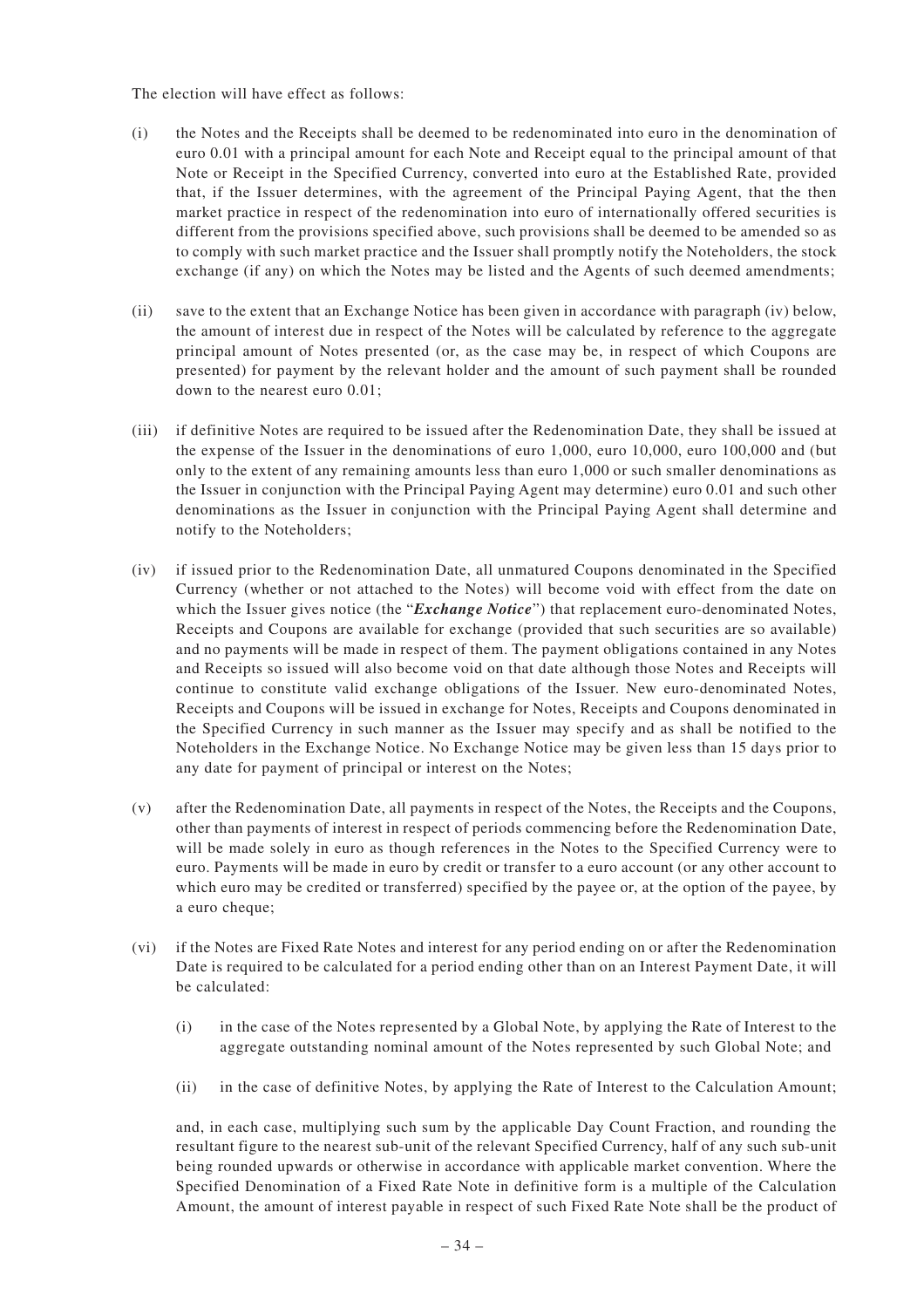the amount (determined in the manner provided above) for the Calculation Amount and the amount by which the Calculation Amount is multiplied to reach the Specified Denomination without any further rounding;

- (vii) if the Notes are Floating Rate Notes, the applicable Pricing Supplement will specify any relevant changes to the provisions relating to interest;
- (viii) such other changes shall be made to these Conditions as the Issuer may decide, after consultation with the Principal Paying Agent, and as may be specified in the notice, to conform it to conventions then applicable to instruments denominated in euro.

#### **(b) Definitions**

In these Conditions, the following expressions have the following meanings:

"*Established Rate*" means the rate for the conversion of the Specified Currency (including compliance with rules relating to roundings in accordance with applicable European Union regulations) into euro established by the Council of the European Union pursuant to Article 140 of the Treaty;

"*euro*" means the currency introduced at the start of the third stage of European economic and monetary union pursuant to the Treaty;

"*Redenomination Date*" means (in the case of interest bearing Notes) any date for payment of interest under the Notes or (in the case of Zero Coupon Notes) any date, in each case specified by the Issuer in the notice given to the Noteholders pursuant to paragraph (a) above and which falls on or after the date on which the country of the Specified Currency first participates in the third stage of European economic and monetary union; and

"*Treaty*" means the Treaty on the Functioning of the European Union, as amended.

# **6. INTEREST**

### **(a) Interest on Fixed Rate Notes**

Each Fixed Rate Note bears interest on its outstanding nominal amount (or, if it is a Partly Paid Note, the amount paid up) from (and including) the Interest Commencement Date at the rate(s) per annum equal to the Rate(s) of Interest. Interest will be payable in arrear on the Interest Payment Date(s) in each year up to (and including) the Maturity Date.

If the Notes are in definitive form, except as provided in the applicable Pricing Supplement, the amount of interest payable on each Interest Payment Date in respect of the Fixed Interest Period ending on (but excluding) such date will amount to the Fixed Coupon Amount. Payments of interest on any Interest Payment Date will, if so specified in the applicable Pricing Supplement, amount to the Broken Amount so specified.

As used in these Terms and Conditions, "*Fixed Interest Period*" means the period from (and including) an Interest Payment Date (or the Interest Commencement Date) to (but excluding) the next (or first) Interest Payment Date.

Except in the case of Notes in definitive form where an applicable Fixed Coupon Amount or Broken Amount is specified in the applicable Final Terms, interest shall be calculated in respect of any period by applying the Rate of Interest to:

- (i) in the case of Fixed Rate Notes which are represented by a Global Note, the aggregate outstanding nominal amount of the Fixed Rate Notes represented by such Global Note (or, if they are Partly Paid Notes, the aggregate amount paid up); or
- (ii) in the case of Fixed Rate Notes in definitive form, the Calculation Amount;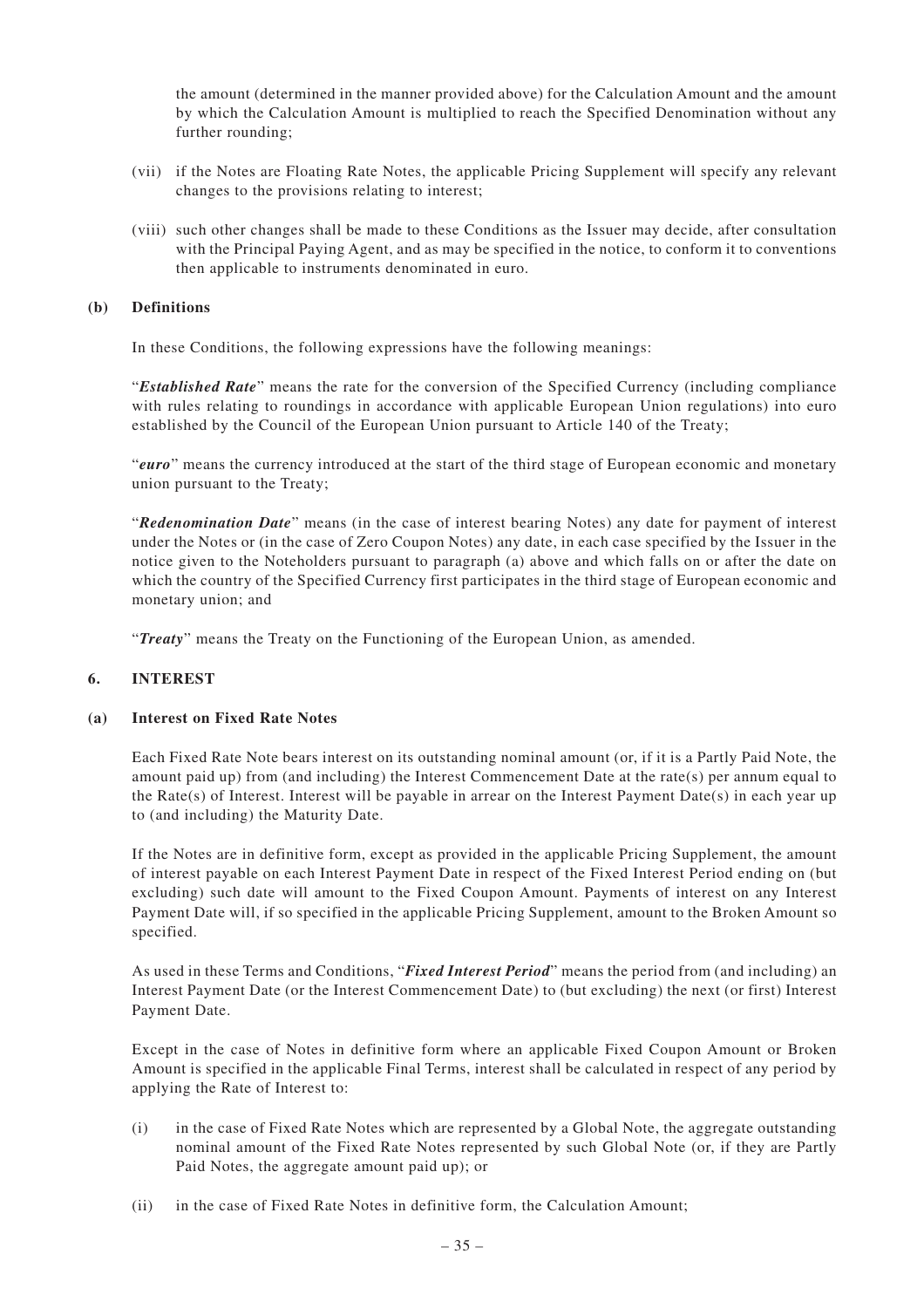and, in each case, multiplying such sum by the applicable Day Count Fraction, and rounding the resultant figure to the nearest sub-unit of the relevant Specified Currency, half of any such sub-unit being rounded upwards or otherwise in accordance with applicable market convention. Where the Specified Denomination of a Fixed Rate Note in definitive form is a multiple of the Calculation Amount, the amount of interest payable in respect of such Fixed Rate Note shall be the product of the amount (determined in the manner provided above) for each Calculation Amount and the amount by which the Calculation Amount is multiplied to reach the Specified Denomination without any further rounding.

"*Day Count Fraction*" means, in respect of the calculation of an amount of interest, in accordance with this Condition 6(a):

- (i) if "Actual/Actual (ICMA)" is specified in the applicable Pricing Supplement:
	- (a) in the case of Notes where the number of days in the relevant period from (and including) the most recent Interest Payment Date (or, if none, the Interest Commencement Date) to (but excluding) the relevant payment date (the "*Accrual Period*") is equal to or shorter than the Determination Period during which the Accrual Period ends, the number of days in such Accrual Period divided by the product of (1) the number of days in such Determination Period and (2) the number of Determination Dates (as specified in the applicable Pricing Supplement) that would occur in one calendar year; or
	- (b) in the case of Notes where the Accrual Period is longer than the Determination Period during which the Accrual Period ends, the Determination Period commencing on the last Interest Payment Date (or, if none, the Interest Commencement Date), the sum of:
		- (I) the number of days in such Accrual Period falling in the Determination Period in which the Accrual Period begins divided by the product of  $(x)$  the number of days in such Determination Period and (y) the number of Determination Dates (as specified in the applicable Pricing Supplement) that would occur in one calendar year; and
		- (II) the number of days in such Accrual Period falling in the next Determination Period divided by the product of  $(x)$  the number of days in such Determination Period and  $(y)$ the number of Determination Dates that would occur in one calendar year; and
- (ii) if "30/360" is specified in the applicable Pricing Supplement, the number of days in the period from (and including) the most recent Interest Payment Date (or, if none, the Interest Commencement Date) to (but excluding) the relevant payment date (such number of days being calculated on the basis of a year of 360 days with 12 30-day months) divided by 360; or
- (iii) if "Actual/365 (Fixed)" is specified in the applicable Pricing Supplement, the actual number of days in the Accrual Period divided by 365.

In these Terms and Conditions:

"*Determination Period*" means the period from (and including) a Determination Date to but excluding the next Determination Date (including, where either the Interest Commencement Date or the final Interest Payment Date is not a Determination Date, the period commencing on the first Determination Date prior to, and ending on the first Determination Date falling after, such date); and

"*sub-unit*" means with respect to any currency other than euro, the lowest amount of such currency that is available as legal tender in the country of such currency and, with respect to euro, one cent.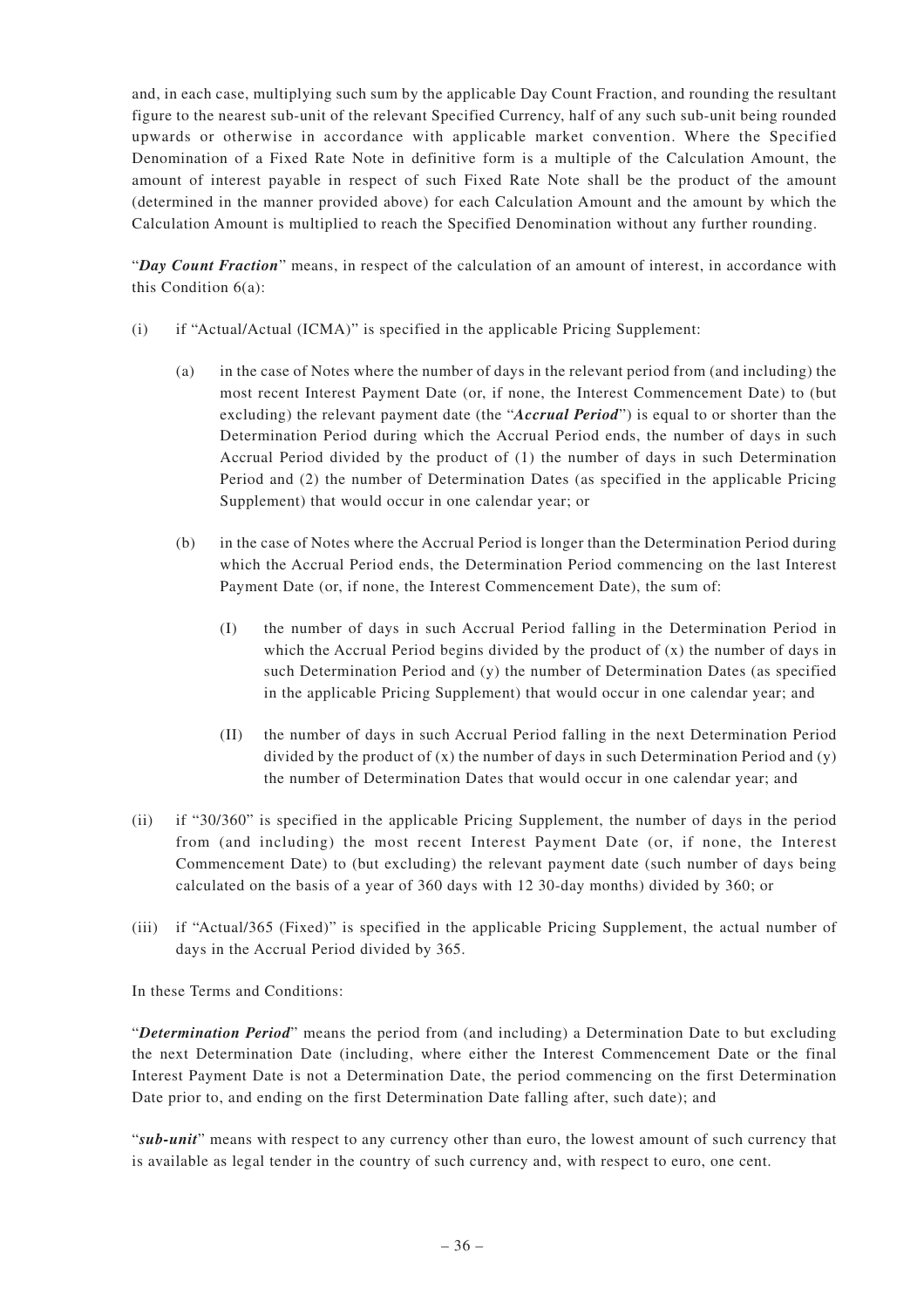### **(b) Interest on Floating Rate Notes and Index Linked Interest Notes**

### *(i) Interest Payment Dates*

Each Floating Rate Note and Index Linked Interest Note bears interest on its outstanding nominal amount (or, if it is a Partly Paid Note, the amount paid up) from (and including) the Interest Commencement Date and such interest will be payable in arrear on either:

- (A) the Specified Interest Payment Date(s) in each year specified in the applicable Pricing Supplement; or
- (B) if no Specified Interest Payment Date(s) is/are specified in the applicable Pricing Supplement, each date (each such date, together with each Specified Interest Payment Date, an "*Interest Payment Date*") which falls the number of months or other period specified as the Specified Period in the applicable Pricing Supplement after the preceding Interest Payment Date or, in the case of the first Interest Payment Date, after the Interest Commencement Date.

Such interest will be payable in respect of each Interest Period (which expression shall, in these Terms and Conditions, mean the period from (and including) an Interest Payment Date (or the Interest Commencement Date) to (but excluding) the next (or first) Interest Payment Date).

### *(ii) Rate of Interest*

The Rate of Interest payable from time to time in respect of Floating Rate Notes and Index Linked Interest Notes will be determined in the manner specified in the applicable Pricing Supplement.

# *(A) ISDA Determination for Floating Rate Notes*

Where ISDA Determination is specified in the applicable Pricing Supplement as the manner in which the Rate of Interest is to be determined, the Rate of Interest for each Interest Period will be the relevant ISDA Rate plus or minus (as indicated in the applicable Pricing Supplement) the Margin (if any). For the purposes of this sub-paragraph (A), "*ISDA Rate*" for an Interest Period means a rate equal to the Floating Rate that would be determined by the Principal Paying Agent under an interest rate swap transaction if the Principal Paying Agent were acting as Calculation Agent for that swap transaction under the terms of an agreement incorporating the 2006 ISDA Definitions, as published by the International Swaps and Derivatives Association, Inc. and as amended and updated as at the Issue Date of the first Tranche of the Notes (the "*ISDA Definitions*") and under which:

- (1) the Floating Rate Option is as specified in the applicable Pricing Supplement;
- (2) the Designated Maturity is a period specified in the applicable Pricing Supplement; and
- (3) the relevant Reset Date is either (i) if the applicable Floating Rate Option is based on the Euro-zone inter-bank offered rate ("*EURIBOR*") or on the Hong Kong inter-bank offered rate ("*HIBOR*"), the first day of that Interest Period or (ii) in any other case, as specified in the applicable Pricing Supplement.

For the purposes of this sub-paragraph (A), (i) "*Floating Rate*", "*Calculation Agent*", "*Floating Rate Option*", "*Designated Maturity*" and "*Reset Date*" have the meanings given to those terms in the ISDA Definitions.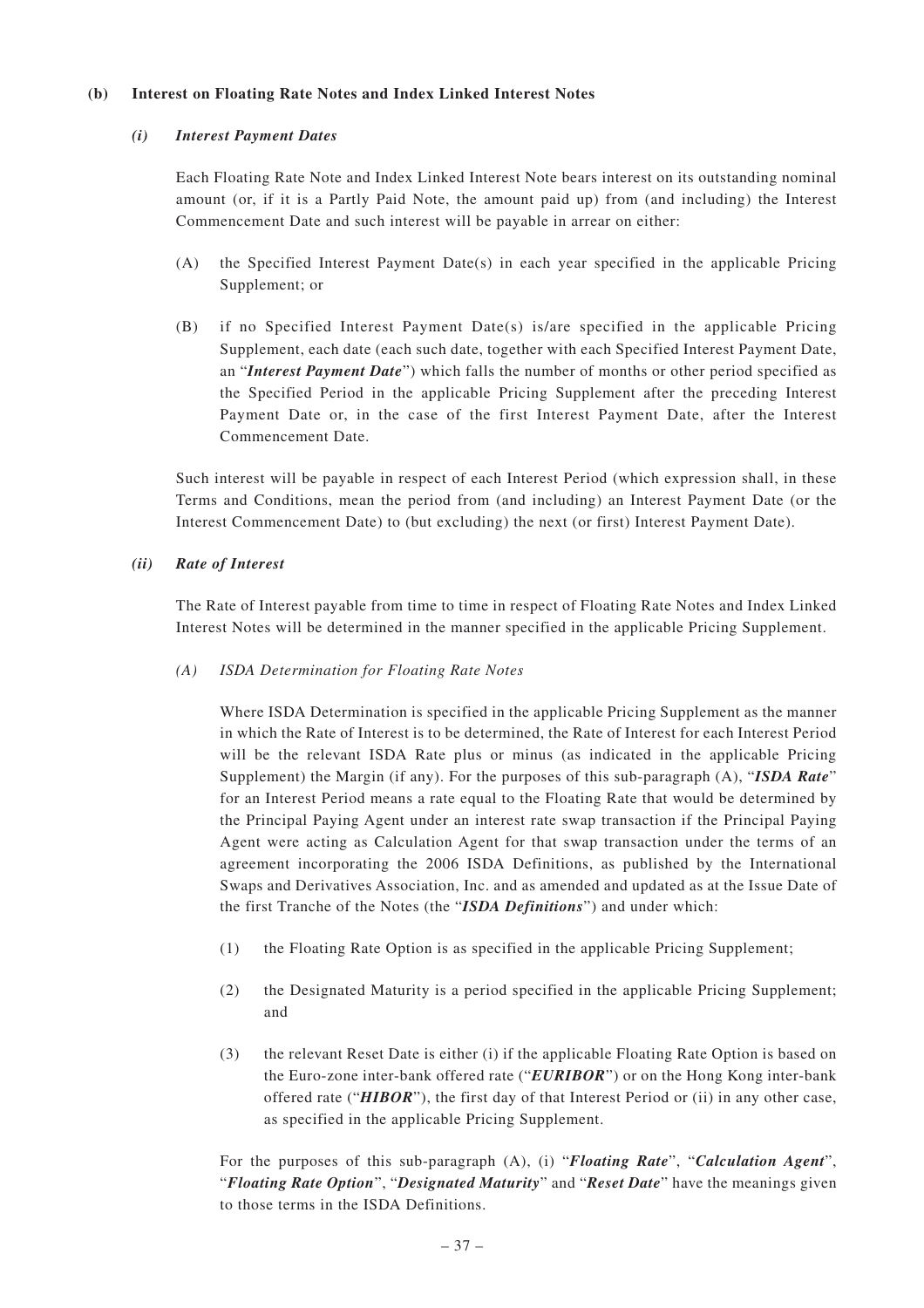### *(B) Screen Rate Determination for Floating Rate Notes*

Where Screen Rate Determination is specified in the applicable Pricing Supplement as the manner in which the Rate of Interest is to be determined, the Rate of Interest for each Interest Period will, subject as provided below, be either:

- (1) the offered quotation; or
- (2) the arithmetic mean (rounded if necessary to the fifth decimal place, with 0.000005 being rounded upwards) of the offered quotations,

(expressed as a percentage rate per annum) for the Reference Rate which appears or appear, as the case may be, on the Relevant Screen Page (or such replacement page on that service which displays the information) as at 11.00 a.m. (Relevant Financial Centre time) or 11.15 a.m. (Relevant Financial Centre Time in the case of CNH HIBOR) on the Interest Determination Date in question plus or minus (as indicated in the applicable Pricing Supplement) the Margin (if any), all as determined by the Principal Paying Agent. If five or more of such offered quotations are available on the Relevant Screen Page, the highest (or, if there is more than one such highest quotation, one only of such quotations) and the lowest (or, if there is more than one such lowest quotation, one only of such quotations) shall be disregarded by the Principal Paying Agent for the purpose of determining the arithmetic mean (rounded as provided above) of such offered quotations.

The Agency Agreement contains provisions for determining the Rate of Interest in the event that the Relevant Screen Page is not available or if, in the case of (1) above, no such offered quotation appears or, in the case of (2) above, fewer than three such offered quotations appear, in each case as at the time specified in the preceding paragraph.

### *(iii) Minimum and/or Maximum Rate of Interest*

If the applicable Pricing Supplement specifies a Minimum Rate of Interest for any Interest Period, then, in the event that the Rate of Interest in respect of such Interest Period determined in accordance with the provisions of paragraph (ii) above is less than such Minimum Rate of Interest, the Rate of Interest for such Interest Period shall be such Minimum Rate of Interest.

If the applicable Pricing Supplement specifies a Maximum Rate of Interest for any Interest Period, then, in the event that the Rate of Interest in respect of such Interest Period determined in accordance with the provisions of paragraph (ii) above is greater than such Maximum Rate of Interest, the Rate of Interest for such Interest Period shall be such Maximum Rate of Interest.

# *(iv) Determination of Rate of Interest and calculation of Interest Amounts*

The Principal Paying Agent, in the case of Floating Rate Notes, and the Calculation Agent, in the case of Index Linked Interest Notes, will at or as soon as practicable after each time at which the Rate of Interest is to be determined, determine the Rate of Interest for the relevant Interest Period. In the case of Index Linked Interest Notes, the Calculation Agent will notify the Principal Paying Agent of the Rate of Interest for the relevant Interest Period as soon as practicable after calculating the same.

The Principal Paying Agent will calculate the amount of interest (the "*Interest Amount*") payable on the Floating Rate Notes or Index Linked Interest Notes for the relevant Interest Period by applying the Rate of Interest to:

(i) in the case of Floating Rate Notes or Index Linked Interest Notes which are represented by a Global Note, the aggregate outstanding nominal amount of the Notes represented by such Global Note (or, if they are Partly Paid Notes, the aggregate amount paid up); or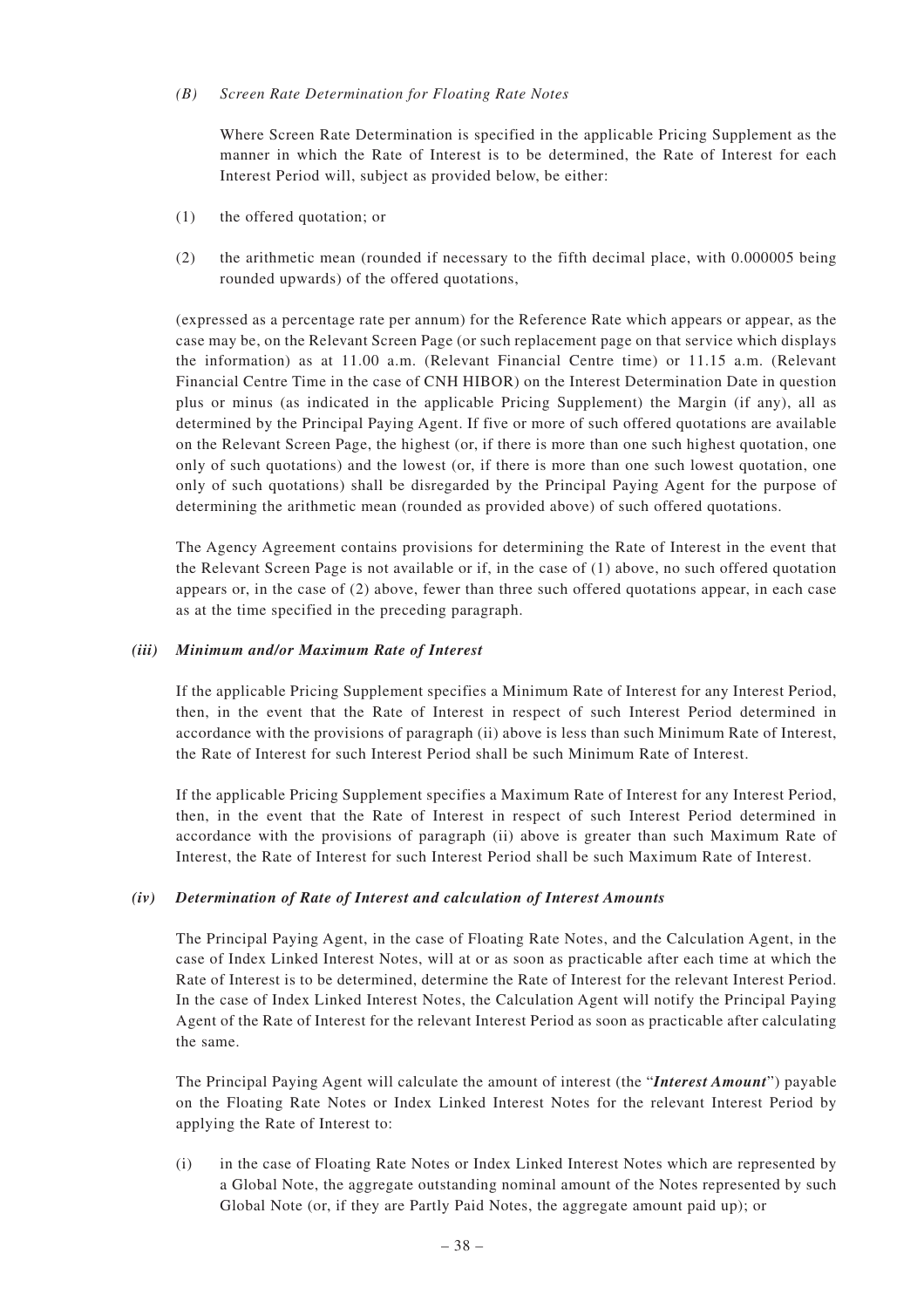(ii) in the case of Floating Rate Notes or Index Linked Interest Notes in definitive form, the Calculation Amount;

and, in each case, multiplying such sum by the applicable Day Count Fraction, and rounding the resultant figure to the nearest sub-unit of the relevant Specified Currency, half of any such sub-unit being rounded upwards or otherwise in accordance with applicable market convention. Where the Specified Denomination of a Floating Rate Note or an Index Linked Interest Note in definitive form is a multiple of the Calculation Amount, the Interest Amount payable in respect of such Note shall be the product of the amount (determined in the manner provided above) for each Calculation Amount and the amount by which the Calculation Amount is multiplied to reach the Specified Denomination without any further rounding.

"*Day Count Fraction*" means, in respect of the calculation of an amount of interest in accordance with this Condition  $6(b)$ :

- (i) if "Actual/Actual (ISDA)" or "Actual/Actual" is specified in the applicable Pricing Supplement, the actual number of days in the Interest Period divided by 365 (or, if any portion of that Interest Period falls in a leap year, the sum of (A) the actual number of days in that portion of the Interest Period falling in a leap year divided by 366 and (B) the actual number of days in that portion of the Interest Period falling in a non-leap year divided by 365);
- (ii) if "Actual/365 (Fixed)" is specified in the applicable Pricing Supplement, the actual number of days in the Interest Period divided by 365;
- (iii) if "Actual/365 (Sterling)" is specified in the applicable Pricing Supplement, the actual number of days in the Interest Period divided by 365 or, in the case of an Interest Payment Date falling in a leap year, 366;
- (iv) if "Actual/360" is specified in the applicable Pricing Supplement, the actual number of days in the Interest Period divided by 360;
- (v) if "30/360", "360/360" or "Bond Basis" is specified in the applicable Pricing Supplement, the number of days in the Interest Period divided by 360, calculated on a formula basis as follows:

Day Count Fraction = 
$$
\frac{[360 \times (Y_2 - Y_1)] + [30 \times (M_2 - M_1)] + (D_2 - D_1)}{360}
$$

where:

" $Y_1$ " is the year, expressed as a number, in which the first day of the Interest Period falls:

" $Y_2$ " is the year, expressed as a number, in which the day immediately following the last day of the Interest Period falls;

" $M_1$ " is the calendar month, expressed as a number, in which the first day of the Interest Period falls;

" $M<sub>2</sub>$ " is the calendar month, expressed as a number, in which the day immediately following the last day of the Interest Period falls;

" $D_1$ " is the first calendar day, expressed as a number, of the Interest Period, unless such number is 31, in which case  $D_1$  will be 30; and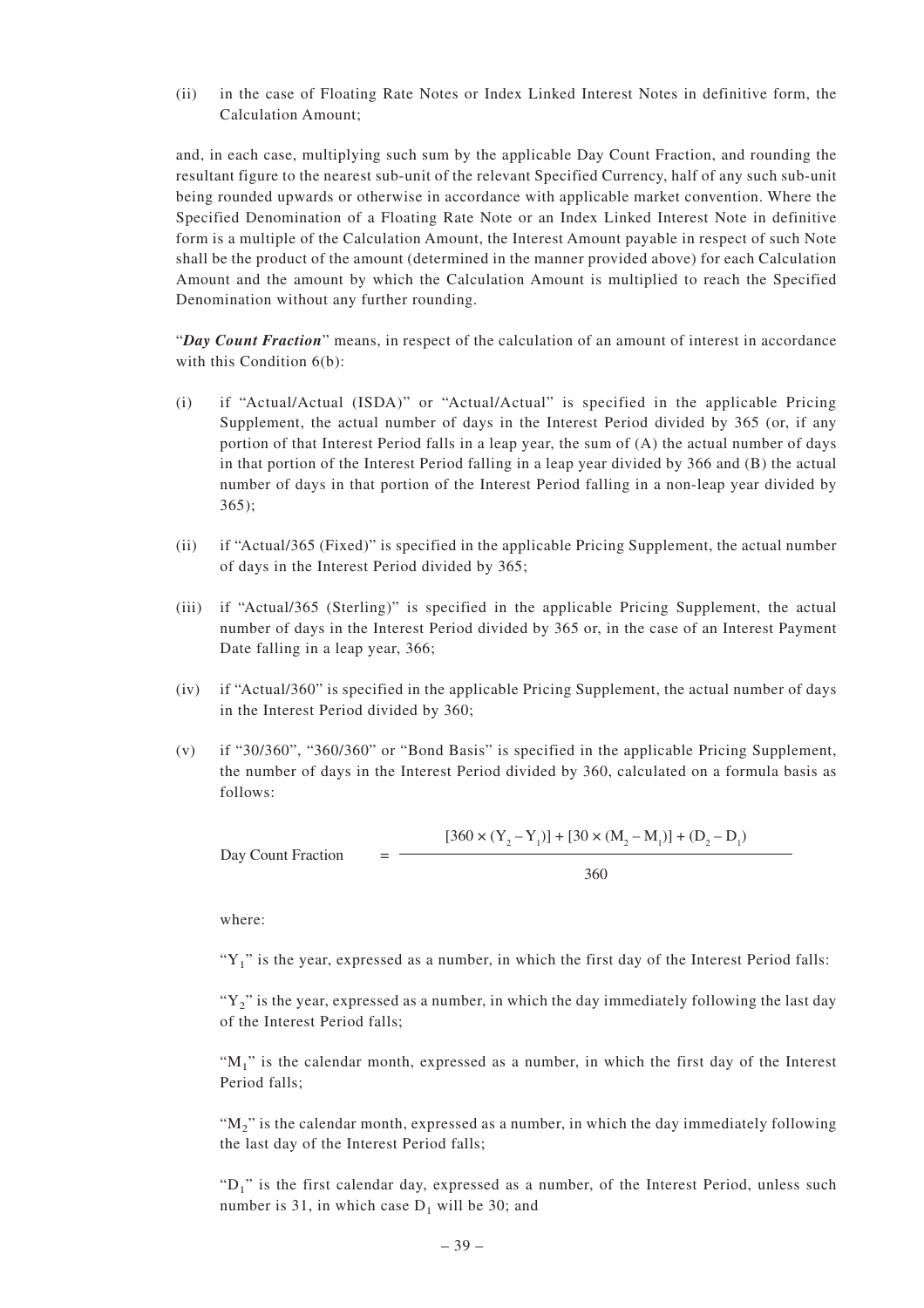" $D_2$ " is the calendar day, expressed as a number, immediately following the last day included in the Interest Period, unless such number would be 31 and  $D_1$  is greater than 29, in which case  $D_2$  will be 30;

(vi) if "30E/360" or "Eurobond Basis" is specified in the applicable Pricing Supplement, the number of days in the Interest Period divided by 360, calculated on a formula basis as follows:

Day Count Fraction = 
$$
\frac{[360 \times (Y_2 - Y_1)] + [30 \times (M_2 - M_1)] + (D_2 - D_1)}{360}
$$

where:

"Y<sub>1</sub>" is the year, expressed as a number, in which the first day of the Interest Period falls:

" $Y_2$ " is the year, expressed as a number, in which the day immediately following the last day of the Interest Period falls;

" $M_1$ " is the calendar month, expressed as a number, in which the first day of the Interest Period falls;

" $M_2$ " is the calendar month, expressed as a number, in which the day immediately following the last day of the Interest Period falls;

"D<sub>1</sub>" is the first calendar day, expressed as a number, of the Interest Period, unless such number would be 31, in which case  $D_1$  will be 30; and

" $D_2$ " is the calendar day, expressed as a number, immediately following the last day included in the Interest Period, unless such number would be 31, in which case  $D_2$  will be 30;

(vii) if "30E/360 (ISDA)" is specified in the applicable Pricing Supplement, the number of days in the Interest Period divided by 360, calculated on a formula basis as follows:

$$
[360 \times (Y_2 - Y_1)] + [30 \times (M_2 - M_1)] + (D_2 - D_1)
$$
  
Day Count Fraction =

360

where:

" $Y_1$ " is the year, expressed as a number, in which the first day of the Interest Period falls:

" $Y_2$ " is the year, expressed as a number, in which the day immediately following the last day of the Interest Period falls;

" $M_1$ " is the calendar month, expressed as a number, in which the first day of the Interest Period falls;

" $M_2$ " is the calendar month, expressed as a number, in which the day immediately following the last day of the Interest Period falls;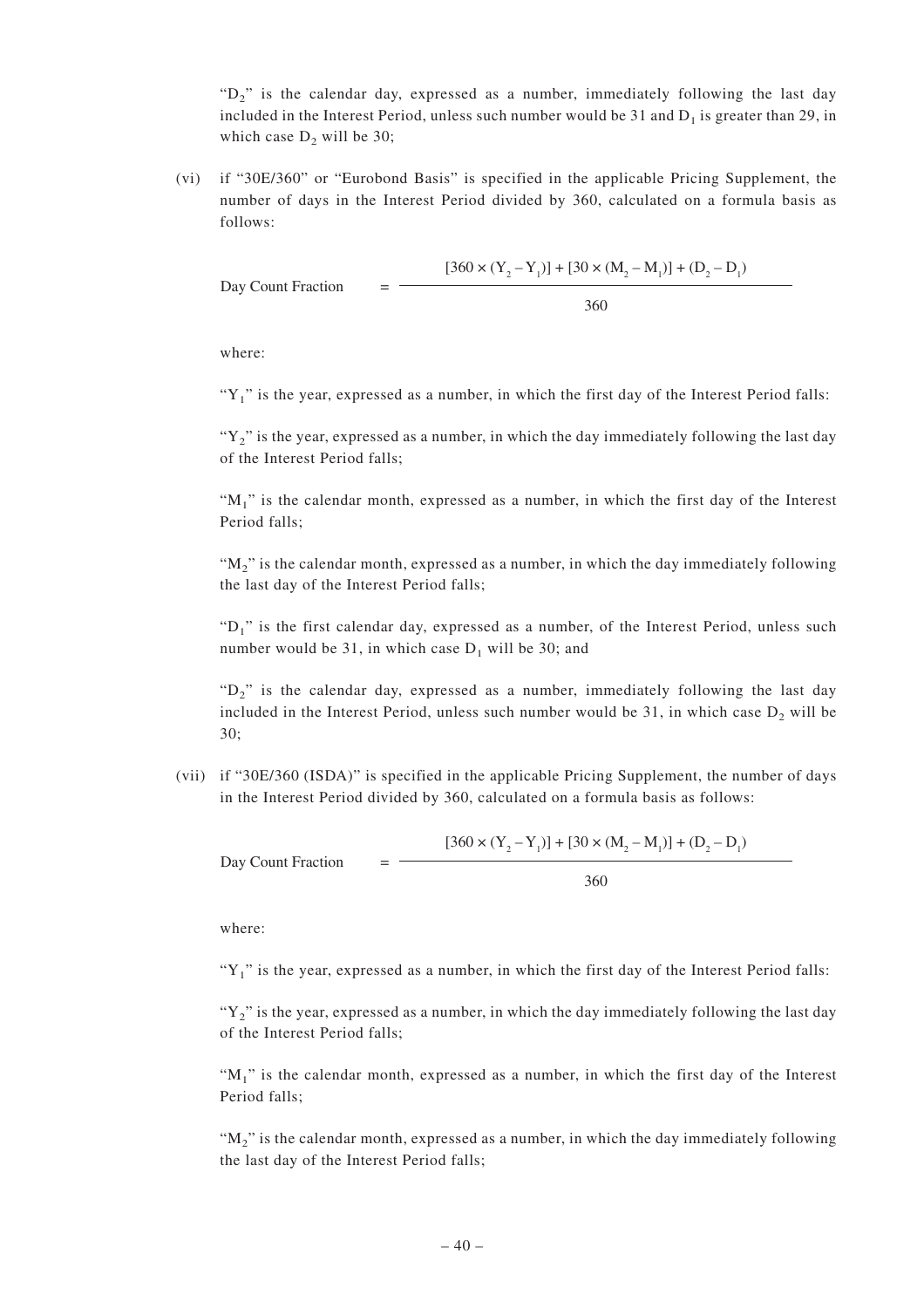"D<sub>1</sub>" is the first calendar day, expressed as a number, of the Interest Period, unless (i) that day is the last day of February or (ii) such number would be 31, in which case  $D_1$  will be 30; and

" $D<sub>2</sub>$ " is the calendar day, expressed as a number, immediately following the last day included in the Interest Period, unless (i) that day is the last day of February but not the Maturity Date or (ii) such number would be 31 and in which case  $D_2$  will be 30.

### *(v) Notification of Rate of Interest and Interest Amounts*

The Principal Paying Agent will cause the Rate of Interest and each Interest Amount for each Interest Period and the relevant Interest Payment Date to be notified to the Issuer and any stock exchange on which the relevant Floating Rate Notes or Index Linked Interest Notes are for the time being listed and notice thereof to be published in accordance with Condition 15 as soon as possible after their determination but in no event later than the fourth London Business Day thereafter. Each Interest Amount and Interest Payment Date so notified may subsequently be amended (or appropriate alternative arrangements made by way of adjustment) without prior notice in the event of an extension or shortening of the Interest Period. Any such amendment will be promptly notified to each stock exchange on which the relevant Floating Rate Notes or Index Linked Interest Notes are for the time being listed and to the Noteholders in accordance with Condition 15. For the purposes of this paragraph, the expression "*London Business Day*" means a day (other than a Saturday or a Sunday) on which banks and foreign exchange markets are open for business in London.

### *(vi) Certificates to be final*

All certificates, communications, opinions, determinations, calculations, quotations and decisions given, expressed, made or obtained for the purposes of the provisions of this Condition 6, whether by the Principal Paying Agent or, if applicable, the Calculation Agent, shall (in the absence of wilful default, bad faith or manifest error) be binding on the Issuer, the Guarantor, the Principal Paying Agent, the Calculation Agent (if applicable), the other Agents and all Noteholders, Receiptholders and Couponholders and (in the absence as aforesaid) no liability to the Issuer, the Guarantor, the Noteholders, the Receiptholders or the Couponholders shall attach to the Principal Paying Agent or the Calculation Agent (if applicable) in connection with the exercise or non-exercise by it of its powers, duties and discretions pursuant to such provisions.

#### **(c) Interest on Dual Currency Interest Notes**

The rate or amount of interest payable in respect of Dual Currency Interest Notes shall be determined in the manner specified in the applicable Pricing Supplement.

### **(d) Interest on Partly Paid Notes**

In the case of Partly Paid Notes (other than Partly Paid Notes which are Zero Coupon Notes), interest will accrue as aforesaid on the paid-up nominal amount of such Notes and otherwise as specified in the applicable Pricing Supplement.

#### **(e) Accrual of interest**

Each Note (or in the case of the redemption of part only of a Note, that part only of such Note) will cease to bear interest (if any) from the date for its redemption unless, upon due presentation thereof, payment of principal is improperly withheld or refused. In such event, interest will continue to accrue until whichever is the earlier of:

- (1) the date on which all amounts due in respect of such Note have been paid; and
- (2) five days after the date on which the full amount of the moneys payable in respect of such Note has been received by the Principal Paying Agent or the Registrar, as the case may be, and notice to that effect has been given to the Noteholders in accordance with Condition 15.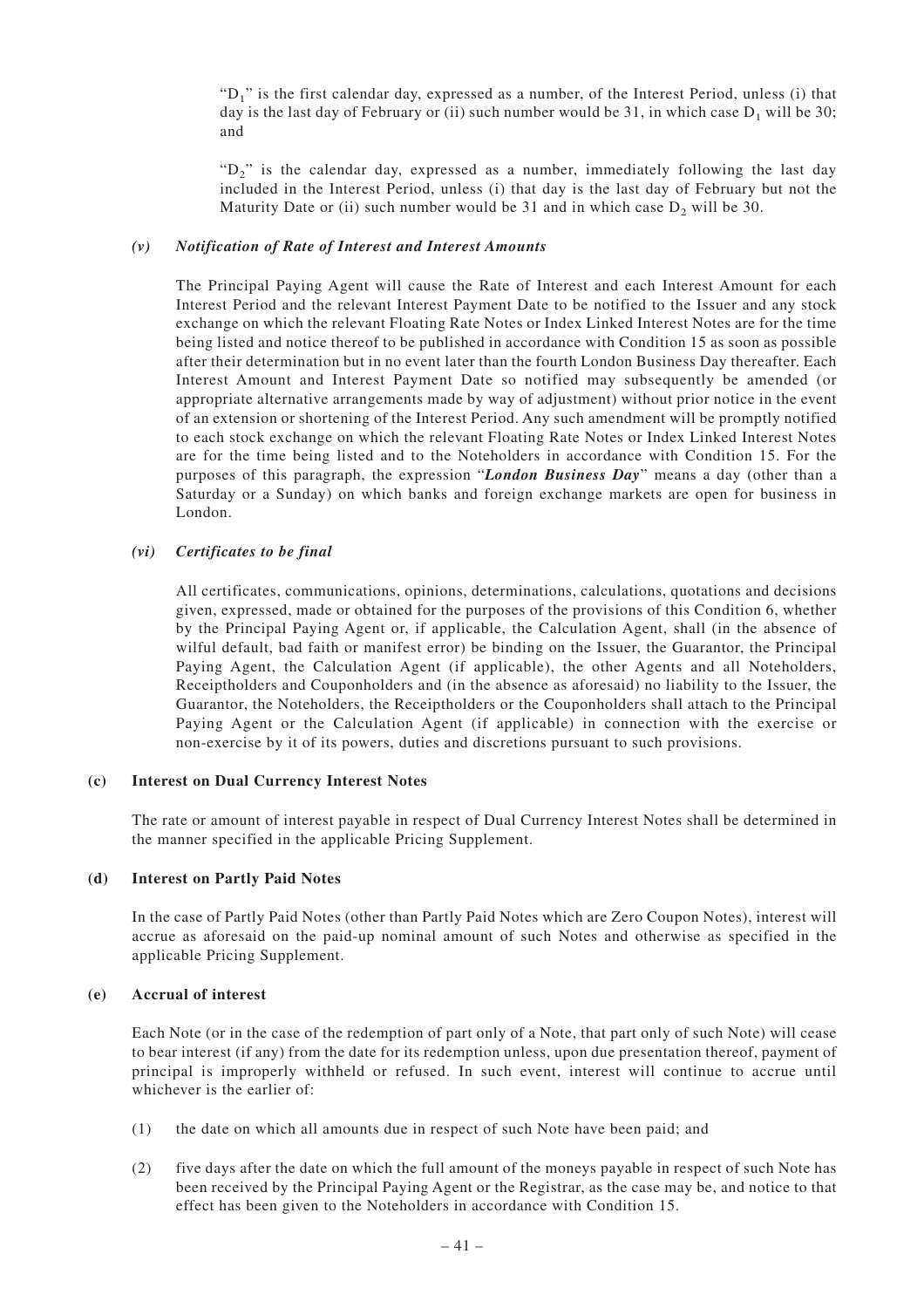### **(f) Definitions**

In these Terms and Conditions, if a Business Day Convention is specified in the applicable Pricing Supplement and (x) if there is no numerically corresponding day on the calendar month in which an Interest Payment Date should occur or (y) if any Interest Payment Date would otherwise fall on a day which is not a Business Day, then, if the Business Day Convention specified is:

- (1) in any case where Specified Periods are specified in accordance with Condition  $6(b)(i)(B)$  above, the Floating Rate Convention, such Interest Payment Date (i) in the case of (x) above, shall be the last day that is a Business Day in the relevant month and the provisions of (B) below shall apply *mutatis mutandis* or (ii) in the case of (y) above, shall be postponed to the next day which is a Business Day unless it would thereby fall into the next calendar month, in which event (A) such Interest Payment Date shall be brought forward to the immediately preceding Business Day and (B) each subsequent Interest Payment Date shall be the last Business Day in the month which falls the Specified Period after the preceding applicable Interest Payment Date occurred; or
- (2) the Following Business Day Convention, such Interest Payment Date shall be postponed to the next day which is a Business Day; or
- (3) the Modified Following Business Day Convention, such Interest Payment Date shall be postponed to the next day which is a Business Day unless it would thereby fall into the next calendar month, in which event such Interest Payment Date shall be brought forward to the immediately preceding Business Day; or
- (4) the Preceding Business Day Convention, such Interest Payment Date shall be brought forward to the immediately preceding Business Day.

In these Terms and Conditions, "*Business Day*" means a day which is:

- (A) a day on which commercial banks and foreign exchange markets settle payments and are open for general business (including dealing in foreign exchange and foreign currency deposits) in London, Hong Kong and any Additional Business Centre (other than TARGET2 System) specified in the applicable Pricing Supplement;
- (B) if TARGET2 System is specified as an Additional Business Centre in the applicable Pricing Supplement, a day on which the Trans-European Automated Real-Time Gross Settlement Express Transfer (TARGET2) System (the "*TARGET2 System*") is open; and
- (C) either (1) in relation to any sum payable in a Specified Currency other than euro and Renminbi, a day on which commercial banks and foreign exchange markets settle payments and are open for general business (including dealing in foreign exchange and foreign currency deposits) in the principal financial centre of the country of the relevant Specified Currency (if other than London, Hong Kong and any Additional Business Centre and which if the Specified Currency is Australian dollars or New Zealand dollars shall be Sydney and Auckland, respectively), (2) in relation to any sum payable in euro, a day on which the TARGET2 System is open or (3) in relation to any sum payable in Renminbi, a day (other than a Saturday, Sunday or public holiday) on which commercial banks in Hong Kong are generally open for business and settlement of Renminbi payments in Hong Kong.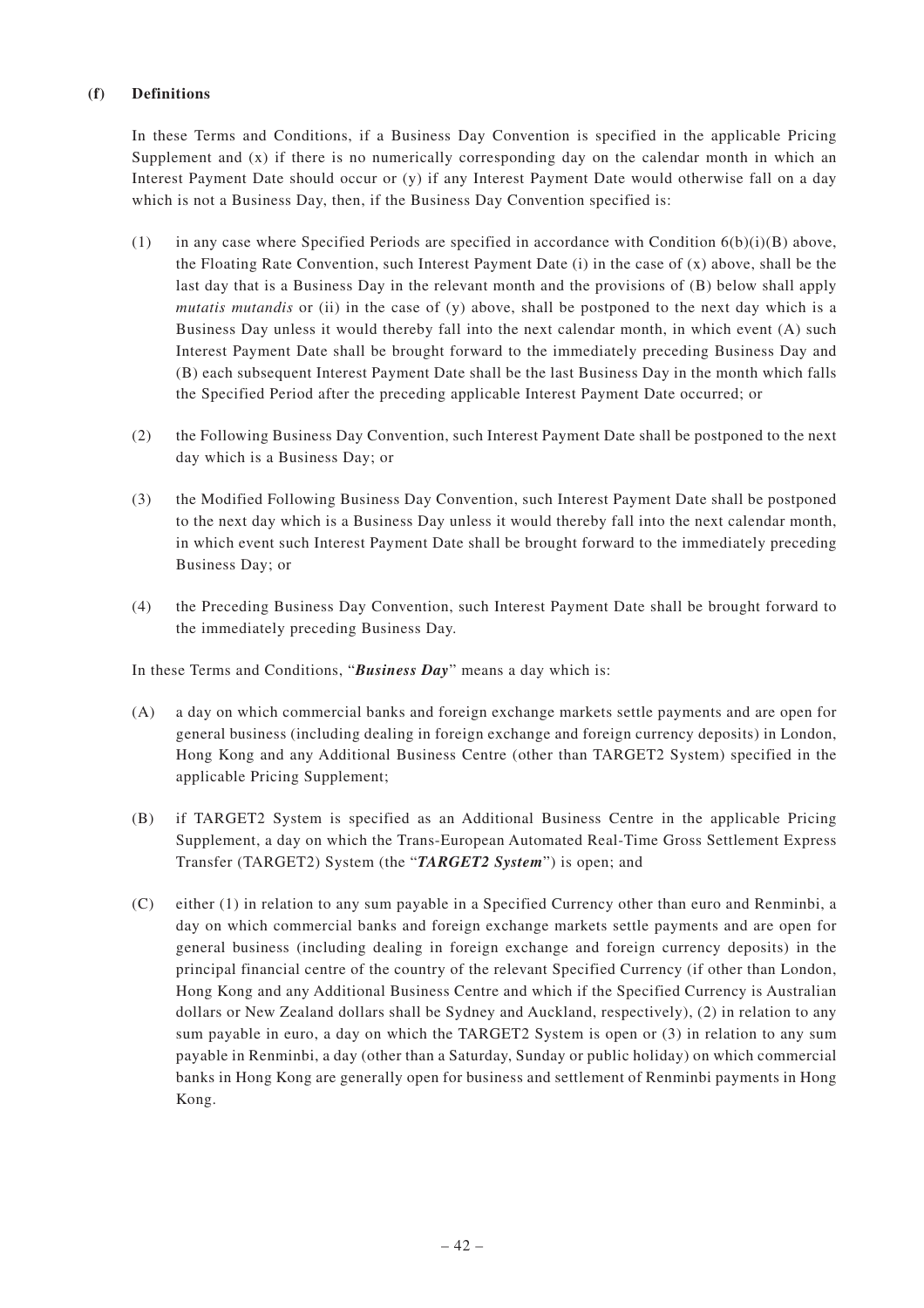### **7. PAYMENTS**

### **(a) Method of payment**

Subject as provided below:

- (i) payments in a Specified Currency other than euro or Renminbi will be made by credit or transfer to an account in the relevant Specified Currency maintained by the payee with a bank in the principal financial centre of the country of such Specified Currency (which, if the Specified Currency is Australian dollars or New Zealand dollars, shall be Sydney and Auckland, respectively);
- (ii) payments in euro will be made by credit or transfer to a euro account (or any other account to which euro may be credited or transferred) specified by the payee; and
- (iii) payments in Renminbi will be made by transfer to a Renminbi account maintained by or on behalf of the Noteholder with a bank in Hong Kong.

Payments will be subject in all cases to (i) any fiscal or other laws and regulations applicable thereto in the place of payment, but without prejudice to the provisions of Condition 9 and (ii) any withholding or deduction required pursuant to an agreement described in Section 1471(b) of the U.S. Internal Revenue Code of 1986 (the "*Code*") or otherwise imposed pursuant to Sections 1471 through 1474 of the Code, any regulations or agreements thereunder, any official interpretations thereof, or (without prejudice to the provisions of Condition 9) any law implementing an intergovernmental approach thereto.

# **(b) Presentation of definitive Notes, Receipts and Coupons**

Payments of principal in respect of definitive Bearer Notes not held in the CMU will (subject as provided below) be made in the manner provided in paragraph (a) above only against presentation and surrender (or, in the case of part payment of any sum due, endorsement) of definitive Bearer Notes, and payments of interest in respect of definitive Bearer Notes will (subject as provided below) be made as aforesaid only against presentation and surrender (or, in the case of part payment of any sum due, endorsement) of Coupons, in each case at the specified office of any Paying Agent outside the United States (which expression, as used herein, means the United States of America (including the States and the District of Columbia and its possessions)).

Payments of instalments of principal (if any) in respect of definitive Bearer Notes not held in the CMU, other than the final instalment, will (subject as provided below) be made in the manner provided in paragraph (a) above against presentation and surrender (or, in the case of part payment of any sum due, endorsement) of the relevant Receipt in accordance with the preceding paragraph. Payment of the final instalment will be made in the manner provided in paragraph (a) above only against presentation and surrender (or, in the case of part payment of any sum due, endorsement) of the relevant Bearer Note in accordance with the preceding paragraph. Each Receipt must be presented for payment of the relevant instalment together with the definitive Bearer Note to which it appertains. Receipts presented without the definitive Bearer Note to which they appertain do not constitute valid obligations of the Issuer. Upon the date on which any definitive Bearer Note becomes due and repayable, unmatured Receipts (if any) relating thereto (whether or not attached) shall become void and no payment shall be made in respect thereof.

Fixed Rate Notes in definitive bearer form not held in the CMU (other than Dual Currency Notes, Index Linked Notes or Long Maturity Notes (as defined below)) should be presented for payment together with all unmatured Coupons appertaining thereto (which expression shall for this purpose include Coupons falling to be issued on exchange of matured Talons), failing which the amount of any missing unmatured Coupon (or, in the case of payment not being made in full, the same proportion of the amount of such missing unmatured Coupon as the sum so paid bears to the sum due) will be deducted from the sum due for payment. Each amount of principal so deducted will be paid in the manner mentioned above against surrender of the relative missing Coupon at any time before the expiry of 10 years after the Relevant Date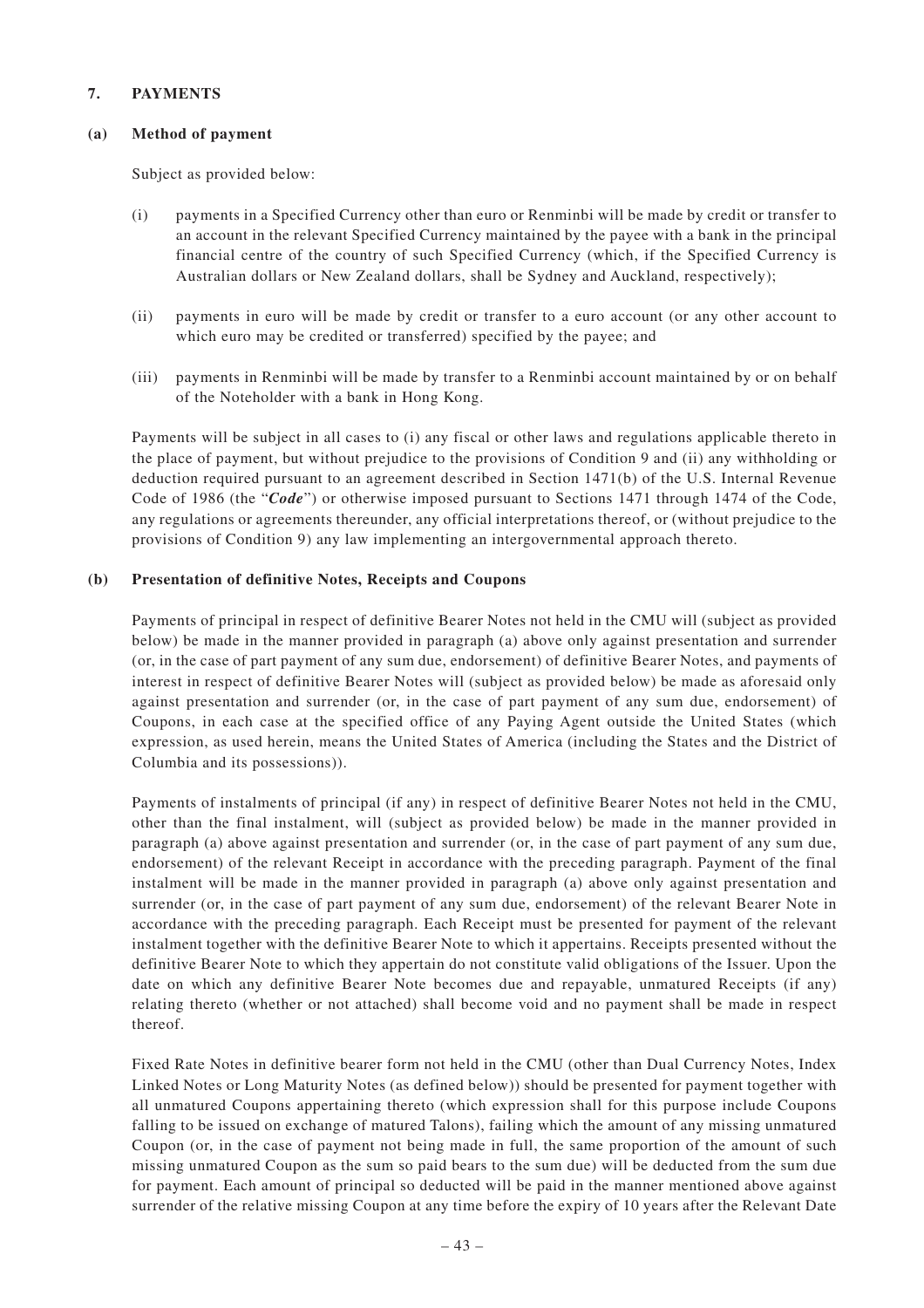(as defined in Condition 9) in respect of such principal (whether or not such Coupon would otherwise have become void under Condition 10) or, if later, five years from the date on which such Coupon would otherwise have become due, but in no event thereafter.

Upon any Fixed Rate Note in definitive bearer form becoming due and repayable prior to its Maturity Date, all unmatured Talons (if any) appertaining thereto will become void and no further Coupons will be issued in respect thereof.

Upon the date on which any Floating Rate Note, Dual Currency Note, Index Linked Note or Long Maturity Note in definitive bearer form not held in the CMU becomes due and repayable, unmatured Coupons and Talons (if any) relating thereto (whether or not attached) shall become void and no payment or, as the case may be, exchange for further Coupons shall be made in respect thereof. A "*Long Maturity Note*" is a Fixed Rate Note (other than a Fixed Rate Note which on issue had a Talon attached) whose nominal amount on issue is less than the aggregate interest payable thereon provided that such Note shall cease to be a Long Maturity Note on the Interest Payment Date on which the aggregate amount of interest remaining to be paid after that date is less than the nominal amount of such Note.

In the case of definitive Bearer Notes held in the CMU, payment will be made to the person(s) for whose account(s) interests in the relevant definitive Bearer Note are credited as being held with CMU in accordance with the CMU Rules at the relevant time as notified to the CMU Lodging Agent by the CMU in a relevant CMU Instrument Position Report or any relevant notification by CMU, which notification shall be conclusive evidence of the records of CMU (save in the case of manifest error) and payment made in accordance thereof shall discharge the obligations of the Issuer in respect of that payment.

If the due date for redemption of any definitive Bearer Note is not an Interest Payment Date, interest (if any) accrued in respect of such Note from (and including) the preceding Interest Payment Date or, as the case may be, the Interest Commencement Date shall be payable only against surrender of the relevant definitive Bearer Note.

# **(c) Payments in respect of Bearer Global Notes**

Payments of principal and interest (if any) in respect of Notes represented by any Global Note in bearer form will (subject as provided below) be made in the manner specified above in relation to definitive Bearer Notes or otherwise in the manner specified in the relevant Global Note (i) in the case of a Global Note lodged with CMU, to the person(s) for whose account(s) interests in the relevant Global Note are credited as being held by CMU in accordance with the CMU Rules, or (ii) in the case of a Global Note not lodged with CMU, against presentation or surrender, as the case may be, of such Global Note at the specified office of any Paying Agent outside the United States. A record of each payment made against presentation or surrender of any Global Note in bearer form, distinguishing between any payment of principal and any payment of interest, will be made (in the case of a Global Note not lodged with the CMU) on such Global Note by the Paying Agent to which it was presented or in the records of Euroclear or Clearstream, or (in the case of a Global Note lodged with the CMU) on withdrawal of the Global Note by the CMU Lodging Agent, in each such case such record shall be *prima facie* evidence that payment in question has been made.

# **(d) Payments in respect of Registered Notes**

Payments of principal (other than instalments of principal prior to the final instalment) in respect of each Registered Note (whether or not in global form) will be made against presentation and surrender (or, in the case of part payment of any sum due, endorsement) of the Registered Note at the specified office of the Registrar or any of the Paying Agents. Such payments will be made by transfer to the Designated Account (as defined below) of the holder (or the first named of joint holders) of the Registered Note appearing in the register of holders of the Registered Notes maintained by the Registrar (the "*Register*")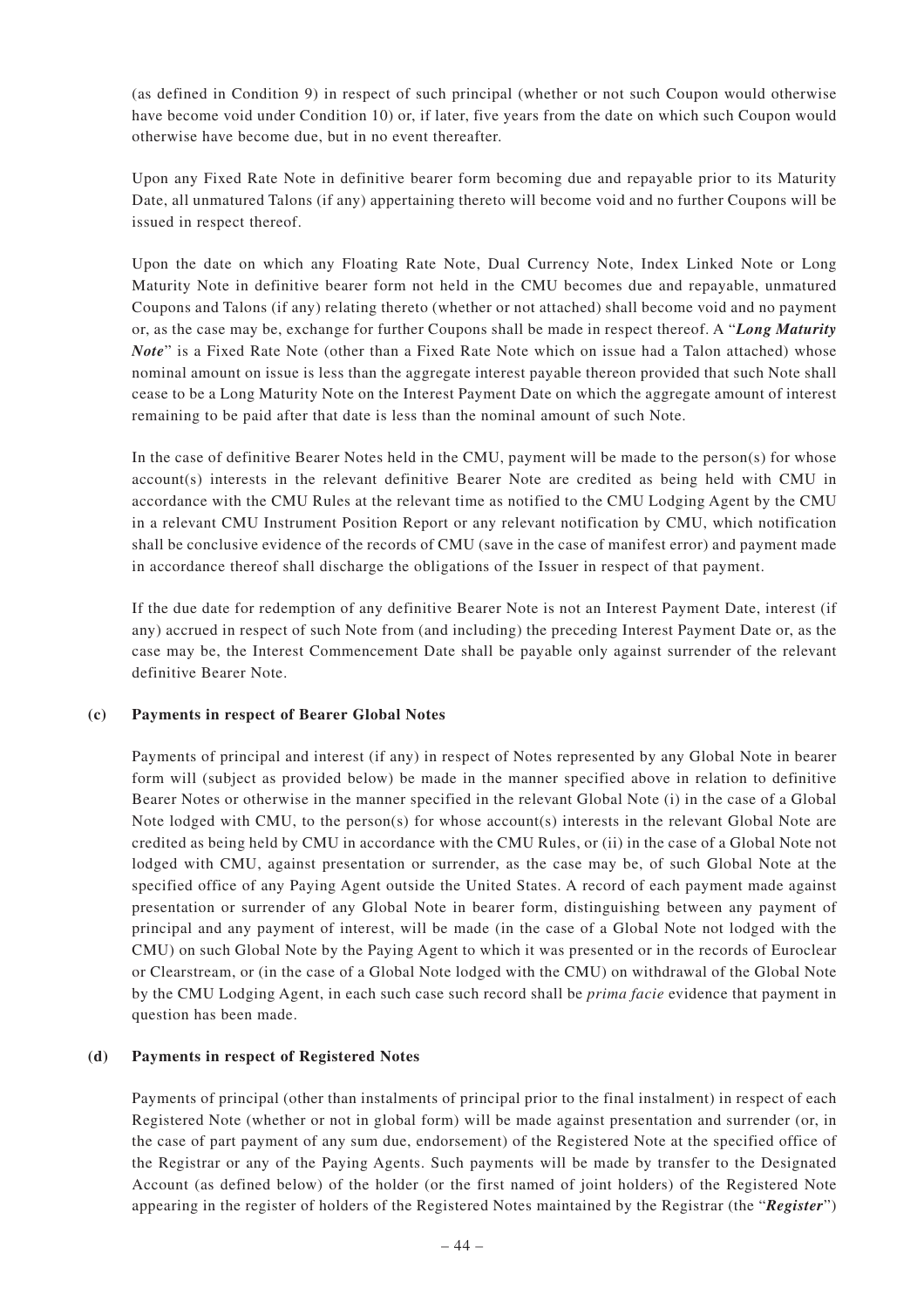(i) where in global form, at the close of the business day (being for this purpose, in respect of Notes clearing through Euroclear and Clearstream, a day on which Euroclear and Clearstream are open for business and in respect of Notes clearing through the CMU, a day on which the CMU is open for business) before the relevant due date, and (ii) where in definitive form, at the close of business on the third business day (being for this purpose a day on which banks are open for business in the city where the specified office of the Registrar is located) before the relevant due date. Notwithstanding the previous sentence, if (i) a holder does not have a Designated Account or (ii) the principal amount of the Notes held by a holder is less than U.S.\$250,000 (or its approximate equivalent in any other Specified Currency), payment will instead be made by a cheque in the Specified Currency drawn on a Designated Bank (as defined below). For these purposes, "*Designated Account*" means the account (which, in the case of a payment in Japanese Yen to a non-resident of Japan, shall be a non-resident account and, in the case of a payment in Renminbi, means the Renminbi account maintained by or on behalf of the Noteholder with a bank in Hong Kong, details of which appear on the Register at the close of business on the fifth business day before the due date for payment) maintained by a holder with a Designated Bank and identified as such in the Register and "*Designated Bank*" means (in the case of payment in a Specified Currency other than euro and Renminbi) a bank in the principal financial centre of the country of such Specified Currency (which, if the Specified Currency is Australian dollars, New Zealand dollars or Renminbi, shall be Sydney, Auckland and Hong Kong, respectively) and (in the case of a payment in euro) any bank which processes payments in euro and (in the case of a payment in Renminbi) a bank in Hong Kong.

Payments of interest and payments of instalments of principal (other than the final instalment) in respect of each Registered Note (whether or not in global form) will be made by a cheque in the Specified Currency (other than Renminbi) drawn on a Designated Bank and mailed by uninsured mail on the business day in the city where the specified office of the Registrar is located immediately preceding the relevant due date to the holder (or the first named of joint holders) of the Registered Note appearing in the Register (i) where in global form, at the close of the business day (being for this purpose, in respect of Notes clearing through Euroclear and Clearstream, a day on which Euroclear and Clearstream are open for business and in respect of Notes clearing through the CMU, a day on which the CMU is open for business) before the relevant due date, and (ii) where in definitive form, at the close of business on the fifth day (in the case of Renminbi) or the fifteenth day (in the case of a currency other than Renminbi) (whether or not such fifth day or fifteenth day is a business day) before the relevant due date (the "*Record Date*") at his address shown in the Register on the Record Date and at his risk. Upon application of the holder to the specified office of the Registrar not less than three business days in the city where the specified office of the Registrar is located before the due date for any payment of interest in respect of a Registered Note, the payment may be made by transfer on the due date in the manner provided in the preceding paragraph. Any such application for transfer shall be deemed to relate to all future payments of interest (other than interest due on redemption) and instalments of principal (other than the final instalment) in respect of the Registered Notes which become payable to the holder who has made the initial application until such time as the Registrar is notified in writing to the contrary by such holder. Payment of the interest due in respect of each Registered Note on redemption and the final instalment of principal will be made in the same manner as payment of the principal amount of such Registered Note.

In the case of a Registered Note or Global Note held through the CMU, payment will be made at the direction of the registered holder to the CMU Accountholders and such payment shall discharge the obligation of the Issuer in respect of that payment.

Holders of Registered Notes will not be entitled to any interest or other payment for any delay in receiving any amount due in respect of any Registered Note as a result of a cheque posted in accordance with this Condition arriving after the due date for payment or being lost in the post. No commissions or expenses shall be charged to such holders by the Registrar in respect of any payments of principal or interest in respect of the Registered Notes.

None of the Issuer, the Guarantor or the Agents will have any responsibility or liability for any aspect of the records relating to, or payments made on account of, beneficial ownership interests in the Registered Global Notes or for maintaining, supervising or reviewing any records relating to such beneficial ownership interests.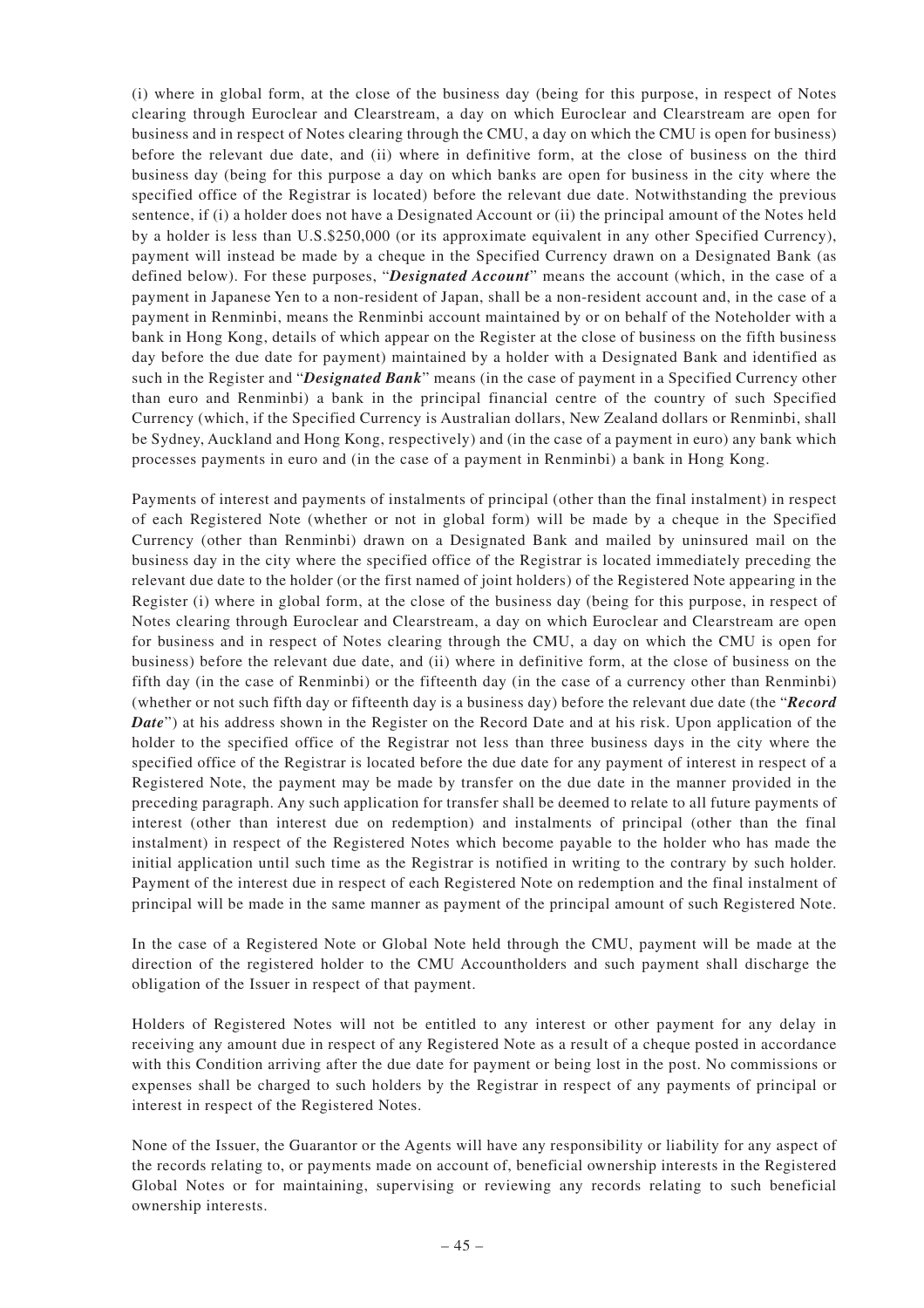### **(e) General provisions applicable to payments**

The holder of a Global Note (if the Global Note is not lodged with the CMU) or (if the Global Note is lodged with the CMU) the person(s) for whose account(s) interests in such Global Note are credited as being held in the CMU in accordance with the CMU Rules as notified to the Paying Agent and the CMU Lodging Agent by the CMU in a relevant CMU Instrument Position Report or any other relevant notification by the CMU (which notification, in either case, shall be conclusive evidence of the records of the CMU save in the case of manifest error) shall be the only person(s) entitled to receive payments in respect of Notes represented by such Global Note and the Issuer or, as the case may be, the Guarantor will be discharged by payment to, or to the order of, the holder of such Global Note or such person(s) for whose account(s) interests in such Global Note are credited as being held in the CMU (as the case may be) in respect of each amount so paid. Each of the persons shown in the records of Euroclear, Clearstream or the CMU, as the beneficial holder of a particular nominal amount of Notes represented by such Global Note must look solely to Euroclear, Clearstream or the CMU, as the case may be, for his share of each payment so made by the Issuer or, as the case may be, the Guarantor to, or to the order of, the holder of such Global Note.

Notwithstanding the foregoing provisions of this Condition, if any amount of principal and/or interest in respect of Bearer Notes is payable in U.S. dollars, such U.S. dollar payments of principal and/or interest in respect of such Notes will be made at the specified office of a Paying Agent in the United States if:

- (i) the Issuer has appointed Paying Agents with specified offices outside the United States with the reasonable expectation that such Paying Agents would be able to make payment in U.S. dollars at such specified offices outside the United States of the full amount of principal and interest on the Bearer Notes in the manner provided above when due;
- (ii) payment of the full amount of such principal and interest at all such specified offices outside the United States is illegal or effectively precluded by exchange controls or other similar restrictions on the full payment or receipt of principal and interest in U.S. dollars; and
- (iii) such payment is then permitted under United States law without involving, in the opinion of the Issuer and the Guarantor, adverse tax consequences to the Issuer or the Guarantor.

# **(f) Payment Day**

If the date for payment of any amount in respect of any Note, Receipt or Coupon is not a Payment Day, the holder thereof shall not be entitled to payment until the next following Payment Day in the relevant place and shall not be entitled to further interest or other payment in respect of such delay. For these purposes, "*Payment Day*" means any day which (subject to Condition 10) is:

- (i) a day on which commercial banks and foreign exchange markets settle payments and are open for general business (including dealing in foreign exchange and foreign currency deposits) in:
	- (A) the relevant place of presentation;
	- (B) Hong Kong;
	- (C) London; and
	- (D) any Additional Financial Centre (other than TARGET2 System) specified in the applicable Pricing Supplement;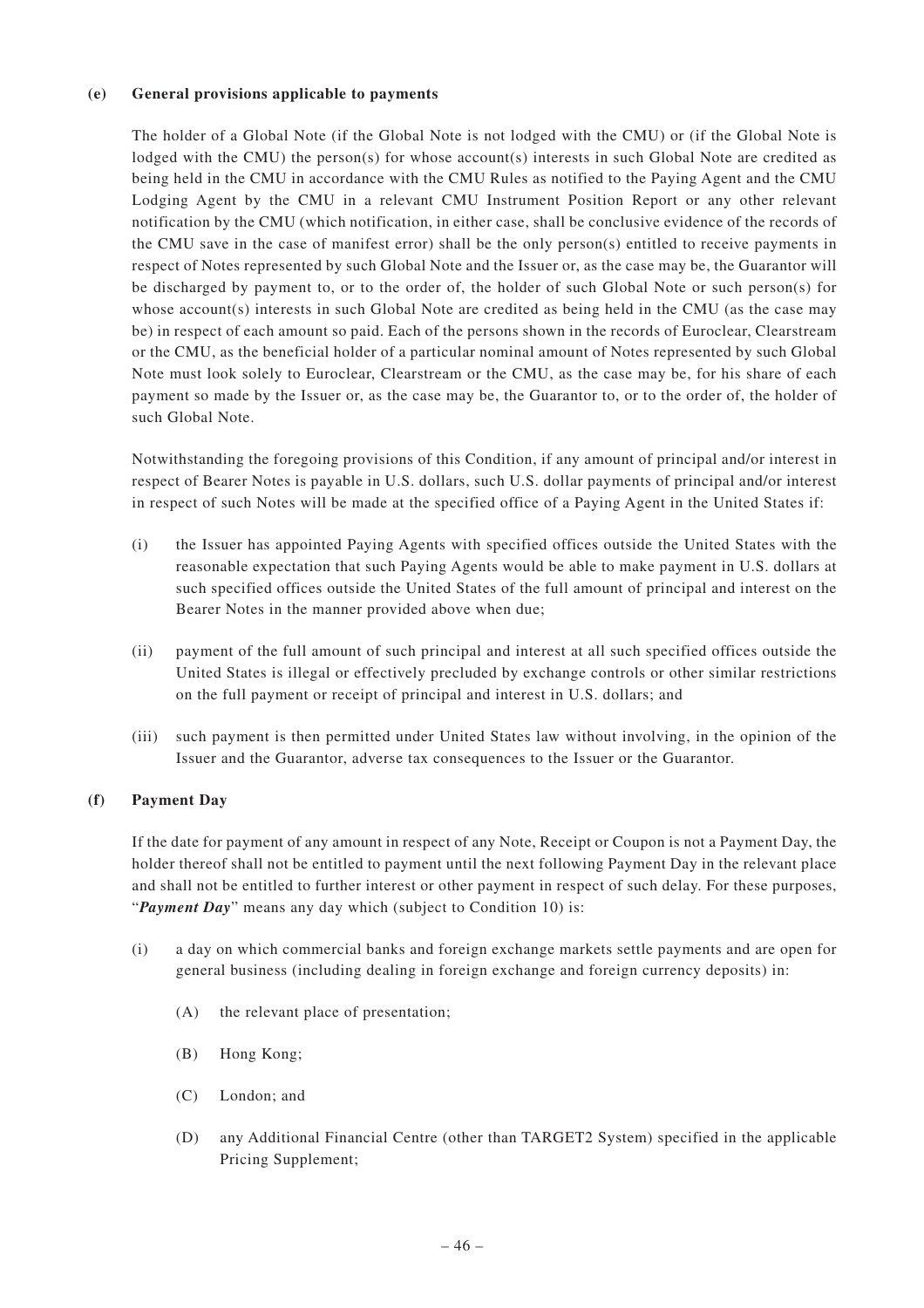- (ii) if TARGET2 System is specified as an Additional Financial Centre in the applicable Pricing Supplement, a day on which the TARGET2 System is open; and
- (iii) (1) in relation to any sum payable in a Specified Currency other than euro and Renminbi, a day on which commercial banks and foreign exchange markets settle payments and are open for general business (including dealing in foreign exchange and foreign currency deposits) in the principal financial centre of the country of the relevant Specified Currency (if other than the place of presentation, London, Hong Kong and any Additional Financial Centre which if the Specified Currency is Australian dollars or New Zealand dollars shall be Sydney and Auckland, respectively), (2) in relation to any sum payable in euro, a day on which the TARGET2 System is open or (3) in relation to any sum payable in Renminbi, a day on which banks and foreign exchange markets are open for business and settlement of Renminbi payments in Hong Kong.

#### **(g) Interpretation of principal and interest**

Any reference in these Terms and Conditions to principal in respect of the Notes shall be deemed to include, as applicable:

- (i) any additional amounts which may be payable with respect to principal under Condition 9;
- (ii) the Final Redemption Amount of the Notes;
- (iii) the Early Redemption Amount of the Notes;
- (iv) the Optional Redemption Amount(s) (if any) of the Notes;
- (v) in relation to Notes redeemable in instalments, the Instalment Amounts;
- (vi) in relation to Zero Coupon Notes, the Amortised Face Amount (as defined in Condition  $8(e)$ ); and
- (vii) any premium and any other amounts (other than interest) which may be payable by the Issuer under or in respect of the Notes.

Any reference in these Terms and Conditions to interest in respect of the Notes shall be deemed to include, as applicable, any additional amounts which may be payable with respect to interest under Condition 9.

### **8. REDEMPTION AND PURCHASE**

#### **(a) Redemption at maturity**

Unless previously redeemed or purchased and cancelled as specified below, each Note (including each Index Linked Redemption Note and Dual Currency Redemption Note) will be redeemed by the Issuer at its Final Redemption Amount specified in, or determined in the manner specified in, the applicable Pricing Supplement in the relevant Specified Currency on the Maturity Date.

#### **(b) Redemption for tax reasons**

The Notes may be redeemed at the option of the Issuer in whole, but not in part, at any time (if this Note is neither a Floating Rate Note, an Index Linked Interest Note nor a Dual Currency Interest Note) or on any Interest Payment Date (if this Note is either a Floating Rate Note, an Index Linked Interest Note or a Dual Currency Interest Note), on giving not less than 30 nor more than 60 days' notice to the Principal Paying Agent and, in accordance with Condition 15, the Noteholders (which notice shall be irrevocable), if: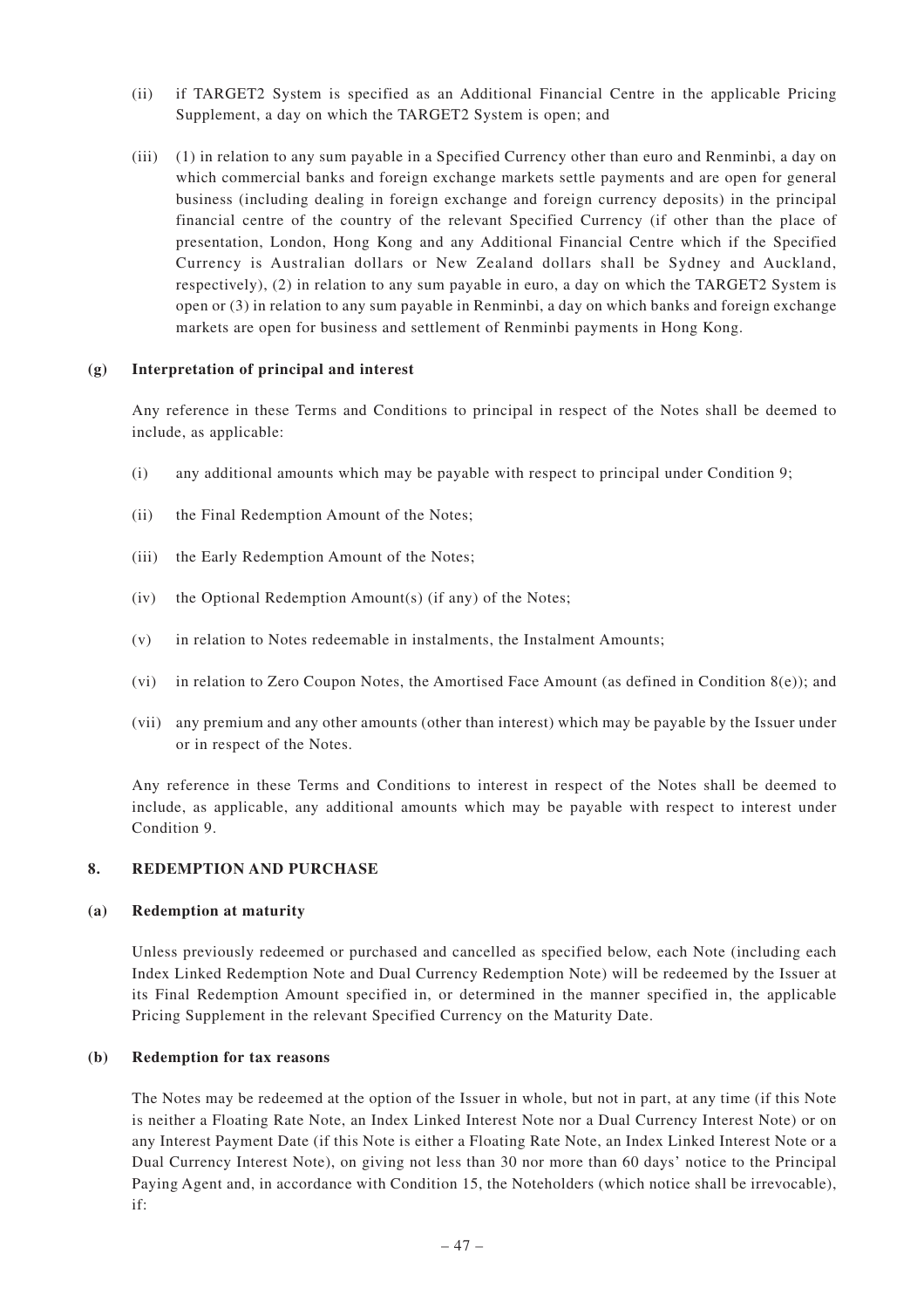- (i) on the occasion of the next payment due under the Notes, the Issuer has or will become obliged to pay additional amounts as provided or referred to in Condition 9 or the Guarantor would be unable for reasons outside its control to procure payment by the Issuer and in making payment itself would be required to pay such additional amounts, in each case as a result of any change in, or amendment to, the laws or regulations of a Tax Jurisdiction (as defined in Condition 9) or any political subdivision of, or any authority in, or of, a Tax Jurisdiction having power to tax, or any change in the application or official interpretation of such laws or regulations, which change or amendment becomes effective on or after the date on which agreement is reached to issue the first Tranche of the Notes; and
- (ii) such obligation cannot be avoided by the Issuer or, as the case may be, the Guarantor taking reasonable measures available to it,

provided that no such notice of redemption shall be given earlier than 90 days prior to the earliest date on which the Issuer or, as the case may be, the Guarantor would be obliged to pay such additional amounts were a payment in respect of the Notes then due.

Prior to the publication of any notice of redemption pursuant to this Condition, the Issuer shall deliver to the Principal Paying Agent a certificate signed by two Directors of the Issuer or, as the case may be, two Directors of the Guarantor stating that the Issuer is entitled to effect such redemption and setting forth a statement of facts showing that the conditions precedent to the right of the Issuer so to redeem have occurred, and an opinion of independent legal advisers of recognised standing to the effect that the Issuer or, as the case may be, the Guarantor has or will become obliged to pay such additional amounts as a result of such change or amendment.

Notes redeemed pursuant to this Condition 8(b) will be redeemed at their Early Redemption Amount referred to in paragraph (e) below together (if appropriate) with interest accrued to (but excluding) the date of redemption.

# **(c) Redemption at the option of the Issuer (Issuer Call)**

If Issuer Call is specified as being applicable in the applicable Pricing Supplement, the Issuer may, having given:

- (i) not less than 15 nor more than 30 days' notice to the Noteholders in accordance with Condition 15; and
- (ii) not less than 15 days before the giving of the notice referred to in (i), notice to:
	- (a) the Principal Paying Agent; and
	- (b) in the case of a redemption of Registered Notes, the Registrar;

(which notices shall be irrevocable and shall specify the date fixed for redemption), redeem all or some only of the Notes then outstanding on any Optional Redemption Date and at the Optional Redemption Amount(s) specified in, or determined in the manner specified in, the applicable Pricing Supplement together, if appropriate, with interest accrued to (but excluding) the relevant Optional Redemption Date. Any such redemption must be of a nominal amount not less than to the Minimum Redemption Amount and not more than the Maximum Redemption Amount in each case as may be specified in the applicable Pricing Supplement. In the case of a partial redemption of Notes, the Notes to be redeemed ("*Redeemed Notes*") will (i) in the case of Redeemed Notes represented by definitive Notes, be selected individually by lot, not more than 30 days prior to the date fixed for redemption and (ii) in the case of Redeemed Notes represented by a Global Note, be selected in accordance with the rules of Euroclear and/or Clearstream and/or the CMU. In the case of Redeemed Notes represented by definitive Notes, a list of the serial numbers of such Redeemed Notes will be published in accordance with Condition 15 not less than 15 days prior to the date fixed for redemption.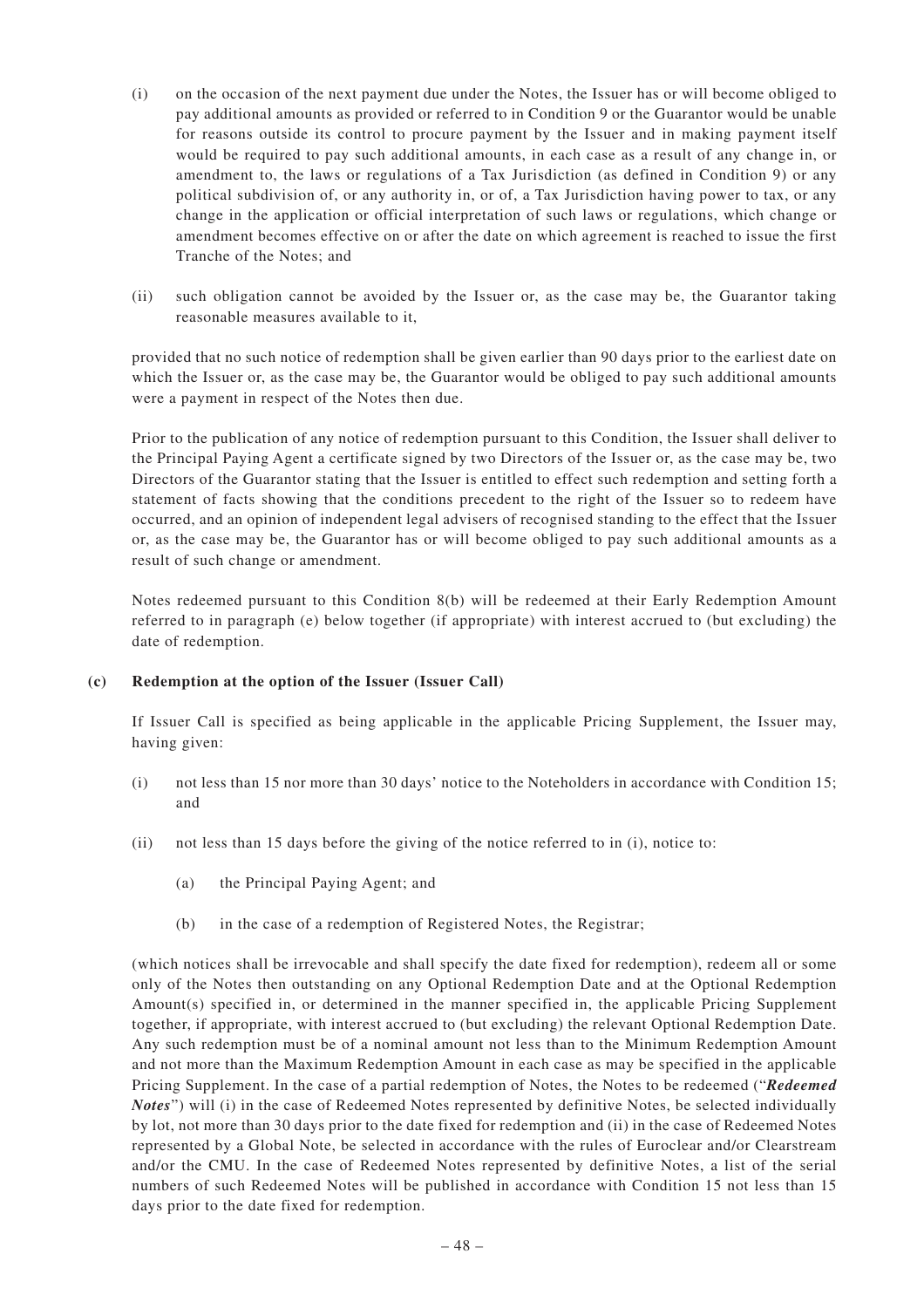### **(d) Redemption at the option of the Noteholders**

# *(A) If Investor Put is specified in the applicable Pricing Supplement*

If Investor Put is specified as being applicable in the applicable Pricing Supplement, upon the holder of any Note giving to the Issuer in accordance with Condition 15 not less than 15 nor more than 30 days' notice the Issuer will, upon the expiry of such notice, redeem, subject to, and in accordance with, the terms specified in the applicable Pricing Supplement, such Note on the Optional Redemption Date and at the Optional Redemption Amount together, if appropriate, with interest accrued to (but excluding) the Optional Redemption Date.

# *(B) Put Option Exercise Procedures*

If this Note is in definitive form, to exercise the right to require redemption of this Note the holder of this Note must deliver such Note at the specified office of any Paying Agent (in the case of Bearer Notes) or the Registrar (in the case of Registered Notes) at any time during normal business hours of such Paying Agent or, as the case may be, the Registrar falling within the notice period, accompanied by a duly completed and signed notice of exercise in the form (for the time being current) obtainable from any specified office of any Paying Agent or, as the case may be, the Registrar (a "*Put Notice*") and in which the holder must specify a bank account (or, if payment is required to be made by cheque, an address) to which payment is to be made under this Condition and, in the case of Registered Notes, the nominal amount thereof to be redeemed and, if less than the full nominal amount of the Registered Notes so surrendered is to be redeemed, an address to which a new Registered Note in respect of the balance of such Registered Notes is to be sent subject to and in accordance with the provisions of Condition 2(b). Registered Notes may be redeemed under this Condition 8(d) in any multiple of their lowest Specified Denomination. If this Note is in definitive form, the Put Notice must be accompanied by this Note or evidence satisfactory to the Paying Agent concerned that this Note will, following delivery of the Put Notice, be held to its order or under its control.

Any Put Notice given by a holder of any Note pursuant to this paragraph shall be irrevocable except where prior to the due date of redemption an Event of Default shall have occurred and be continuing in which event such holder, at its option, may elect by notice to the Issuer to withdraw the notice given pursuant to this paragraph and instead to declare such Note forthwith due and payable pursuant to Condition 11.

# **(e) Early Redemption Amounts**

For the purpose of paragraph (b) above and Condition 11, each Note will be redeemed at its Early Redemption Amount calculated as follows:

- (i) in the case of a Note (other than a Zero Coupon Note, an Instalment Note and a Partly Paid Note) with a Final Redemption Amount equal to the Issue Price of the first Tranche of the Series, at the Final Redemption Amount thereof;
- (ii) in the case of a Note (other than a Zero Coupon Note but including an Instalment Note and Partly Paid Note) with a Final Redemption Amount which is or may be less or greater than the Issue Price of the first Tranche of the Series, at the amount specified in, or determined in the manner specified in, the applicable Pricing Supplement or, if no such amount or manner is so specified in the applicable Pricing Supplement, at its nominal amount; or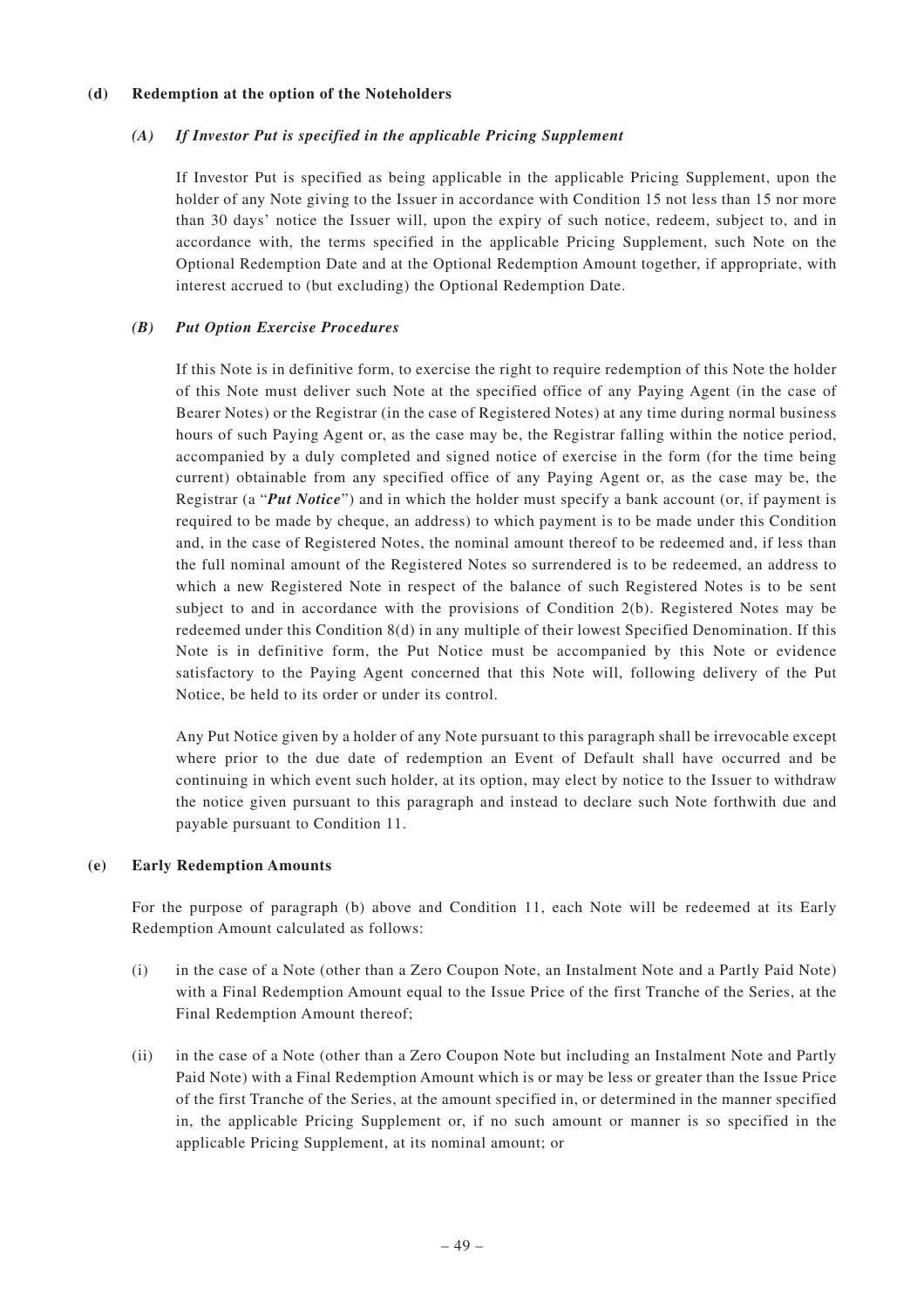(iii) in the case of a Zero Coupon Note, at an amount (the "*Amortised Face Amount*") calculated in accordance with the following formula:

Early Redemption Amount =  $RP \times (1 + AY)^y$ 

where:

"*RP*" means the Reference Price;

"*AY*" means the Accrual Yield; and

"*y*" is the Day Count Fraction specified in the applicable Pricing Supplement which will be either (i) 30/360 (in which case the numerator will be equal to the number of days (calculated on the basis of a 360-day year consisting of 12 months of 30 days each) from (and including) the Issue Date of the first Tranche of the Notes to (but excluding) the date fixed for redemption or (as the case may be) the date upon which such Note becomes due and repayable and the denominator will be 360) or (ii) Actual/360 (in which case the numerator will be equal to the actual number of days from (and including) the Issue Date of the first Tranche of the Notes to (but excluding) the date fixed for redemption or (as the case may be) the date upon which such Note becomes due and repayable and the denominator will be 360) or (iii) Actual/365 (in which case the numerator will be equal to the actual number of days from (and including) the Issue Date of the first Tranche of the Notes to (but excluding) the date fixed for redemption or (as the case may be) the date upon which such Note becomes due and repayable and the denominator will be 365).

#### **(f) Instalments**

Instalment Notes will be redeemed in the Instalment Amounts and on the Instalment Dates. In the case of early redemption, the Early Redemption Amount will be determined pursuant to paragraph (e) above.

#### **(g) Partly Paid Notes**

Partly Paid Notes will be redeemed, whether at maturity, early redemption or otherwise, in accordance with the provisions of this Condition and the applicable Pricing Supplement.

#### **(h) Purchases**

The Issuer, the Guarantor or any Subsidiary of the Issuer or the Guarantor may at any time purchase Notes (provided that, in the case of definitive Bearer Notes, all unmatured Receipts, Coupons and Talons appertaining thereto are purchased therewith) at any price in the open market or otherwise. If purchases are made by tender, tenders must be available to all Noteholders alike. Such Notes may be held, reissued, resold or, at the option of the Issuer or the Guarantor, surrendered to any Paying Agent and/or the Registrar for cancellation.

### **(i) Cancellation**

All Notes which are redeemed will forthwith be cancelled (together with all unmatured Receipts, Coupons and Talons attached thereto or surrendered therewith at the time of redemption). All Notes so cancelled and the Notes purchased and cancelled pursuant to paragraph (h) above (together with all unmatured Receipts, Coupons and Talons cancelled therewith) shall be forwarded to the Principal Paying Agent and cannot be reissued or resold.

#### **(j) Late payment on Zero Coupon Notes**

If the amount payable in respect of any Zero Coupon Note upon redemption of such Zero Coupon Note pursuant to paragraph (a), (b), (c) or (d) above or upon its becoming due and repayable as provided in Condition 11 is improperly withheld or refused, the amount due and repayable in respect of such Zero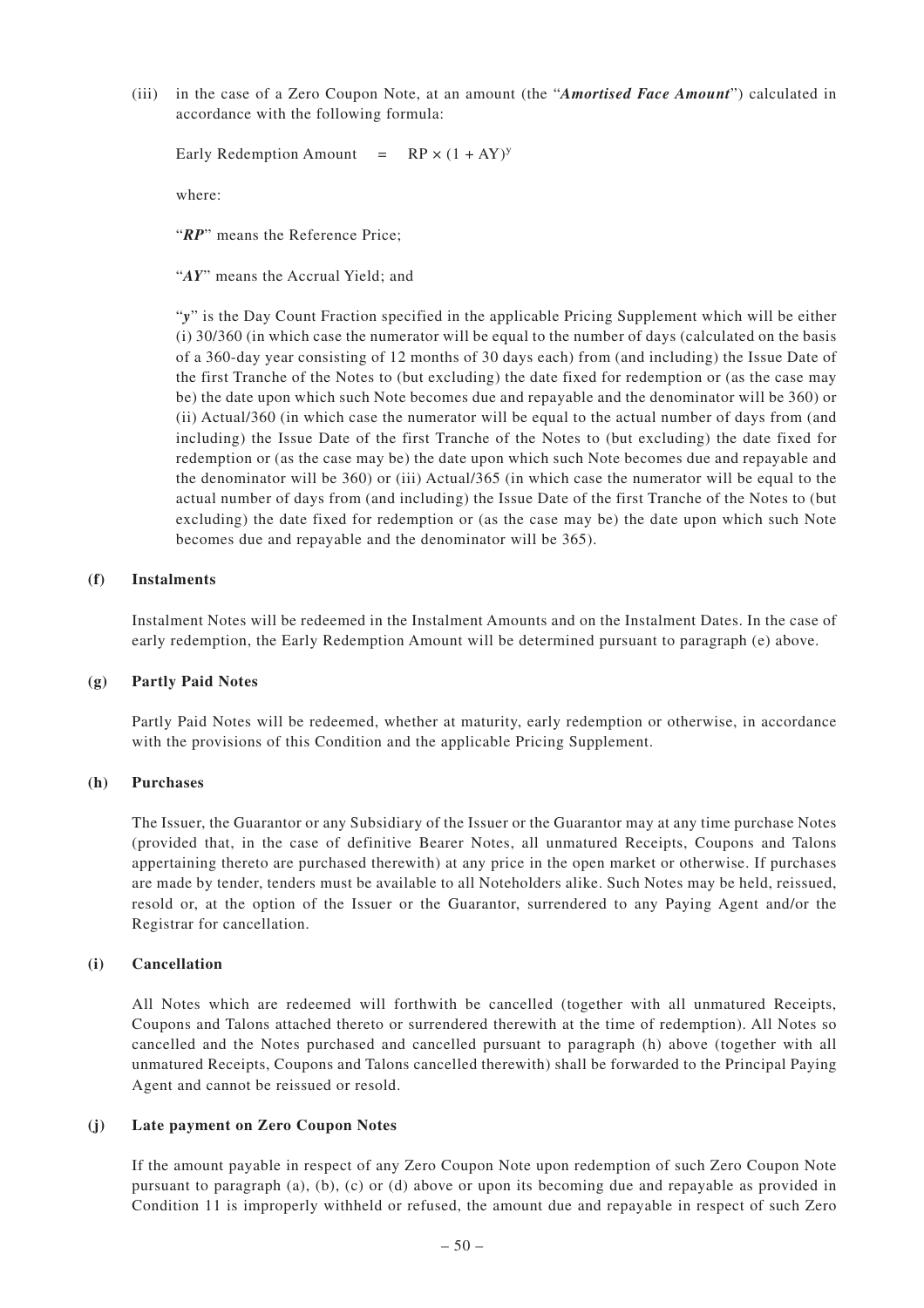Coupon Note shall be the amount calculated as provided in paragraph (e)(iii) above as though the references therein to the date fixed for the redemption or the date upon which such Zero Coupon Note becomes due and payable were replaced by references to the date which is the earlier of:

- (i) the date on which all amounts due in respect of such Zero Coupon Note have been paid; and
- (ii) five days after the date on which the full amount of the moneys payable in respect of such Zero Coupon Notes has been received by the Principal Paying Agent or the Registrar and notice to that effect has been given to the Noteholders in accordance with Condition 15.

# **9. TAXATION**

All payments of principal and interest in respect of the Notes, Receipts and Coupons by the Issuer or the Guarantor will be made without withholding or deduction for or on account of any present or future taxes or duties of whatever nature imposed or levied by or on behalf of any Tax Jurisdiction unless such withholding or deduction is required by law. In such event, the Issuer or, as the case may be, the Guarantor will pay such additional amounts as shall be necessary in order that the net amounts received by the holders of the Notes, Receipts or Coupons after such withholding or deduction shall equal the respective amounts of principal and interest which would otherwise have been receivable in respect of the Notes, Receipts or Coupons, as the case may be, in the absence of such withholding or deduction; except that no such additional amounts shall be payable with respect to any Note, Receipt or Coupon:

- (a) presented for payment by or on behalf of a holder who is liable for such taxes or duties in respect of such Note, Receipt or Coupon by reason of his having some connection with a Tax Jurisdiction other than the mere holding of such Note, Receipt or Coupon; or
- (b) presented for payment more than 30 days after the Relevant Date (as defined below) except to the extent that the holder thereof would have been entitled to an additional amount on presenting the same for payment on such thirtieth day assuming that day to have been a Payment Day (as defined in Condition 7(f)); or
- (c) by or on behalf of a holder of such Note, Receipt or Coupon who, at the time of such presentation, is able to avoid such withholding or deduction by making a declaration of non-residence or other similar claim for exemption and does not make such declaration or claim.

# As used herein:

- (i) "*Tax Jurisdiction*" means Hong Kong or any political subdivision or any authority thereof or therein having power to tax; and
- (ii) the "*Relevant Date*" means the date on which such payment first becomes due, except that, if the full amount of the moneys payable has not been duly received by the Principal Paying Agent or the Registrar, as the case may be, on or prior to such due date, it means the date on which, the full amount of such moneys having been so received, notice to that effect is duly given to the Noteholders in accordance with Condition 15.

# **10. PRESCRIPTION**

The Notes (whether in bearer or registered form), Receipts and Coupons will become void unless presented for payment within a period of 10 years (in the case of principal) and five years (in the case of interest) after the Relevant Date (as defined in Condition 9) therefor.

There shall not be included in any Coupon sheet issued on exchange of a Talon any Coupon the claim for payment in respect of which would be void pursuant to this Condition or Condition 7(b) or any Talon which would be void pursuant to Condition 7(b).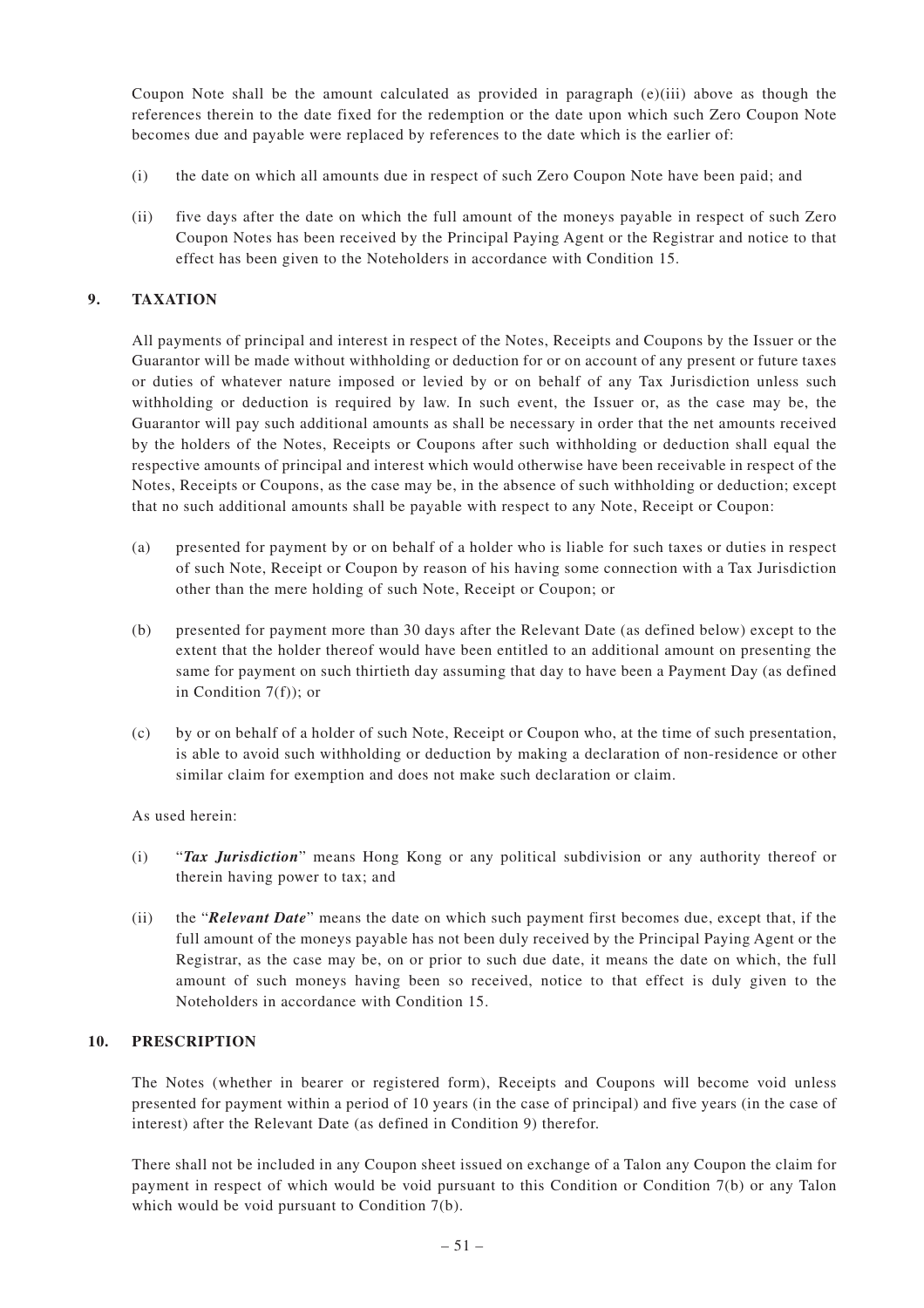### **11. EVENTS OF DEFAULT**

- **(a)** If any of the following events (each an "*Event of Default*") occurs and is continuing:
	- (i) the Issuer fails to pay the principal of or interest on any of the Notes; within seven days in the case of principal or premium, or fourteen days in the case of interest from the due date for payment; or
	- (ii) the Issuer or the Guarantor defaults in the performance or observance of, or compliance with, any of its other obligations set out in the Notes or the Guarantee and such default continues for a period of 30 days after notice of such default has been given to the Issuer and, if applicable, the Guarantor; or
	- (iii) (1) any Indebtedness for Borrowed Money (as defined below) of the Issuer, the Guarantor or any Principal Non-Listed Subsidiary, becomes payable prior to its stated maturity following a default by the Issuer, the Guarantor or such Principal Non-Listed Subsidiary; or
		- (2) the Issuer, the Guarantor or any Principal Non-Listed Subsidiary, defaults in the payment of any Indebtedness for Borrowed Money at the maturity thereof or when otherwise due or at the expiration of any originally applicable grace period therefor; or
		- (3) the Issuer, the Guarantor or any Principal Non-Listed Subsidiary, fails to pay when due or at the expiration of any originally applicable grace period, any amount payable by it under any guarantee or indemnity in respect of any Indebtedness for Borrowed Money of any other person,

provided that no such event shall constitute an Event of Default unless the aggregate Indebtedness for Borrowed Money to which all such events relate exceeds U.S.\$30,000,000 (or its equivalent in any other currency); or

- (iv) a distress or execution or other legal process is levied or enforced or sued out upon or against any material part of the undertaking, assets or revenues of the Issuer, the Guarantor or any Principal Non-Listed Subsidiary and is not discharged or stayed within 90 days of having been so levied, enforced or sued out; or
- (v) an encumbrancer takes possession or (other than such appointment as permitted under paragraph (ix) below) an administrative or other receiver, manager or other similar officer is appointed of, or an attachment order is issued in respect of, the whole or any material part of the undertaking, assets or revenues of the Issuer, the Guarantor or any Principal Non-Listed Subsidiary and is not discharged or stayed within 90 days of having taken possession or having been appointed or issued; or
- (vi) the Issuer, the Guarantor or any Principal Non-Listed Subsidiary is unable to pay its debts as they fall due or takes any proceeding under any law for a readjustment or deferment of all of its obligations or any material part of them or makes or enters into a general assignment or any arrangement or composition with or for the benefit of its creditors (other than any such arrangement or composition as permitted under paragraph (ix) below); or
- (vii) the Issuer or the Guarantor or any Principal Non-Listed Subsidiary disposes of or attempts to dispose of all or substantially all of its assets or undertakings (whether by a single transaction or a number of transactions, related or otherwise) except for valuable consideration and on an arm's length basis; or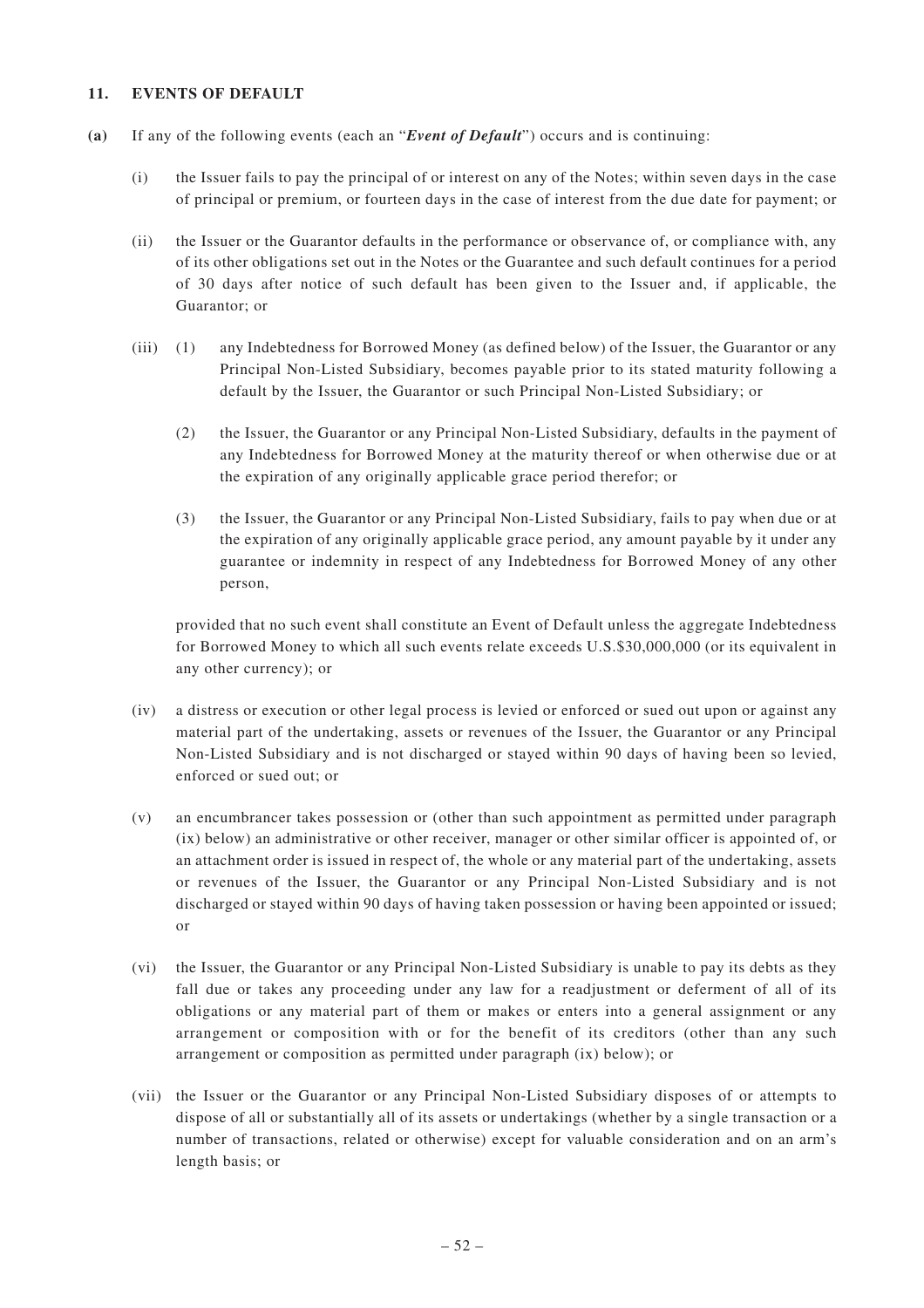- (viii) an order of a court of competent jurisdiction is made or an effective resolution passed for the winding up or dissolution or administration of the Issuer, the Guarantor or any Principal Non-Listed Subsidiary or the Issuer, the Guarantor or any Principal Non-Listed Subsidiary ceases or threatens to cease to carry on all or substantially all of its business or the Issuer, the Guarantor or any Principal Non-Listed Subsidiary stops or threatens to stop payment (within, if applicable, the meaning of the bankruptcy law of any appropriate jurisdiction) of all or a material part of its debts or applies for or consents to the appointment of an administrative or other receiver, manager, administrator or other similar officer over the whole or a substantial part of the undertaking, property, assets or revenues of the Issuer, the Guarantor or any Principal Non-Listed Subsidiary except (in each such case) for the purpose of and followed by a reconstruction, amalgamation, reorganisation, merger or consolidation (1) on terms approved by an Extraordinary Resolution of the Noteholders, or (2) in the case of a Principal Non-Listed Subsidiary, whereby the undertaking and assets of such Principal Non-Listed Subsidiary are transferred to or otherwise vested in the Guarantor or another of its Subsidiaries pursuant to a merger of such Principal Non-Listed Subsidiary with the Guarantor or such other Subsidiary or by way of a voluntary winding up or dissolution where there are surplus assets in such Principal Non-Listed Subsidiary and such surplus assets attributable to the Guarantor and/or such other Subsidiary are distributed to the Guarantor and/or such other Subsidiary; or
- (ix) proceedings are initiated against the Issuer, the Guarantor or any Principal Non-Listed Subsidiary under any applicable liquidation, insolvency, reorganisation or other similar law and such proceedings are not discharged or stayed within a period of 90 days; or
- (x) any event occurs which under the laws of any relevant jurisdiction has an analogous effect to any of the events referred to in any of the foregoing paragraphs,

then any holder of a Note may, by written notice to the Issuer at the specified office of the Principal Paying Agent, effective upon the date of receipt thereof by the Principal Paying Agent, declare any Notes held by the holder to be forthwith due and payable whereupon the same shall become forthwith due and payable at the Early Redemption Amount (as described in Condition 8(e)), together with accrued interest (if any) to the date of repayment, without presentment, demand, protest or other notice of any kind.

# **(b) For the purposes of these Conditions**:

"*Principal Non-Listed Subsidiary*" at any time shall mean a Subsidiary of the Guarantor, whose shares are not at the relevant time listed on the Hong Kong Stock Exchange or any other stock exchange and:

- (1) as to which one or more of the following conditions is satisfied:
	- (A) its net profits for each of the three financial years preceding the relevant time or (in the case of a Subsidiary of the Guarantor which has Subsidiaries) consolidated net profits for each of the three financial years preceding the relevant time attributable to the Guarantor (in each case before taxation and extraordinary items) expressed as a percentage of the consolidated net profits (before taxation and extraordinary items but after deducting minority interests in Subsidiaries) of the Guarantor and its Subsidiaries for each of the three corresponding financial years preceding the relevant time, are as an average at least five per cent., all as calculated by reference to the audited accounts (consolidated or, as the case may be, unconsolidated) of the Subsidiary of the Guarantor for each of the three financial years ending on or prior to the relevant time and the consolidated audited accounts of the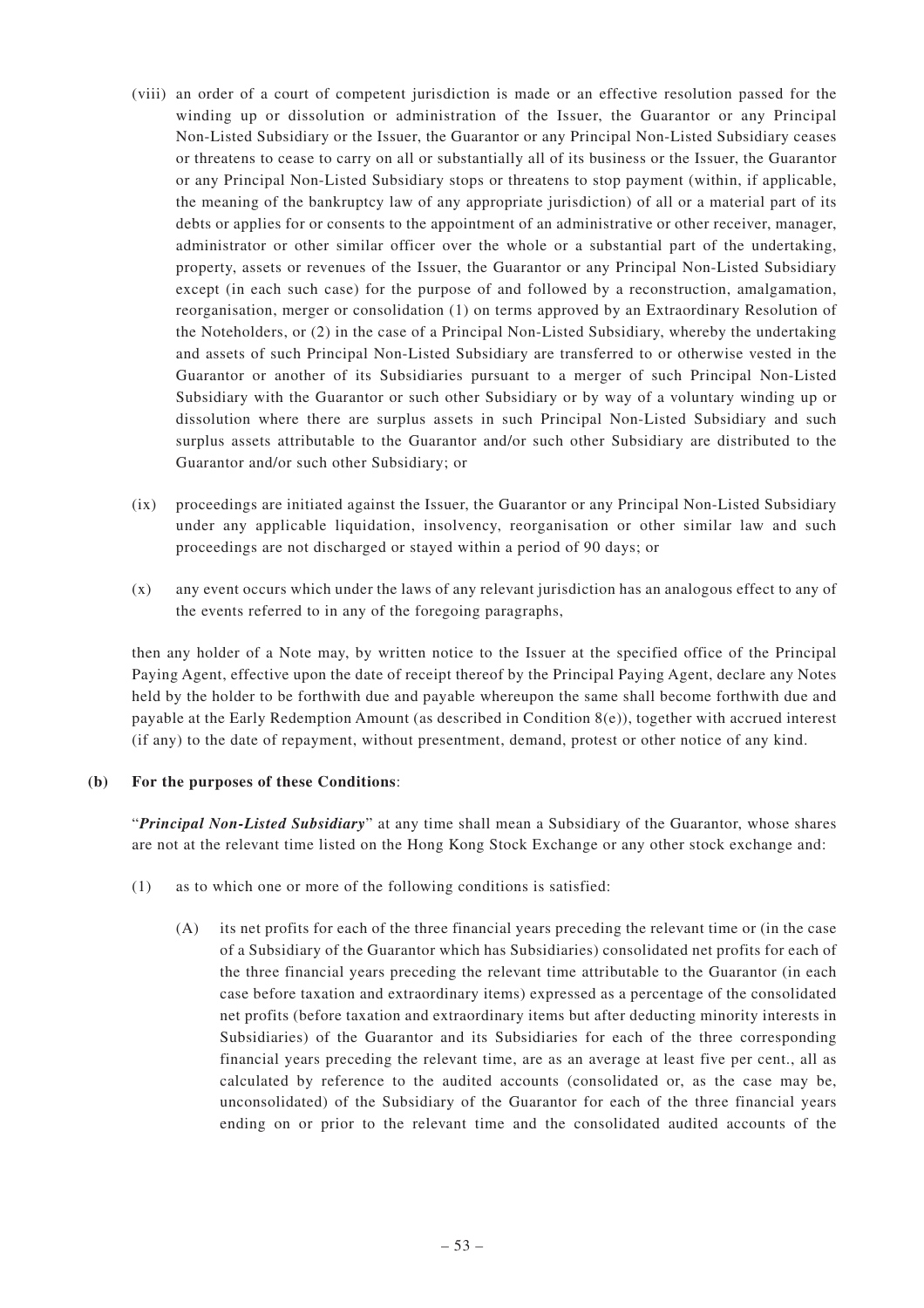Guarantor and its Subsidiaries for each of the three financial years ending on or prior to the relevant time; provided, however, that:

- (aa) in the case of a Subsidiary of the Guarantor acquired after the end of the financial period to which the then latest relevant audited accounts relate, the then latest audited accounts of the Guarantor for the purposes of the calculation above shall, until audited accounts for the financial period in which the acquisition is made are published, be deemed to be adjusted to consolidate the latest audited accounts of the Subsidiary in such accounts;
- (bb) if, in the case of any Subsidiary of the Guarantor which itself has Subsidiaries, no consolidated accounts are prepared and audited, its consolidated net assets and consolidated net profits shall be determined on the basis of *pro forma* consolidated accounts of the relevant Subsidiary and its Subsidiaries prepared for this purpose by its auditors; and
- (cc) if the accounts of any Subsidiary of the Guarantor (not being a Subsidiary referred to in (aa) above) are not consolidated with those of the Guarantor, the determination of whether or not the Subsidiary is a Principal Non-Listed Subsidiary shall, if the Guarantor requires, be based on a *pro forma* consolidation of its accounts of such Subsidiary (consolidated, if appropriate) with the consolidated accounts of the Guarantor and its Subsidiaries; or
- (B) its net assets or (in the case of a Subsidiary of the Guarantor which has Subsidiaries) consolidated net assets attributable to the Guarantor (in each case after deducting minority interest in Subsidiaries) represent five per cent. or more of the consolidated net assets (after deducting minority interests in Subsidiaries) of the Guarantor and its Subsidiaries, all as calculated by reference to the then latest audited accounts (consolidated or, as the case may be, unconsolidated) of the Subsidiary of the Guarantor and the then latest consolidated audited accounts of the Guarantor and its Subsidiaries; provided, however, that:
	- (aa) in the case of a Subsidiary of the Guarantor acquired after the end of the financial period to which the then latest relevant audited accounts relate, the then latest audited accounts of the Guarantor for the purposes of the calculation above shall, until audited accounts for the financial period in which the acquisition is made are published, be deemed to be adjusted to consolidate the latest audited accounts of the Subsidiary in such accounts;
	- (bb) if, in the case of any Subsidiary of the Guarantor which itself has Subsidiaries, no consolidated accounts are prepared and audited, its consolidated net assets and consolidated net profits shall be determined on the basis of *pro forma* consolidated accounts of the relevant Subsidiary and its Subsidiaries prepared for this purpose by its auditors; and
	- (cc) if the accounts of any Subsidiary of the Guarantor (not being a Subsidiary referred to in (aa) above) are not consolidated with those of the Guarantor, the determination of whether or not the Subsidiary is a Principal Non-Listed Subsidiary shall, if the Guarantor requires, be based on a *pro forma* consolidation of its accounts of such Subsidiary (consolidated, if appropriate) with the consolidated accounts of the Guarantor and its Subsidiaries; or
- (2) to which is transferred the whole or substantially the whole of the assets and undertakings of a Subsidiary of the Guarantor which immediately prior to the transfer was a Principal Non-Listed Subsidiary. With effect from such transfer the Subsidiary which so transfers its assets and undertakings shall cease to be a Principal Non-Listed Subsidiary (but without prejudice to paragraph (1) above) and the Subsidiary of the Guarantor to which the assets and undertakings are so transferred shall become a Principal Non-Listed Subsidiary.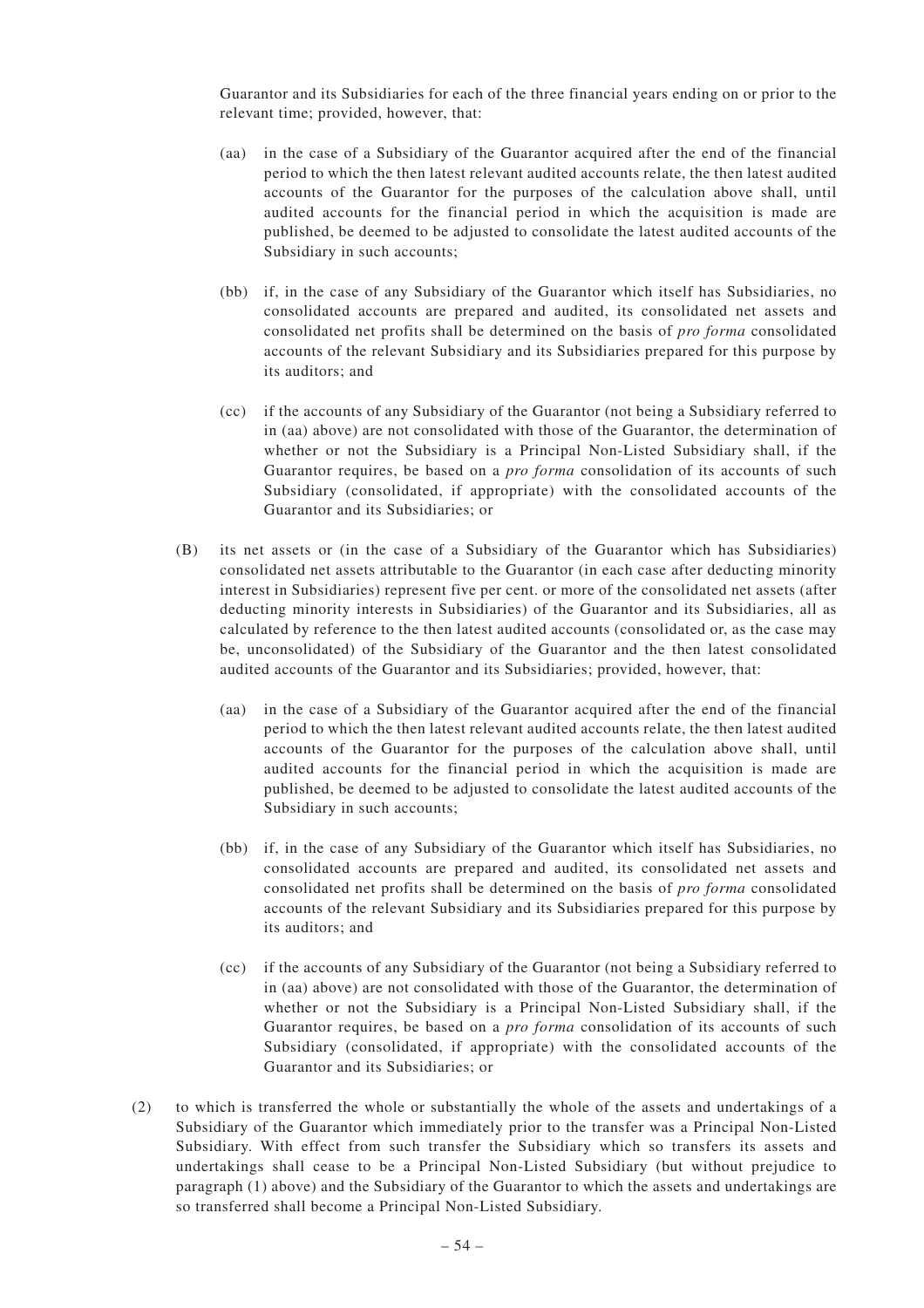A certificate signed by one authorised signatory of the Guarantor as to whether or not a Subsidiary is a Principal Non-Listed Subsidiary shall be conclusive and binding on all parties in the absence of manifest error. Such certificate may, if requested by the Guarantor, be accompanied by a report from the auditors of the Guarantor addressed to the Directors of the Guarantor as to the proper extraction of figures used by the Directors of the Guarantor in determining a Principal Non-Listed Subsidiary as to mathematical accuracy of the calculations.

"*Subsidiary*" means any subsidiary within the meaning of Section 2(4) of the Companies Ordinance (Cap. 32 of the Laws of Hong Kong).

"*Indebtedness for Borrowed Money*" means any indebtedness for or in respect of money borrowed or raised (including obligations under finance leases) evidenced by any agreement or other instrument, excluding trade credit and trade payables entered into in the ordinary course of business; provided, for the purposes of determining the amount of Indebtedness for Borrowed Money outstanding at any relevant time, the amount included as Indebtedness for Borrowed Money in respect of finance leases shall be the net amount from time to time properly characterised as "obligations under finance leases" in accordance with generally accepted accounting principles and practices in Hong Kong.

# **12. REPLACEMENT OF NOTES, RECEIPTS, COUPONS AND TALONS**

Should any Note, Receipt, Coupon or Talon be lost, stolen, mutilated, defaced or destroyed, it may be replaced at the specified office of the Principal Paying Agent (in the case of Bearer Notes, Receipts or Coupons) or the Registrar (in the case of Registered Notes) upon payment by the claimant of such costs and expenses as may be incurred in connection therewith and on such terms as to evidence and indemnity as the Issuer, the Principal Paying Agent and the Registrar (as the case may be) may reasonably require. Mutilated or defaced Notes, Receipts, Coupons or Talons must be surrendered before replacements will be issued.

# **13. AGENTS**

The names of the initial Agents and their initial specified offices are set out below.

The Issuer is entitled to vary or terminate the appointment of any Agent and/or appoint additional or other Agents and/or approve any change in the specified office through which any Agent acts, provided that:

- (a) there will at all times be a Principal Paying Agent and a Registrar; and
- (b) so long as the Notes are listed on any stock exchange, there will at all times be a Paying Agent (in the case of Bearer Notes) and a Transfer Agent (in the case of Registered Notes) with a specified office in such place as may be required by the rules and regulations of the relevant stock exchange (or any other relevant authority).

In addition, the Issuer shall forthwith appoint a Paying Agent having a specified office in New York City in the circumstances described in Condition 7(e). Any variation, termination, appointment or change shall only take effect (other than in the case of insolvency, when it shall be of immediate effect) after not less than 30 nor more than 45 days' prior notice thereof shall have been given to the Noteholders in accordance with Condition 15.

In acting under the Agency Agreement, the Agents act solely as agents of the Issuer and the Guarantor and do not assume any obligation to, or relationship of agency or trust with, any Noteholders, Receiptholders or Couponholders. The Agency Agreement contains provisions permitting any entity into which any Agent is merged or converted or with which it is consolidated or to which it transfers all or substantially all of its assets to become the successor agent.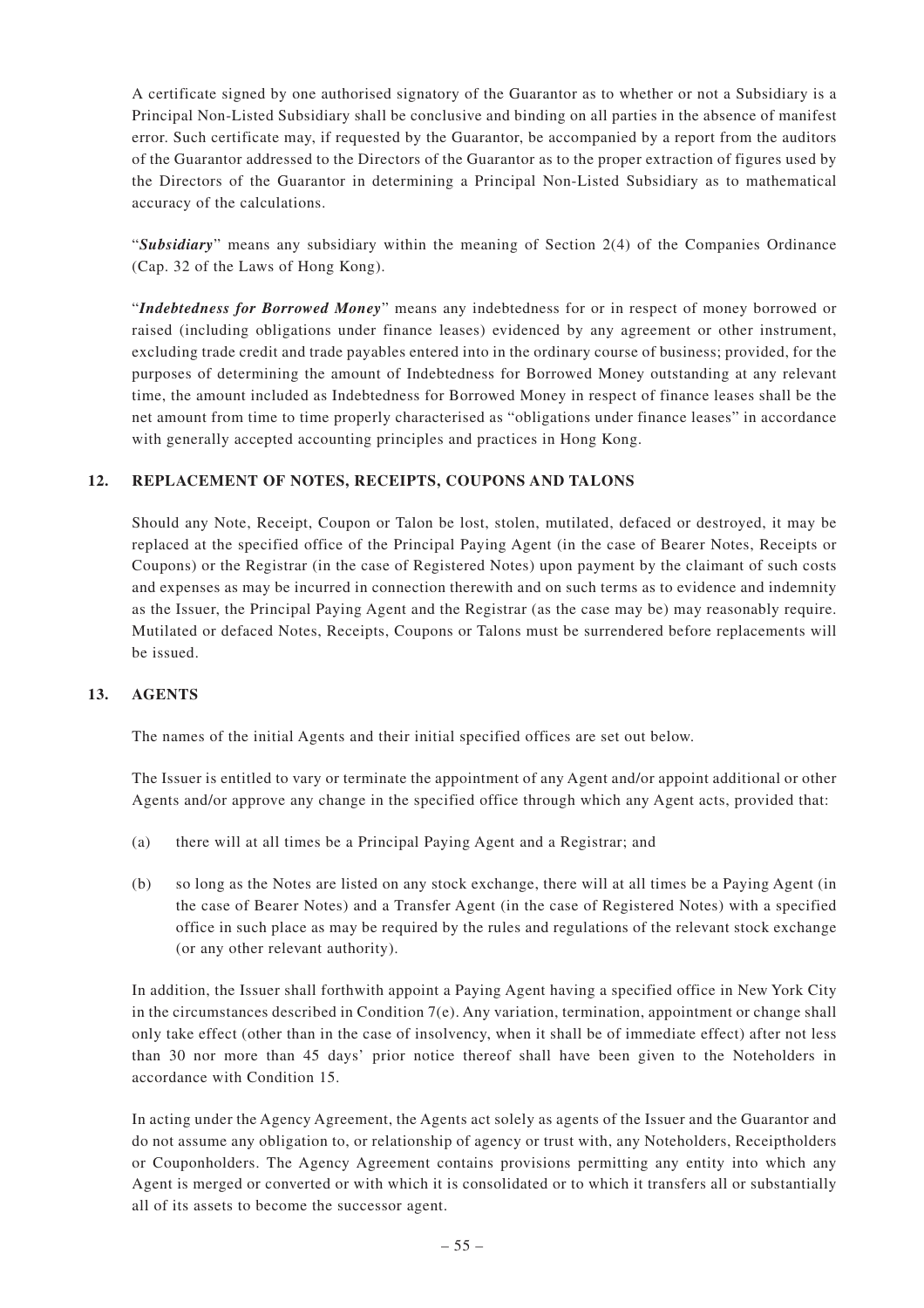# **14. EXCHANGE OF TALONS**

On and after the Interest Payment Date on which the final Coupon comprised in any Coupon sheet matures, the Talon (if any) forming part of such Coupon sheet may be surrendered at the specified office of the Principal Paying Agent or any other Paying Agent in exchange for a further Coupon sheet including (if such further Coupon sheet does not include Coupons to (and including) the final date for the payment of interest due in respect of the Note to which it appertains) a further Talon, subject to the provisions of Condition 10.

### **15. NOTICES**

All notices regarding the Bearer Notes will be deemed to be validly given if published in a leading daily newspaper of general circulation in Hong Kong. It is expected that such publication will be made in the *South China Morning Post* in Hong Kong. The Issuer shall also ensure that notices are duly published in a manner which complies with the rules and regulations of any stock exchange (or any other relevant authority) on which the Bearer Notes are for the time being listed. Any such notice will be deemed to have been given on the date of the first publication or, where required to be published in more than one newspaper, on the date of the first publication in all required newspapers.

All notices regarding the Registered Notes will be deemed to be validly given if sent by first class mail or (if posted to an address overseas) by airmail to the holders (or the first named of joint holders) at their respective addresses recorded in the Register and will be deemed to have been given on the fourth day after mailing and, in addition, for so long as any Registered Notes are listed on a stock exchange and the rules of that stock exchange (or any other relevant authority) so require, such notice will be published in a daily newspaper of general circulation in the place or places required by those rules.

Until such time as any definitive Notes are issued, there may, so long as any Global Notes representing the Notes are held in their entirety on behalf of (i) Euroclear and/or Clearstream, be substituted for such publication in such newspaper(s) the delivery of the relevant notice to Euroclear and/or Clearstream for communication by them to the holders of the Notes or (ii) the CMU, be substituted for such publication in such newspaper(s) the delivery of the relevant notice to the persons shown in a CMU Instrument Position Report issued by the CMU on the second business day preceding the date of despatch of such notice as holding interests in the relevant Global Note and, in addition, for so long as any Notes are listed on a stock exchange and the rules of that stock exchange (or any other relevant authority) so require, such notice will be published in a daily newspaper of general circulation in the place or places required by that stock exchange (or any other relevant authority). Any such notice shall be deemed to have been given to the holders of the Notes on the seventh day after the day on which the said notice was given to Euroclear and/or Clearstream and/or the persons shown in the relevant CMU Instrument Position Report.

Notices to be given by any Noteholder shall be in writing and given by lodging the same, together (in the case of any Note in definitive form) with the relative Note or Notes, with the Principal Paying Agent (in the case of Bearer Notes) or the Registrar (in the case of Registered Notes). Whilst any of the Notes are represented by a Global Note, such notice may be given by any holder of a Note to the Principal Paying Agent or the Registrar through Euroclear and/or Clearstream and/or, in the case of Notes lodged with the CMU, by delivery by such holder of such notice of the CMU Lodging Agent in Hong Kong, as the case may be, in such manner as the Principal Paying Agent, the Registrar, the CMU Lodging Agent and Euroclear and/or Clearstream and/or the CMU, as the case may be, may approve for this purpose.

#### **16. MEETINGS OF NOTEHOLDERS, MODIFICATION AND WAIVER**

The Agency Agreement contains provisions for convening meetings of the Noteholders to consider any matter affecting their interests, including the sanctioning by Extraordinary Resolution of a modification of the Notes, the Receipts, the Coupons or any of the provisions of the Agency Agreement. Such a meeting may be convened by the Issuer or Noteholders holding not less than ten per cent. in nominal amount of the Notes for the time being remaining outstanding. The quorum at any such meeting for passing an Extraordinary Resolution is one or more persons holding or representing not less than 50 per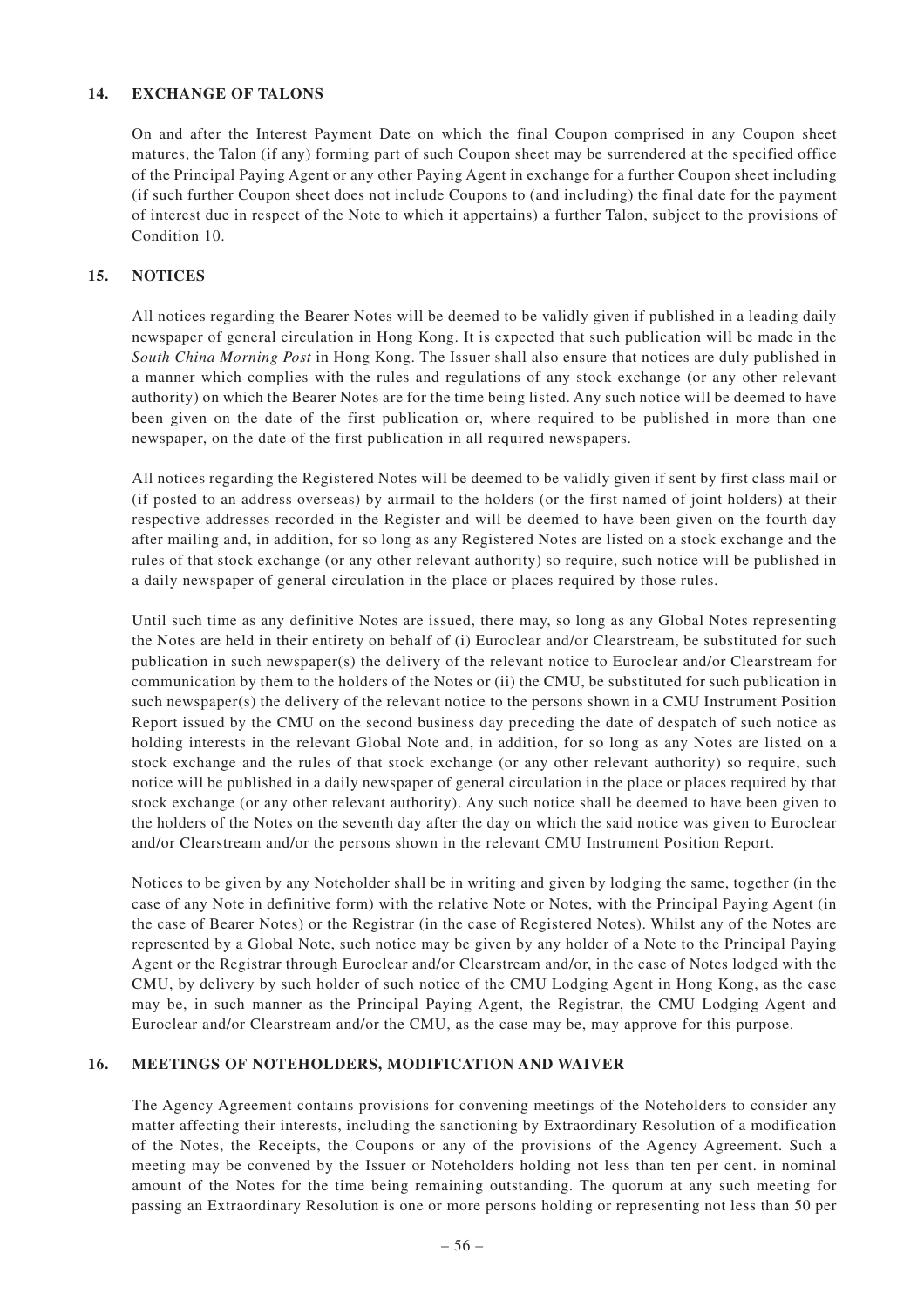cent. in nominal amount of the Notes for the time being outstanding, or at any adjourned meeting one or more persons being or representing Noteholders whatever the nominal amount of the Notes so held or represented, except that at any meeting the business of which includes the modification of certain provisions of the Notes, the Receipts or the Coupons (including modifying the date of maturity of the Notes or any date for payment of interest thereon, reducing or cancelling the amount of principal or the rate of interest payable in respect of the Notes or altering the currency of payment of the Notes, the Receipts or the Coupons), the quorum shall be one or more persons holding or representing not less than two-thirds in nominal amount of the Notes for the time being outstanding, or at any adjourned such meeting one or more persons holding or representing not less than one-third in nominal amount of the Notes for the time being outstanding. An Extraordinary Resolution passed at any meeting of the Noteholders shall be binding on all the Noteholders, whether or not they are present at the meeting, and on all Receiptholders and Couponholders.

The Principal Paying Agent and the Issuer may agree, without the consent of the Noteholders, Receiptholders or Couponholders, to any modification (except as mentioned above) of the Notes, the Receipts, the Coupons or the Agency Agreement which is of a formal, minor or technical nature or is made to correct a manifest error or to comply with mandatory provisions of the law.

Any such modification shall be binding on the Noteholders, the Receiptholders and the Couponholders and any such modification shall be notified to the Noteholders in accordance with Condition 15 as soon as practicable thereafter.

# **17. FURTHER ISSUES**

The Issuer shall be at liberty from time to time without the consent of the Noteholders, the Receiptholders or the Couponholders to create and issue further notes having terms and conditions the same as the Notes or the same in all respects save for the amount and date of the first payment of interest thereon and so that the same shall be consolidated and form a single Series with the outstanding Notes.

### **18. CONTRACTS (RIGHTS OF THIRD PARTIES) ACT 1999**

No rights are conferred on any person under the Contracts (Rights of Third Parties) Act 1999 to enforce any term of this Note, but this does not affect any right or remedy of any person which exists or is available apart from that Act.

#### **19. GOVERNING LAW AND SUBMISSION TO JURISDICTION**

#### **(a) Governing law**

The Agency Agreement, the Guarantee, the Deed of Covenant, the Notes, the Receipts, the Coupons and any non-contractual obligations arising out of or in connection with the Notes, the Receipts and/or the Coupons are governed by, and shall be construed in accordance with, English law.

#### **(b) Submission to jurisdiction**

The Issuer agrees, for the exclusive benefit of the Noteholders, the Receiptholders and the Couponholders, that the courts of England are to have jurisdiction to settle any disputes which may arise out of or in connection with the Notes, the Receipts and/or the Coupons (including a dispute relating to any non-contractual obligations arising out of or in connection with the Notes, the Receipts and/or the Coupons) and that accordingly any suit, action or proceedings (together referred to as "*Proceedings*") arising out of or in connection with the Notes, the Receipts and the Coupons (including any Proceedings relating to any non-contractual obligations arising out of or in connection with the Notes, the Receipts and the Coupons) may be brought in such courts.

The Issuer hereby irrevocably waives any objection which it may have now or hereafter to the laying of the venue of any such Proceedings in any such court and any claim that any such Proceedings have been brought in an inconvenient forum and hereby further irrevocably agrees that a judgment in any such Proceedings brought in the English courts shall be conclusive and binding upon it and may be enforced in the courts of any other jurisdiction.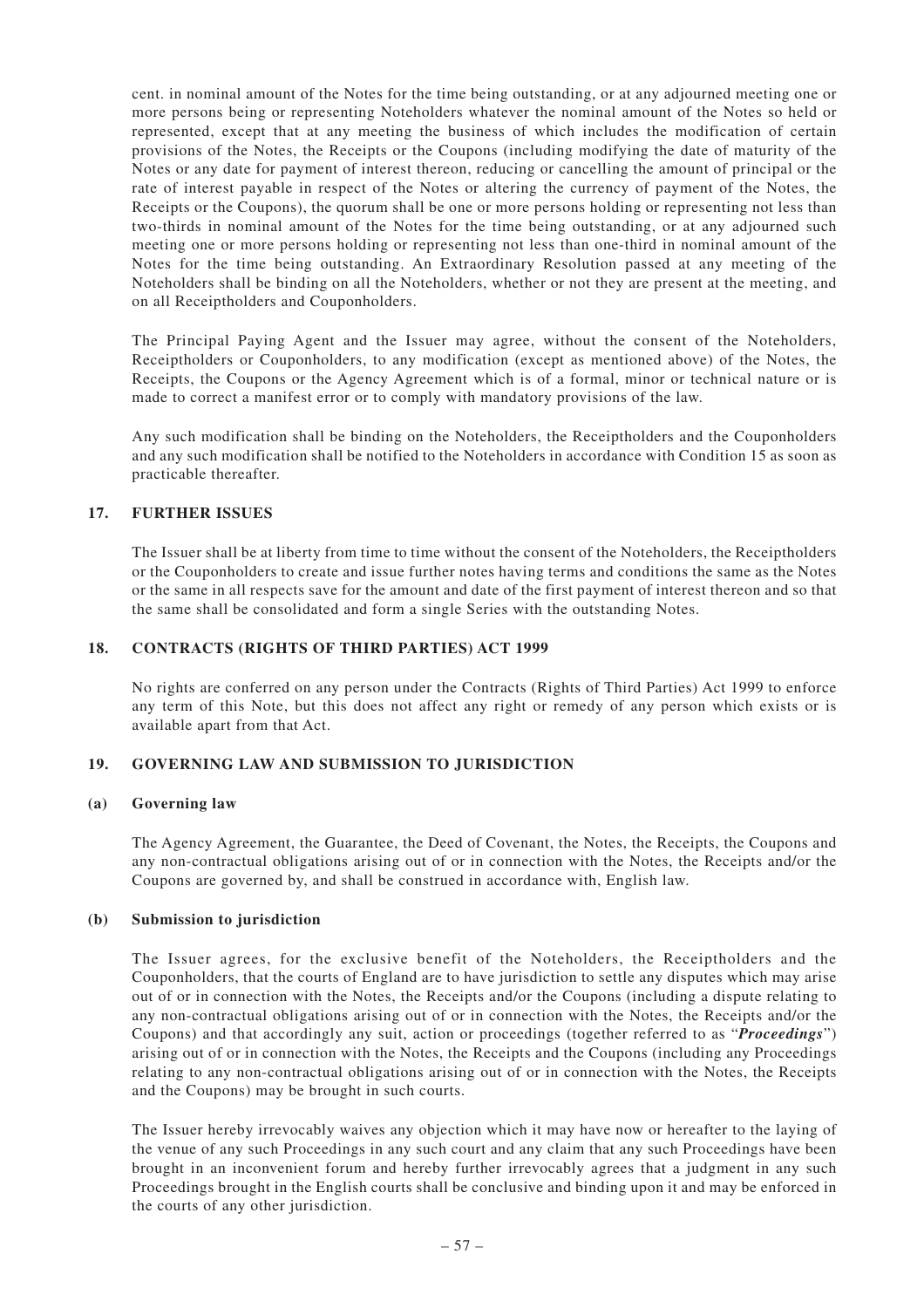Nothing contained in this Condition shall limit any right to take Proceedings against the Issuer in any other court of competent jurisdiction, nor shall the taking of Proceedings in one or more jurisdictions preclude the taking of Proceedings in any other jurisdiction, whether concurrently or not.

# **(c) Appointment of Process Agent**

The Issuer appoints John Swire & Sons Limited at its registered office at Swire House, 59 Buckingham Gate, London SW1E 6AJ, England as its agent for service of process, and undertakes that, in the event of John Swire & Sons Limited ceasing so to act or ceasing to be registered in England, it will appoint another person as its agent for service of process in England in respect of any Proceedings. Nothing herein shall affect the right to serve proceedings in any other manner permitted by law.

# **(d) Other documents and the Guarantor**

The Issuer and, where applicable, the Guarantor have in the Agency Agreement, the Guarantee and the Deed of Covenant submitted to the jurisdiction of the English courts and appointed an agent for service of process in terms substantially similar to those set out above.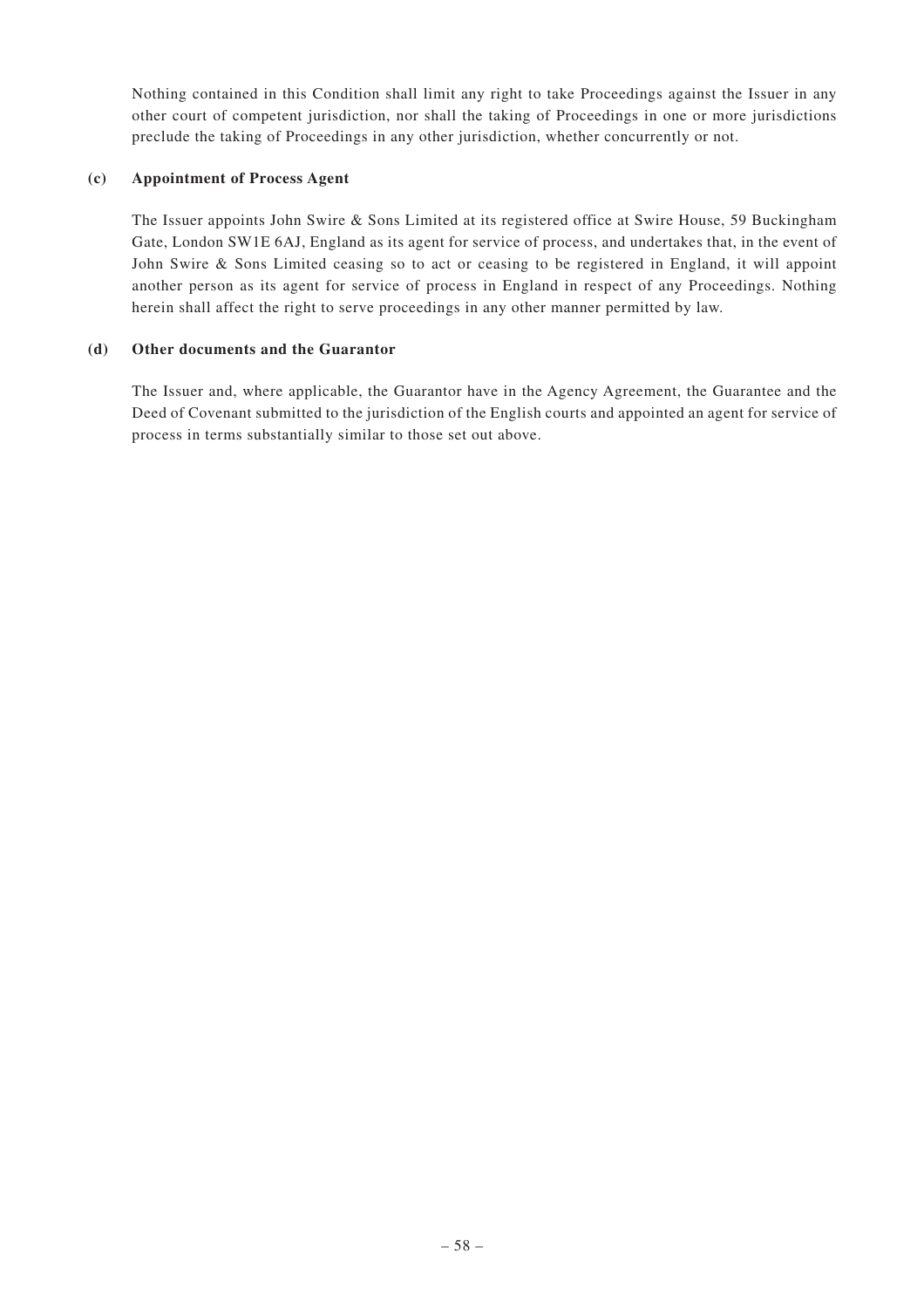# **USE OF PROCEEDS**

The net proceeds from each issue of Notes will be applied by the Issuer for on-lending to the Guarantor and its subsidiaries and joint venture and associated companies (the "*Group*" or the "*Swire Properties Group*") for working capital and general corporate purposes.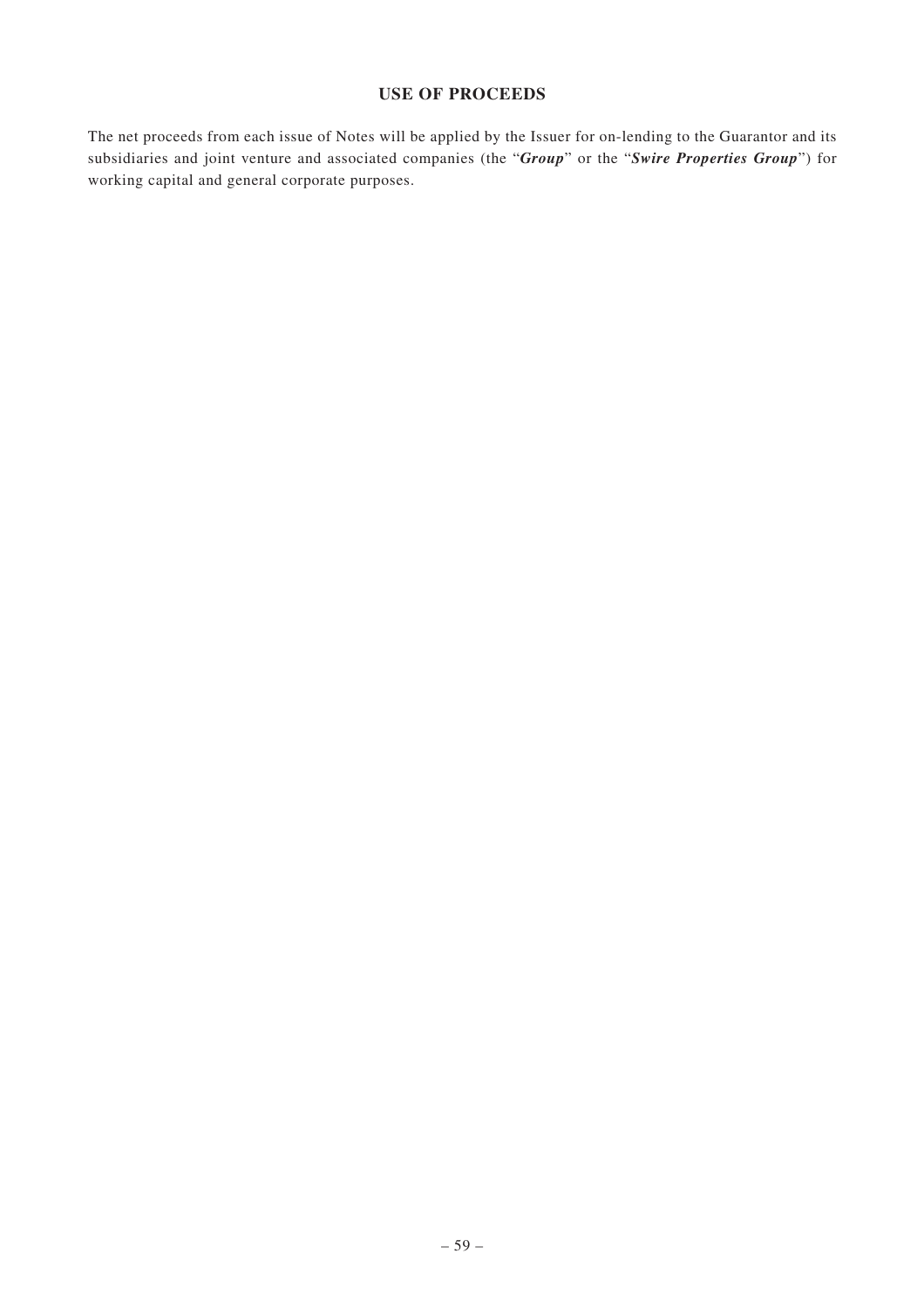### **DESCRIPTION OF SWIRE PROPERTIES MTN FINANCING LIMITED**

Swire Properties MTN Financing Limited ("*SPMF*") is a public company incorporated under the laws of Hong Kong on 20th April, 2012. The registered office of SPMF is 33rd Floor, One Pacific Place, 88 Queensway, Hong Kong. At the date of this Offering Circular, it has issued and paid up share capital of HK\$1. SPMF is a wholly-owned, direct subsidiary of the Guarantor. SPMF is a financing vehicle whose sole business is the raising of debt, the proceeds of which are on-lent to the Swire Properties Group. At the date of this Offering Circular, SPMF has no subsidiaries. Under clause 3 of its Memorandum of Association (which by section 98(1) of the Companies Ordinance (Cap. 622 of the Laws of Hong Kong) (the "*Companies Ordinance*") is regarded as a provision of its Articles of Association), SPMF has all the rights, powers and privileges of a natural person in accordance with the provisions of the Companies Ordinance.

The Directors and Secretaries of SPMF are:

Directors T. J. Blackburn A. H. S. Lee F. N. Y. Lung P. P. W. Wong

Secretaries B. M. Lomas and John Swire & Sons (H.K.) Limited

The business address of T. J. Blackburn, A. H. S. Lee, F. N. Y. Lung and P. P. W. Wong is 33rd Floor, One Pacific Place, 88 Queensway, Hong Kong.

SPMF has no employees.

The following table sets out the outstanding debt securities of SPMF (all of which are non-listed except for the Notes that are marked with an asterisk\* below, which are listed on the Hong Kong Stock Exchange) at the date of this Offering Circular together with their respective coupon amount and year of maturity. SPMF has no outstanding debt securities other than the debt securities listed below.

| Description and principal amount of debt | Coupon amount       | Year of maturity |
|------------------------------------------|---------------------|------------------|
|                                          | $4.375\%$ per annum | 2022             |
| HK\$300,000,000 Notes                    | $3.55\%$ per annum  | 2024             |
| HK\$300,000,000 Notes                    | $3.10\%$ per annum  | 2024             |
| HK\$200,000,000 Notes                    | $2.90\%$ per annum  | 2025             |
| HK\$200,000,000 Notes                    | $3.00\%$ per annum  | 2025             |
| HK\$200,000,000 Notes                    | $2.80\%$ per annum  | 2025             |
| HK\$200,000,000 Notes                    | $3.10\%$ per annum  | 2025             |
| HK\$800,000,000 Notes                    | $3.00\%$ per annum  | 2025             |
|                                          | $3.20\%$ per annum  | 2025             |
|                                          | 3.625% per annum    | 2026             |
|                                          | $2.65\%$ per annum  | 2026             |
| HK\$200,000,000 Notes                    | $2.25\%$ per annum  | 2023             |
| HK\$500,000,000 Notes                    | 2.35% per annum     | 2026             |
| HK\$360,000,000 Notes                    | $3.20\%$ per annum  | 2027             |
| HK\$300,000,000 Notes                    | $2.95\%$ per annum  | 2024             |
|                                          | 3.00% per annum     | 2027             |
| HK\$280,000,000 Notes                    | $2.80\%$ per annum  | 2027             |
| HK\$250,000,000 Notes                    | $2.65\%$ per annum  | 2027             |
| HK\$200,000,000 Notes                    | $2.60\%$ per annum  | 2025             |
| HK\$200,000,000 Notes                    | $2.55\%$ per annum  | 2024             |
| HK\$300,000,000 Notes                    | $2.65\%$ per annum  | 2027             |
|                                          | $3.50\%$ per annum  | 2028             |
|                                          | $2.55\%$ per annum  | 2030             |
| HK\$200,000,000 Notes                    | $2.55\%$ per annum  | 2030             |
| HK\$750,000,000 Notes                    | $2.40\%$ per annum  | 2027             |
| HK\$380,000,000 Notes                    | $2.45\%$ per annum  | 2028             |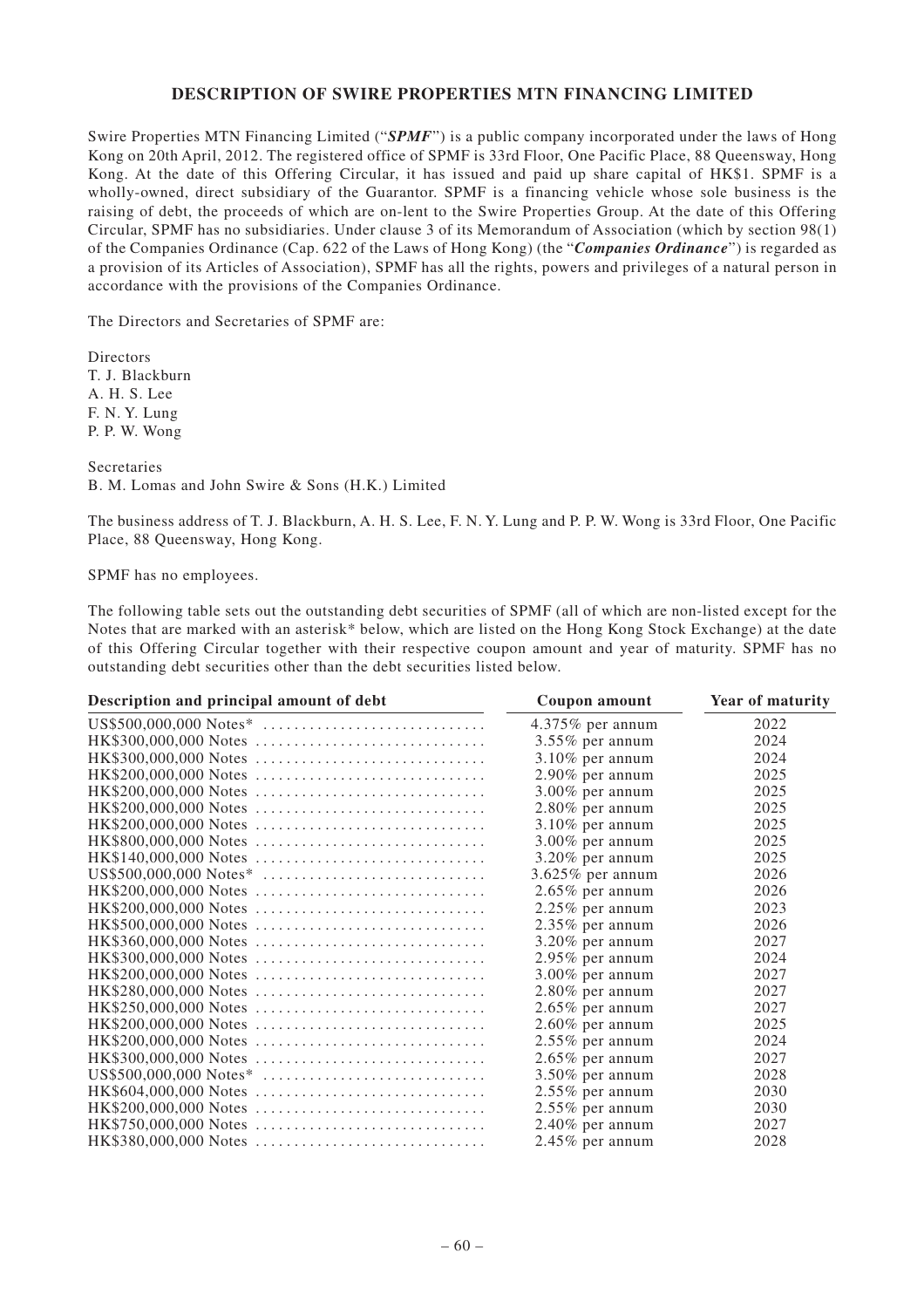# **CAPITALISATION AND INDEBTEDNESS OF SWIRE PROPERTIES**

The following table shows the consolidated capitalisation and indebtedness of Swire Properties at 31st December, 2021 extracted from its audited consolidated financial statements for the year ended 31st December, 2021.

|                                                                                    | 31st December, 2021 |
|------------------------------------------------------------------------------------|---------------------|
|                                                                                    | in HK\$ million     |
| Short-term loans and bonds (including current portion of long-term loans and bonds |                     |
|                                                                                    | 9.000               |
|                                                                                    | 15,601              |
|                                                                                    | 2.003               |
| Equity attributable to the shareholders of Swire Properties                        |                     |
|                                                                                    | 10,449              |
| <b>Reserves</b>                                                                    | 281,706             |
| Total equity attributable to the shareholders of Swire Properties                  | 292,155             |
|                                                                                    | 309.759             |
|                                                                                    | 318,759             |

*Notes:*

(1) Total capitalisation equals long-term loans and bonds plus total equity attributable to the shareholders of Swire Properties and non-controlling interests.

(2) There has been no material adverse change in the consolidated capitalisation and indebtedness of Swire Properties since 31st December, 2021.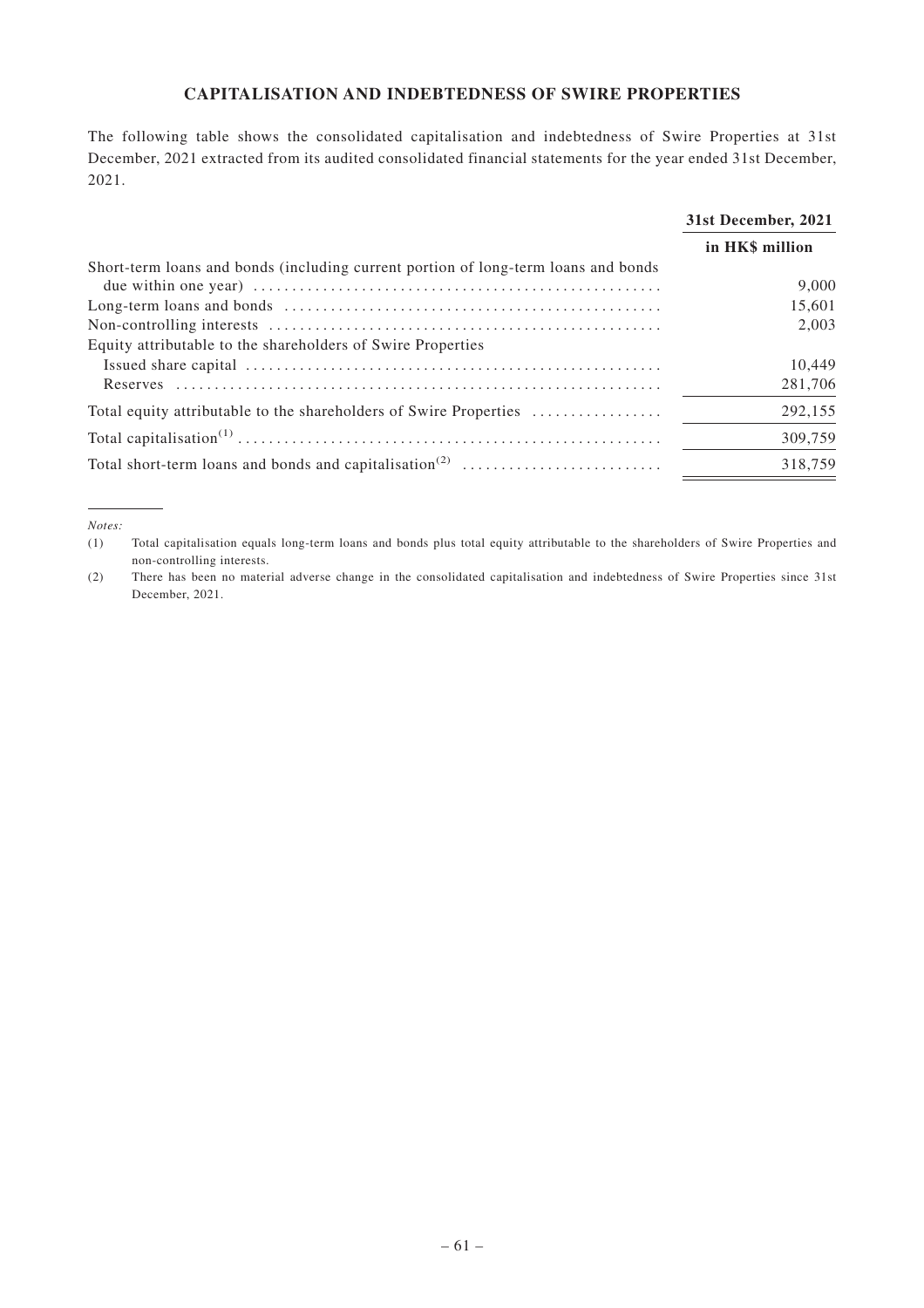# **DESCRIPTION OF SWIRE PROPERTIES**

Swire Properties is a developer, owner and operator of mixed-use, principally commercial, properties in Hong Kong and the Chinese Mainland. Swire Properties is listed on the Hong Kong Stock Exchange. Based on the closing price of its shares on 29th April, 2022, Swire Properties had a market capitalisation of HK\$111,033 million. The address of the registered office of Swire Properties is 33rd Floor, One Pacific Place, 88 Queensway, Hong Kong.

The Swire Properties Group engages in property investment, that is the development, leasing and management of commercial, retail and some residential properties; property trading, that is the development and construction of properties, principally residential apartments, for sale; and investments in and operation of hotels.

Swire Properties is a subsidiary of Swire Pacific Limited ("*Swire Pacific*"), a company listed on the Hong Kong Stock Exchange. Swire Pacific is the holding company of a group that engages in property investment and development, aviation, beverages, marine services and trading and industrial businesses. Swire Pacific is in turn a subsidiary of John Swire & Sons Limited, a privately-owned company incorporated in England. John Swire & Sons Limited and its subsidiary undertakings are collectively known as the "Swire group". The Swire group has substantial operations in the Asia-Pacific region, with its main centre of activities in Hong Kong.

The Swire group dates its history from 1816, when John Swire & Sons was founded in Liverpool in the United Kingdom. In the early 1860s, the company began to trade with China, where in 1866 its first Far Eastern office was established in Shanghai. Swire Pacific was incorporated in Hong Kong in 1940 as The Taikoo Dockyard and Engineering Company of Hong Kong Limited. Its original business was the operation of the Taikoo dockyard, which was established in 1900. Swire Properties was incorporated in Hong Kong in 1972 and is one of Hong Kong's leading property developers and investors.

Swire Properties' consolidated profit attributable to shareholders for the year ended 31st December, 2021 amounted to HK\$7,121 million. Swire Properties' underlying profit attributable to shareholders decreased to HK\$9,541 million in 2021 from HK\$12,679 million in 2020. Recurring underlying profit (which excludes the profit on sale of interests in investment properties) increased to HK\$7,152 million in 2021 from HK\$7,089 million in 2020.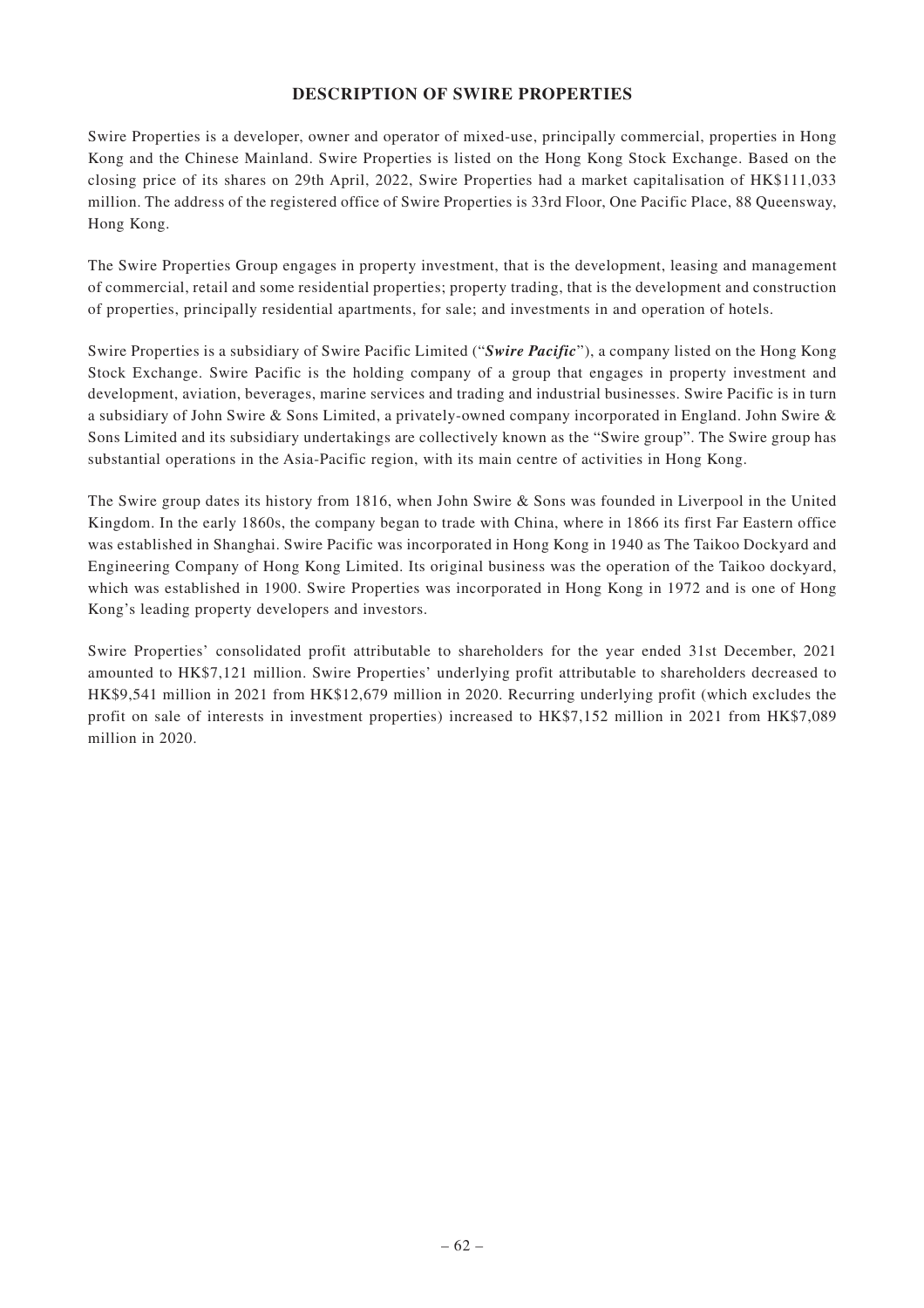# **SUMMARY FINANCIAL INFORMATION(1)**

The summary financial information as of and for the years ended 31st December, 2020 and 2021 is derived from, or extracted from, the audited consolidated financial statements of Swire Properties for the year ended 31st December, 2021 incorporated by reference in this Offering Circular.

|                                                                    | Year ended 31st December, |                 |  |
|--------------------------------------------------------------------|---------------------------|-----------------|--|
|                                                                    | 2021                      | 2020            |  |
|                                                                    | in HK\$ million           | in HK\$ million |  |
| <b>Consolidated Statement of Profit or Loss Data</b>               |                           |                 |  |
|                                                                    | 15.891                    | 13,308          |  |
|                                                                    | (607)                     | (646)           |  |
|                                                                    | 9,250                     | 5,856           |  |
| Profit attributable to Swire Properties' shareholders              | 7,121                     | 4,096           |  |
|                                                                    | 5,558                     | 5,324           |  |
| <b>Consolidated Statement of Financial Position Data</b>           |                           |                 |  |
|                                                                    | 314,443                   | 309,441         |  |
|                                                                    | 2,805                     | 2,704           |  |
| Capital                                                            |                           |                 |  |
| Short-term loans and bonds (including current portion of long-term |                           |                 |  |
|                                                                    | 9.000                     | 1,914           |  |
|                                                                    | 15,601                    | 25,343          |  |
| Equity attributable to the shareholders of Swire Properties        | 292,155                   | 288,736         |  |
|                                                                    | 316,756                   | 315,993         |  |
|                                                                    | 2,003                     | 1,944           |  |
|                                                                    | 318,759                   | 317,937         |  |

*Notes:*

<sup>(1)</sup> The non-statutory accounts (within the meaning of section 436 of the Companies Ordinance) of Swire Properties in this document are not specified financial statements (within such meaning) of Swire Properties. The specified financial statements for the year ended 31st December, 2020 have been delivered to the Registrar of Companies in Hong Kong in accordance with section 664 of the Companies Ordinance. The specified financial statements for the year ended 31st December, 2021 have not been but will be delivered to the Registrar of Companies in Hong Kong in accordance with section 664 of the Companies Ordinance. Auditor's reports have been prepared on the specified financial statements for the years ended 31st December, 2020 and 2021. Those reports were not qualified or otherwise modified, did not refer to any matters to which the auditor drew attention by way of emphasis without qualifying the reports and did not contain statements under section 406(2) or 407(2) or (3) of the Companies Ordinance.

<sup>(2)</sup> Dividends comprise HK\$1,814 million first interim dividend paid (2020: HK\$1,755 million) and HK\$3,744 million second interim dividend declared on 10th March, 2022 (2020: HK\$3,569 million second interim dividend declared on 11th March, 2021).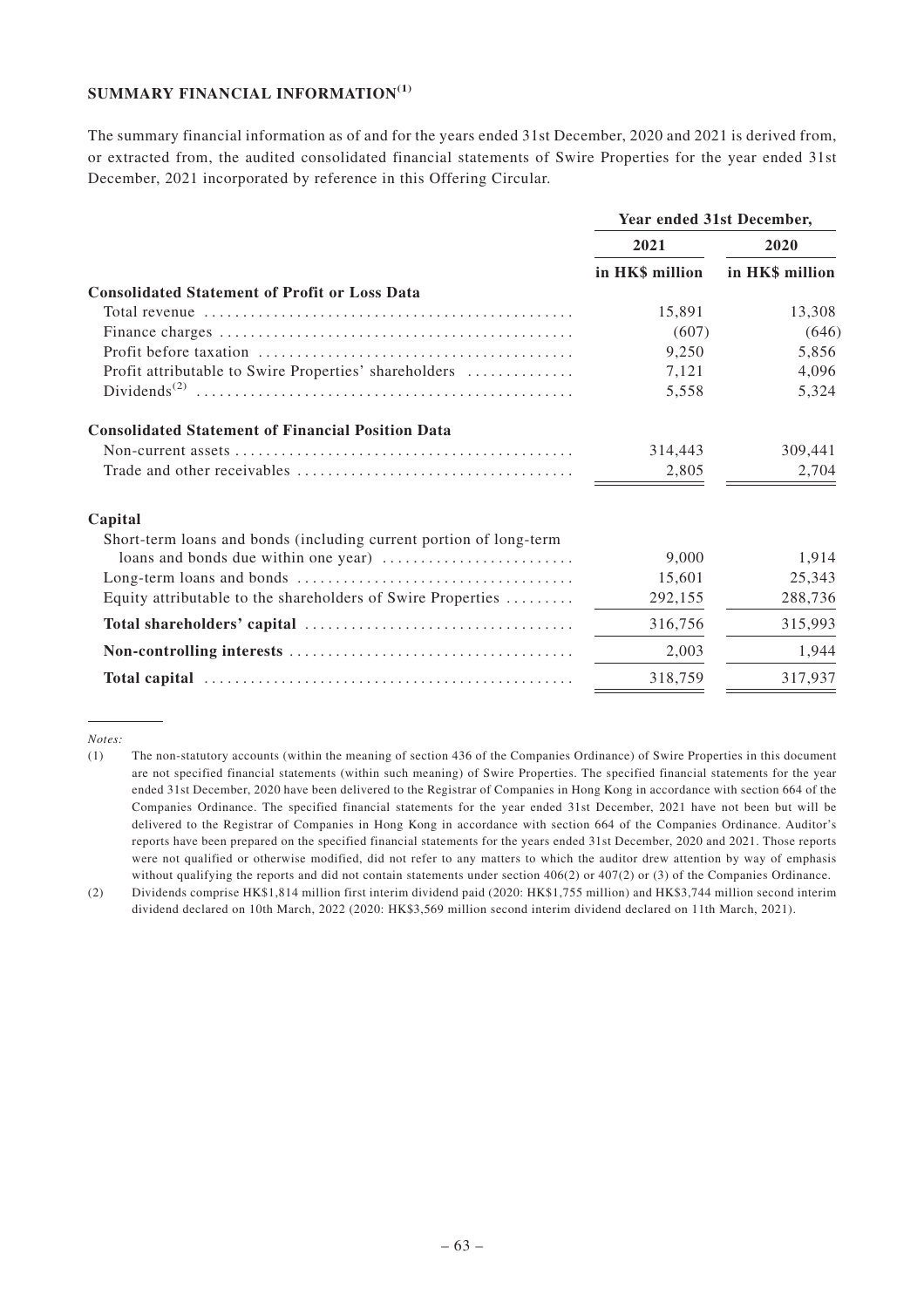The following table sets out Swire Properties' consolidated revenue, operating profit, share of post-tax profits from joint venture and associated companies and attributable profit for the years ended 31st December, 2020 and 2021.

|                                                         | Year ended 31st December, |                 |  |
|---------------------------------------------------------|---------------------------|-----------------|--|
|                                                         | 2021                      | 2020            |  |
|                                                         | in HK\$ million           | in HK\$ million |  |
| Revenue                                                 |                           |                 |  |
| <b>Gross Rental Income Derived from</b>                 |                           |                 |  |
|                                                         | 6.193                     | 6,555           |  |
|                                                         | 5,785                     | 5,245           |  |
|                                                         | 474                       | 454             |  |
|                                                         | 102                       | 101             |  |
|                                                         | 12,554                    | 12,355          |  |
|                                                         | 2,443                     | 312             |  |
|                                                         | 894                       | 641             |  |
|                                                         | 15.891                    | 13,308          |  |
| <b>Operating Profit/(Loss) Derived from</b>             |                           |                 |  |
| Property investment                                     |                           |                 |  |
|                                                         | 8,283                     | 8,504           |  |
| Sale of interests in investment properties              | 1,185                     | 1,826           |  |
|                                                         | (1,947)                   | (4, 465)        |  |
|                                                         | 492                       | (49)            |  |
|                                                         | (174)                     | (310)           |  |
|                                                         | 7,839                     | 5,506           |  |
| <b>Share of Post-tax Profits from Joint Venture and</b> |                           |                 |  |
|                                                         | 1,788                     | 732             |  |
| Profit Attributable to Swire Properties' Shareholders   | 7,121                     | 4,096           |  |

*Note:*

(1) Other revenue is mainly estate management fees.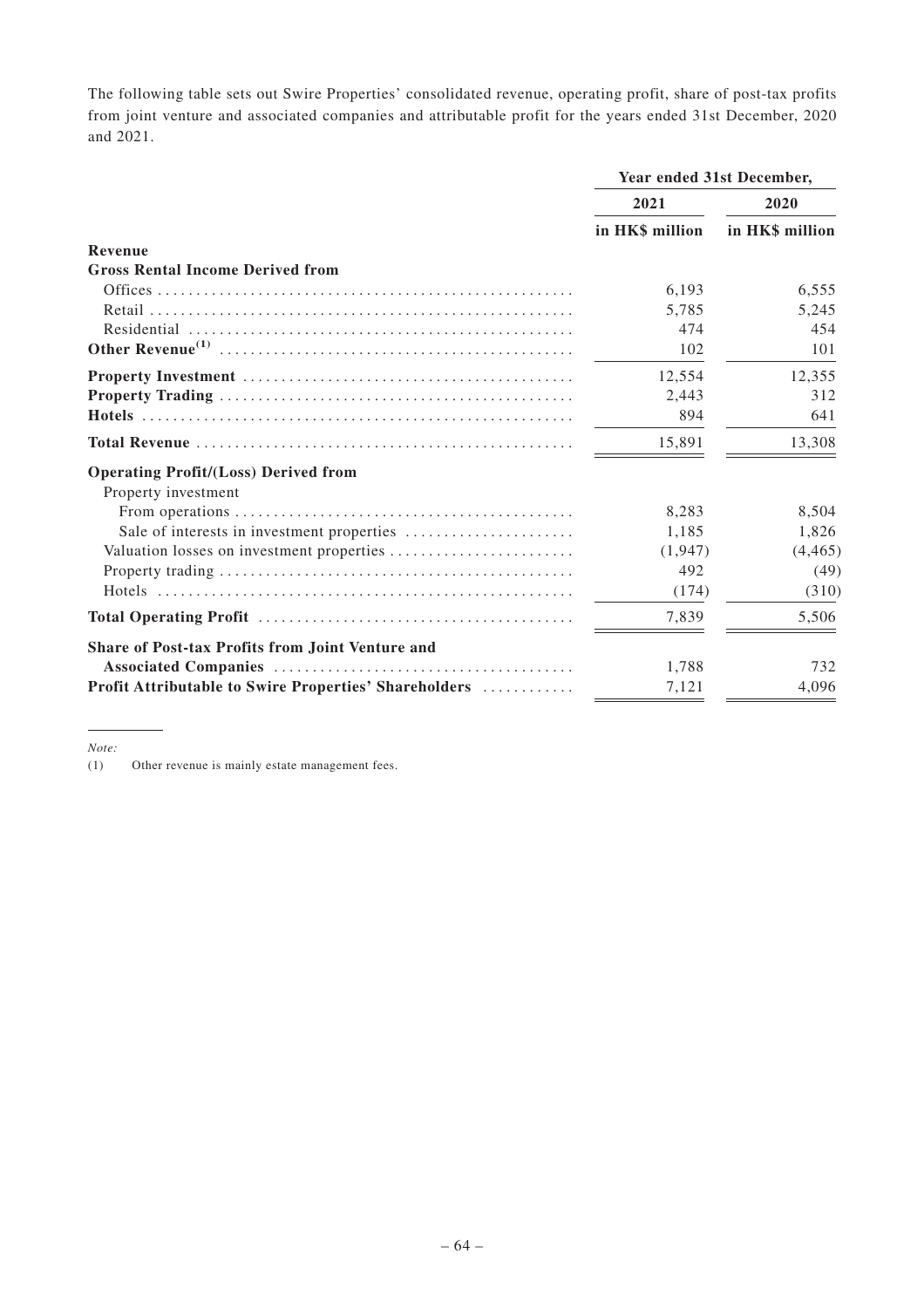Additional information is provided below to reconcile reported and underlying profit attributable to Swire Properties' shareholders. These reconciling items principally adjust for the net valuation movements on investment properties and the associated deferred tax in the Chinese Mainland and the United States and for other deferred tax provisions in relation to investment properties. There is a further adjustment to remove the effect of the movement in the fair value of the liability in respect of a put option in favour of the owner of a non-controlling interest. Amortisation of right-of-use assets classified as investment properties is charged to underlying profit.

|                                                            |                   | Year ended 31st December, |                 |  |  |
|------------------------------------------------------------|-------------------|---------------------------|-----------------|--|--|
|                                                            |                   | 2021                      | 2020            |  |  |
|                                                            | <b>Note</b>       | in HK\$ million           | in HK\$ million |  |  |
| <b>Underlying profit</b>                                   |                   |                           |                 |  |  |
| Profit attributable to Swire Properties' shareholders per  |                   |                           |                 |  |  |
|                                                            |                   | 7,121                     | 4,096           |  |  |
| Adjustments in respect of investment properties:           |                   |                           |                 |  |  |
| Valuation losses of investment properties                  | $\left( a\right)$ | 708                       | 4,307           |  |  |
| Deferred tax on investment properties                      | (b)               | 1,027                     | 446             |  |  |
| Valuation gains realised on sale of interests in           |                   |                           |                 |  |  |
| investment properties                                      | (c)               | 585                       | 3,990           |  |  |
| Depreciation of investment properties occupied by          |                   |                           |                 |  |  |
|                                                            | (d)               | 23                        | 23              |  |  |
| Non-controlling interests' share of valuation movements    |                   |                           |                 |  |  |
|                                                            |                   | 59                        | (108)           |  |  |
| Movements in the fair value of the liability in respect    |                   |                           |                 |  |  |
| of a put option in favour of the owner of                  |                   |                           |                 |  |  |
| a non-controlling interest                                 | (e)               | 49                        | (26)            |  |  |
| Impairment loss on a hotel held as part of a mixed-use     |                   |                           |                 |  |  |
|                                                            | (f)               | 22                        |                 |  |  |
| Less amortisation of right-of-use assets reported under    |                   |                           |                 |  |  |
| investment properties                                      | (g)               | (53)                      | (49)            |  |  |
| <b>Underlying Profit Attributable to Swire Properties'</b> |                   |                           |                 |  |  |
|                                                            |                   | 9,541                     | 12,679          |  |  |
| Profit on sale of interests in investment properties and a |                   |                           |                 |  |  |
|                                                            |                   | (2,389)                   | (5,590)         |  |  |
| <b>Recurring Underlying Profit Attributable to Swire</b>   |                   |                           |                 |  |  |
| Properties' Shareholders                                   |                   | 7,152                     | 7,089           |  |  |
|                                                            |                   |                           |                 |  |  |

*Notes:*

<sup>(</sup>a) This represents the net valuation movements as shown in the Group's consolidated statement of profit or loss and the Group's share of net valuation movements of joint venture companies.

<sup>(</sup>b) This represents deferred tax movements on the Group's investment properties, plus the Group's share of deferred tax movements on investment properties held by joint venture companies. These comprise deferred tax on valuation movements on investment properties in the Chinese Mainland and the United States, and deferred tax provisions made in respect of investment properties held for the long-term where it is considered that the liability will not reverse for some considerable time. It also includes certain tax adjustments arising from transfers of investment properties within the Group.

<sup>(</sup>c) Prior to the implementation of HKAS 40, changes in the fair value of investment properties were recorded in the revaluation reserve rather than the consolidated statement of profit or loss. On sale, the valuation gains/(losses) were transferred from the revaluation reserve to the consolidated statement of profit or loss.

<sup>(</sup>d) Prior to the implementation of HKAS 40, no depreciation was charged on investment properties occupied by the Group.

<sup>(</sup>e) The value of the put option in favour of the owner of a non-controlling interest is calculated principally by reference to the estimated fair value of the portion of the underlying investment property in which the owner of the non-controlling interest is interested.

<sup>(</sup>f) Under HKAS 40, hotel properties are stated in the accounts at cost less accumulated depreciation and any provision for impairment losses, rather than at fair value. If HKAS 40 did not apply, wholly-owned and joint venture hotel properties held for the long term as part of mixed-use property developments would be accounted for as investment properties. Accordingly, any increase or decrease in their values would be recorded in the revaluation reserve rather than in the consolidated statement of profit or loss.

<sup>(</sup>g) HKFRS 16 amends the definition of investment property under HKAS 40 to include properties held by lessees as right-of-use assets to earn rentals or for capital appreciation or both, and requires the Group to account for such right-of-use assets at their fair value. The amortisation of such right-of-use assets is charged to underlying profit.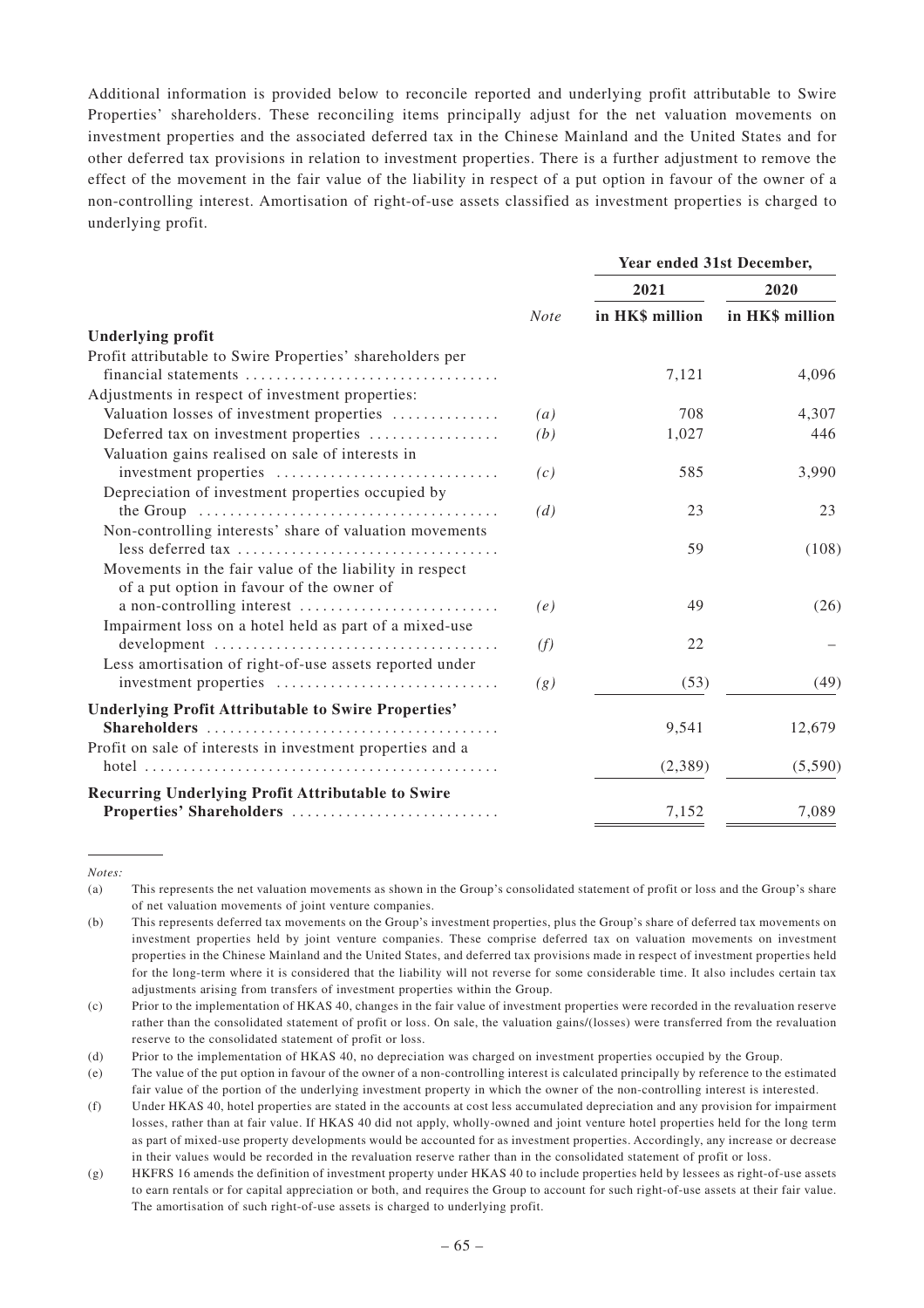## **UNDERLYING PROFIT**

Swire Properties' reported profit attributable to shareholders in 2021 was HK\$7,121 million, compared to a profit of HK\$4,096 million in 2020. Underlying profit attributable to shareholders (which principally adjusts for changes in valuation of investment properties) decreased by HK\$3,138 million from HK\$12,679 million in 2020 to HK\$9,541 million in 2021. The decrease mainly reflected the reduction in profit from the sale of interests in investment properties in Hong Kong. Recurring underlying profit (which excludes the profit on the sale of interests in investment properties) was HK\$7,152 million in 2021, compared with HK\$7,089 million in 2020. This mainly reflected higher rental income from the Chinese Mainland and reduced losses in the hotel business, largely offset by lower rental income from Hong Kong. Recurring underlying profit from property investment decreased in 2021. This mainly reflected lower retail rental income (the reduction reflecting in part the amortisation of rental concessions given in 2020) from Hong Kong and the loss of rental income from the Cityplaza One office tower (which was disposed of in the second half of 2020), partly offset by strong retail rental income from the Chinese Mainland. In Hong Kong, the office portfolio was resilient and occupancy was high despite a weak market. The retail portfolio in Hong Kong was adversely affected by COVID-19 and its impact on inbound tourism. However, local consumption improved and COVID-19 was generally contained in the second half of 2021. The Hong Kong government introduced a consumption voucher scheme, which increased retail sales. In the Chinese Mainland, Swire Properties' retail performance was strong. Retail sales and gross rental income increased significantly. Local demand was strong. COVID-19 was generally contained. In the United States, retail sales and gross rental income increased strongly. There was a small underlying loss from property trading in 2021. This reflected the sales of EDEN in Singapore and of the remaining units at Reach and Rise in the United States, and adjustments to provisions. The hotel business in Hong Kong was adversely affected by travel restrictions as a result of COVID-19. Hotels in the Chinese Mainland and the United States performed better with lower losses.

#### **PORTFOLIO OVERVIEW**

The aggregate gross floor area ("*GFA*") attributable to the Group at 31st December, 2021 was approximately 30.7 million square feet.

Of the aggregate GFA attributable to the Group, approximately 27.0 million square feet are investment properties and hotels, comprising completed investment properties and hotels of approximately 22.9 million square feet and investment properties under development or held for future development of approximately 4.1 million square feet. In Hong Kong, the investment property and hotel portfolio comprises approximately 13.8 million square feet attributable to the Group of primarily Grade-A office and retail premises, hotels, serviced apartments and other luxury residential accommodation. In the Chinese Mainland, Swire Properties has interests in six major commercial developments in prime locations in Beijing, Guangzhou, Chengdu and Shanghai. These developments are expected to comprise approximately 11.1 million square feet of attributable GFA when they are all completed. Of this, 9.7 million square feet has already been completed. Outside Hong Kong and the Chinese Mainland, the investment property portfolio comprises the Brickell City Centre development in Miami in the United States.

The tables below illustrate the GFA (or expected GFA) attributable to the Group of the investment property and hotel portfolio at 31st December, 2021.

## **Completed Investment Properties and Hotels (GFA attributable to the Group in million square feet)**

|                             | <b>Office</b> | Retail | Hotels <sup>(1)</sup> | Residential/<br><b>Serviced</b><br><b>Apartments</b> | <b>Total</b> |
|-----------------------------|---------------|--------|-----------------------|------------------------------------------------------|--------------|
| Hong Kong $\dots\dots\dots$ | 8.7           | 2.5    | 0.8                   | 0.6                                                  | 12.6         |
| Chinese Mainland            | 2.9           | 5.4    | 1.2                   | 0.2                                                  | 9.7          |
| United States               |               | 0.3    | 0.3                   |                                                      | 0.6          |
| TOTAL                       | 11.6          | 8.2    | 2.3                   | 0.8                                                  | 22.9         |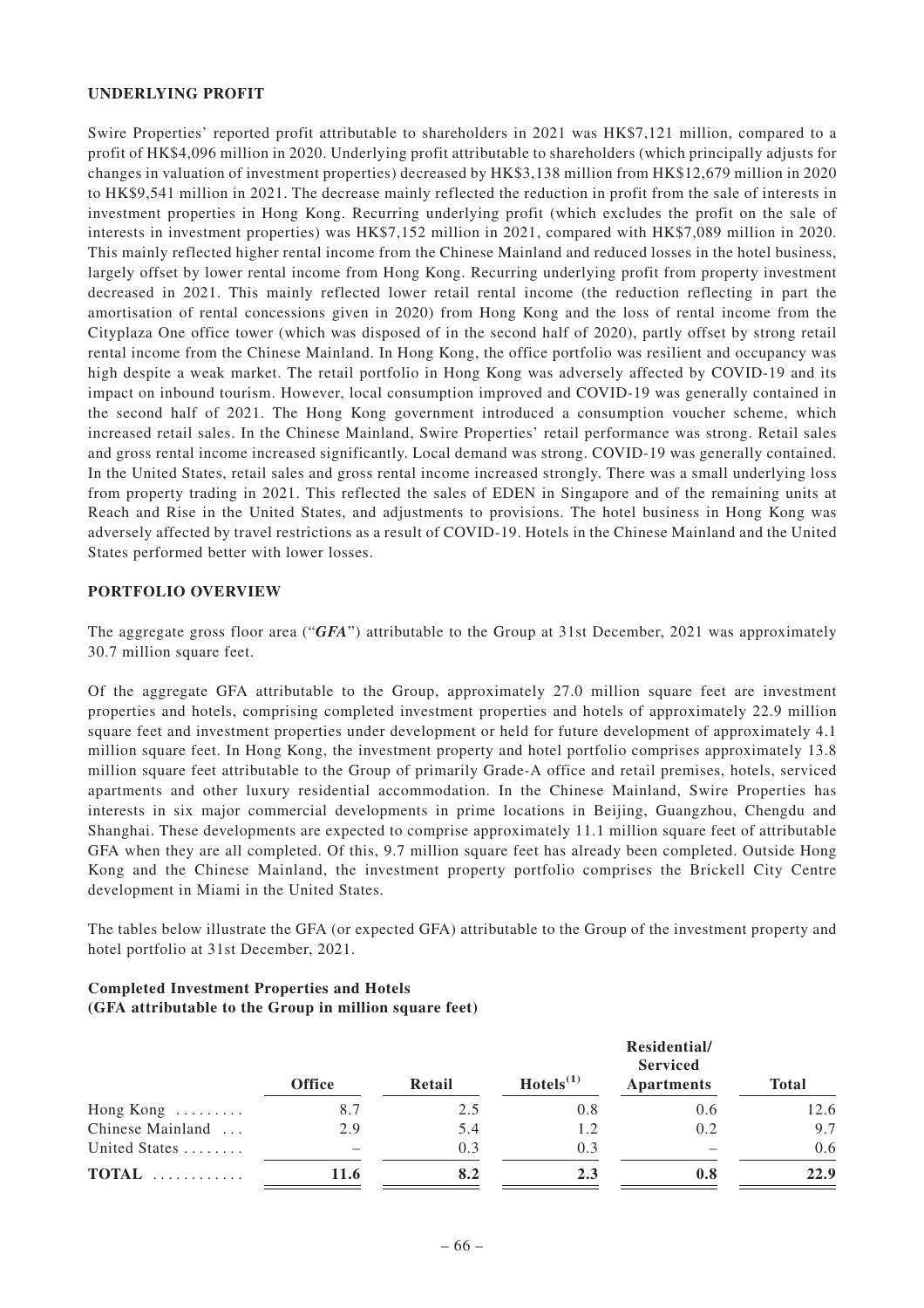# **Investment Properties and Hotels Under Development or Held for Future Development (expected GFA attributable to the Group in million square feet)**

|                  | <b>Office</b> | Retail | Hotels <sup>(1)</sup> | Residential/<br><b>Serviced</b><br><b>Apartments</b> | Under<br><b>Planning</b> | <b>Total</b> |
|------------------|---------------|--------|-----------------------|------------------------------------------------------|--------------------------|--------------|
| Hong Kong.       | 1.2           |        |                       |                                                      |                          | 1.2          |
| Chinese Mainland |               |        |                       |                                                      | 1.4                      | 1.4          |
| United States    |               |        |                       |                                                      | $1,5^{(2)}$              | 1.5          |
| TOTAL            | $1.2\,$       |        |                       |                                                      | 2.9                      |              |

# **Total Investment Properties and Hotels**

## **(GFA (or expected GFA) attributable to the Group in million square feet)**

|                                                |               |        |                | <b>Serviced</b> | Under           |              |
|------------------------------------------------|---------------|--------|----------------|-----------------|-----------------|--------------|
|                                                | <b>Office</b> | Retail | $Hotels^{(1)}$ | Apartments      | <b>Planning</b> | <b>Total</b> |
| $\textbf{TOTAL} \dots \dots \dots \dots \dots$ | 12.8          | 8.2    | 2.3            | 0.8             | 2.9             | 27.0         |

*Notes:*

(1) Hotels are accounted for in the financial statements under property, plant and equipment and, where applicable, the leasehold land portion is accounted for under right-of-use assets.

(2) This property is accounted for under properties held for development in the financial statements.

The Group's trading portfolio comprises six residential projects under development: three in Hong Kong, one in Indonesia and two in Vietnam. There are also land banks in Miami in the United States.

The table below illustrates the GFA (or expected GFA) attributable to the Group of the trading property portfolio at 31st December, 2021.

#### **Trading Properties**

#### **(GFA (or expected GFA) attributable to the Group in million square feet)**

| Under<br>Development or<br><b>Held</b> for<br>Development | <b>Total</b> |
|-----------------------------------------------------------|--------------|
| 0.7                                                       | 0.7          |
| 3.0                                                       | 3.0          |
| 3.7                                                       | 3.7          |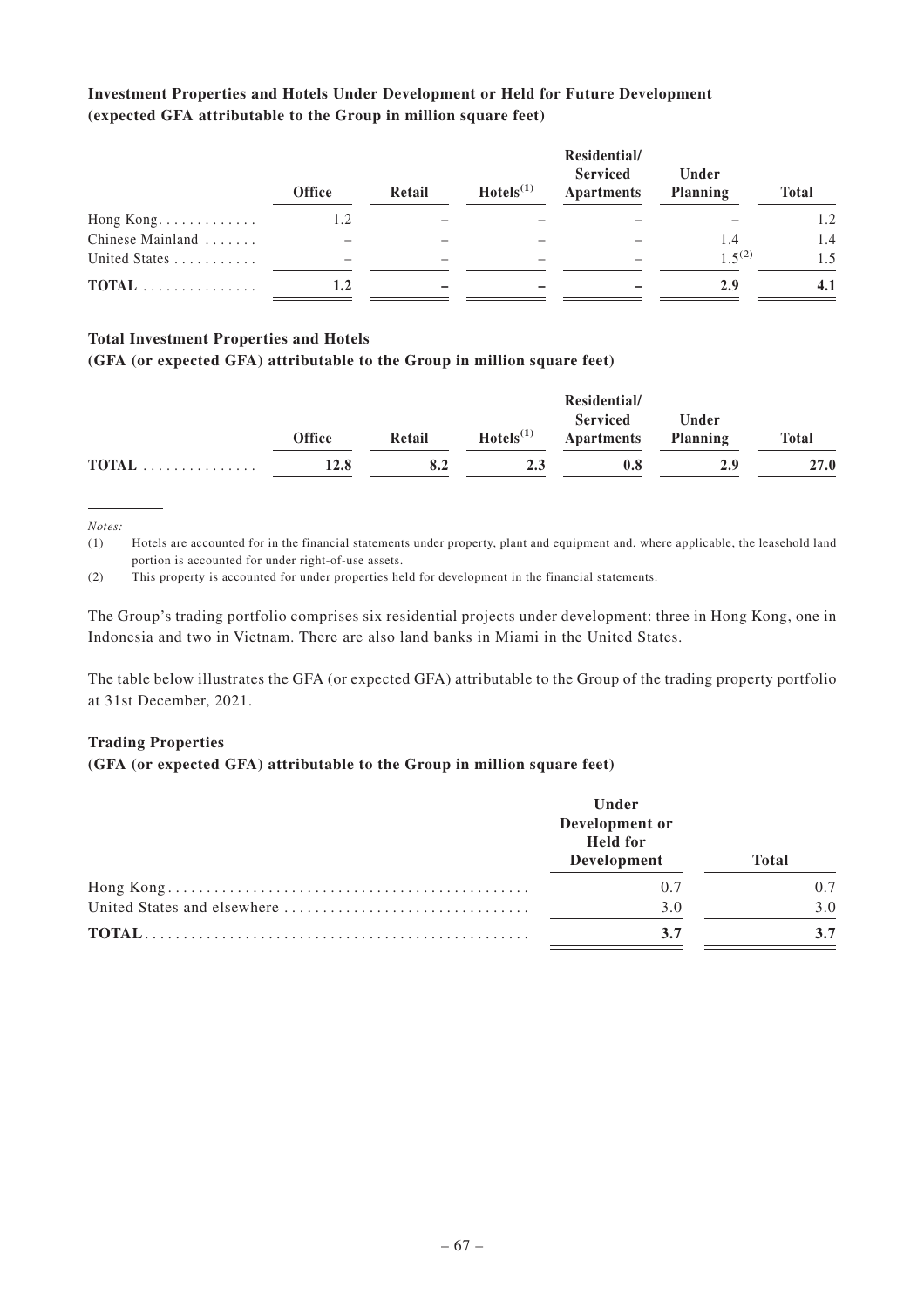#### **Investment Properties**

At 31st December, 2021, Swire Properties' completed investment portfolio comprised office, retail, hotel, serviced apartments and residential properties with a total GFA attributable to the Swire Properties Group of approximately 22.9 million square feet, with a further approximately 4.1 million square feet under development or held for future development.

In Hong Kong, Swire Properties' property investment portfolio is concentrated mainly in two core complexes: Pacific Place in Hong Kong's Central district and Cityplaza/Taikoo Place in Hong Kong's Eastern district. Pacific Place has approximately 2.9 million square feet of office and retail space and link to the Admiralty MTR station. The Taikoo Place and Cityplaza completed portfolios comprise approximately 6.8 million square feet of office and retail space, with links to the Quarry Bay and Tai Koo MTR stations respectively.

The Citygate Outlets at Tung Chung in Hong Kong, in which Swire Properties has a 26.67 per cent. interest, is a premium outlet mall, with a GFA of approximately 804,000 square feet.

The second phase of the Taikoo Place redevelopment (the redevelopment of Cornwall House and Warwick House) is the construction of an office tower with an aggregate GFA of approximately 1,000,000 square feet, to be named Two Taikoo Place. Curtain wall installation and interior fit-out works are in progress. Completion of the redevelopment is expected later in 2022.

Planning permission to develop a site (46-56 Queen's Road East) for office use was obtained in 2018. The site area is approximately 14,400 square feet. The proposed development has an aggregate GFA of approximately 218,000 square feet. Superstructure works are in progress. Completion is expected in 2023.

In 2018, the Group submitted compulsory sale applications in respect of two sites (Wah Ha Factory Building, No. 8 Shipyard Lane and Zung Fu Industrial Building, No. 1067 King's Road) in Hong Kong. In February 2022, the Lands Tribunal granted the compulsory sale order for Zung Fu Industrial Building. Subject to the Group having successfully bid in the compulsory sale of the sites, the sites are intended to be redeveloped for office and other commercial uses with an aggregate GFA of approximately 779,000 square feet.

In 2018, a joint venture company in which the Group holds a 50 per cent. interest submitted a compulsory sale application in respect of a site (983-987A King's Road and 16-94 Pan Hoi Street, Quarry Bay). Subject to the joint venture company having successfully bid in the compulsory sale and in accordance with applicable town planning controls, it is expected that the site can be redeveloped for residential and retail uses with a GFA of approximately 400,000 square feet.

Since November 2020, the Group has offered 2,123 car parking spaces in the Taikoo Shing residential development in Hong Kong for sale. 1,235 of these car parking spaces had been sold as at 8th March, 2022. Sales of 1,202 car parking spaces were recognised in 2021.

In the Chinese Mainland, Swire Properties has interests in six major commercial projects in operation in prime locations in Beijing, Guangzhou, Chengdu and Shanghai.

In Beijing, Swire Properties has a 100 per cent. interest in Taikoo Li Sanlitun. Taikoo Li Sanlitun comprises three neighbouring retail sites, South, North and West, and a 99-room luxury hotel (The Opposite House) with an aggregate GFA of approximately 1.8 million square feet in the Chaoyang district of Beijing. Taikoo Li Sanlitun West, which is a new extension to Taikoo Li Sanlitun and has a GFA of approximately 293,400 square feet, officially opened for business in December 2021. Swire Properties also has a 50 per cent. interest in INDIGO, a retail-led mixed-use development which comprises a shopping mall, a Grade-A office tower (ONE INDIGO) and a 369-room business hotel (EAST Beijing) with an aggregate GFA of approximately 1.9 million square feet in the Jiangtai area in the Chaoyang district of Beijing.

In Guangzhou, Swire Properties has a 97 per cent. interest in Taikoo Hui which comprises a prime shopping mall, two Grade-A office towers and a 263-room luxury hotel with 24 serviced apartments (Mandarin Oriental) with an aggregate GFA of approximately 3.8 million square feet in the Tianhe district of Guangzhou.

Sino-Ocean Taikoo Li Chengdu in the Jinjiang district of Chengdu is a 50:50 joint venture with Sino-Ocean Group Holding Limited. It is a large-scale retail-led development and comprises a retail complex and a boutique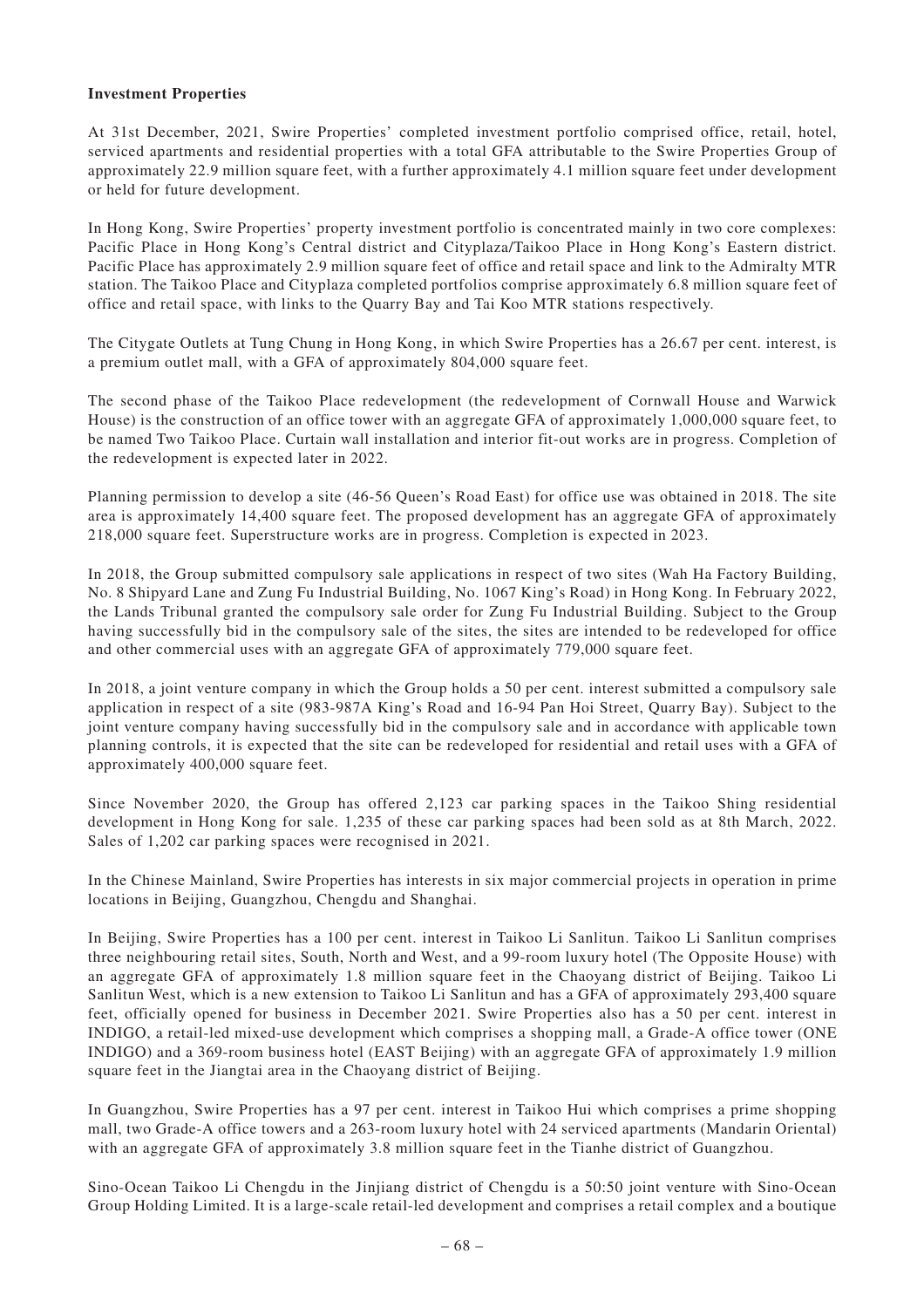hotel (The Temple House), which has 100 hotel rooms and 42 serviced apartments with an aggregate GFA of approximately 1.7 million square feet. Sino-Ocean Taikoo Li Chengdu is Swire Properties' second Taikoo Li project in the Chinese Mainland.

In Shanghai, Swire Properties has a 50 per cent. interest in HKRI Taikoo Hui in the Jing'an district of Puxi, Shanghai. HKRI Taikoo Hui is a large-scale retail-led mixed-use development with an aggregate GFA of approximately 3.5 million square feet. The development comprises a retail mall, two office towers, two hotels (The Middle House and The Sukhothai Shanghai) and a serviced apartment tower (The Middle House Residences) and has become a landmark development in Shanghai. HKRI Taikoo Hui is Swire Properties' second Taikoo Hui development in the Chinese Mainland.

Taikoo Li Qiantan is a 50:50 joint venture with a subsidiary of Shanghai Lujiazui Finance & Trade Zone Development Co., Ltd. Taikoo Li Qiantan is a low-rise retail development with an aggregate GFA of approximately 1.2 million square feet in Qiantan, Pudong new district in Shanghai. Officially opened in September 2021, Taikoo Li Qiantan is Swire Properties' second development in Shanghai and the third Taikoo Li project in the Chinese Mainland.

In December 2020, in joint venture with Sino-Ocean Group Holding Limited, Swire Properties agreed to develop two plots of land next to the existing INDIGO development in Beijing into an office-led mixed-use Phase Two extension of INDIGO with a GFA of approximately four million square feet, INDIGO Phase Two. INDIGO Phase Two is planned to be completed in two phases, in mid-2025 and 2026. Excavation works were completed. Piling works are in progress. The Group has a 35 per cent. interest in INDIGO Phase Two.

In July 2021, the Group formed a joint venture management company with Shanghai Jing'an Real Estate (Group) Co., Ltd. This company, in which the Group has a 60 per cent. interest, will be engaged in the revitalisation and management of the Zhangyuan shikumen compound in the Jing'an district in Shanghai. When the revitalisation is completed, the compound will have an aggregate GFA of approximately 1.4 million square feet. Construction and renovation were in progress at 31st December, 2021. The revitalisation is planned to be completed and opened in two phases, in 2022 and 2025.

In March 2022, a consortium, in which the Group has a 70 per cent. interest, successfully acquired (via a government land tender) the land use rights of land located at the Small Wild Goose Pagoda historical and cultural zone in the Beilin district of Xi'an. The land is expected to be developed as Taikoo Li Xi'an, a retail-led mixed-use development with an estimated GFA of approximately 2.9 million square feet (subject to further planning), which will comprise retail and cultural facilities in addition to a hotel, serviced residences and business apartments.

In the United States, Brickell City Centre is an urban mixed-use development in the Brickell financial district of Miami in the United States. It has a site area of approximately 504,000 square feet (approximately 11.6 acres). The first phase of the Brickell City Centre development consists of a shopping centre, two office towers (Two and Three Brickell City Centre, which were sold in 2020), a hotel and serviced apartments (EAST Miami) managed by Swire Hotels and two residential towers (Reach and Rise) developed for sale. All the remaining units at Reach and Rise have been sold. In October 2021, the Group completed the sale of EAST Miami hotel and serviced apartments at the development. Swire Hotels remains the hotel operator. As at 31st December, 2021, the Group owned 62.93 per cent. of the shopping centre at the Brickell City Centre development. The remaining interest in the shopping centre was owned by Simon Property Group (25 per cent.) and Bal Harbour Shops (12.07 per cent.). Bal Harbour Shops has an option, exercisable from February 2020, to sell its interest to the Group. The second phase of the Brickell City Centre development, to be known as One Brickell City Centre, is being planned. It will be a mixed-use development.

# **Property Trading**

Swire Properties is involved in the development of residential property for sale. Its experience in this field includes developing the Taikoo Shing estate in Quarry Bay comprising 12,698 units.

Swire Properties' trading portfolio comprises six residential projects under development: three in Hong Kong, one in Indonesia and two in Vietnam. There are also land banks in Miami in the United States.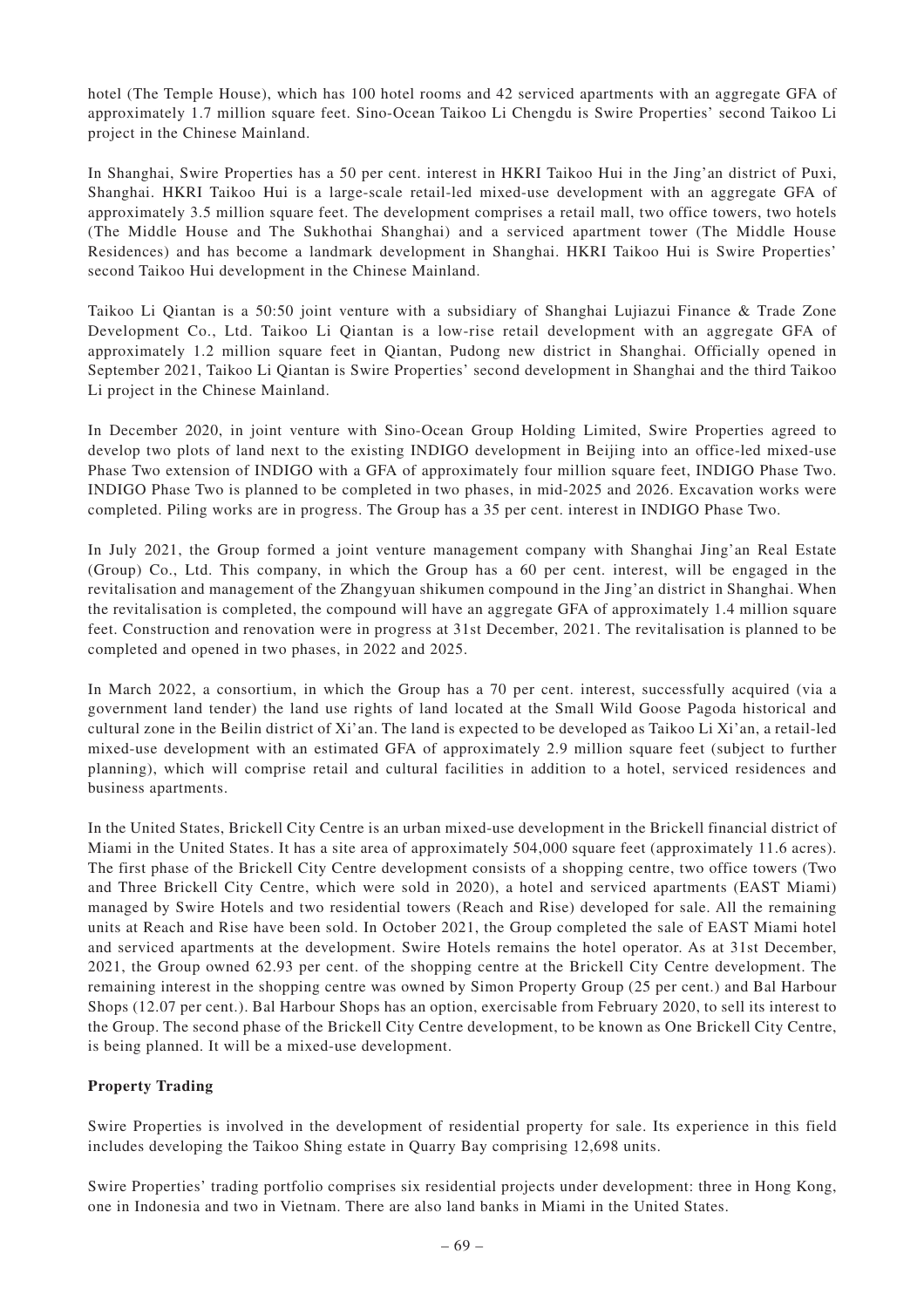In Hong Kong, a site at 8 Star Street, Wanchai is being redeveloped into an approximately 34,000 square feet residential building with retail outlets on the lowest two levels. Interior fitting out works are in progress. The development is expected to be completed in 2022. 28 of 37 units had been pre-sold as at 8th March, 2022.

A joint venture company formed by the Group, Kerry Properties Limited and Sino Land Company Limited is undertaking a residential development in Wong Chuk Hang in Hong Kong. The development will comprise two residential towers with an aggregate GFA of approximately 638,000 square feet and about 800 residential units. Superstructure works are in progress. The development is expected to be completed in 2024. The Group has a 25 per cent. interest in the joint venture.

In September 2021, a project company held as to 80 per cent. by the Group and as to 20 per cent. by China Motor Bus Company, Limited accepted the Hong Kong government's land exchange offer in relation to a plot of land in Chai Wan, Hong Kong (Chai Wan Inland Lot No. 88) for a premium of approximately HK\$4,540 million. The land exchange was executed in December 2021. The plot of land is expected to be redeveloped into a residential complex with an aggregate GFA of approximately 694,000 square feet. Site formation works are in progress. The development is expected to be completed in 2025.

In the United States, the residential portion of the first phase of the Brickell City Centre development (comprising 390 units at Reach and 390 units at Rise) was developed for trading purposes. In May 2021, almost all remaining units at Reach and Rise were sold to an institutional purchaser. All the units available for sale were sold during the year. Sales of 25 units at Reach and 89 units at Rise were recognised in 2021.

In Singapore, EDEN, at 2 Draycott Park in District 10, comprises 20 residential units with an aggregate GFA of approximately 77,000 square feet. In March 2021, all the units were sold. These sales were recognised in 2021.

In Indonesia, in 2019, a joint venture between the Group and Jakarta Setiabudi Internasional Group completed the acquisition of a plot of land in South Jakarta, Indonesia. The land is being developed into a residential development with an aggregate GFA of approximately 1,123,000 square feet. Superstructure works are scheduled to start in the first half of 2022. The development is expected to comprise over 400 residential units and to be completed in 2024. The Group has a 50 per cent. interest in the joint venture.

In Vietnam, in 2020, the Group agreed with City Garden Joint Stock Company to develop The River, a luxury residential property in Ho Chi Minh City, Vietnam. The development comprises 525 luxury apartments in three towers. The Group has an effective 20 per cent. interest in the development. Approximately 90 per cent. of the units had been pre-sold as at 8th March, 2022. In March 2021, the Group made a minority investment in Empire City, a residential-led mixed-use development (with residential, retail, office, hotel and serviced apartment components) in Ho Chi Minh City, Vietnam. The development is under construction and is expected to be completed in phases until 2027. The Group invested in the development through an agreement with Gaw Capital Partners, an existing participant in the development. Over 45 per cent. of the residential units had been pre-sold as at 8th March, 2022.

# **Estate Management**

The Group manages 19 residential estates which it has developed. It also manages OPUS HONG KONG, a residential property in Hong Kong which the Group redeveloped for Swire Pacific. The management services include day-to-day assistance for occupants, management, maintenance, cleaning, security and renovation of common areas and facilities.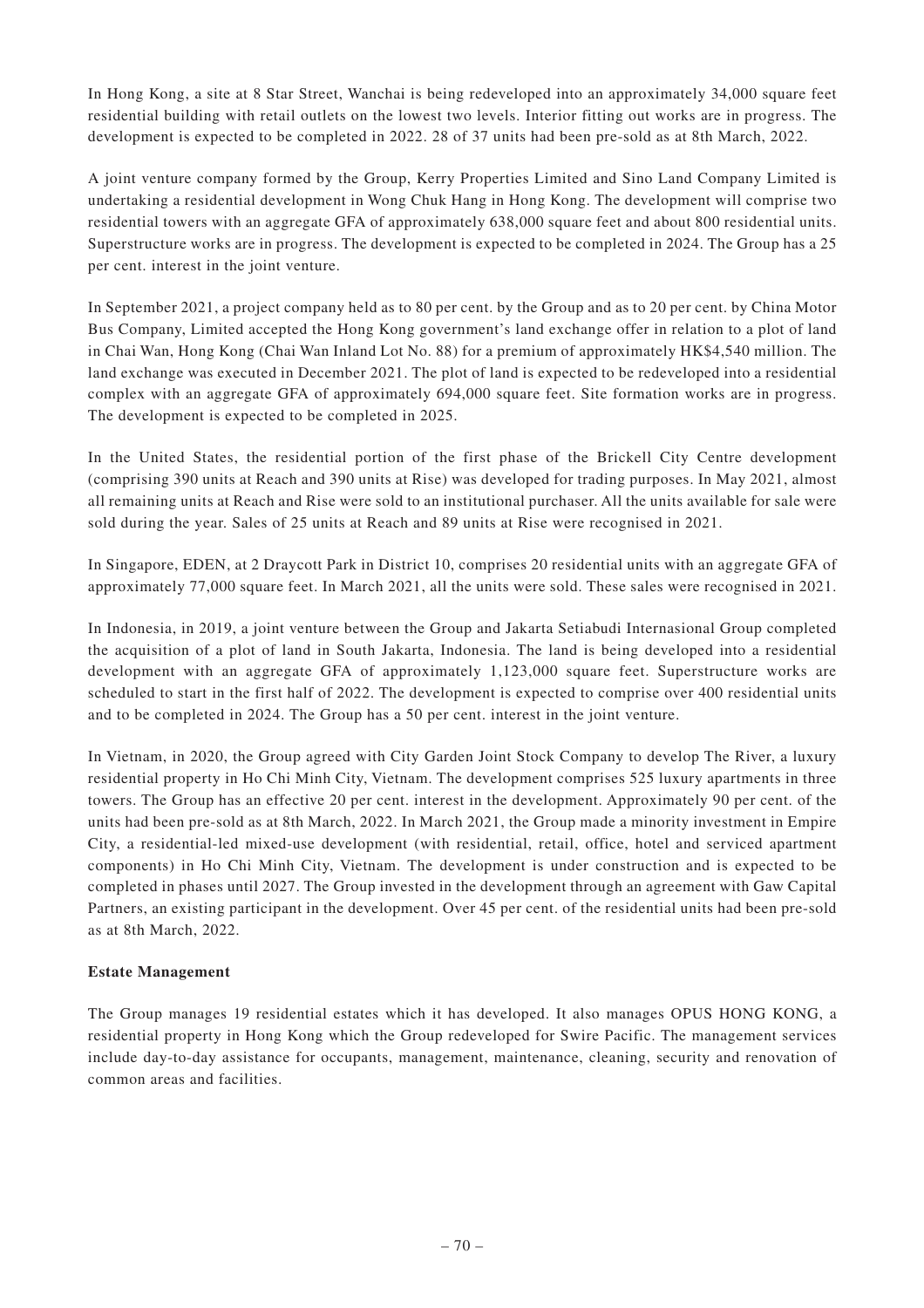## **Hotels and Restaurants**

The Group owns and manages (through Swire Hotels) EAST Hong Kong, a 345-room hotel in Taikoo Shing, The Upper House, a 117-room luxury hotel at Pacific Place, The Opposite House, a 99-room luxury hotel at Taikoo Li Sanlitun in Beijing, EAST Beijing (with a 50 per cent. interest), a 369-room lifestyle hotel at INDIGO in Beijing, The Temple House (with a 50 per cent. interest), consisting of 100 hotel rooms and 42 serviced apartments (the latter known as The Temple House Residences) at Sino-Ocean Taikoo Li Chengdu, and The Middle House (with a 50 per cent. interest), a luxury property consisting of 111 hotel rooms and 102 serviced apartments at HKRI Taikoo Hui, Shanghai. In October 2021, EAST Miami, consisting of 263 hotel rooms and 89 serviced apartments at the Brickell City Centre development in Miami, ceased to be owned by Swire Properties, but it continues to be managed by Swire Hotels. The Group also owns a 20 per cent. interest in each of JW Marriott Hotel Hong Kong, Conrad Hong Kong and Island Shangri-La Hong Kong (all located at Pacific Place) and Novotel Citygate Hong Kong (located in Tung Chung), a 75 per cent. interest in Mandarin Oriental in Miami, a 97 per cent. interest in Mandarin Oriental in Guangzhou and a 50 per cent. interest in The Sukhothai Shanghai.

A non-managed hotel (The Silveri Hong Kong – MGallery), which is part of the Citygate extension in Hong Kong, is expected to open in phases, subject to any COVID-19 restrictions, in 2022.

Swire Hotels operates restaurants in Hong Kong through its hotels. It also operates a standalone restaurant. The Upper House operates The Continental, a European restaurant, at Pacific Place. EAST Hong Kong operates Mr & Mrs Fox, a restaurant with an international menu, at Taikoo Place. PUBLIC café is a standalone restaurant at Taikoo Place.

# **MANAGEMENT**

The Directors and Company Secretary of Swire Properties are:

| G. M. C. Bradley | $Chairman*$                               |
|------------------|-------------------------------------------|
| T. J. Blackburn  | Chief Executive*                          |
| F. N. Y. Lung    | Finance Director*                         |
| M. S. C. Ma      | Executive Director*                       |
| N. A. H. Fenwick | Non-Executive Director                    |
| R. S. K. Lim     | Non-Executive Director                    |
| M. J. Murray     | Non-Executive Director                    |
| M. B. Swire      | Non-Executive Director                    |
| L. K. L. Cheng   | Independent Non-Executive Director        |
| T. T. K. Choi    | Independent Non-Executive Director        |
| S. T. Fung       | <b>Independent Non-Executive Director</b> |
| J. L. Wang       | Independent Non-Executive Director        |
| M.Y. Wu          | Independent Non-Executive Director        |
| B. M. Lomas      | Company Secretary                         |
|                  |                                           |

\* *Executive Directors*

The business address of all Executive Directors and the Company Secretary is 33rd Floor, One Pacific Place, 88 Queensway, Hong Kong.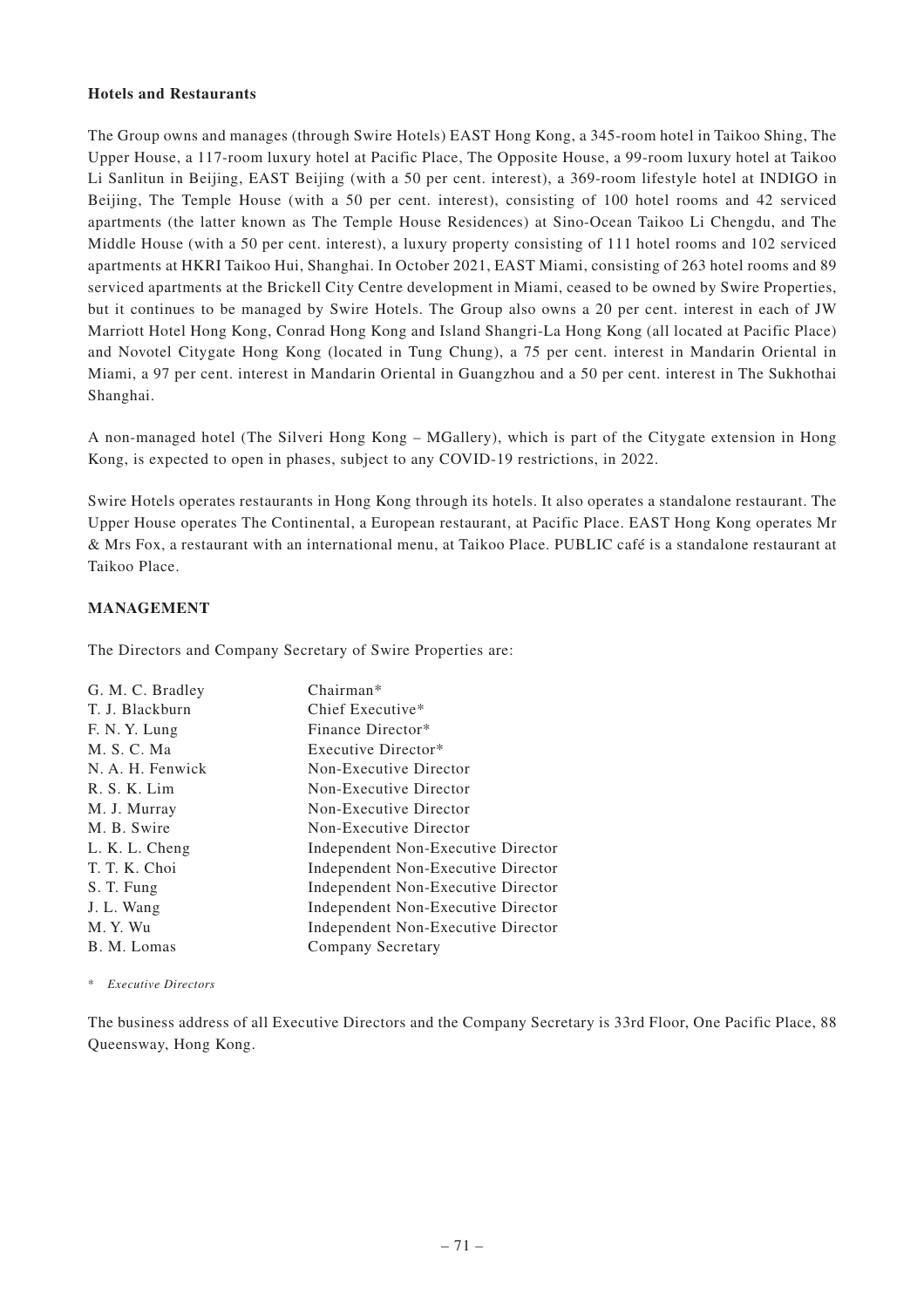# **SWIRE PROPERTIES SCHEDULE OF PRINCIPAL GROUP PROPERTIES AS AT 31ST DECEMBER, 2021**

|                                               |                                 |                                       |                                 |                                       | Gross floor areas in square feet |                                       |                                 |                                                           |  |
|-----------------------------------------------|---------------------------------|---------------------------------------|---------------------------------|---------------------------------------|----------------------------------|---------------------------------------|---------------------------------|-----------------------------------------------------------|--|
|                                               | <b>Hong Kong</b>                |                                       |                                 | <b>Chinese Mainland</b>               |                                  | <b>U.S.A.</b> and Elsewhere           |                                 | <b>Totals</b>                                             |  |
|                                               | Held<br>through<br>subsidiaries | Held<br>through<br>other<br>companies | Held<br>through<br>subsidiaries | Held<br>through<br>other<br>companies | Held<br>through<br>subsidiaries  | Held<br>through<br>other<br>companies | Held<br>through<br>subsidiaries | Held<br>through<br>subsidiaries<br>and other<br>companies |  |
| <b>Completed properties for</b><br>investment |                                 |                                       |                                 |                                       |                                  |                                       |                                 |                                                           |  |
| Retail<br>.                                   | 2,318,734                       | 167,927                               | 3,173,037                       | 2,328,520                             | 496,508                          |                                       | 5,988,279                       | 8,484,726                                                 |  |
| Office<br>Residential/Serviced                | 7,480,117                       | 727,847                               | 1,731,766                       | 1,208,566                             |                                  |                                       | 9,211,883                       | 11,148,296                                                |  |
| apartment $\ldots \ldots \ldots$              | 555,551                         |                                       | 51,517                          | 128,565                               |                                  |                                       | 607,068                         | 735,633                                                   |  |
|                                               | 358,371                         | 411,189                               | 753,647                         | 471,318                               |                                  | 258,750                               | 1,112,018                       | 2,253,275                                                 |  |
|                                               | 10,712,773                      | 1,306,963                             | 5,709,967                       | 4,136,969                             | 496,508                          | 258,750                               | 16,919,248                      | 22,621,930                                                |  |
| Property developments for<br>investment       |                                 |                                       |                                 |                                       |                                  |                                       |                                 |                                                           |  |
| Retail                                        | 2,851                           |                                       |                                 |                                       |                                  |                                       | 2,851                           | 2,851                                                     |  |
| Office<br>Residential/Serviced                | 1,218,000                       |                                       |                                 |                                       |                                  |                                       | 1,218,000                       | 1,218,000                                                 |  |
| apartment                                     | 14,768                          |                                       |                                 |                                       |                                  | ÷.                                    | 14,768                          | 14,768                                                    |  |
| Under planning                                |                                 |                                       |                                 | 1,416,087                             | 1,444,000*                       |                                       | 1,444,000                       | 2,860,087                                                 |  |
|                                               | 1,235,619                       |                                       |                                 | 1,416,087                             | 1,444,000                        |                                       | 2,679,619                       | 4,095,706                                                 |  |
| Property developments for sale                |                                 |                                       |                                 |                                       |                                  |                                       |                                 |                                                           |  |
| Retail                                        | 2,002                           |                                       |                                 |                                       |                                  |                                       | 2,002                           | 2,002                                                     |  |
| Residential/Mixed-use                         | 723,131                         | 159,576                               |                                 | $\equiv$                              | 1,073,000                        | 1,852,408                             | 1,796,131                       | 3,808,115                                                 |  |
|                                               | 725,133                         | 159,576                               |                                 |                                       | 1,073,000                        | 1,852,408                             | 1,798,133                       | 3,810,117                                                 |  |
|                                               | 12,673,525                      | 1,466,539                             | 5,709,967                       | 5,553,056                             | 3,013,508                        | 2,111,158                             | 21,397,000                      | 30,527,753                                                |  |

*\* One Brickell City Centre is currently under planning. The site is included under "Properties held for development" in the financial statements.*

*Notes:*

5. All properties in the U.S.A. are freehold.

<sup>1.</sup> All properties held through subsidiary companies are wholly-owned except for Island Place (60% owned), Chai Wan Inland Lot No. 178 (80% owned), Taikoo Hui, Guangzhou (97% owned) and Brickell City Centre (Retail: 62.93% owned). The above summary table includes the floor areas of these four properties in 100%.

<sup>2. &</sup>quot;Other companies" comprise joint venture companies, associated companies and financial assets at fair value through profit or loss. The floor areas of properties held through such companies are shown on an attributable basis.

<sup>3.</sup> Gross floor areas in Hong Kong and the Chinese Mainland exclude car parking spaces; there are about 9,490 completed car parking spaces in Hong Kong and the Chinese Mainland, which are held by subsidiaries and other companies for investment.

<sup>4.</sup> When a Hong Kong property is held under a renewable lease, the expiry date of the renewal period is shown.

<sup>6.</sup> Gross floor areas for all properties in the U.S.A. represent saleable or leasable areas for completed and nearly completed properties, which exclude car parking spaces; there are about 1,976 completed car parking spaces held by subsidiaries and other companies for investment.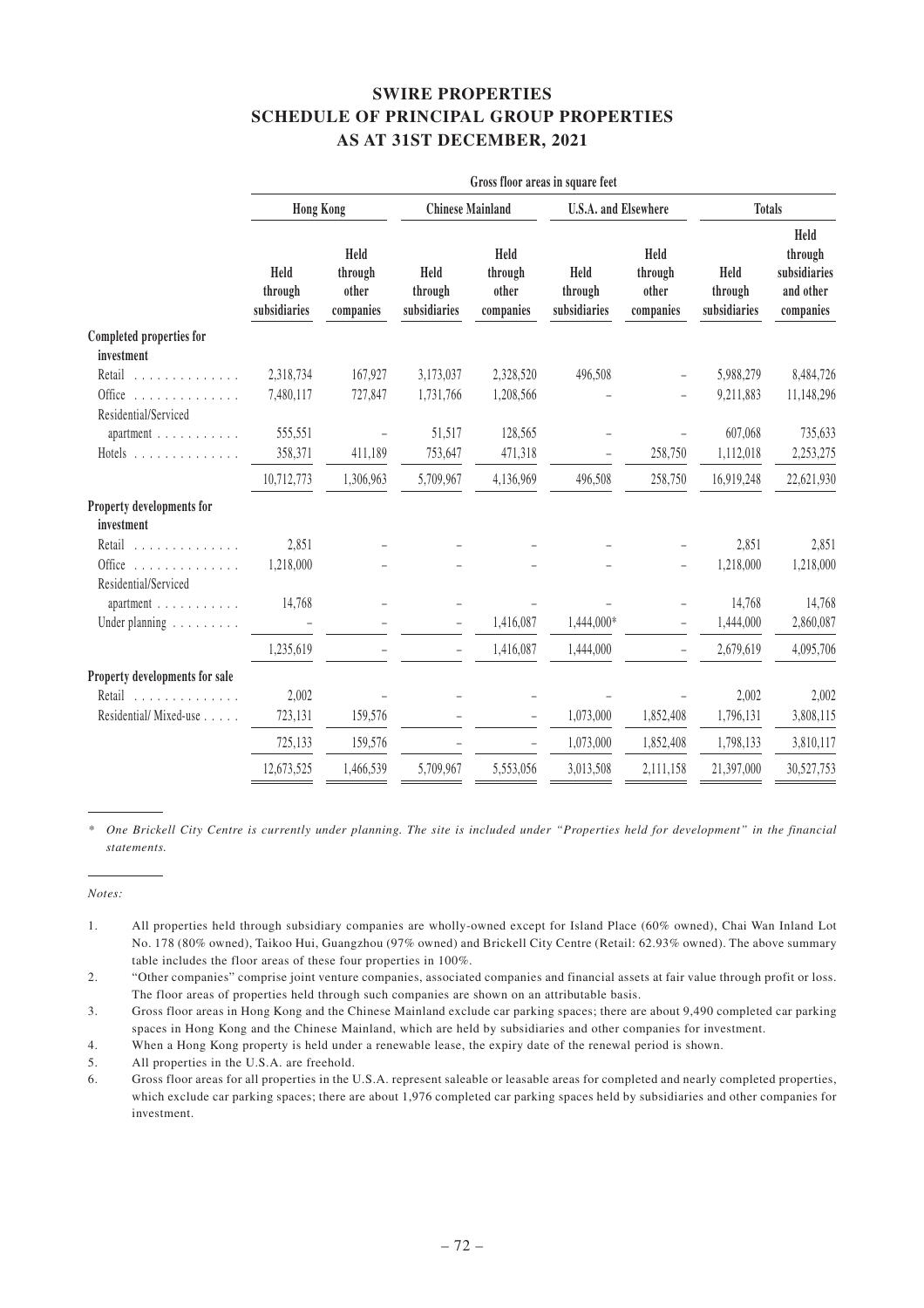|               | Completed properties for<br>investment in Hong Kong | Lot number                                                                                                                                                                                                                                                                                                                                                                                                                                                                           | Leasehold<br>expiry | Site area<br>in square<br>feet | <b>Gross floor</b><br>area in<br>square feet | Number of<br>car parks | Year of<br>completion | Remarks                                                                           |
|---------------|-----------------------------------------------------|--------------------------------------------------------------------------------------------------------------------------------------------------------------------------------------------------------------------------------------------------------------------------------------------------------------------------------------------------------------------------------------------------------------------------------------------------------------------------------------|---------------------|--------------------------------|----------------------------------------------|------------------------|-----------------------|-----------------------------------------------------------------------------------|
| <b>Office</b> |                                                     |                                                                                                                                                                                                                                                                                                                                                                                                                                                                                      |                     |                                |                                              |                        |                       |                                                                                   |
| 1.            | Pacific Place,<br>88 Queensway,<br>Central          |                                                                                                                                                                                                                                                                                                                                                                                                                                                                                      |                     |                                |                                              |                        |                       |                                                                                   |
|               | One Pacific Place                                   | IL 8571 (part)                                                                                                                                                                                                                                                                                                                                                                                                                                                                       | 2135                | 115,066<br>(part)              | 863,266                                      |                        | 1988                  |                                                                                   |
|               | Two Pacific Place                                   | IL 8582 & Ext. (part)                                                                                                                                                                                                                                                                                                                                                                                                                                                                | 2047                | 203,223<br>(part)              | 695,510                                      |                        | 1990                  |                                                                                   |
| 2.            | Three Pacific Place,<br>One Queen's Road<br>East    | IL 47A sA RP<br>IL 47A sB RP<br>IL 47A sC RP<br>IL 47B sC RP<br>IL 47A RP<br>IL 47C sA ss1 RP<br>IL 47C sA RP<br>IL 47B sA RP<br>IL 47B sB RP<br>IL 47B RP<br>IL 47A sB ss2<br>IL 47A sD<br>IL 47B sD<br>IL 47C RP<br>IL 47D RP<br>IL 47D sA RP<br>IL 47 sA ss1<br>IL 47 sA RP<br>IL 47 sB ss1 & RP<br>IL 47 sC ss1 & ss2 sA & ss2 RP &<br>ss3 sA & ss3 RP & ss4 & ss5 &<br>$ss6$ sA & ss6 RP & ss7 RP & RP<br>IL 47 sP<br><b>IL 47 RP</b><br>IL 47 sC ss5 Ext.<br>IL 47 sC ss1 Ext. | 2050-2852           | 40,236                         | 627,657                                      | 111                    | 2004/07               | Linked to The<br>Mall at Pacific<br>Place and<br><b>Admiralty MTR</b><br>station. |
| 3.            | Devon House,<br>Taikoo Place                        | QBML 1 sE ss2 (part)<br>QBML 1 sF ss1 (part)<br>QBML 1 sF RP (part)<br>ML 703 sN (part)                                                                                                                                                                                                                                                                                                                                                                                              | 2881                | 70,414<br>(part)               | 803,452                                      | 311                    | 1993                  | Linked to Dorset<br>House and<br>Cambridge<br>House.                              |
| 4.            | Dorset House,<br>Taikoo Place                       | QBML 1 sQ (part)<br>QBML 1 sR ss1 (part)<br>QBML 1 sR RP (part)<br>QBML 1 sS (part)<br>QBML 1 sT ss1 (part)<br>QBML 1 sT ss2 (part)<br>QBML 1 sT RP (part)<br>QBML 1 sU (part)<br>QBML 1 sW (part)<br>QBML 1 RP (part)                                                                                                                                                                                                                                                               | 2881                | 238,582<br>(part)              | 609,540                                      | 215                    | 1994                  | Linked to Devon<br>House.                                                         |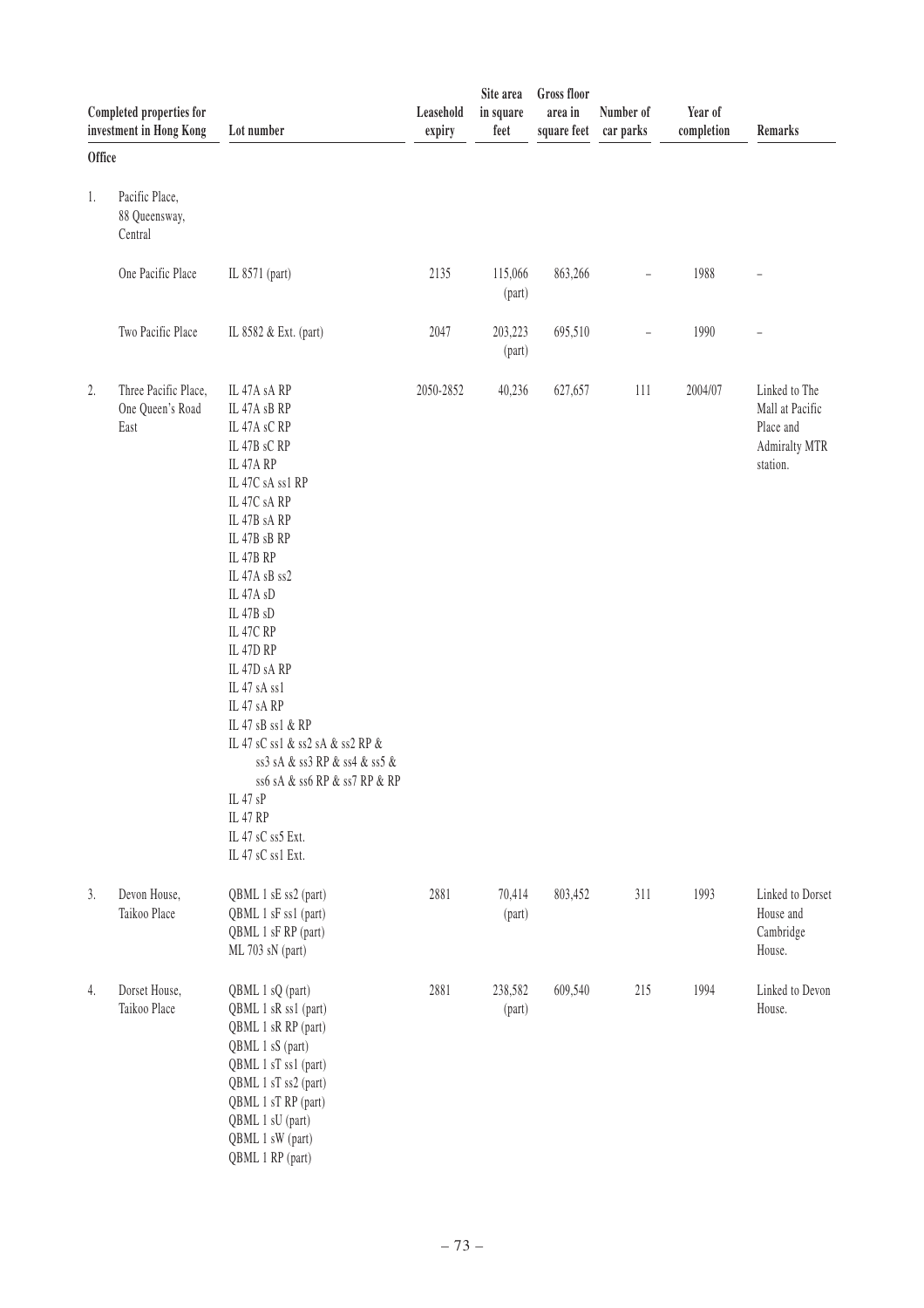|     | Completed properties for<br>investment in Hong Kong | Lot number                                                                                                                                                                                                             | Leasehold<br>expiry | Site area<br>in square<br>feet | Gross floor<br>area in<br>square feet | Number of<br>car parks | Year of<br>completion   | Remarks                                          |
|-----|-----------------------------------------------------|------------------------------------------------------------------------------------------------------------------------------------------------------------------------------------------------------------------------|---------------------|--------------------------------|---------------------------------------|------------------------|-------------------------|--------------------------------------------------|
| 5.  | Lincoln House,<br>Taikoo Place                      | QBML 1 sQ (part)<br>QBML 1 sR ss1 (part)<br>QBML 1 sR RP (part)<br>QBML 1 sS (part)<br>QBML 1 sT ss1 (part)<br>QBML 1 sT ss2 (part)<br>QBML 1 sT RP (part)<br>QBML 1 sU (part)<br>QBML 1 sW (part)<br>QBML 1 RP (part) | 2881                | 238,582<br>(part)              | 333,529                               | 164                    | 1998                    | Linked to PCCW<br>Tower and One<br>Taikoo Place. |
| 6.  | Oxford House,<br>Taikoo Place                       | QBML 1 sC ss4<br>QBML 1 sC ss7 (part)<br>QBML 2 & Ext. sD                                                                                                                                                              | 2881/2899           | 33,434                         | 501,253                               | 182                    | 1999                    | Linked to One<br>Taikoo Place.                   |
| 7.  | Cambridge House,<br>Taikoo Place                    | QBML 1 sE ss2 (part)<br>QBML 1 sF ss1 (part)<br>QBML 1 sF RP (part)<br>ML 703 sN (part)                                                                                                                                | 2881                | 70,414<br>(part)               | 268,795                               |                        | 2003                    | Linked to Devon<br>House.                        |
| 8.  | One Island East,<br>Taikoo Place                    | QBML 1 sC ss5<br>QBML 1 sC ss6<br>QBML 2 & Ext. sF<br>QBML 2 & Ext. sG<br>QBML 2 & Ext. sH ss6 sB RP<br>QBML 2 & Ext. sH RP<br>QBML 2 & Ext. RP<br>QBIL 15 sD                                                          | 2881/2899           | 109,929                        | 1,537,011                             |                        | 2008                    |                                                  |
| 9.  | One Taikoo Place,<br>Taikoo Place                   | QBML 1 sQ (part)<br>QBML 1 sR ss1 (part)<br>QBML 1 sR RP (part)<br>QBML 1 sS (part)<br>QBML 1 sT ss1 (part)<br>QBML 1 sT ss2 (part)<br>QBML 1 sT RP (part)<br>QBML 1 sU (part)<br>QBML 1 sW (part)<br>QBML 1 RP (part) | 2881                | 238,582<br>(part)              | 1,013,368                             | 82                     | 2018                    | Linked to Lincoln<br>House and<br>Oxford House.  |
| 10. | 8 Queen's Road East,<br>Wanchai                     | IL 5250<br>IL 7948<br>IL 7950                                                                                                                                                                                          | 2089/2103/<br>2113  | 4,612                          | 81,346                                |                        | 2013<br>(Refurbishment) | With ground<br>floor retail.                     |
| 11. | 28 Hennessy Road,<br>Wanchai                        | ML 23<br>IL 2244 RP<br>IL 2245 RP                                                                                                                                                                                      | 2843                | 9,622                          | 145,390                               |                        | 2012                    |                                                  |
|     |                                                     | Total held through subsidiaries                                                                                                                                                                                        |                     |                                | 7,480,117                             | 1,065                  |                         |                                                  |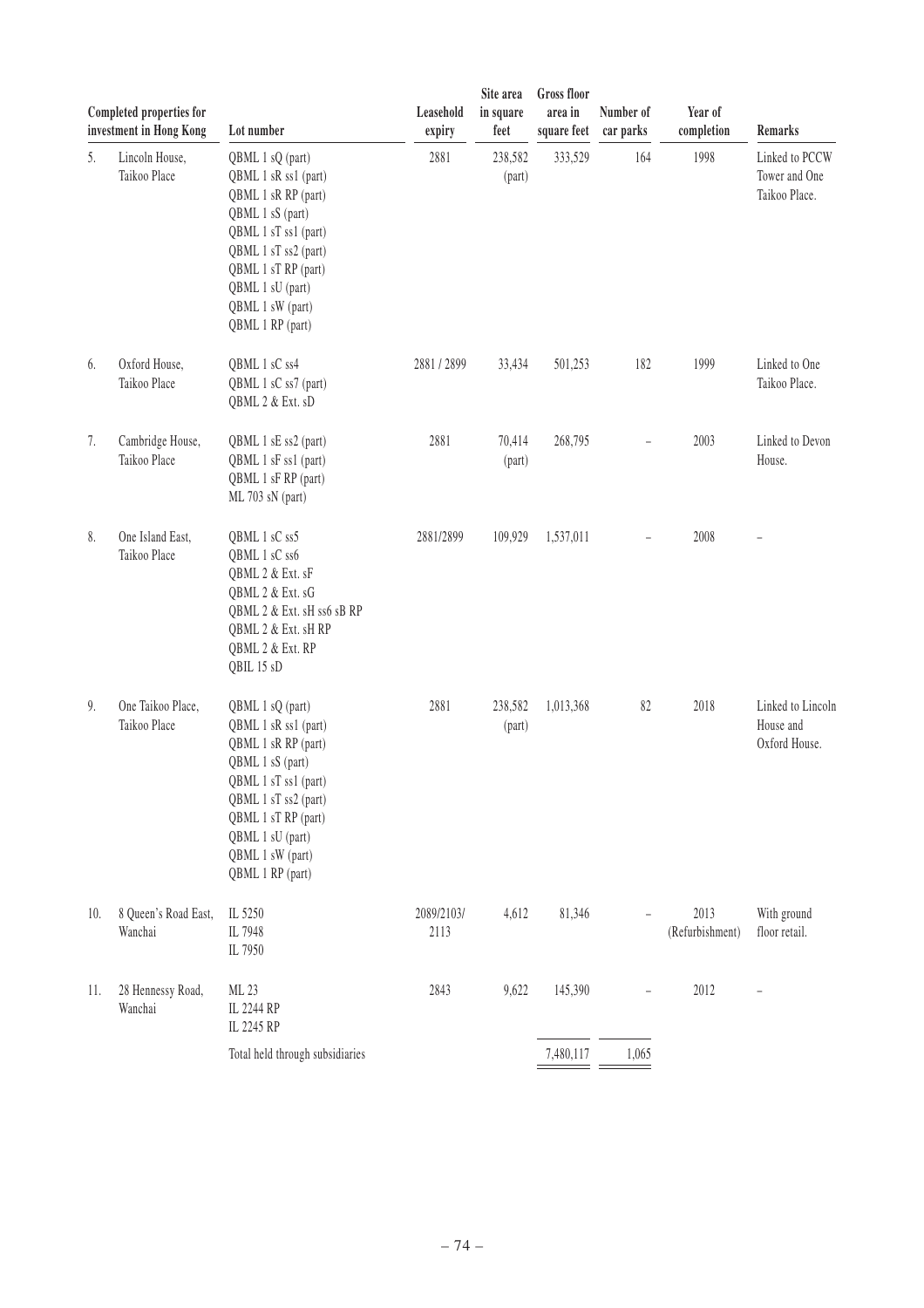|     | Completed properties for<br>investment in Hong Kong | Lot number                                                                                                                                                                                                             | Leasehold<br>expiry | Site area<br>in square<br>feet | <b>Gross</b> floor<br>area in<br>square feet | Number of<br>car parks | Year of<br>completion | Remarks                                                                                                                                                                         |
|-----|-----------------------------------------------------|------------------------------------------------------------------------------------------------------------------------------------------------------------------------------------------------------------------------|---------------------|--------------------------------|----------------------------------------------|------------------------|-----------------------|---------------------------------------------------------------------------------------------------------------------------------------------------------------------------------|
| 12. | PCCW Tower,<br>Taikoo Place                         | QBML 1 sQ (part)<br>QBML 1 sR ss1 (part)<br>QBML 1 sR RP (part)<br>QBML 1 sS (part)<br>QBML 1 sT ss1 (part)<br>QBML 1 sT ss2 (part)<br>QBML 1 sT RP (part)<br>QBML 1 sU (part)<br>QBML 1 sW (part)<br>QBML 1 RP (part) | 2881                | 238,582<br>(part)              | 620,148                                      | 217                    | 1994                  | Linked to Dorset<br>House.<br>Floor area shown<br>represents the<br>whole<br>development, in<br>which the Group<br>owns a 50%<br>interest.                                      |
| 13. | Berkshire House,<br>Taikoo Place                    | IL 8854                                                                                                                                                                                                                | 2047                | 25,926                         | 388,838                                      | 84                     | 1998                  | Floor area shown<br>represents the<br>whole<br>development, in<br>which the Group<br>owns a 50%<br>interest.                                                                    |
| 14. | One Citygate,<br>Tung Chung,<br>Lantau              | TCTL 2 (part)                                                                                                                                                                                                          | 2047                | 358,557<br>(part)              | 160,522                                      | 63                     | 1999/2000             | Above Citygate<br>shopping centre.<br>Floor area shown<br>represents the<br>whole of the<br>office area of the<br>development, in<br>which the Group<br>owns a 20%<br>interest. |
| 15. | South Island Place,<br>Wong Chuk Hang               | <b>AIL 461 RP</b>                                                                                                                                                                                                      | 2064                | 25,260                         | 382,499                                      | 137                    | 2018                  | Floor area shown<br>represents the<br>whole<br>development, in<br>which the Group<br>owns a 50%<br>interest.                                                                    |
|     |                                                     | Total held through joint venture companies                                                                                                                                                                             |                     |                                | 1,552,007                                    | 501                    |                       |                                                                                                                                                                                 |
|     |                                                     | - of which attributable to the Group                                                                                                                                                                                   |                     |                                | 727,847                                      |                        |                       |                                                                                                                                                                                 |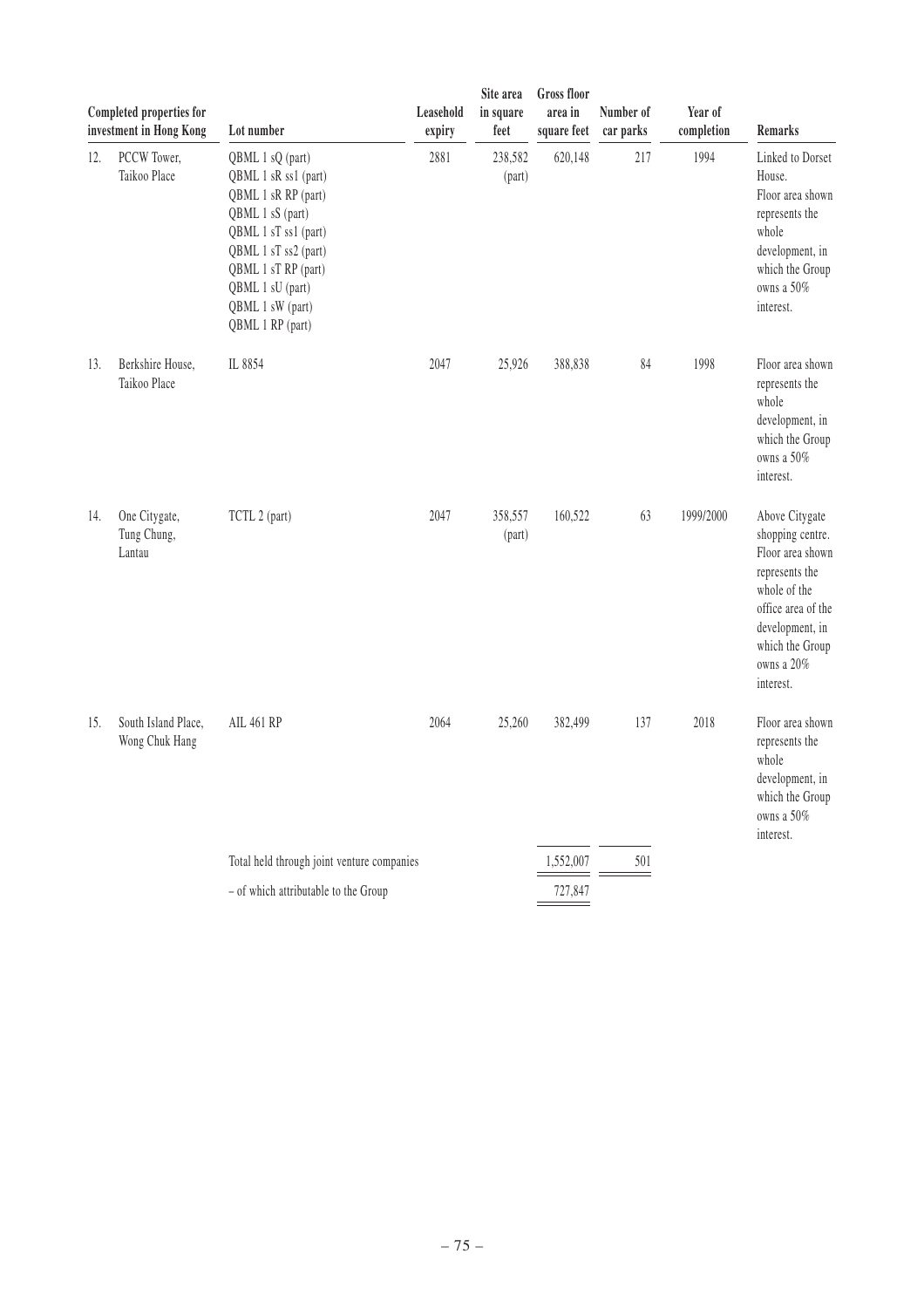|        | Completed properties for<br>investment in Hong Kong    | Lot number                                                                                                                                                                                                                                                                                                                                                                                                                                                                                                                                         | Leasehold<br>expiry | Site area<br>in square<br>feet | <b>Gross floor</b><br>area in<br>square feet | Number of<br>car parks | Year of<br>completion | Remarks                                                                                                                                                                                                                                                                 |
|--------|--------------------------------------------------------|----------------------------------------------------------------------------------------------------------------------------------------------------------------------------------------------------------------------------------------------------------------------------------------------------------------------------------------------------------------------------------------------------------------------------------------------------------------------------------------------------------------------------------------------------|---------------------|--------------------------------|----------------------------------------------|------------------------|-----------------------|-------------------------------------------------------------------------------------------------------------------------------------------------------------------------------------------------------------------------------------------------------------------------|
| Retail |                                                        |                                                                                                                                                                                                                                                                                                                                                                                                                                                                                                                                                    |                     |                                |                                              |                        |                       |                                                                                                                                                                                                                                                                         |
| 1.     | Pacific Place,<br>88 Queensway,<br>Central             |                                                                                                                                                                                                                                                                                                                                                                                                                                                                                                                                                    |                     |                                |                                              |                        |                       |                                                                                                                                                                                                                                                                         |
|        | The Mall at Pacific<br>Place                           | IL 8571 (part)<br>IL 8582 & Ext. (part)                                                                                                                                                                                                                                                                                                                                                                                                                                                                                                            | 2135/2047           | 318,289<br>(part)              | 711,182                                      | 426                    | 1988/90               | Shopping centre<br>with restaurants<br>and a cinema.<br>Access to<br><b>Admiralty MTR</b><br>station. Pacific<br>Place also<br>comprises<br>serviced<br>apartments and<br>hotels, details of<br>which are given<br>in the Residential<br>and Hotel<br>categories below. |
| 2.     | Cityplaza,<br>Taikoo Shing                             | QBML 2 & Ext. sK ss5 (part)<br>QBML 2 & Ext. sR RP (part)<br>QBML 2 & Ext. sR ss1 sA (part)<br>QBML 2 & Ext. sR ss2 (part)<br>QBML 2 & Ext. sQ RP (part)<br>QBML 2 & Ext. sQ ss7 sA (part)<br>QBML 2 & Ext. sQ ss7 RP (part)<br>QBML 2 & Ext. sQ ss2 sB (part)<br>QBML 2 & Ext. sQ ss2 sA ss1 (part)<br>QBML 2 & Ext. sQ ss2 sA RP (part)<br>QBML 2 & Ext. sJ RP (part)                                                                                                                                                                            | 2899                | 334,475<br>(part)              | 1,096,898                                    | 845                    | 1983/87/97/2000       | Shopping centre<br>with restaurants,<br>ice-skating rink,<br>cinema and<br>access to Tai Koo<br>MTR station.                                                                                                                                                            |
| 3.     | Commercial areas in<br>Stages I - X of Taikoo<br>Shing | SML 1 sA ss1, SML 1 sA RP<br>SML 1 sB, SML 2 sCRP<br>SML 2 sC ss2<br>SML 2 sD, SML 2 RP<br>QBML 2 & Ext. sJ ss1<br>QBML 2 & Ext. sJ ss3<br>QBML 2 & Ext. sL<br>QBML 2 & Ext. sN<br>QBML 2 & Ext. sQ ss4 & ss5<br>QBML 2 & Ext. sQ ss2 sC<br>QBML 2 & Ext. sS ss1<br>QBML 2 & Ext. sH ss1<br>QBML 2 & Ext. sH ss3 sA<br>QBML 2 & Ext. sK ss3 sA<br>QBML 2 & Ext. sU ss1<br>QBML 2 & Ext. sK ss3 RP<br>QBML 2 & Ext. sK ss4 sA & RP<br>QBML 2 & Ext. sT ss1 & RP<br>QBML 2 & Ext. sURP<br>QBML 2 & Ext. sK ss9 &<br>ss10 & ss11 & ss13 & ss16 (part) | 2081/2889/<br>2899  |                                | 329,810                                      | 2,432                  | 1977-85               | Neighbourhood<br>shops, schools<br>and car parking<br>spaces.                                                                                                                                                                                                           |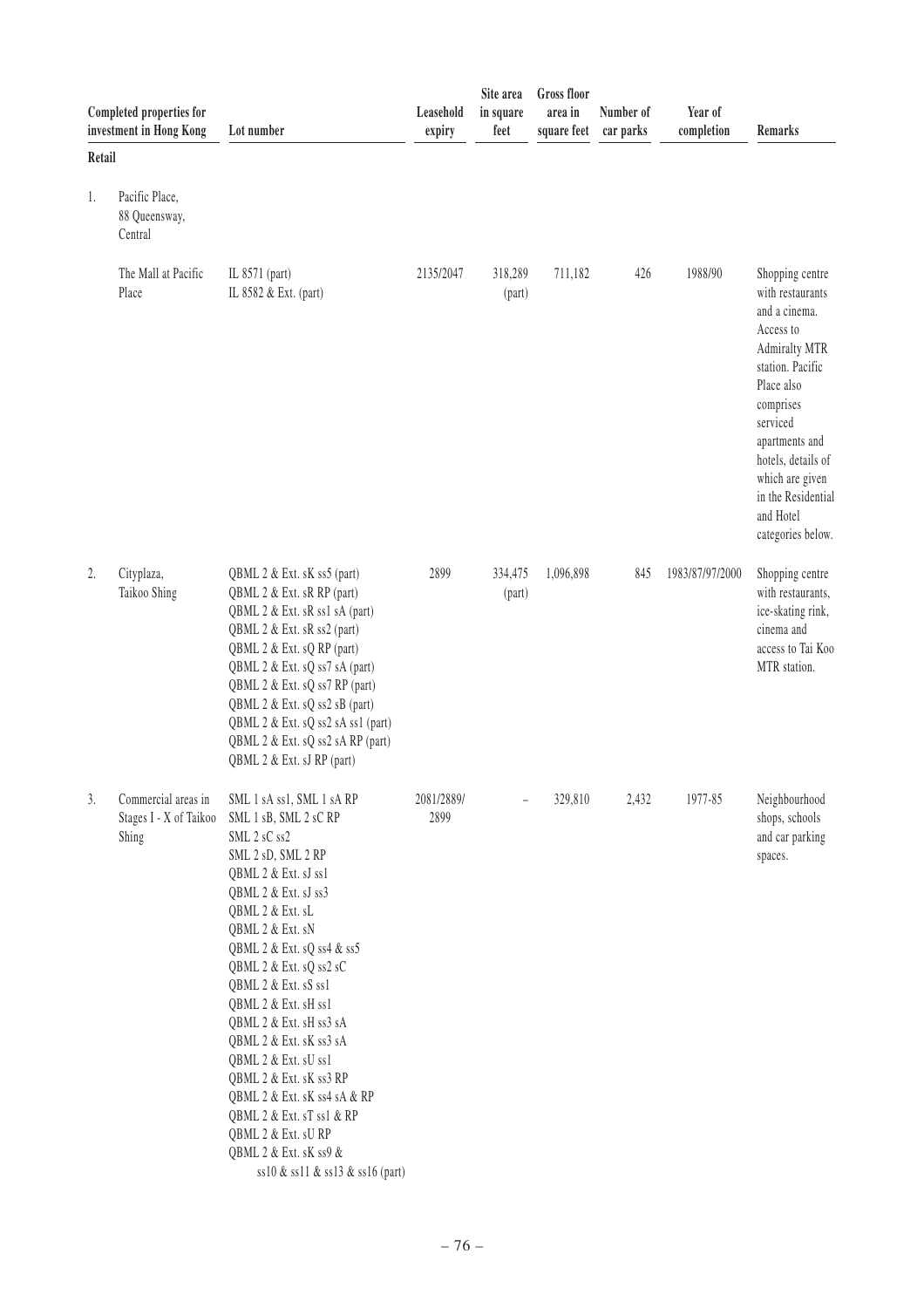|    | Completed properties for<br>investment in Hong Kong              | Lot number                                                                                 | Leasehold<br>expiry | Site area<br>in square<br>feet | <b>Gross</b> floor<br>area in<br>square feet | Number of<br>car parks | Year of<br>completion   | Remarks                                                                                                                                   |
|----|------------------------------------------------------------------|--------------------------------------------------------------------------------------------|---------------------|--------------------------------|----------------------------------------------|------------------------|-------------------------|-------------------------------------------------------------------------------------------------------------------------------------------|
| 4. | <b>Island Place</b><br>500 King's Road,<br>North Point           | IL 8849 (part)                                                                             | 2047                | 106,498<br>(part)              | 150,223                                      | 288                    | 1996                    | Floor area shown<br>represents the<br>whole shopping<br>centre podium, in<br>which the Group<br>owns a 60%<br>interest.                   |
| 5. | StarCrest,<br>9 Star Street,<br>Wanchai                          | IL 8853 (part)                                                                             | 2047                | 40,871<br>(part)               | 13,112                                       | 83                     | 1999                    | Floor area shown<br>represents the<br>whole of the<br>retail podium.                                                                      |
| 6. | <b>EAST</b> Residences,<br>23 Tong Chong Street,<br>Taikoo Place | ML 703 sI (part)                                                                           | 2881                | 8,664<br>(part)                | 12,312                                       |                        | 2014                    | Floor area shown<br>represents the<br>whole of a<br>3-storey retail<br>podium<br>(excluding<br>serviced suites<br>above).                 |
| 7. | <b>STAR STUDIOS</b><br>I & II<br>8-10 & 18<br>Wing Fung Street   | IL 47 sF (part)<br>IL 47 sG (part)<br>IL 47 sH (part)<br>IL 47 sI (part)<br>IL 8464 (part) | 2056/2852           | 6,775<br>(part)                | 5,197                                        |                        | 2016<br>(Refurbishment) | Floor area shown<br>represents the<br>retail area<br>(excluding<br>residential<br>apartments).                                            |
|    |                                                                  | Total held through subsidiaries                                                            |                     |                                | 2,318,734                                    | 4,074                  |                         |                                                                                                                                           |
| 8. | Tung Chung Crescent,<br>Tung Chung, Lantau                       | TCTL 1 (part)                                                                              | 2047                | 331,658<br>(part)              | 36,053                                       | 75                     | 1998/1999               | Floor area shown<br>represents the<br>retail space, in<br>which the Group<br>owns a 20%<br>interest.                                      |
| 9. | Citygate Outlets,<br>Tung Chung,<br>Lantau                       | TCTL 2 (part)<br>TCTL 11 (part)                                                            | 2047/2063           | 466,476<br>(part)              | 803,582                                      | 1,197                  | 1999/2000/2019          | Floor area shown<br>represents the<br>whole of the<br>retail area of the<br>development, in<br>which the Group<br>owns a 20%<br>interest. |
|    |                                                                  | Total held through joint venture companies                                                 |                     |                                | 839,635                                      | 1,272                  |                         |                                                                                                                                           |
|    |                                                                  | - of which attributable to the Group                                                       |                     |                                | 167,927                                      |                        |                         |                                                                                                                                           |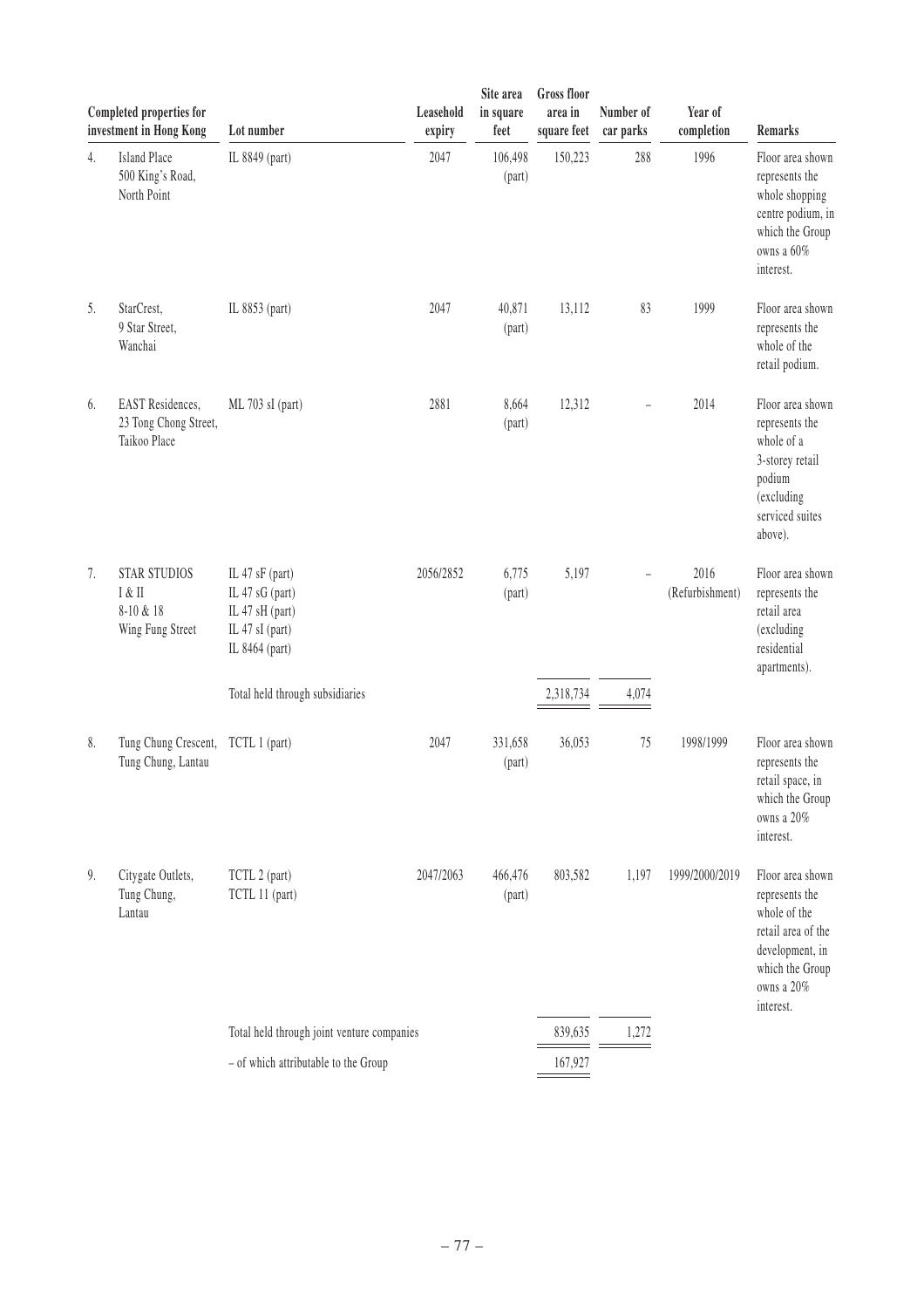|                  | Completed properties for<br>investment in Hong Kong              | Lot number                                                                                   | Leasehold<br>expiry | Site area<br>in square<br>feet | <b>Gross floor</b><br>area in<br>square feet | Number of<br>car parks | Year of<br>completion   | Remarks                                                                                                               |
|------------------|------------------------------------------------------------------|----------------------------------------------------------------------------------------------|---------------------|--------------------------------|----------------------------------------------|------------------------|-------------------------|-----------------------------------------------------------------------------------------------------------------------|
|                  | Residential                                                      |                                                                                              |                     |                                |                                              |                        |                         |                                                                                                                       |
| 1.               | Pacific Place<br>Apartments,<br>88 Queensway                     | IL 8582 & Ext. (part)                                                                        | 2047                | 203,223<br>(part)              | 443,075                                      |                        | 1990                    | 270 serviced<br>suites within the<br>Conrad Hong<br>Kong Hotel<br>tower.                                              |
| $\overline{2}$ . | <b>EAST</b> Residences,<br>23 Tong Chong Street,<br>Taikoo Place | ML 703 sI (part)                                                                             | 2881                | 8,664<br>(part)                | 62,756                                       | -                      | 2014                    | 106 serviced<br>suites above a<br>3-storey retail<br>podium.<br>Floor area shown<br>excludes retail<br>portion.       |
| 3.               | <b>STAR STUDIOS</b><br>I & II<br>$8-10 & 18$<br>Wing Fung Street | IL 47 sF (part)<br>IL 47 $sG$ (part)<br>IL 47 sH (part)<br>IL 47 sI (part)<br>IL 8464 (part) | 2056/2852           | 6,775<br>(part)                | 47,076                                       |                        | 2016<br>(Refurbishment) | 120 apartments<br>above ground<br>floor shops.<br>Floor area shown<br>excludes retail<br>area (5,197<br>square feet). |
| 4                | House B, 36 Island<br>Road, Deep Water Bay                       | RBL 507 & Ext. (part)                                                                        | 2097                | 20,733<br>(part)               | 2,644                                        |                        | 1980                    | One detached<br>house.                                                                                                |
|                  |                                                                  | Total held through subsidiaries                                                              |                     |                                | 555,551                                      |                        |                         |                                                                                                                       |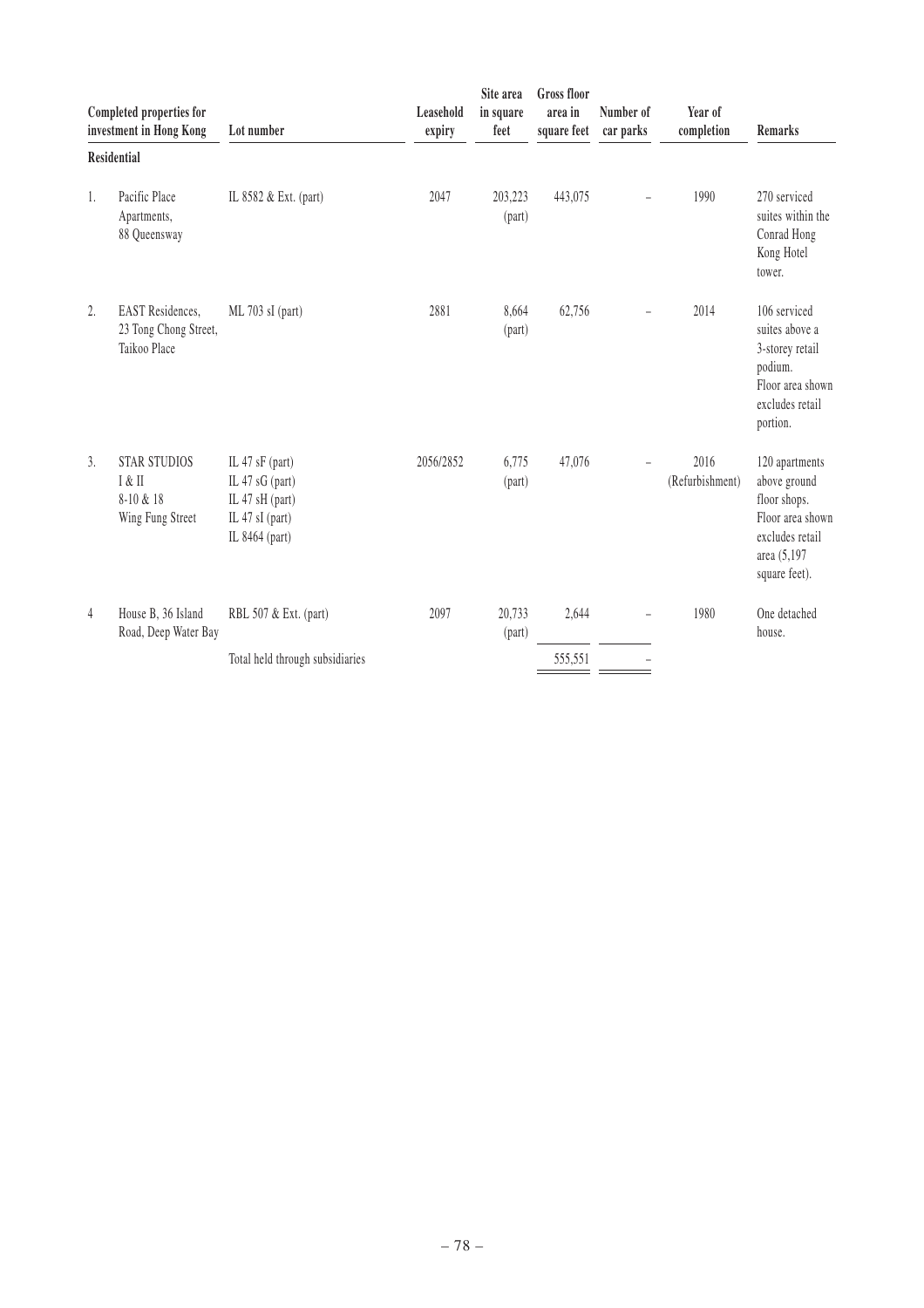|       | Completed properties for<br>investment in Hong Kong | Lot number                                                                                                                                                                                                                                                                                                                               | Leasehold<br>expiry | Site area<br>in square<br>feet | <b>Gross floor</b><br>area in<br>square feet | Number of<br>car parks   | Year of<br>completion   | Remarks                                                          |
|-------|-----------------------------------------------------|------------------------------------------------------------------------------------------------------------------------------------------------------------------------------------------------------------------------------------------------------------------------------------------------------------------------------------------|---------------------|--------------------------------|----------------------------------------------|--------------------------|-------------------------|------------------------------------------------------------------|
| Hotel |                                                     |                                                                                                                                                                                                                                                                                                                                          |                     |                                |                                              |                          |                         |                                                                  |
| 1.    | EAST Hong Kong,<br>Taikoo Shing                     | QBML 2 & Ext. sR RP (part)<br>QBML 2 & Ext. sR ss1 sA (part)<br>QBML 2 & Ext. sR ss2 (part)<br>QBML 2 & Ext. sQ RP (part)<br>QBML 2 & Ext. sQ ss7 sA (part)<br>QBML 2 & Ext. sQ ss7 RP (part)<br>QBML 2 & Ext. sQ ss2 sB (part)<br>QBML 2 & Ext. sQ ss2 sA ss1 (part)<br>QBML 2 & Ext. sQ ss2 sA RP (part)<br>QBML 2 & Ext. sJ RP (part) | 2899                | 146,184<br>(part)              | 199,633                                      |                          | 2009                    | 345-room hotel.                                                  |
| 2.    | The Upper House,<br>Pacific Place                   | IL 8571 (part)                                                                                                                                                                                                                                                                                                                           | 2135                | 115,066<br>(part)              | 158,738                                      |                          | 2009<br>(Refurbishment) | 117-room hotel<br>above the JW<br>Marriott Hotel.                |
|       |                                                     | Total held through subsidiaries                                                                                                                                                                                                                                                                                                          |                     |                                | 358,371                                      |                          |                         |                                                                  |
| 3.    | JW Marriott Hotel,<br>Pacific Place                 | IL 8571 (part)                                                                                                                                                                                                                                                                                                                           | 2135                | 115,066<br>(part)              | 525,904                                      | L.                       | 1988                    | 608-room hotel,<br>in which the<br>Group owns a<br>20% interest. |
| 4.    | Conrad Hong Kong<br>Hotel, Pacific Place            | IL 8582 & Ext. (part)                                                                                                                                                                                                                                                                                                                    | 2047                | 203,223<br>(part)              | 555,590                                      | $\overline{a}$           | 1990                    | 513-room hotel,<br>in which the<br>Group owns a<br>20% interest. |
| 5.    | Island Shangri-La<br>Hotel, Pacific Place           | IL 8582 & Ext. (part)                                                                                                                                                                                                                                                                                                                    | 2047                | 203,223<br>(part)              | 605,728                                      | $\overline{\phantom{0}}$ | 1991                    | 561-room hotel,<br>in which the<br>Group owns a<br>20% interest. |
|       |                                                     | Total held through associated companies                                                                                                                                                                                                                                                                                                  |                     |                                | 1.687.222                                    |                          |                         |                                                                  |
|       |                                                     | -of which attributable to the Group                                                                                                                                                                                                                                                                                                      |                     |                                | 337,444                                      |                          |                         |                                                                  |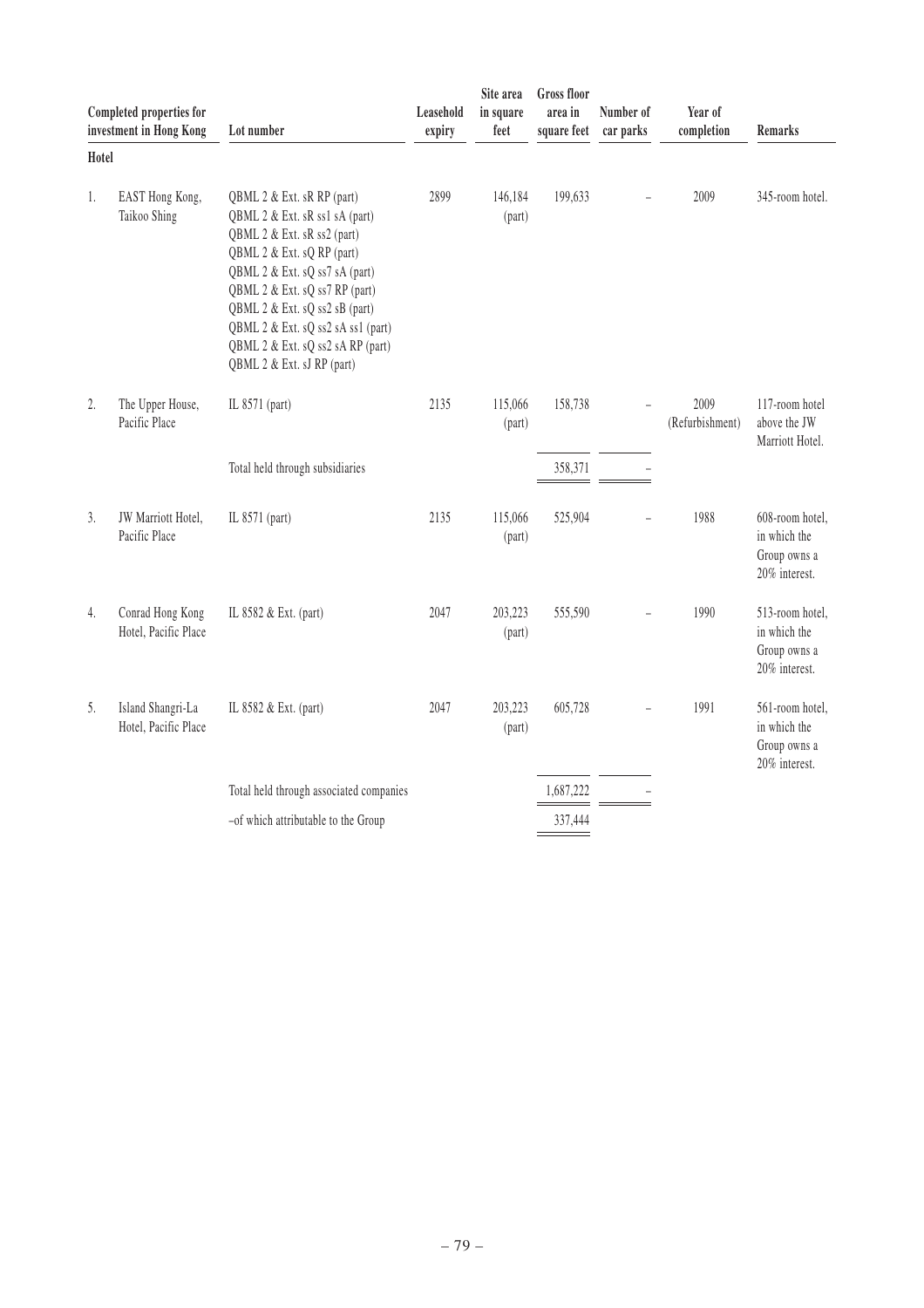|    | Completed properties for<br>investment in Hong Kong | Lot number                                 | Leasehold<br>expiry | Site area<br>in square<br>feet | Gross floor<br>area in<br>square feet | Number of<br>car parks | Year of<br>completion | <b>Remarks</b>                                                   |
|----|-----------------------------------------------------|--------------------------------------------|---------------------|--------------------------------|---------------------------------------|------------------------|-----------------------|------------------------------------------------------------------|
| 6. | Novotel Citygate<br>Hong Kong, Citygate             | TCTL 2 (part)                              | 2047                | 358,557<br>(part)              | 236,758                               | 25                     | 2005                  | 440-room hotel,<br>in which the<br>Group owns a<br>20% interest. |
| 7. | The Silveri Hong<br>Kong – MGallery,<br>Citygate    | TCTL 11 (part)                             | 2063                | 107.919<br>(part)              | 131.965                               | 5                      | 2019                  | 206-room hotel,<br>in which the<br>Group owns a<br>20% interest. |
|    |                                                     | Total held through joint venture companies |                     |                                | 368,723                               | 30                     |                       |                                                                  |
|    |                                                     | -of which attributable to the Group        |                     |                                | 73,745                                |                        |                       |                                                                  |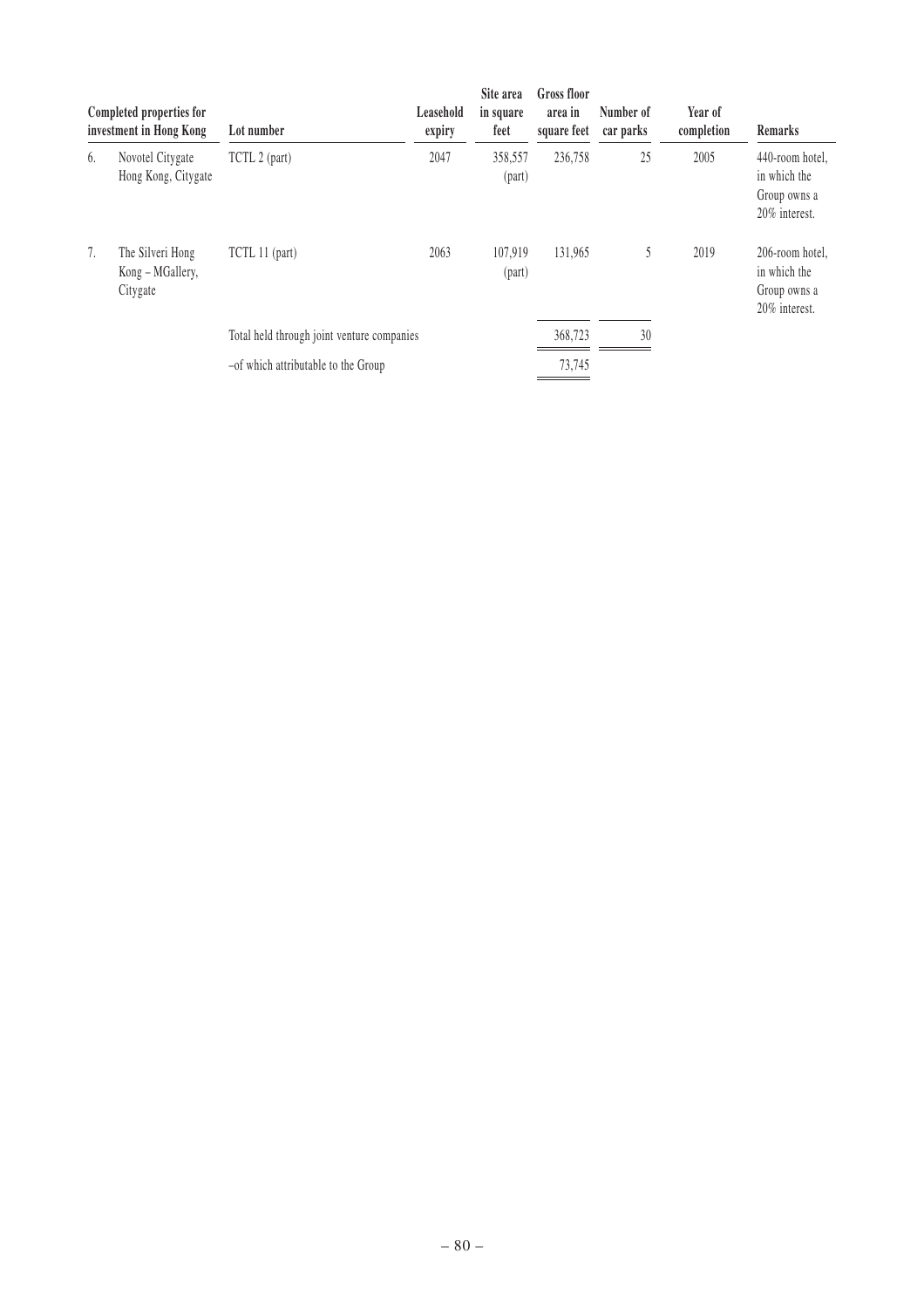|        | <b>Completed properties</b><br>for investment in the<br><b>Chinese Mainland</b> | <b>Address</b>                                                      | Leasehold<br>expiry               | Site area<br>in square<br>feet | Gross floor<br>area in<br>square feet | Number of<br>car parks | Year of<br>completion | Remarks                                                                                                                                                      |
|--------|---------------------------------------------------------------------------------|---------------------------------------------------------------------|-----------------------------------|--------------------------------|---------------------------------------|------------------------|-----------------------|--------------------------------------------------------------------------------------------------------------------------------------------------------------|
| Retail |                                                                                 |                                                                     |                                   |                                |                                       |                        |                       |                                                                                                                                                              |
| 1.     | Taikoo Li Sanlitun<br>(Taikoo Li Sanlitun<br>South)                             | 19 Sanlitun Road,<br>Chaoyang district, Beijing                     | 2044<br>$(2054$ for<br>car parks) | 566,332<br>(part)              | 776,909                               | 417                    | 2007                  | Shopping centre<br>with restaurants<br>and cinema.                                                                                                           |
| 2.     | Taikoo Li Sanlitun<br>(Taikoo Li Sanlitun<br>North)                             | 11 Sanlitun Road,<br>Chaoyang district, Beijing                     | 2044<br>$(2054$ for<br>car parks) | 566,332<br>(part)              | 519,399                               | 340                    | 2007                  | Shopping centre<br>with restaurants.                                                                                                                         |
| 3.     | Taikoo Li Sanlitun<br>(Taikoo Li Sanlitun<br>West)                              | 58 Gongti North Road,<br>Chaoyang district, Beijing                 | 2033                              | 40,102                         | 293,405                               | $50\,$                 | 2021                  | Shopping centre<br>with restaurants<br>leased by the<br>Group.                                                                                               |
| 4.     | Building 15                                                                     | 15 Sanlitun North,<br>Chaoyang district, Beijing                    | 2048                              | 4,861                          | 19,747                                |                        | 2000s                 | Commercial<br>building acquired<br>by the Group.                                                                                                             |
| 5.     | Hui Fang                                                                        | 75 Tianhe East Road,<br>Tianhe district, Guangzhou                  | 2044                              | 174,377<br>(part)              | 90,847                                | 100                    | 2008                  | Shopping centre<br>with restaurants.                                                                                                                         |
| 6.     | Taikoo Hui                                                                      | 381-389 Tianhe Road (odd numbers),<br>Tianhe district, Guangzhou    | 2051                              | 526,941<br>(part)              | 1,472,730                             | 718                    | 2011                  | Shopping centre<br>with restaurants.<br>Floor area shown<br>represents the<br>retail portion, in<br>which the Group<br>owns a 97%<br>interest.               |
|        |                                                                                 | Total held through subsidiaries                                     |                                   |                                | 3,173,037                             | 1,625                  |                       |                                                                                                                                                              |
| 7.     | <b>INDIGO</b>                                                                   | 18 Jiuxianqiao Road,<br>Chaoyang district, Beijing                  | 2044<br>$(2054$ for<br>car parks) | 631,072<br>(part)              | 939,493                               | 617                    | 2012                  | Shopping centre<br>with restaurants<br>and cinema.<br>Floor area shown<br>represents the<br>retail portion, in<br>which the Group<br>owns a 50%<br>interest. |
| 8.     | Sino-Ocean Taikoo Li<br>Chengdu                                                 | Daci Temple Area,<br>9 Dongda Street,<br>Jinjiang district, Chengdu | 2051                              | 814,604<br>(part)              | 1,314,973                             | 1,051                  | 2014                  | Shopping centre<br>with restaurants<br>and cinema.<br>Floor area shown<br>represents the<br>retail portion, in<br>which the Group<br>owns a 50%<br>interest. |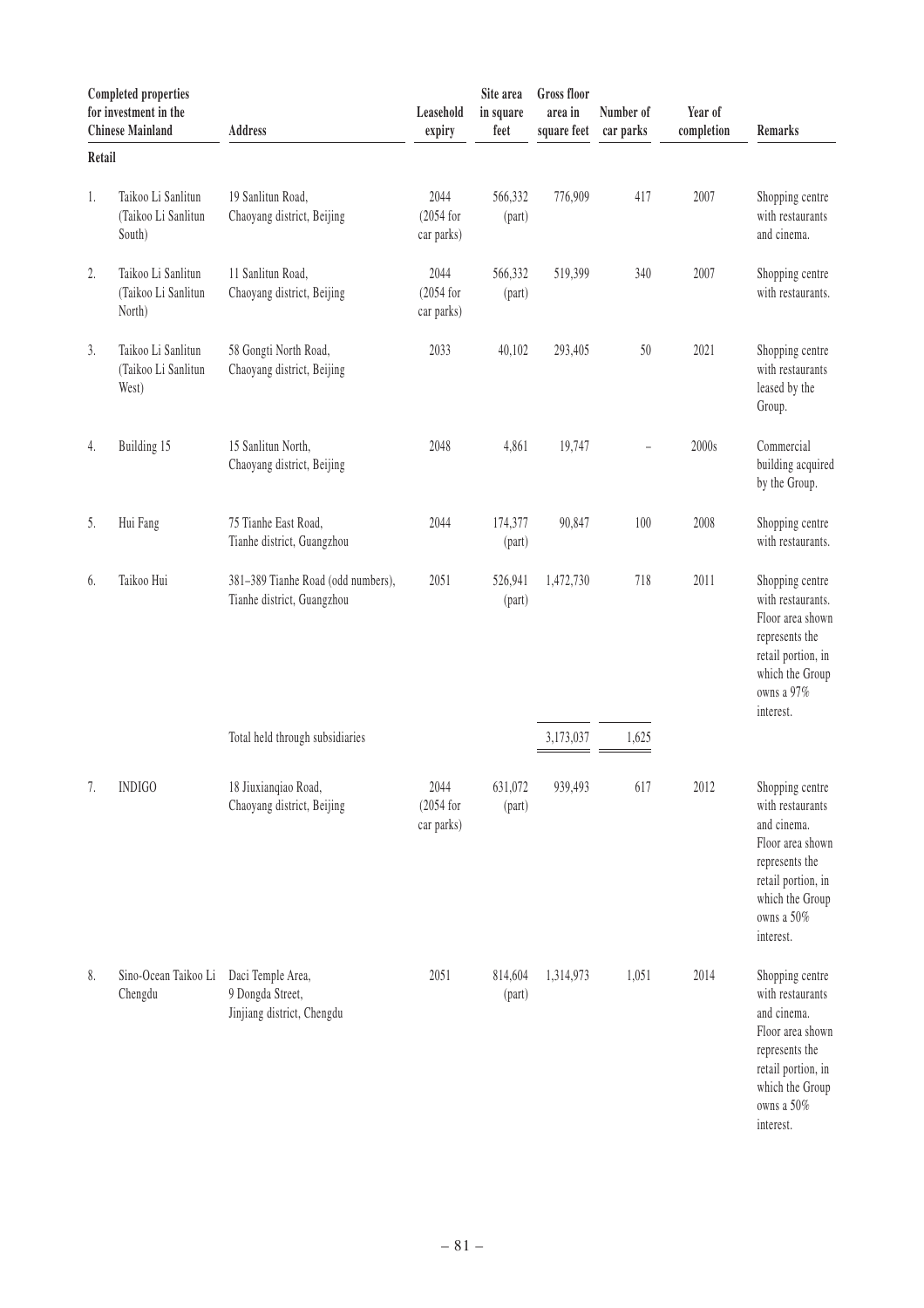|     | <b>Completed properties</b><br>for investment in the<br><b>Chinese Mainland</b> | <b>Address</b>                                                                                                    | Leasehold<br>expiry | Site area<br>in square<br>feet | <b>Gross floor</b><br>area in<br>square feet | Number of<br>car parks | Year of<br>completion | <b>Remarks</b>                                                                                                                                                                                       |
|-----|---------------------------------------------------------------------------------|-------------------------------------------------------------------------------------------------------------------|---------------------|--------------------------------|----------------------------------------------|------------------------|-----------------------|------------------------------------------------------------------------------------------------------------------------------------------------------------------------------------------------------|
| 9.  | Heritage Buildings in<br>Sino-Ocean Taikoo Li<br>Chengdu                        | Daci Temple Area,<br>9 Dongda Street,<br>Jinjiang district, Chengdu                                               | 2034                | $\rm N/A$<br>(part)            | 40,387                                       |                        | 2014                  | Heritage<br><b>Buildings leased</b><br>from the local<br>government as<br>part of the retail<br>operation of<br>Sino-Ocean<br>Taikoo Li<br>Chengdu, in<br>which the Group<br>owns a 50%<br>interest. |
| 10. | HKRI Taikoo Hui                                                                 | South of West Nanjing Road and<br>east of Shi Men Yi Road,<br>Jing'an district, Shanghai                          | 2049                | 676,091<br>(part)              | 1,105,646                                    | 240                    | 2016                  | Floor area shown<br>represents the<br>retail portion, in<br>which the Group<br>owns a 50%<br>interest.                                                                                               |
| 11. | Metrolink in HKRI<br>Taikoo Hui                                                 | South of West Nanjing Road and<br>underneath Shi Men Yi Road,<br>Jing'an district, Shanghai                       | 2028                | N/A<br>(part)                  | 67,813                                       | $\boldsymbol{0}$       | 2018                  | Shopping<br>corridor leased<br>from Shanghai<br>Shentong Metro<br>and operated by<br><b>HKRI</b> Taikoo<br>Hui, in which the<br>Group owns a<br>50% interest.                                        |
| 12. | Taikoo Li Qiantan                                                               | East of Yangsi West Road,<br>West of Dongyu Road,<br>North of Haiyang West Road,<br>Pudong New district, Shanghai | 2053                | 638,125<br>(part)              | 1,188,727                                    | 907                    | 2020                  | The Group owns<br>a 50% interest.                                                                                                                                                                    |
|     |                                                                                 | Total held through joint venture companies                                                                        |                     |                                | 4,657,039                                    | 2,815                  |                       |                                                                                                                                                                                                      |
|     |                                                                                 | -of which attributable to the Group                                                                               |                     |                                | 2,328,520                                    |                        |                       |                                                                                                                                                                                                      |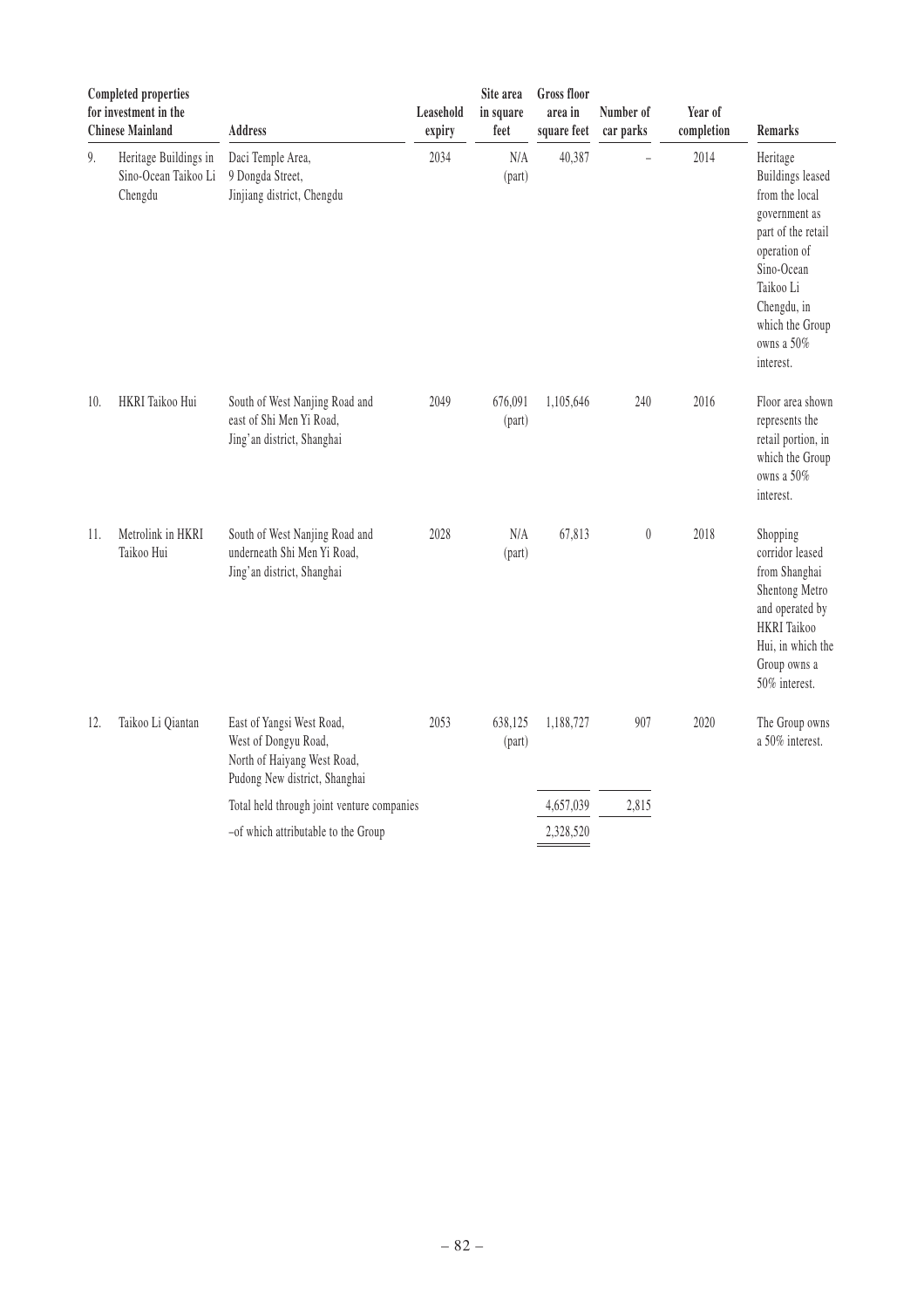|               | <b>Completed properties</b><br>for investment in the<br><b>Chinese Mainland</b> | <b>Address</b>                                                                           | Leasehold<br>expiry | Site area<br>in square<br>feet | <b>Gross floor</b><br>area in<br>square feet | Number of<br>car parks | Year of<br>completion | Remarks                                                                                                |
|---------------|---------------------------------------------------------------------------------|------------------------------------------------------------------------------------------|---------------------|--------------------------------|----------------------------------------------|------------------------|-----------------------|--------------------------------------------------------------------------------------------------------|
| <b>Office</b> |                                                                                 |                                                                                          |                     |                                |                                              |                        |                       |                                                                                                        |
| 1.            | Taikoo Hui Towers<br>1 & 2                                                      | North of Tianhe Road and<br>west of Tianhe East Road,<br>Tianhe district, Guangzhou      | 2051                | 526,941<br>(part)              | 1,731,766                                    | $\overline{a}$         | 2011                  | Floor area shown<br>represents the<br>office portion, in<br>which the Group<br>owns a 97%<br>interest. |
|               |                                                                                 | Total held through subsidiaries                                                          |                     |                                | 1,731,766                                    |                        |                       |                                                                                                        |
| 2.            | ONE INDIGO                                                                      | 20 Jiuxianqiao Road, Chaoyang<br>district, Beijing                                       | 2054                | 631,072<br>(part)              | 589,071                                      | 390                    | 2011                  | Floor area shown<br>represents the<br>office portion, in<br>which the Group<br>owns a 50%<br>interest. |
| 3.            | HKRI Centre 1 and<br><b>HKRI</b> Centre 2                                       | South of West Nanjing Road and<br>east of Shi Men Yi Road,<br>Jing'an district, Shanghai | 2059                | 676,091<br>(part)              | 1,828,060                                    | 798                    | 2016                  | Floor area shown<br>represents the<br>office portion, in<br>which the Group<br>owns a 50%<br>interest. |
|               |                                                                                 | Total held through joint venture companies                                               |                     |                                | 2,417,131                                    | 1,188                  |                       |                                                                                                        |
|               |                                                                                 | - of which attributable to the Group                                                     |                     |                                | 1,208,566                                    |                        |                       |                                                                                                        |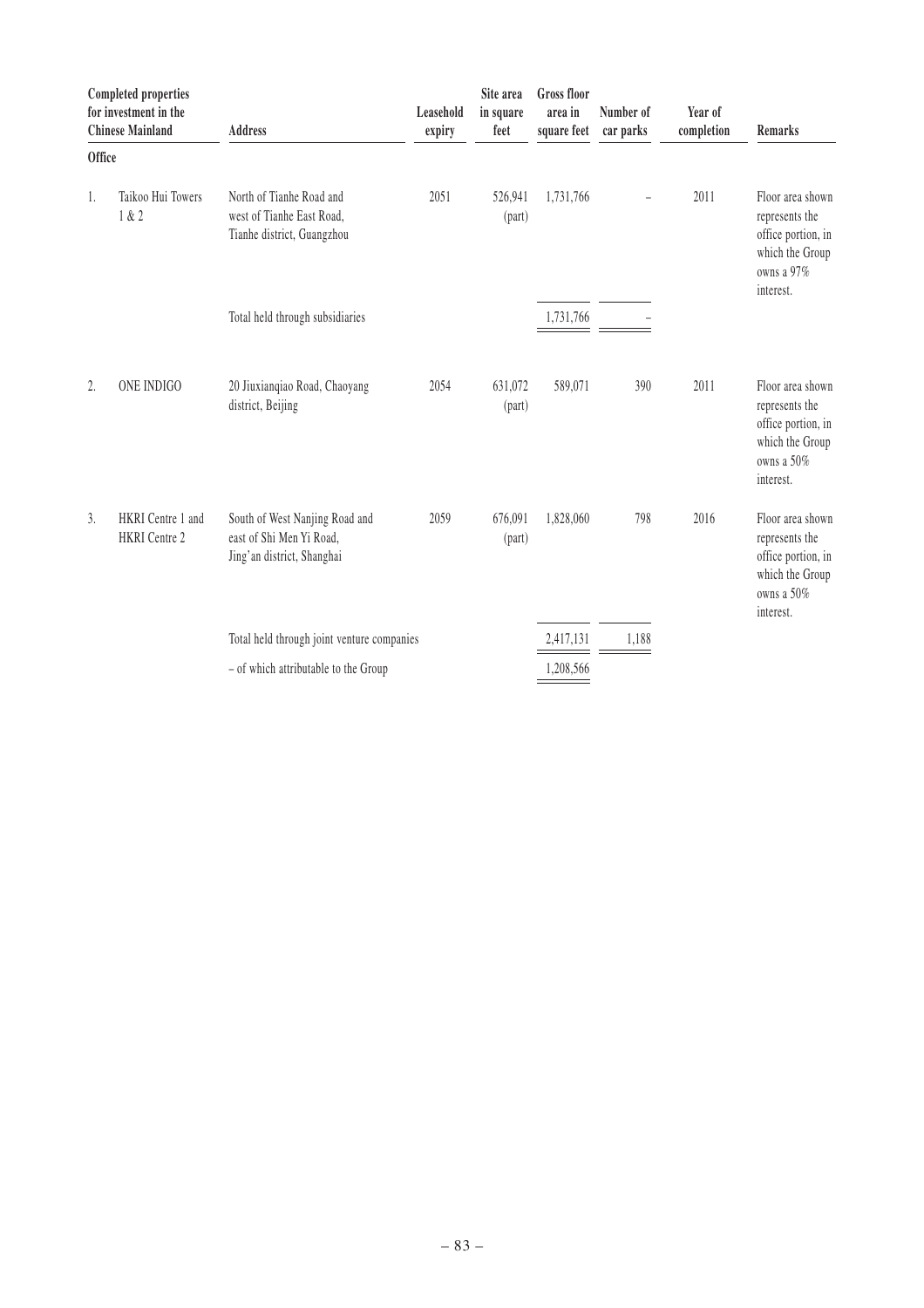| Hotel | <b>Completed properties</b><br>for investment in the<br><b>Chinese Mainland</b> | <b>Address</b>                                                                                                         | Leasehold<br>expiry                             | Site area<br>in square<br>feet |                                  | <b>Gross floor</b><br>area in<br>square feet | Number of<br>car parks | Year of<br>completion | Remarks                                                                                           |
|-------|---------------------------------------------------------------------------------|------------------------------------------------------------------------------------------------------------------------|-------------------------------------------------|--------------------------------|----------------------------------|----------------------------------------------|------------------------|-----------------------|---------------------------------------------------------------------------------------------------|
| 1.    | The Opposite<br>House                                                           | 11 Sanlitun Road,<br>Chaoyang district, Beijing                                                                        | 2044<br>$(2054$ for<br>car parks)               | 566,332<br>(part)              |                                  | 169,463                                      | 32                     | 2007                  | 99-room hotel.                                                                                    |
| 2.    | Mandarin Oriental,<br>Guangzhou                                                 | North of Tianhe Road and<br>west of Tianhe East Road,<br>Tianhe district, Guangzhou<br>Total held through subsidiaries | 2051                                            | 526,941<br>(part)              | Hotel:<br>Serviced<br>apartment: | 584,184<br>51,517<br>635,701<br>805,164      | ÷,<br>۰<br>32          | 2012                  | 263-room hotel<br>and 24 serviced<br>apartments, in<br>which the Group<br>owns a 97%<br>interest. |
| 3.    | <b>EAST Beijing</b>                                                             | 22 Jiuxianqiao Road,<br>Chaoyang district, Beijing                                                                     | 2044<br>$(2054$ for<br>office and<br>car parks) | 631,072<br>(part)              |                                  | 358,301                                      | 240                    | 2012                  | 369-room hotel,<br>in which the<br>Group owns a<br>50% interest.                                  |
| 4     | The Temple House                                                                | Daci Temple Area,<br>9 Dongda Street,<br>Jinjiang district, Chengdu                                                    | 2051                                            | 814,604<br>(part)              | Hotel:<br>Serviced<br>apartment: | 196,508<br>109,857<br>306,365                | $\qquad \qquad -$      | 2015                  | 100-room hotel<br>and 42 serviced<br>apartments, in<br>which the Group<br>owns a 50%<br>interest. |
| 5     | The Sukhothai<br>Shanghai Hotel                                                 | 380 Weihai Road,<br>Jing'an district, Shanghai                                                                         | 2049                                            | 676,091<br>(part)              | Hotel:                           | 246,646                                      | 79                     | 2018                  | 201-room hotel,<br>in which the<br>Group owns a<br>50% interest.                                  |
|       | The Middle House                                                                | 366 Shi Men Yi Road,<br>Jing'an district, Shanghai                                                                     |                                                 |                                | Hotel:                           | 141,181                                      | 43                     | 2018                  | 111-room hotel,<br>in which the<br>Group owns a<br>50% interest.                                  |
|       | The Middle House<br>Residences                                                  | 366 Shi Men Yi Road,<br>Jing'an district, Shanghai                                                                     |                                                 |                                | Serviced<br>apartment:           | 147,273                                      | 40                     | 2018                  | 102 serviced<br>apartments, in<br>which the Group<br>owns a 50%<br>interest.                      |
|       |                                                                                 | Total held through joint venture companies<br>-of which attributable to the Group                                      |                                                 |                                |                                  | 535,100<br>1,199,766<br>599,883              | 402                    |                       |                                                                                                   |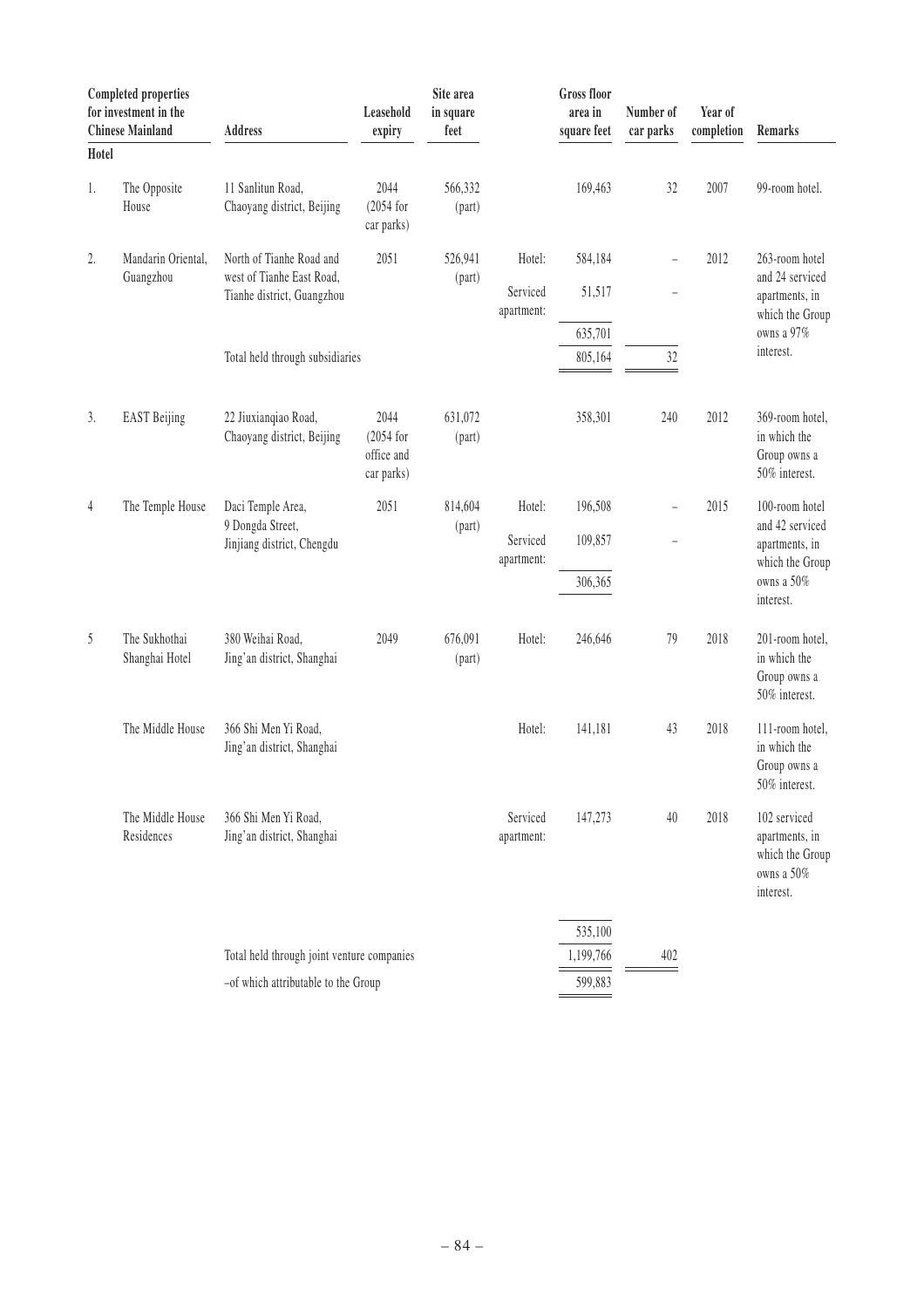|        | Completed properties for investment<br>in the United States                                                                     | <b>Address</b>                                                | Site area<br>in square<br>feet | Gross floor<br>area in<br>square feet | Number of<br>car parks | Year of<br>completion | Remarks                                                                                                          |  |
|--------|---------------------------------------------------------------------------------------------------------------------------------|---------------------------------------------------------------|--------------------------------|---------------------------------------|------------------------|-----------------------|------------------------------------------------------------------------------------------------------------------|--|
| Retail |                                                                                                                                 |                                                               |                                |                                       |                        |                       |                                                                                                                  |  |
| 1      | Brickell City Centre - retail<br>portion                                                                                        | 701 S Miami Avenue, Miami, Florida                            | 380,670<br>(part)              | 496,508                               | 1,137                  | 2016                  | Floor area shown<br>represents the<br>whole shopping<br>centre, in which<br>the Group owns a<br>62.93% interest. |  |
| 2      | Car parking spaces for<br>Two Brickell City Centre,<br>Three Brickell City Centre,<br><b>EAST</b> Residences and<br>EAST, Miami | 78 SW 7th Street and<br>788 Brickell Plaza,<br>Miami, Florida | 380,670<br>(part)              |                                       | 389                    | 2016                  | The Group owns<br>the 389 car<br>parking spaces of<br>the sold                                                   |  |
|        |                                                                                                                                 | Total held through subsidiaries                               |                                | 496,508                               | 1,526                  |                       | properties.                                                                                                      |  |
| Hotel  |                                                                                                                                 |                                                               |                                |                                       |                        |                       |                                                                                                                  |  |
| 1      | Mandarin Oriental, Miami                                                                                                        | South Brickell Key, Miami, Florida                            | 120,233                        | 345,000                               | 600                    | 2000                  | 326-room luxury<br>hotel in central<br>Miami, in which<br>the Group owns a<br>75% interest.                      |  |
|        |                                                                                                                                 | Total held through joint venture companies                    |                                | 345,000                               | 600                    |                       |                                                                                                                  |  |
|        |                                                                                                                                 | - of which attributable to the Group                          |                                | 258,750                               |                        |                       |                                                                                                                  |  |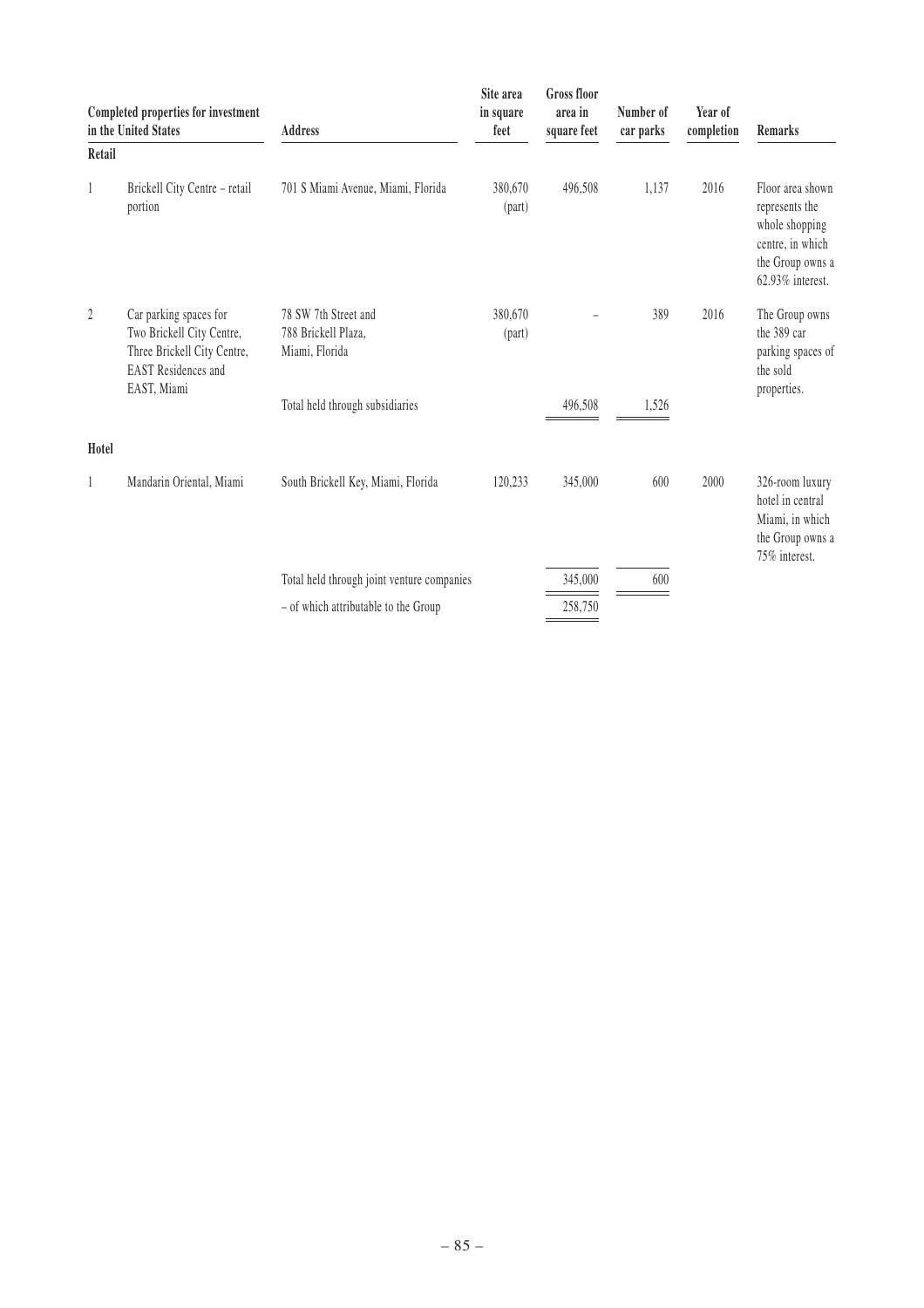|        | Property developments for<br>investment in Hong Kong | Lot number                                                                                                                                                                                                             | Leasehold<br>expiry | Site area<br>in square<br>feet | Gross<br>floor area<br>in square<br>feet | <b>Number</b><br>of car<br>parks | Stage of<br>completion                                                            | <b>Expected</b><br>completion<br>date | Remarks                                                                                                                                                                |
|--------|------------------------------------------------------|------------------------------------------------------------------------------------------------------------------------------------------------------------------------------------------------------------------------|---------------------|--------------------------------|------------------------------------------|----------------------------------|-----------------------------------------------------------------------------------|---------------------------------------|------------------------------------------------------------------------------------------------------------------------------------------------------------------------|
|        | <b>Residential</b>                                   |                                                                                                                                                                                                                        |                     |                                |                                          |                                  |                                                                                   |                                       |                                                                                                                                                                        |
| 1.     | Rocky Bank,<br>6 Deep Water Bay<br>Road              | <b>RBL 613 RP</b>                                                                                                                                                                                                      | 2099                | 28,197                         | 14,768                                   | $\equiv$                         | Site<br>formation<br>is in<br>progress                                            | 2023                                  | Floor area<br>shown is an<br>approximation.                                                                                                                            |
|        |                                                      | Total held through<br>subsidiaries                                                                                                                                                                                     |                     |                                | 14,768                                   |                                  |                                                                                   |                                       |                                                                                                                                                                        |
| Office |                                                      |                                                                                                                                                                                                                        |                     |                                |                                          |                                  |                                                                                   |                                       |                                                                                                                                                                        |
| 1.     | Two Taikoo Place,<br>Taikoo Place                    | QBML 1 sQ (part)<br>QBML 1 sR ss1 (part)<br>QBML 1 sR RP (part)<br>QBML 1 sS (part)<br>QBML 1 sT ss1 (part)<br>QBML 1 sT ss2 (part)<br>QBML 1 sT RP (part)<br>QBML 1 sU (part)<br>QBML 1 sW (part)<br>QBML 1 RP (part) | 2881                | 238,582<br>(part)              | 1,000,000                                | 346                              | Superstructure 2022<br>and<br>interior<br>fitting out<br>works are<br>in progress |                                       | Floor area<br>shown is an<br>approximation.                                                                                                                            |
| 2.     | 46-56 Queen's Road<br>East                           | IL 2242<br>IL 2244 sA<br>IL 2244 sB<br>IL 2244 sC<br>IL 2245 sA<br>IL 2245 sB<br>IL 2245 sC<br>IL 2245 sD<br>IL 2245 sE<br>IL 2245 sF<br>Total held through subsidiaries                                               | 2843                | 14,433                         | 218,000<br>1,218,000                     | 88<br>434                        | Superstructure<br>works in<br>progress                                            | 2023                                  | Floor area<br>shown is an<br>approximation.                                                                                                                            |
| Retail |                                                      |                                                                                                                                                                                                                        |                     |                                |                                          |                                  |                                                                                   |                                       |                                                                                                                                                                        |
| 1.     | <b>EIGHT STAR</b><br><b>STREET</b>                   | IL 526 sA ss1 sC<br>IL 526 sA ss1 sB ss1<br>IL 526 sA ss1 sB RP<br>IL 526 sA ss2<br>IL 526 sA ss3<br>IL 526 sA RP                                                                                                      | 2856                | 3,609<br>(part)                | 2,851                                    | $\overline{\phantom{0}}$         | Superstructure<br>and<br>interior<br>fitting out<br>works are<br>in progress      | 2022                                  | Residential<br>block over<br>retail podium.<br>Floor area<br>shown<br>represents the<br>retail portion<br>of the<br>development.<br>The area<br>shown is<br>subject to |
|        |                                                      | Total held through subsidiaries                                                                                                                                                                                        |                     |                                | 2,851                                    |                                  |                                                                                   |                                       | change.                                                                                                                                                                |
|        |                                                      |                                                                                                                                                                                                                        |                     |                                |                                          |                                  |                                                                                   |                                       |                                                                                                                                                                        |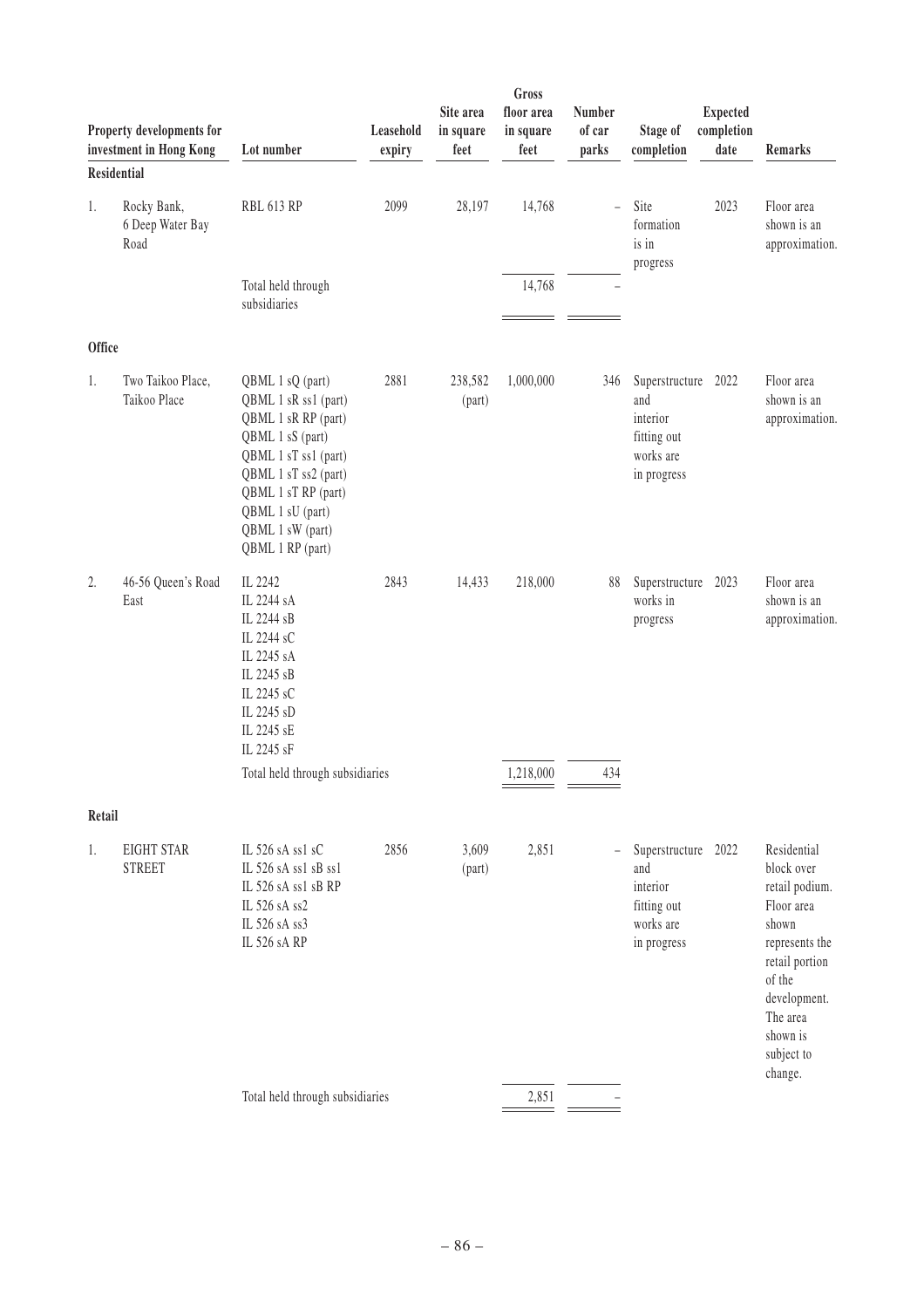| Property | developments for<br>investment in the<br><b>Chinese Mainland</b>                                                                    | <b>Address</b>                                                 | Leasehold<br>expiry                                              | Site area in<br>square feet |                                                    | Gross floor area<br>in square feet | Number of<br>car parks                       | Stage of<br>completion             | <b>Expected</b><br>completion<br>date |                | <b>Remarks</b>                                                                                                                                                                                                                                                                                                                                                                   |
|----------|-------------------------------------------------------------------------------------------------------------------------------------|----------------------------------------------------------------|------------------------------------------------------------------|-----------------------------|----------------------------------------------------|------------------------------------|----------------------------------------------|------------------------------------|---------------------------------------|----------------|----------------------------------------------------------------------------------------------------------------------------------------------------------------------------------------------------------------------------------------------------------------------------------------------------------------------------------------------------------------------------------|
| 1.       | <b>INDIGO</b><br>Phase Two.<br>Beijing                                                                                              | Next to and<br>on the east<br>of current<br>INDIGO,<br>Beijing | 2060 for<br>retail and<br>hotel, 2070<br>for office              | 842,807<br>(part)           | Under<br>planning:                                 | 4,045,964                          | To be<br>determined                          | Foundation<br>works in<br>progress | Phase 1: 2025<br>Phase 2: 2026        |                | An office-led, mixed-use<br>extension of the existing<br>INDIGO project<br>comprising a shopping<br>mall, office towers, and a<br>hotel. The Group owns a<br>35% interest.                                                                                                                                                                                                       |
|          |                                                                                                                                     |                                                                | Total held through joint venture companies                       |                             |                                                    | 4,045,964                          |                                              |                                    |                                       |                |                                                                                                                                                                                                                                                                                                                                                                                  |
|          |                                                                                                                                     |                                                                | - of which attributable to the Group                             |                             |                                                    | 1,416,087                          |                                              |                                    |                                       |                |                                                                                                                                                                                                                                                                                                                                                                                  |
|          | Site area in<br>Property developments for<br>investment in the United States<br>square feet<br>One Brickell City Centre,<br>123,347 |                                                                |                                                                  |                             | Gross floor area in square feet                    |                                    | Number of<br>car parks                       |                                    | <b>Expected</b><br>completion<br>date | <b>Remarks</b> |                                                                                                                                                                                                                                                                                                                                                                                  |
| 1.       | Miami, Florida                                                                                                                      |                                                                |                                                                  |                             | Under planning:<br>Total held through subsidiaries | 1,444,000<br>1,444,000             | To be<br>determined                          | To be<br>determined                |                                       |                | One Brickell City Centre is being<br>planned as a future mixed-use<br>development comprised of retail,<br>Grade A office space,<br>condominiums and a hotel.<br>Located at the corner of Brickell<br>Avenue and SW 8th Street, One<br><b>Brickell City Centre (comprising</b><br>approximately 1.4 million square<br>feet) is planned as an 80-storey<br>luxury high rise tower. |
| Mainland | <b>Completed properties</b><br>for sale in the Chinese                                                                              | <b>Address</b>                                                 |                                                                  |                             | Leasehold<br>expiry                                | Site area<br>in square<br>feet     | <b>Gross floor</b><br>area in<br>square feet | Number of<br>car parks             | Year of<br>completion                 | Remarks        |                                                                                                                                                                                                                                                                                                                                                                                  |
| Office   |                                                                                                                                     |                                                                |                                                                  |                             |                                                    |                                    |                                              |                                    |                                       |                |                                                                                                                                                                                                                                                                                                                                                                                  |
|          | Pinnacle One                                                                                                                        |                                                                | Daci Temple Area, 9 Dongda<br>Street, Jinjiang district, Chengdu |                             | 2051                                               | 702,243<br>(part)                  |                                              | 202                                | 2014                                  | 2022.          | Pinnacle One has been<br>completed; the remaining<br>one-and-half floors will be<br>retained for its own use by<br>the joint venture company<br>which owns the property. The<br>tradable assets outstanding<br>are the 202 car parking<br>spaces. The car parking<br>spaces are under contract<br>estimated to be closed in                                                      |
|          |                                                                                                                                     |                                                                | Total held through joint venture companies                       |                             |                                                    |                                    |                                              | 202                                |                                       |                |                                                                                                                                                                                                                                                                                                                                                                                  |
|          |                                                                                                                                     |                                                                | - of which attributable to the Group                             |                             |                                                    |                                    |                                              |                                    |                                       |                |                                                                                                                                                                                                                                                                                                                                                                                  |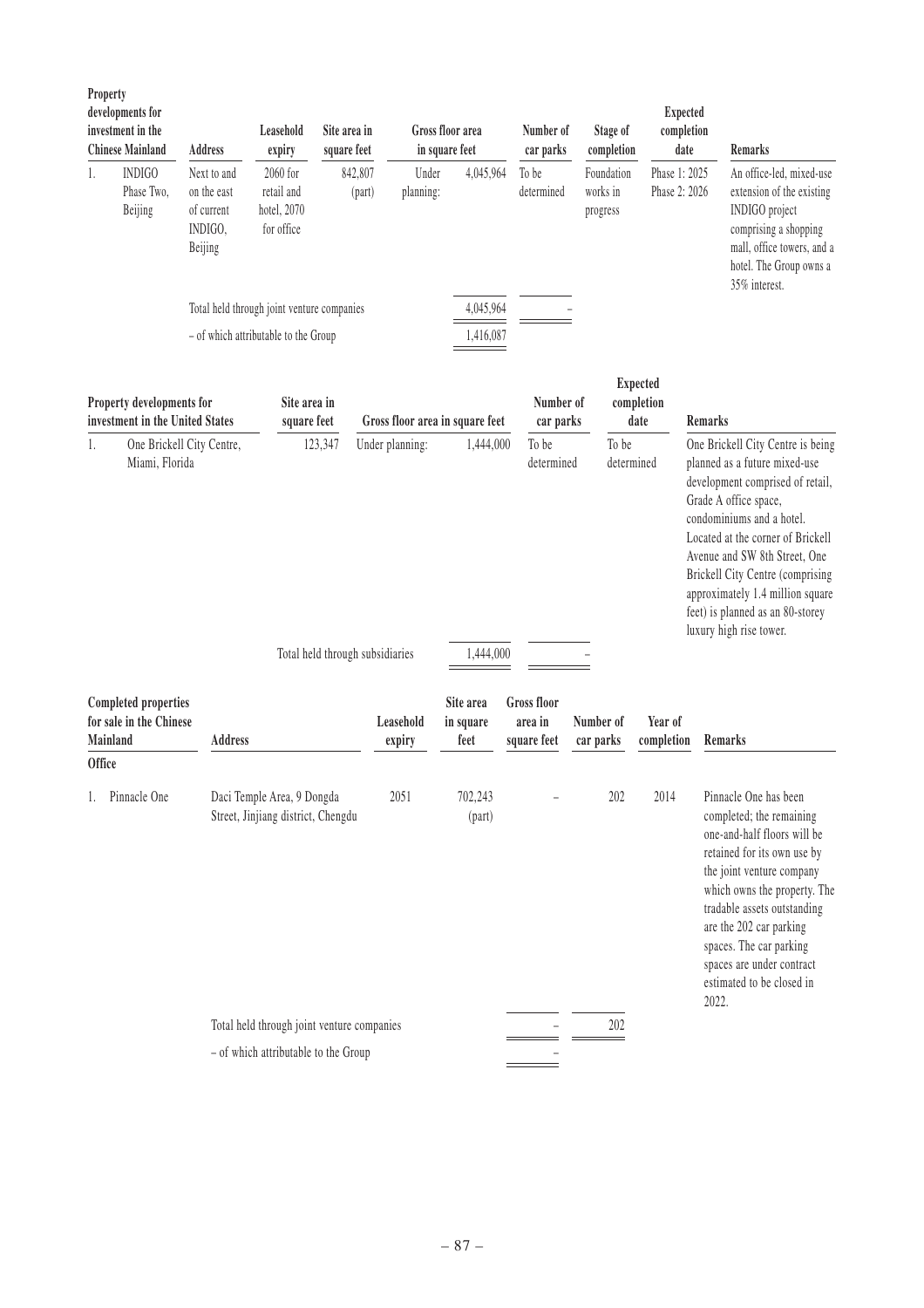| Property developments<br>for sale in Hong Kong |                                                                       | Lot number                                                                                                        | Leasehold<br>expiry                        | Site area in<br>square feet | <b>Gross floor</b><br>area in<br>square feet | Number of<br>car parks | <b>Expected</b><br>completion<br>date | Remarks                                                                                                                                                           |
|------------------------------------------------|-----------------------------------------------------------------------|-------------------------------------------------------------------------------------------------------------------|--------------------------------------------|-----------------------------|----------------------------------------------|------------------------|---------------------------------------|-------------------------------------------------------------------------------------------------------------------------------------------------------------------|
| <b>Residential</b>                             |                                                                       |                                                                                                                   |                                            |                             |                                              |                        |                                       |                                                                                                                                                                   |
| 1.                                             | EIGHT STAR STREET                                                     | IL 526 sA ss1 sC<br>IL 526 sA ss1 sB ss1<br>IL 526 sA ss1 sB RP<br>IL 526 sA ss2<br>IL 526 sA ss3<br>IL 526 sA RP | 2856                                       | 3,609<br>(part)             | 30,855                                       |                        | 2022                                  | Residential block over<br>retail podium. Floor area<br>shown represents the<br>residential portion of the<br>development. The area<br>shown is subject to change. |
| 2.                                             | Chai Wan Inland Lot<br>No. 178                                        | <b>CWIL 178</b>                                                                                                   | 2071                                       | 96,876<br>(part)            | 692,276                                      | To be<br>determined    | 2025                                  | The residential portion of<br>the whole development, in<br>which the Group owns a<br>80% interest.                                                                |
| Total held through subsidiaries                |                                                                       |                                                                                                                   |                                            |                             | 723,131                                      |                        |                                       |                                                                                                                                                                   |
| 3.                                             | Wong Chuk Hang<br><b>Station Package Four</b><br>Property Development | AIL 467                                                                                                           | 2067                                       | 738,199<br>(part)           | 638,305                                      | To be<br>determined    | 2024                                  | Floor area shown<br>represents the whole<br>Package Four development,<br>in which the Group owns a<br>25% interest.                                               |
|                                                |                                                                       |                                                                                                                   | Total held through joint venture companies |                             |                                              |                        |                                       |                                                                                                                                                                   |
|                                                | - of which attributable to the Group                                  |                                                                                                                   |                                            |                             | 159,576                                      |                        |                                       |                                                                                                                                                                   |
| Retail                                         |                                                                       |                                                                                                                   |                                            |                             |                                              |                        |                                       |                                                                                                                                                                   |
| 1.                                             | Chai Wan Inland<br>Lot No. 178                                        | <b>CWIL 178</b>                                                                                                   | 2071                                       | 96,876<br>(part)            | 2,002                                        | To be<br>determined    | 2025                                  | The retail portion of the<br>whole development, in<br>which the Group owns a<br>80% interest.                                                                     |
|                                                |                                                                       | Total held through subsidiaries                                                                                   |                                            |                             | 2,002                                        |                        |                                       |                                                                                                                                                                   |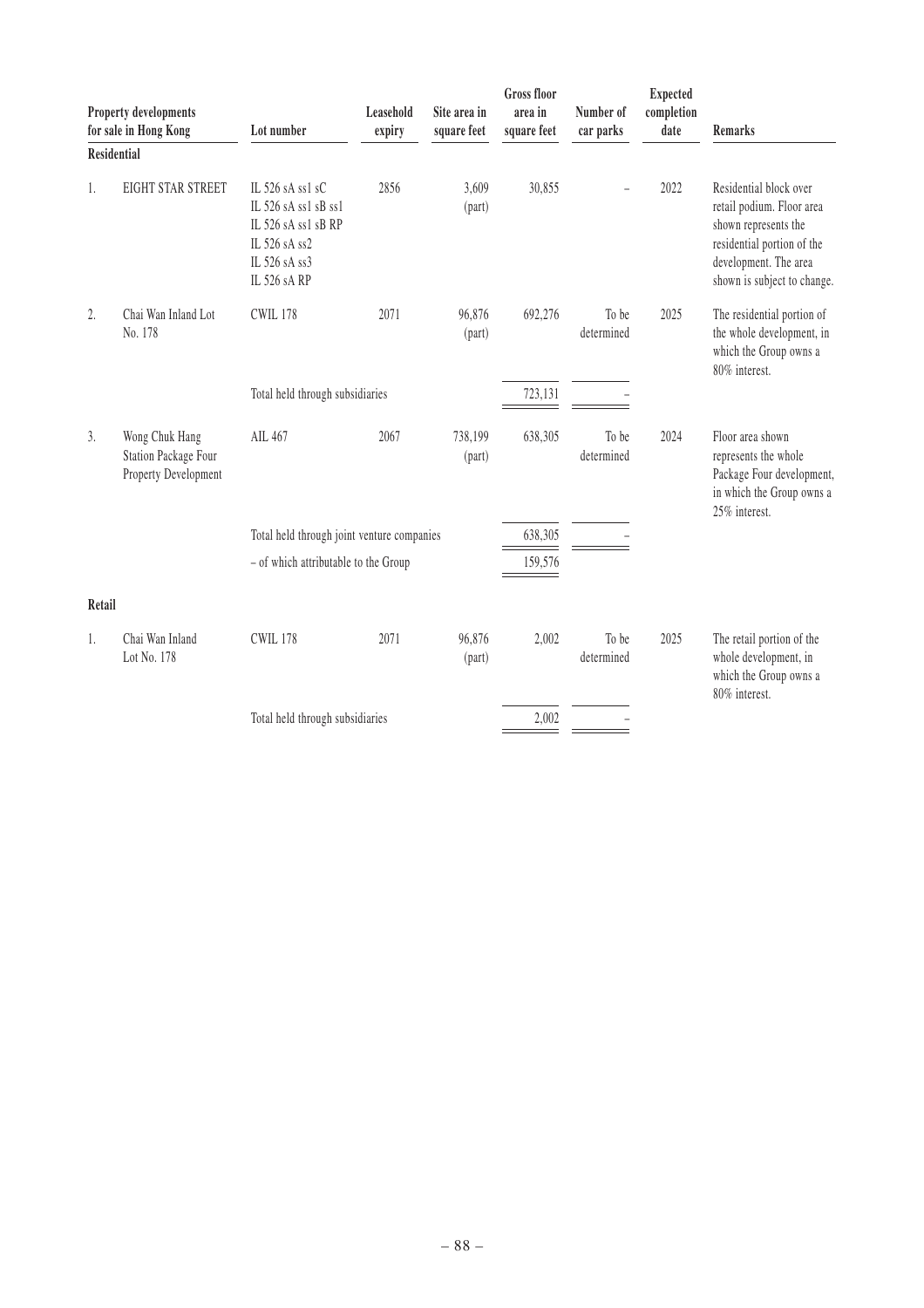| Property developments for sale in<br>the United States |                                               | Site area in<br>square feet | Gross floor area in<br>square feet | Number of<br>car parks | Expected<br>completion<br>date | <b>Remarks</b>                                                                                                                                              |
|--------------------------------------------------------|-----------------------------------------------|-----------------------------|------------------------------------|------------------------|--------------------------------|-------------------------------------------------------------------------------------------------------------------------------------------------------------|
| 1.                                                     | South Brickell Key,<br>Miami, Florida         | 105,372                     | Residential: 550,000               | 395                    |                                | Development site in central<br>Miami acquired in January<br>1997 along with Mandarin<br>Oriental site. Plans for<br>condominium tower currently<br>on hold. |
| 2.                                                     | Development Site,<br>Fort Lauderdale, Florida | 203,941                     | Under contract: N/A                | N/A                    |                                | The sale of the property was<br>completed in January 2022.                                                                                                  |
| 3.                                                     | North Squared, Miami,<br>Florida              | 380,670<br>(part)           | Residential: 523,000               | 544                    |                                | The development on the North<br>Squared site is currently on<br>hold.                                                                                       |
| Total held through subsidiaries                        |                                               |                             | 1,073,000                          | 939                    |                                |                                                                                                                                                             |

| <b>Property</b><br>developments for<br>sale in Indonesia |                             | Lot number/Address                                         | Site area in<br>square feet | Gross floor area in<br>square feet | Number of<br>car parks | <b>Expected</b><br>completion<br>date                                           | <b>Remarks</b> |
|----------------------------------------------------------|-----------------------------|------------------------------------------------------------|-----------------------------|------------------------------------|------------------------|---------------------------------------------------------------------------------|----------------|
|                                                          | Savyavasa,<br>South Jakarta | Jalan Wijaya II No.37A<br>Kebayoran Baru, South<br>Jakarta | 227.982                     | Residential: 1,122,728             | 2024<br>1.079          | Residential tower with 431<br>units, in which the Group<br>owns a 50% interest. |                |
|                                                          |                             | Total held through joint venture companies                 |                             | 1.122.728                          | 1.079                  |                                                                                 |                |
|                                                          |                             | - of which attributable to the Group                       |                             |                                    | 561,364                |                                                                                 |                |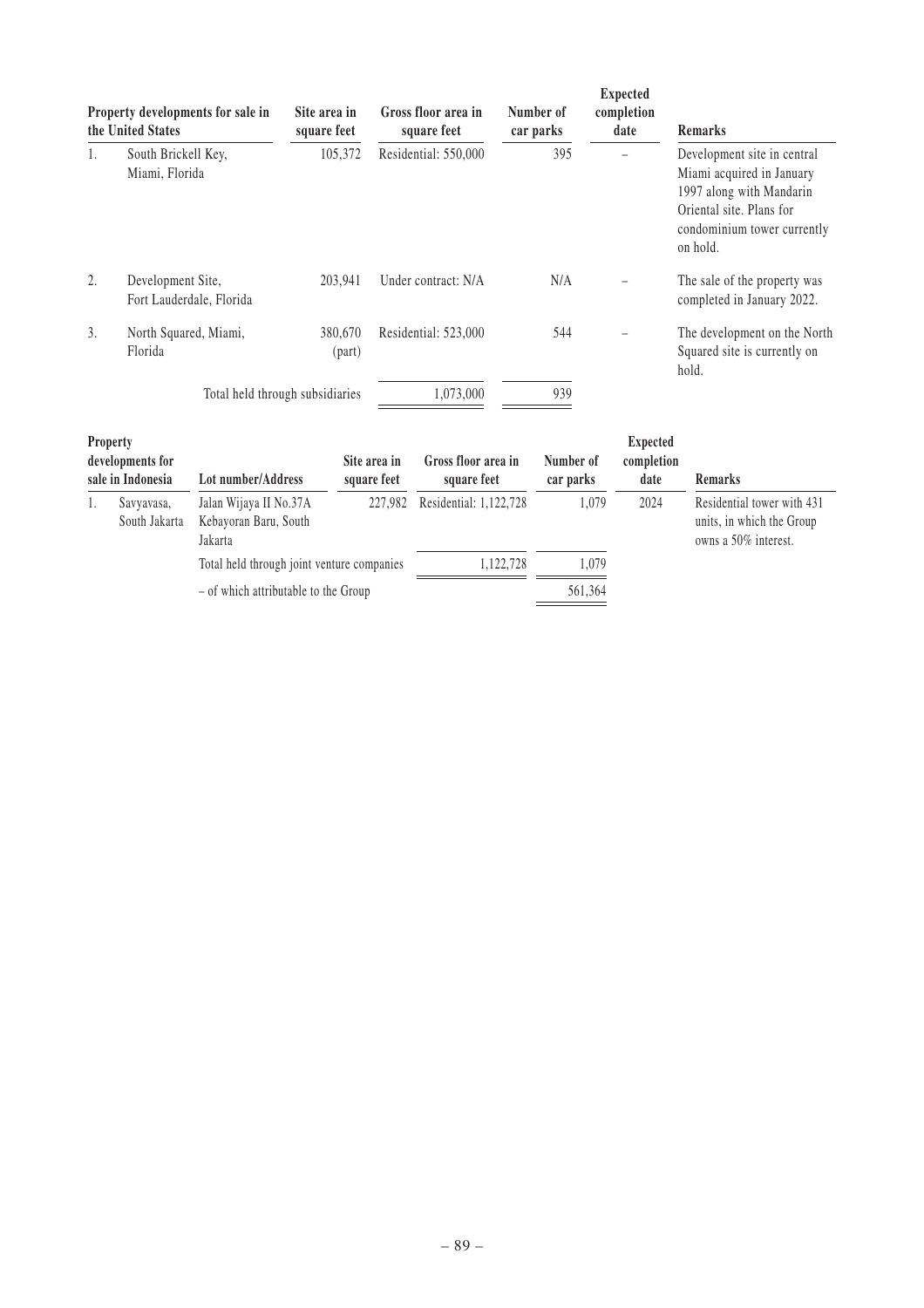| Property<br>developments for<br>sale in Vietnam |                    | Lot number/Address                                                          | Site area in<br>square feet | Gross floor area in<br>square feet      | Number of<br>car parks | <b>Expected</b><br>completion<br>date | Remarks                                                                                                                                                                                                                                                                                                                                                    |
|-------------------------------------------------|--------------------|-----------------------------------------------------------------------------|-----------------------------|-----------------------------------------|------------------------|---------------------------------------|------------------------------------------------------------------------------------------------------------------------------------------------------------------------------------------------------------------------------------------------------------------------------------------------------------------------------------------------------------|
| 1.                                              | The River          | Thu Thiem, Lot 3.15                                                         | 165,518                     | Residential: 846,201                    | 780                    | 2022                                  | 3 residential towers with 525 units.<br>in which the Group effectively<br>owns a 20% interest. GFA excludes<br>6,886 sqm of parking and 4,500<br>sqm of retail which is not included<br>in the Group's investment.                                                                                                                                         |
|                                                 |                    | Total held through associated<br>companies                                  |                             | 846,201                                 | 780                    |                                       |                                                                                                                                                                                                                                                                                                                                                            |
|                                                 |                    | - of which attributable to the Group                                        |                             | 169,240                                 |                        |                                       |                                                                                                                                                                                                                                                                                                                                                            |
| 2                                               | <b>Empire City</b> | Thu Thiem, (Zone 2b)                                                        | 1,200,527                   | Residential/<br>Mixed-use:<br>7,131,624 | 6,621                  | In phases up<br>to 2027               | A residential-led mixed-use project<br>comprising luxury residential<br>condominiums, an office tower, a<br>hotel, serviced apartments and a<br>retail mall. To be completed in<br>phases until 2027. The Group<br>effectively owns a 15.73% interest.<br>GFA excludes 254,474 sqm of<br>parking (although this is included<br>in the Group's investment). |
|                                                 |                    | Total held through financial assets<br>at fair value through profit or loss |                             | 7,131,624                               | 6,621                  |                                       |                                                                                                                                                                                                                                                                                                                                                            |
|                                                 |                    | - of which attributable to the Group                                        |                             | 1,121,804                               |                        |                                       |                                                                                                                                                                                                                                                                                                                                                            |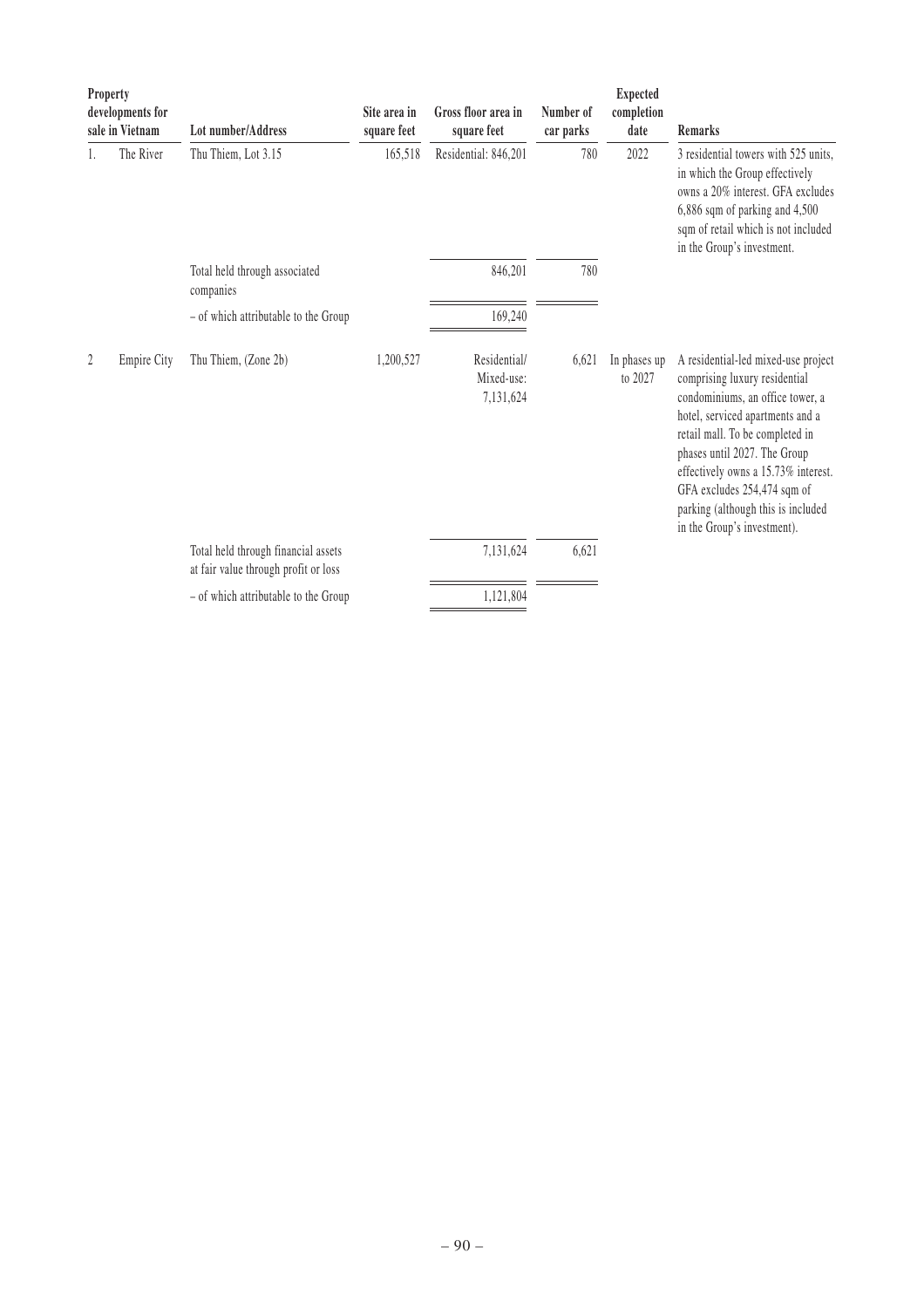## **BOOK-ENTRY CLEARANCE SYSTEMS**

*The information set out below is subject to any change in or reinterpretation of the rules, regulations and procedures of Euroclear, Clearstream or the CMU (together, the "Clearing Systems") currently in effect. The information in this section concerning the Clearing Systems has been obtained from sources that the Issuer and the Guarantor believe to be reliable, but none of the Issuer, the Guarantor nor any Dealer takes any responsibility for the accuracy thereof. Investors wishing to use the facilities of any of the Clearing Systems are advised to confirm the continued applicability of the rules regulations and procedures of the relevant Clearing System. None of the Issuer, the Guarantor nor any other party to the Agency Agreement will have any responsibility or liability for any aspect of the records relating to, or payments made on account of, beneficial ownership interests in the Notes held through the facilities of any Clearing System or for maintaining, supervising or reviewing any records relating to, or payments made on account of, such beneficial ownership interests.*

#### **BOOK-ENTRY SYSTEMS**

#### **Euroclear and Clearstream**

Euroclear and Clearstream each holds securities for its customers and facilitates the clearance and settlement of securities transactions by electronic book-entry transfer between their respective account holders. Euroclear and Clearstream provide various services including safekeeping, administration, clearance and settlement of internationally traded securities and securities lending and borrowing. Euroclear and Clearstream also deal with domestic securities markets in several countries through established depository and custodial relationships. Euroclear and Clearstream have established an electronic bridge between their two systems across which their respective participants may settle trades with each other.

Euroclear and Clearstream customers are world-wide financial institutions, including underwriters, securities brokers and dealers, banks, trust companies and clearing corporations. Indirect access to Euroclear and Clearstream is available to other institutions that clear through or maintain a custodial relationship with an account holder of either system.

#### **CMU**

The CMU is a central depositary service provided by the Central Moneymarkets Unit of the Hong Kong Monetary Authority (the "*HKMA*") for the safe custody and electronic trading between the members of this service ("*CMU Members*") of capital markets instruments ("*CMU Instruments*") which are specified in the CMU Reference Manual as capable of being held within the CMU.

The CMU is only available to CMU Instruments issued by a CMU Member or by a person for whom a CMU Member acts as agent for the purposes of lodging instruments issued by such persons. Membership of the services is open to all members of the Hong Kong Capital Markets Association, "authorized institutions" under the Banking Ordinance (Cap. 155 of the Laws of Hong Kong) and other domestic and overseas financial institutions at the discretion of the HKMA.

Compared to clearing services provided by Euroclear and Clearstream, the standard custody and clearing service provided by the CMU is limited. In particular (and unlike the European clearing systems), the HKMA does not as part of this service provide any facilities for the dissemination to the relevant CMU Members of payments (of interest or principal) under, or notices pursuant to the notice provisions of, the CMU Instruments. Instead, the HKMA advises the lodging CMU Member (or a designated paying agent) of the identities of the CMU Members to whose accounts payments in respect of the relevant CMU Instruments are credited, whereupon the lodging CMU Member (or the designated paying agent) will make the necessary payments of interest or principal or send notices directly to the relevant CMU Members. Similarly, the HKMA will not obtain certificates of non-U.S. beneficial ownership from CMU Members or provide any such certificates on behalf of CMU Members. The CMU Lodging Agent will collect such certificates from the relevant CMU Members identified from an instrument position report obtained by request from the HKMA for this purpose.

An investor holding an interest in the Notes through an account with either Euroclear or Clearstream will hold that interest through the respective accounts which Euroclear and Clearstream each have with the CMU.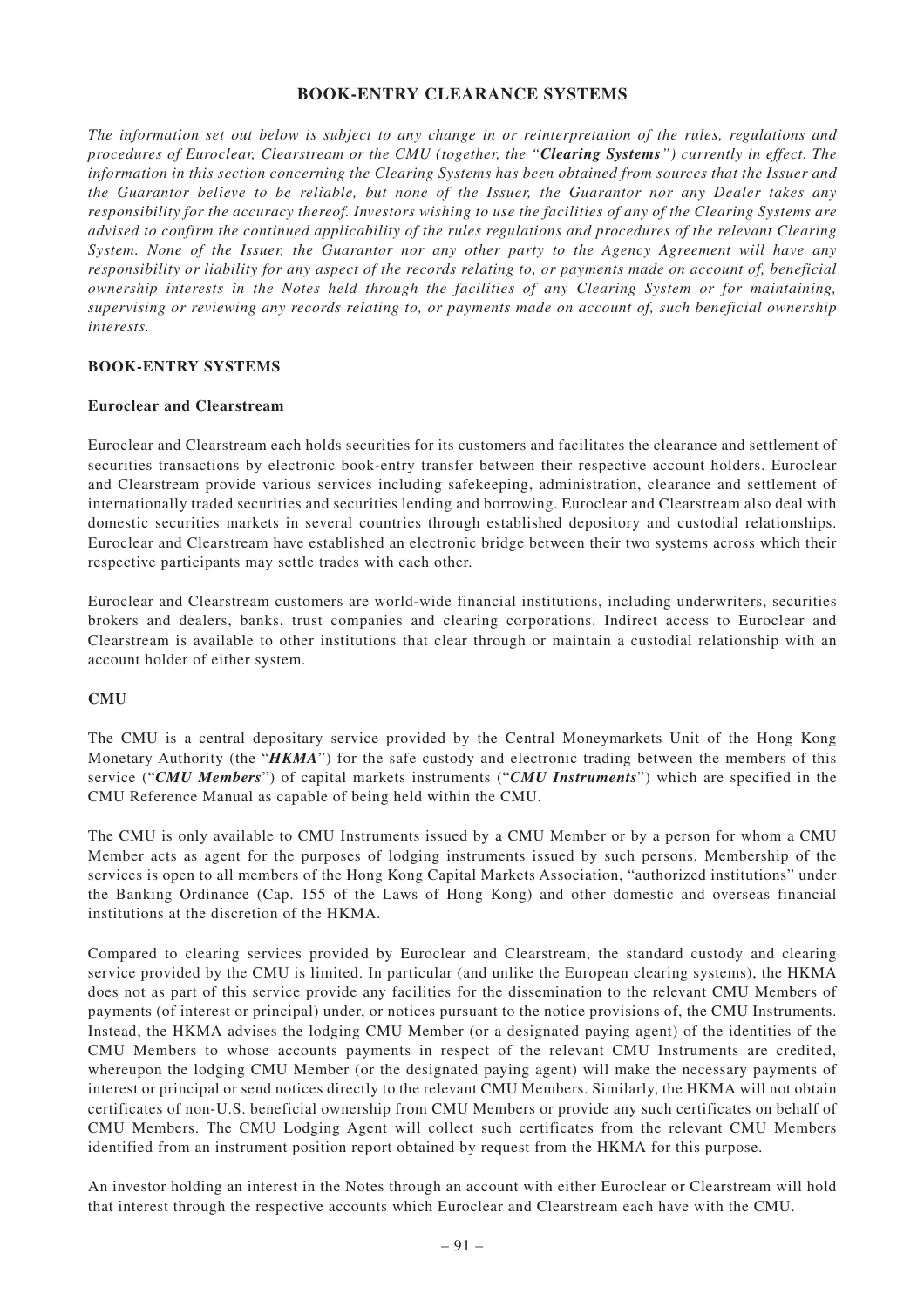## **BOOK-ENTRY OWNERSHIP**

## **Bearer Notes**

The Issuer has made applications to Euroclear and Clearstream for acceptance in their respective book-entry systems in respect of any Series of Bearer Notes. The Issuer may also apply to have Bearer Notes accepted for clearance through the CMU. In respect of Bearer Notes, a Temporary Bearer Global Note and/or a Permanent Bearer Global Note will be deposited with a common depositary for Euroclear and Clearstream or a sub-custodian for the CMU. Transfers of interests in a Temporary Bearer Global Note or a Permanent Bearer Global Note will be made in accordance with the normal market debt securities operating procedures of the CMU, Euroclear and Clearstream.

## **Registered Notes**

Application will be made to Euroclear and Clearstream on behalf of the Issuer in order to have Tranches of Notes represented by Registered Global Notes accepted in their respective book-entry settlement systems. Each Series of Registered Notes will have an International Securities Identification Number ("*ISIN*") and a Common Code. Investors in Notes of such Series may hold their interests in a Registered Global Note through Euroclear or Clearstream. Registered Global Notes may also be deposited with a sub-custodian for the HKMA as operator of the CMU.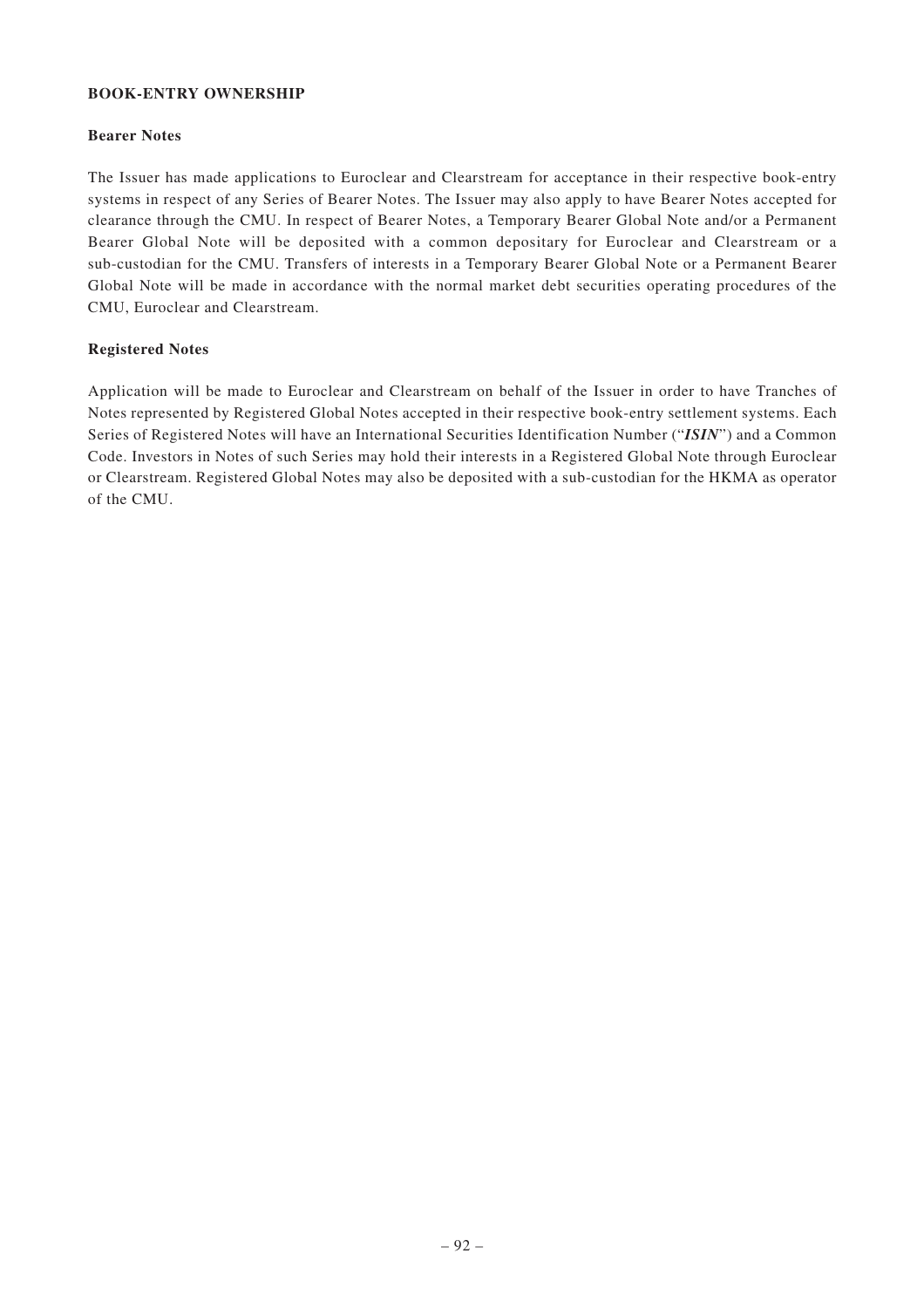# **CHINESE MAINLAND CURRENCY CONTROLS**

## **REMITTANCE OF RENMINBI INTO AND OUTSIDE THE CHINESE MAINLAND**

The Renminbi is not a completely freely convertible currency. The remittance of Renminbi into and outside the Chinese Mainland is subject to controls imposed under Chinese Mainland law.

#### **CURRENT ACCOUNT ITEMS**

Under Chinese Mainland foreign exchange control regulations, current account item payments include payments for imports and exports of goods and services, payments of income and current transfers into and outside the Chinese Mainland.

Prior to July 2009, all current account items were required to be settled in foreign currencies. On 1 July, 2009, the government of the Chinese Mainland promulgated Measures for the Administration of the Pilot Program of Renminbi Settlement of Cross-Border Trades (跨境貿易人民幣結算試點管理辦法) (the "*Measures*") and its implementation rules, pursuant to which designated and eligible enterprises are allowed to settle their cross-border trade transactions in Renminbi. Since July 2009, subject to the Measures and its implementation rules, the Chinese Mainland has commenced a scheme pursuant to which Renminbi may be used for settlement of cross-border trade between approved pilot enterprises in five designated cities in the Chinese Mainland including Shanghai, Guangzhou, Dongguan, Shenzhen and Zhuhai and enterprises in designated offshore jurisdictions including Hong Kong and Macau. On 17 June 2010, the government of the Chinese Mainland promulgated the Circular on Issues concerning the Expansion of the Scope of the Pilot Program of Renminbi Settlement of Cross-Border Trades (關於擴大跨境貿易人民幣結算試點有關問題的通知), pursuant to which (i) the list of designated pilot districts was expanded to cover 20 provinces including Beijing, Shanghai, Tianjin, Chongqing, Guangdong, Jiangsu, Zhejiang, Liaoning, Shandong and Sichuan, and (ii) the restriction on designated offshore districts was lifted. Accordingly, any enterprises in the designated pilot districts and offshore enterprises are entitled to use Renminbi to settle any current account items between them (except in the case of payments for exports of goods from the Chinese Mainland, such Renminbi remittance may only be effected by approved pilot enterprises in 16 provinces within the designated pilot districts in the Chinese Mainland). On 27 July 2011, the government of the Chinese Mainland promulgated the Circular on the Expansion of the Regions of Renminbi Settlement of Cross-Border Trades (關於擴大跨境貿易人民幣結算地區 的通知), pursuant to which the list of designated pilot districts was expanded to the whole country. On 3 February 2012, the government of the Chinese Mainland promulgated the Circular on the Relevant Issues Pertaining to Administration over Enterprises Engaging in RMB Settlement of Export of Goods (關於出口貨物 貿易人民幣結算企業管理有關問題的通知), pursuant to which any enterprises in China which are qualified to engage in import and export trade are allowed to settle their goods export trade in Renminbi. On 29 April 2019, the SAFE issued the Notice on Issuing the Measures for the Administration of the Foreign Exchange Business of Payment Institutions (國家外匯管理局關於印發《支付機構外匯業務管理辦法》的通知), which facilitates domestic institutions and individuals to carry out e-commerce trade through the Internet, standardizes the cross-border capital flows through the Internet channel.

#### **CAPITAL ACCOUNT ITEMS**

Under Chinese Mainland foreign exchange control regulations, capital account items include cross-border transfers of capital, direct investments, securities investments, derivative products and loans. Capital account payments are generally subject to approval of the relevant Chinese Mainland authorities.

Capital account items are generally required to be made in foreign currencies. For instance, foreign investors (including any Hong Kong investors) are generally required to make any capital contribution to foreign invested enterprises in a foreign currency in accordance with the terms set out in the relevant joint venture contracts and/or articles of association as approved by the relevant authorities. Foreign invested enterprises or any other relevant Chinese Mainland parties are also generally required to make capital account item payments including proceeds from liquidation, transfer of shares, reduction of capital and principal repayment under foreign debt to foreign investors in a foreign currency. That said, the relevant Chinese mainland authorities may approve a foreign entity to make a capital contribution or shareholder's loan to a foreign invested enterprise with Renminbi lawfully obtained by it outside the Chinese Mainland and for the foreign invested enterprise to service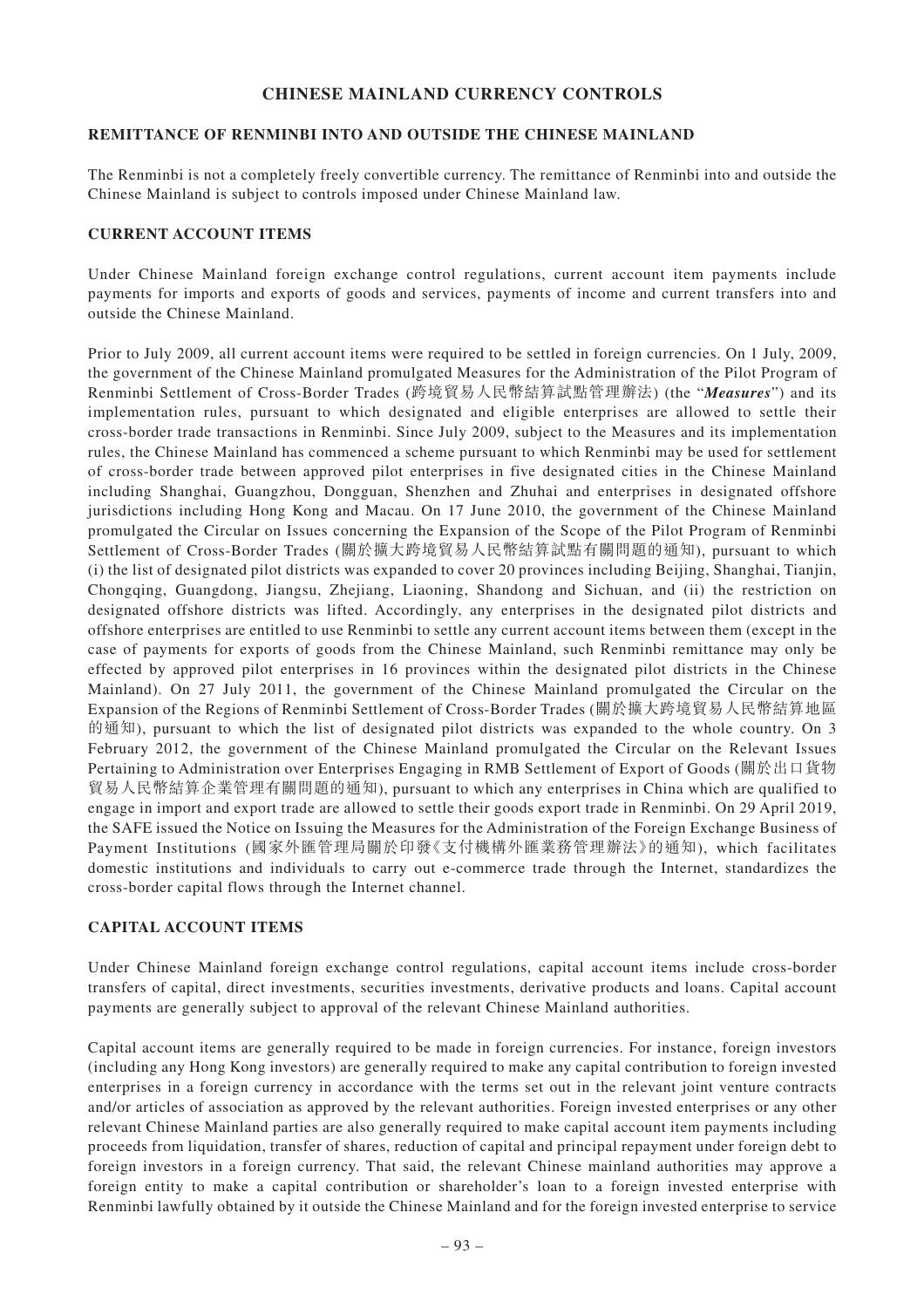interest and principal repayment to its foreign investor outside the Chinese Mainland in Renminbi on a trial basis. The foreign invested enterprise may also be required to complete registration and verification processes with the relevant Chinese Mainland authorities before such Renminbi remittances.

On 3 June 2011, the PBOC promulgated the Circular on Clarifying Issues concerning Cross-border Renminbi Settlement (中國人民銀行關於明確跨境人民幣業務相關問題的通知) (the "*PBOC Circular*"). The PBOC Circular provides instructions to local PBOC authorities on procedures for the approval of settlement activities for non-financial Renminbi foreign direct investment ("*FDI*") into the Chinese Mainland. The PBOC Circular applies to all non-financial Renminbi foreign direct investment into the Chinese Mainland, and includes investment by way of establishing a new enterprise, acquiring an onshore enterprise, transferring the shares, increasing the registered capital of an existing enterprise, or providing loan facilities in Renminbi. The domestic settlement banks of foreign investors or foreign invested enterprises in the Chinese Mainland are required to submit written applications to the relevant local PBOC authorities which include, *inter alia*, requisite approval letters issued by the relevant MOFCOM authorities. The PBOC Circular only applies to cases where the receiving onshore enterprise is not a financial institution. On 13 October 2011, the PBOC issued the Administrative Measures on Renminbi Settlement of Foreign Direct Investment (外商直接投資人民幣結算業 務管理辦法) (the "*PBOC FDI Measures*"), to commence the PBOC's detailed RMB FDI administration system, which covers almost all aspects of RMB FDI, including capital injection, payment of purchase price in the acquisition of Chinese Mainland domestic enterprises, repatriation of dividends and distribution, as well as RMB denominated cross-border loans. Under the PBOC FDI Measures, special approval for *RMB FDI* and shareholder loans from the PBOC which was previously required by the PBOC Circular is no longer necessary.

On 14 June 2012, the PBOC issued the Notice on Clarifying the implementation of Settlement of Cross-Border Renminbi Direct Investment (中國人民銀行關於明確外商直接投資人民幣結算業務操作細則的通知) (the "*PBOC RMB FDI Measures*"), which provides more detailed rules for cross-border Renminbi direct investments and settlements. The PBOC RMB FDI Measures and its implementing rules were further amended in 2015.

On 19 November 2012, the SAFE promulgated the Circular on Further Improving and Adjusting the Foreign Exchange Administration Policies on Direct Investment (國家外匯管理局關於進一步改進和調整直接投資外 匯管理政策的通知) (the "*SAFE Circular on DI*"), which became effective on 17 December 2012 and further amended on 4 May 2015. According to the SAFE Circular on DI, the SAFE removes or adjusts certain administrative licensing items with regard to foreign exchange administration over direct investments to promote investment, including, but not limited to, the abrogation of SAFE approval for opening of and payment into foreign exchange accounts under direct investment accounts, the abrogation of SAFE approval for reinvestment with legal income generated within China of foreign investors, the simplification of the administration of foreign exchange reinvestments by foreign investment companies, and the abrogation of SAFE approval for purchase and external payment of foreign exchange under direct investment accounts.

On 3 December 2013, MOFCOM promulgated the Circular on "Issues in relation to Cross-border Renminbi Foreign Direct Investment" (商務部關於跨境人民幣直接投資有關問題的公告) (the "*MOFCOM RMB FDI Circular*"), which has become effective on 1 January 2014, to further facilitate FDI by simplifying and streamlining the applicable regulatory framework. Pursuant to the MOFCOM RMB FDI Circular, the competent counterpart of MOFCOM will grant written approval for each FDI and specify "Renminbi Foreign Direct Investment" and the amount of capital contribution in the approval. Unlike previous MOFCOM regulations on FDI, the MOFCOM RMB FDI Circular removes the approval requirement for changes in the relevant joint venture contract or the articles of association of the joint venture company where foreign investors change the currency of its existing capital contribution from a foreign currency to Renminbi. In addition, the MOFCOM RMB FDI Circular also clearly prohibits the FDI funds from being used for any direct or indirect investment in securities and financial derivatives (except for strategic investment in the Chinese Mainland listed companies) or for entrustment loans in the Chinese Mainland.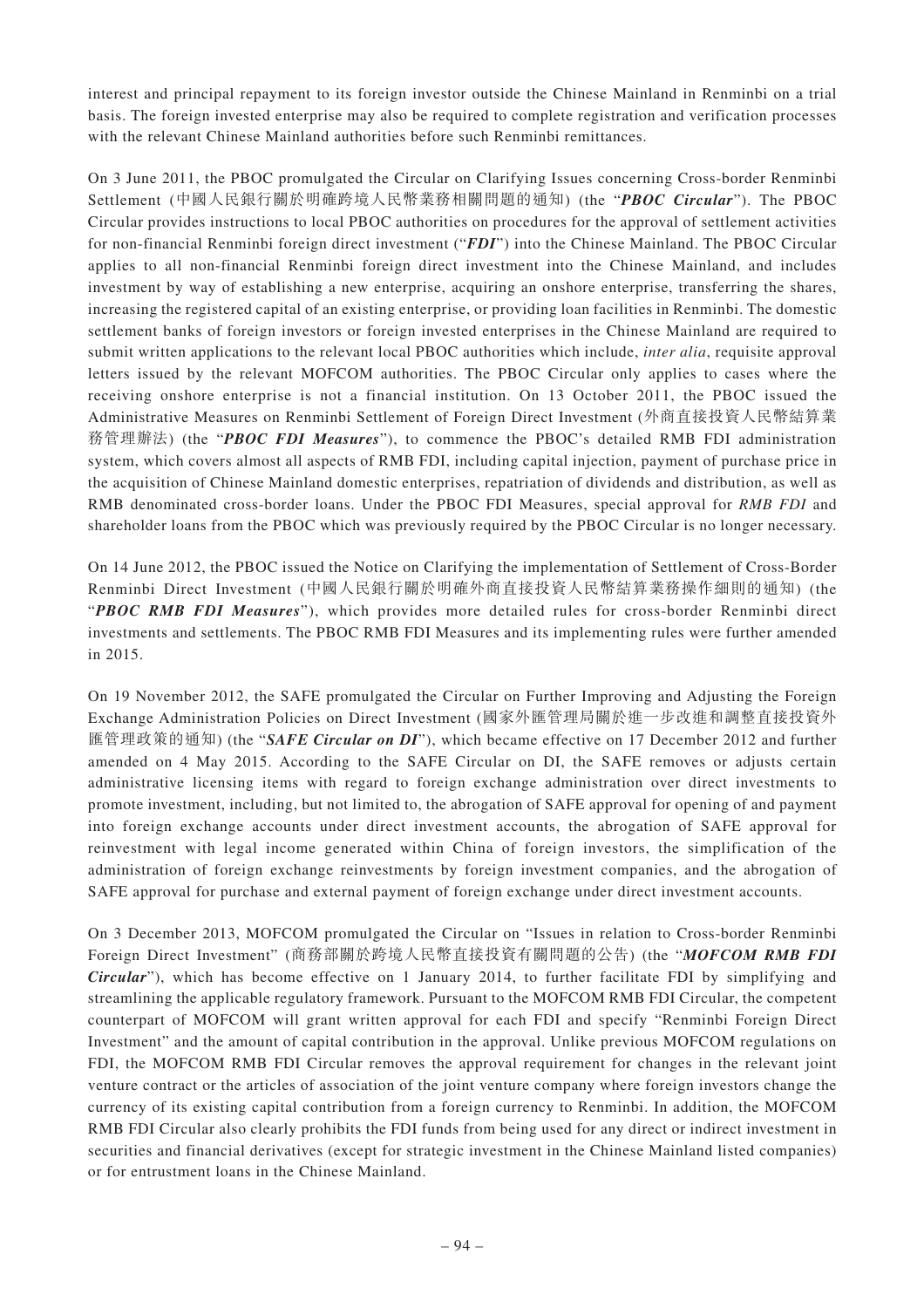On 13 February 2015, the SAFE promulgated the Circular of the State Administration of Foreign Exchange on Further Simplifying and Improving the Direct Investment-related Foreign Exchange Administration Policies (國 家外匯管理局關於進一步簡化和改進直接投資外匯管理政策的通知) (the "*2015 SAFE Circular*"), which became effective on 1 June 2015. The 2015 SAFE Circular aims to deepen the reform of foreign exchange administration of capital accounts, promote and facilitate the capital operation of enterprises in making cross-border investments, regulate the direct investment-related foreign exchange administration business, improve the administration efficiency. The 2015 SAFE Circular sets forth the following reformation: (i) cancel the Administrative Examination and Approval Procedures relating to the Foreign Exchange Registration Approval under Domestic Direct Investment and the Foreign Exchange Registration Approval under Overseas Direct Investment; (ii) cancel the requirements to provide the confirmation, and apply for the registration, of foreign investors' non-monetary and provide the confirmation, and apply for the registration, of foreign investors' contribution to purchasing the equity held by the party incorporated in the Chinese Mainland under domestic direct investment; (iii) the requirements to provide the confirmation, and apply for the registration, of foreign investors' monetary contribution has been replaced by the requirement to apply for a book-entry registration of domestic direct investment monetary contribution.

# **GENERAL**

If any Chinese Mainland laws or regulations are promulgated or amended which have the effect of permitting or restricting (as the case may be) the remittance of Renminbi for payment of transactions, whether they are current account items or capital account items, then such remittances will need to be made subject to the requirements or restrictions under such laws or regulations.

The relevant Chinese Mainland laws and regulations are subject to interpretation and application by the relevant Chinese Mainland authorities. Local authorities may adopt different practices in applying the relevant Chinese Mainland laws and regulations and impose conditions for settlement of current account items or capital account items.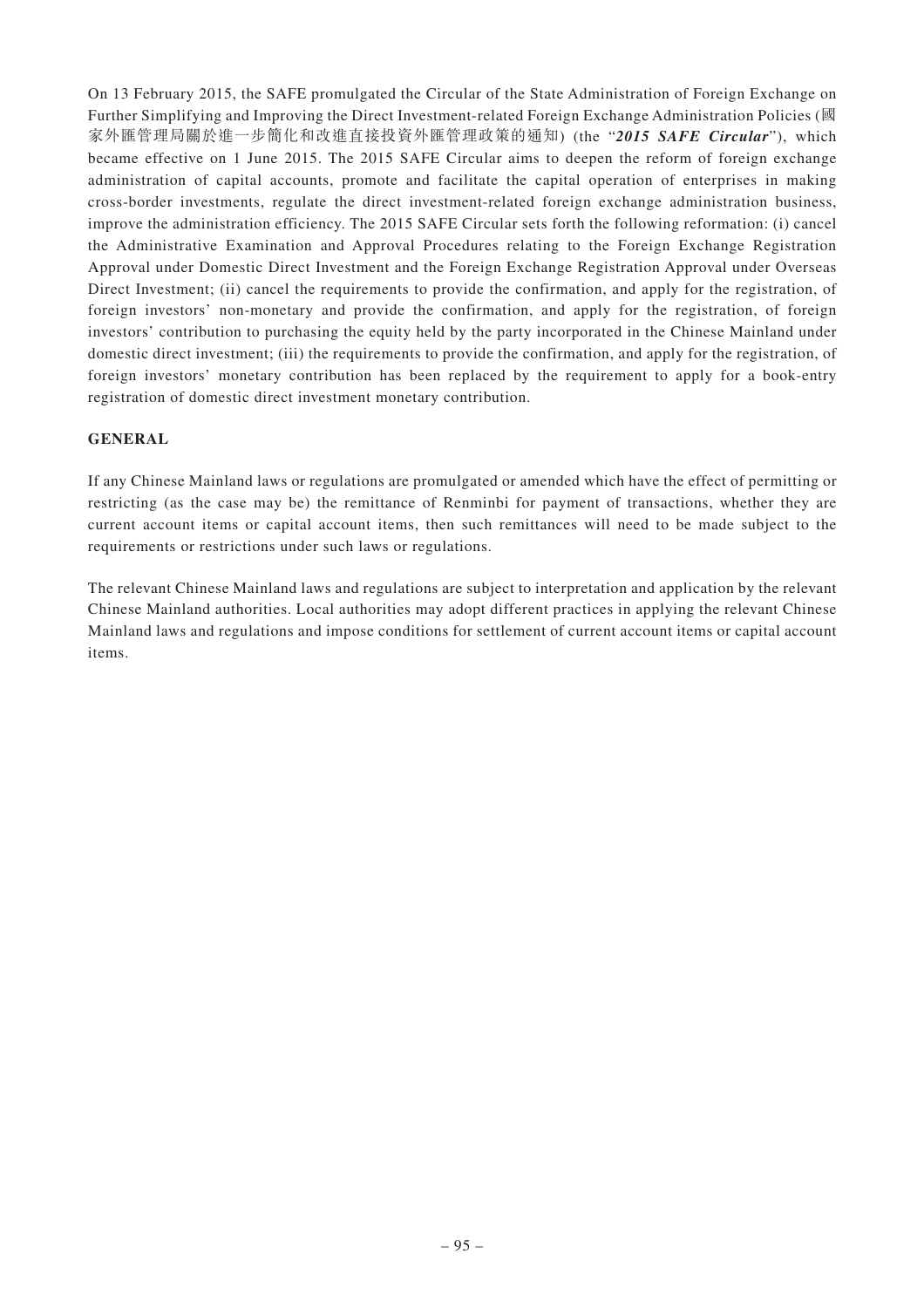# **TAXATION**

*The following is a general description of certain tax considerations relating to the Notes and is based on law and relevant interpretations thereof in effect as at the date of this Offering Circular, all of which are subject to change, and does not constitute legal or taxation advice. It does not purport to be a complete analysis of all tax considerations relating to the Notes. Prospective holders of Notes who are in any doubt as to their tax position or who may be subject to tax in a jurisdiction are advised to consult their own professional advisers.*

## **HONG KONG**

## **Withholding Tax**

No withholding tax is payable in Hong Kong in respect of payments of principal or interest on the Notes or in respect of any capital gains arising from the sale of the Notes.

#### **Profits Tax**

Hong Kong profits tax is chargeable on every person carrying on a trade, profession or business in Hong Kong in respect of assessable profits arising in or derived from Hong Kong from such trade, profession or business (excluding profits arising from the sale of capital assets).

Interest on the Notes may be deemed to be profits arising in or derived from Hong Kong from a trade, profession or business carried on in Hong Kong in the following circumstances:

- (i) interest on the Notes is derived from Hong Kong and is received by or accrues to a corporation carrying on a trade, profession or business in Hong Kong;
- (ii) interest on the Notes is derived from Hong Kong and is received by or accrues to a person, other than a corporation, carrying on a trade, profession or business in Hong Kong and is in respect of the funds of that trade, profession or business;
- (iii) interest on the Notes is received by or accrues to a financial institution (as defined in the Inland Revenue Ordinance (Cap. 112 of the Laws of Hong Kong) (the "*IRO*")) and arises through or from the carrying on by the financial institution of its business in Hong Kong, notwithstanding that the moneys in respect of which the interest is received or accrues are made available outside Hong Kong; or
- (iv) interest on the Notes is received by or accrues to a corporation, other than a financial institution, and arises through or from the carrying on in Hong Kong by the corporation of its intra-group financing business (within the meaning of section 16(3) of the IRO).

Sums received by or accrued to a corporation carrying on a trade, profession or business in Hong Kong by way of gains or profits arising in or derived from Hong Kong from the sale, disposal or redemption of Bearer Notes may be deemed to be profits arising in or derived from Hong Kong from a trade, profession or business carried on in Hong Kong. Sums received by or accrued to a person, other than a corporation, who carries on a trade, profession or business in Hong Kong by way of gains or profits arising in or derived from Hong Kong from the sale, disposal or redemption of Bearer Notes where such gains or profits are in respect of the funds of the trade, profession or business may be deemed to be profits arising in or derived from Hong Kong from a trade, profession or business carried on in Hong Kong. Sums received by or accrued to a financial institution by way of gains or profits arising through or from the carrying on by the financial institution of its business in Hong Kong from the sale, disposal or redemption of Bearer Notes may be deemed to be profits arising in or derived from Hong Kong from a trade, profession or business carried on in Hong Kong. Sums received by or accrued to a corporation (other than a financial institution) by way of gains or profits arising through or from the carrying on in Hong Kong by the corporation of its intra-group financing business (as defined in section 16(3) of the IRO) from the sale, disposal or redemption of Bearer Notes may be deemed to be profits arising in or derived from Hong Kong from a trade, profession or business carried on in Hong Kong.

Any such sums in respect of Registered Notes received by or accrued to the aforementioned financial institution, person and/or corporation will be subject to Hong Kong profits tax if such sums arise in or are derived from Hong Kong.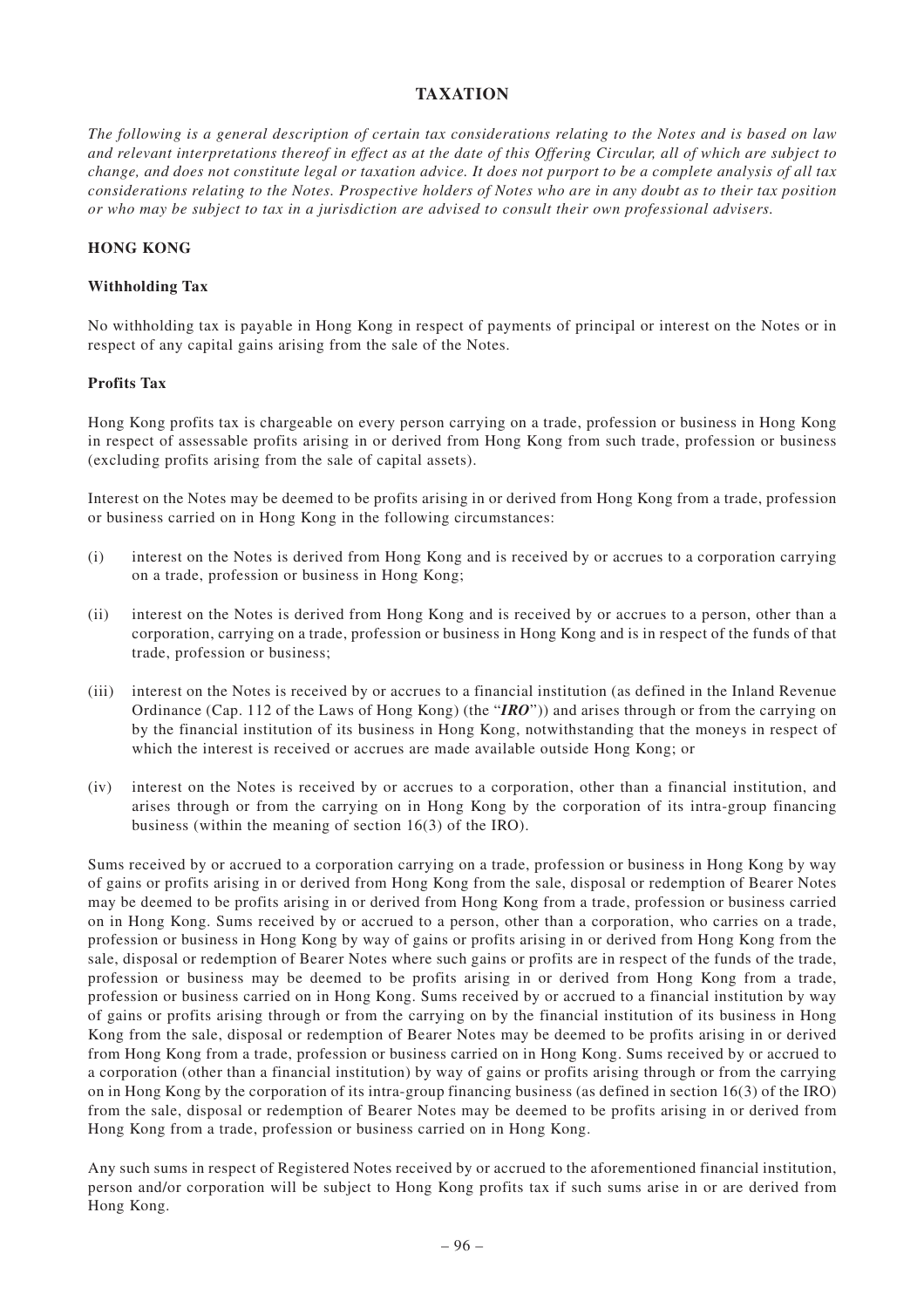# **Stamp Duty**

Stamp duty may be payable on the issue of Bearer Notes if they are issued in Hong Kong. Stamp duty will not be payable on the issue of Bearer Notes provided that either:

- (i) such Notes are denominated in a currency other than the currency of Hong Kong and are not repayable in any circumstances in the currency of Hong Kong; or
- (ii) such Notes constitute loan capital (as defined in the Stamp Duty Ordinance (Cap. 117 of the Laws of Hong Kong)).

If stamp duty is payable it is payable by the Issuer on the issue of Bearer Notes at a rate of 3 per cent. of the market value of the Notes at the time of issue.

No stamp duty will be payable on any subsequent transfer of Bearer Notes.

No stamp duty is payable on the issue of Registered Notes. Stamp duty may be payable on any sale and purchase or change in beneficial ownership of Registered Notes if the relevant transfer is required to be registered in Hong Kong. Stamp duty will, however, not be payable on any sale and purchase or change in beneficial ownership of Registered Notes provided that either:

- (i) such Notes are denominated in a currency other than the currency of Hong Kong and are not repayable in any circumstances in the currency of Hong Kong; or
- (ii) such Notes constitute loan capital (as defined in the Stamp Duty Ordinance (Cap. 117 of the Laws of Hong Kong)).

With effect from 1st August, 2021, if stamp duty is payable in respect of the sale and purchase of Registered Notes it will be payable at the rate of 0.26 per cent. (of which 0.13 per cent. is payable by the seller and 0.13 per cent. is payable by the purchaser) normally by reference to the value of the consideration or its value, whichever is higher. In addition, stamp duty is payable at the fixed rate of HK\$5 on each instrument of transfer executed in relation to any transfer of the Registered Notes if the relevant transfer is required to be registered in Hong Kong.

# **Estate Duty**

No estate duty will be payable in respect of the Notes.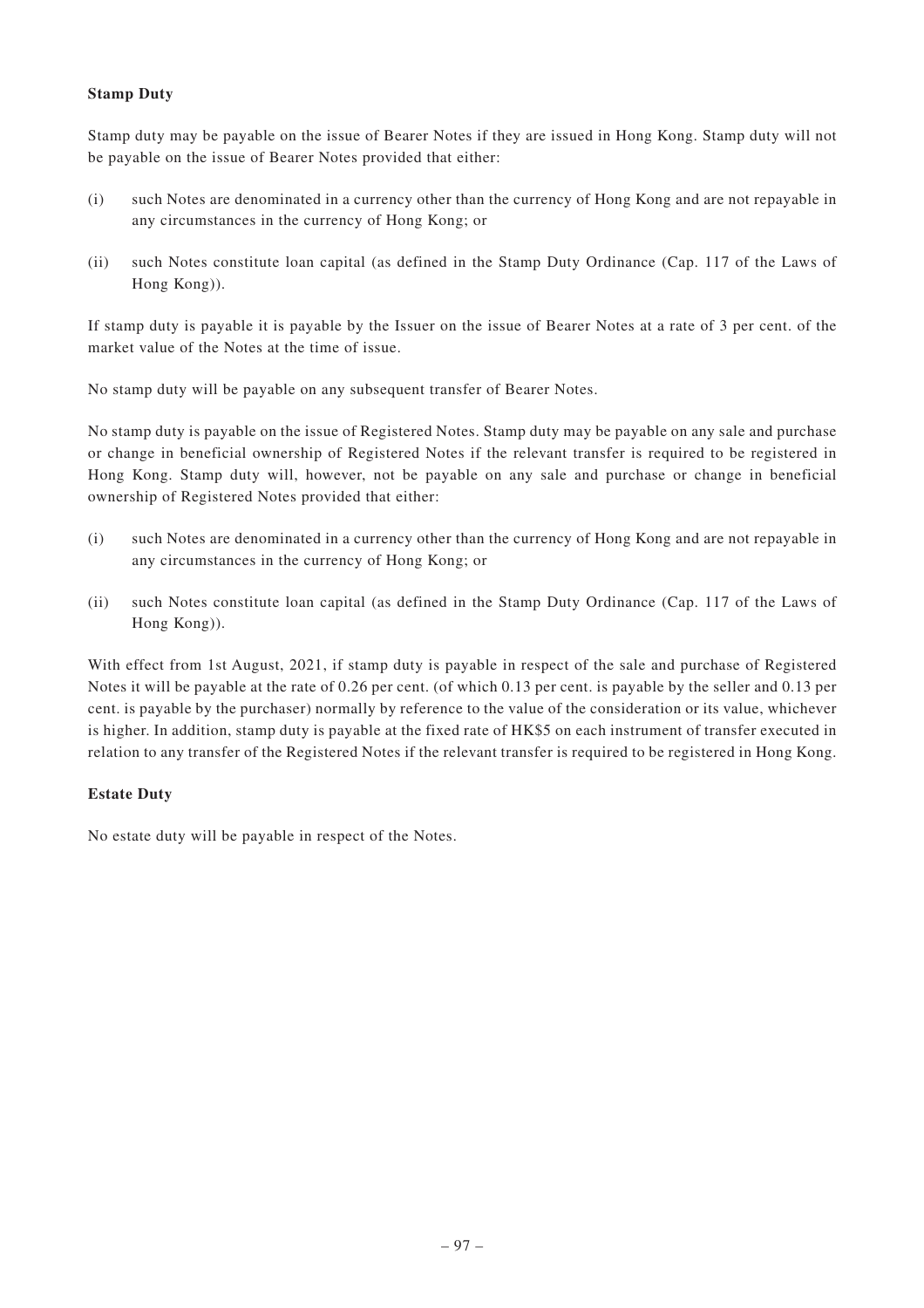#### **FOREIGN ACCOUNT TAX COMPLIANCE ACT**

Pursuant to certain provisions of the U.S. Internal Revenue Code of 1986 ("*FATCA*") a "foreign financial institution" (as defined by FATCA) may be required to withhold on certain payments it makes ("*foreign passthru payments*") to persons that fail to meet certain certification, reporting, or related requirements. A number of jurisdictions (including Hong Kong) have entered into, or have agreed in substance to, intergovernmental agreements with the United States to implement FATCA ("*IGAs*"), which modify the way in which FATCA applies in their jurisdictions. Certain aspects of the application of the FATCA provisions and IGAs to instruments such as the Notes, including whether withholding would ever be required pursuant to FATCA or an IGA with respect to payments on instruments such as the Notes, are uncertain and may be subject to change. Even if withholding would be required pursuant to FATCA or an IGA with respect to payments on instruments such as the Notes, such withholding would not apply prior to the date that is two years after the date on which final regulations defining foreign passthru payments are published in the U.S. Federal Register.

While the Notes are in global form and held within the clearing systems, in all but the most remote circumstances, it is not expected that the reporting regime and potential withholding tax imposed by FATCA will affect the amount of any payment received by the clearing systems. However, FATCA may affect payments made to custodians or intermediaries in the subsequent payment chain leading to the ultimate investor if any such custodian or intermediary generally is unable to receive payments free of FATCA withholding. It also may affect payment to any ultimate investor that is a financial institution that is not entitled to receive payments free of withholding under FATCA, or an ultimate investor that fails to provide its broker (or other custodian or intermediary from which it receives payment) with any information, forms, other documentation or consents that may be necessary for the payments to be made free of FATCA withholding. Investors should choose the custodians or intermediaries with care (to ensure each is compliant with FATCA or other laws or agreements related to FATCA) and provide each custodian or intermediary with any information, forms, other documentation or consents that may be necessary for such custodian or intermediary to make a payment free of FATCA withholding. Investors should consult their own tax adviser to obtain a more detailed explanation of FATCA and how FATCA may affect them. The Issuer's obligations under the Notes are discharged once it has made payment to, or to the order of, the common depository for the clearing systems and the Issuer has therefore no responsibility for any amount thereafter transmitted through the clearing systems and custodians or intermediaries.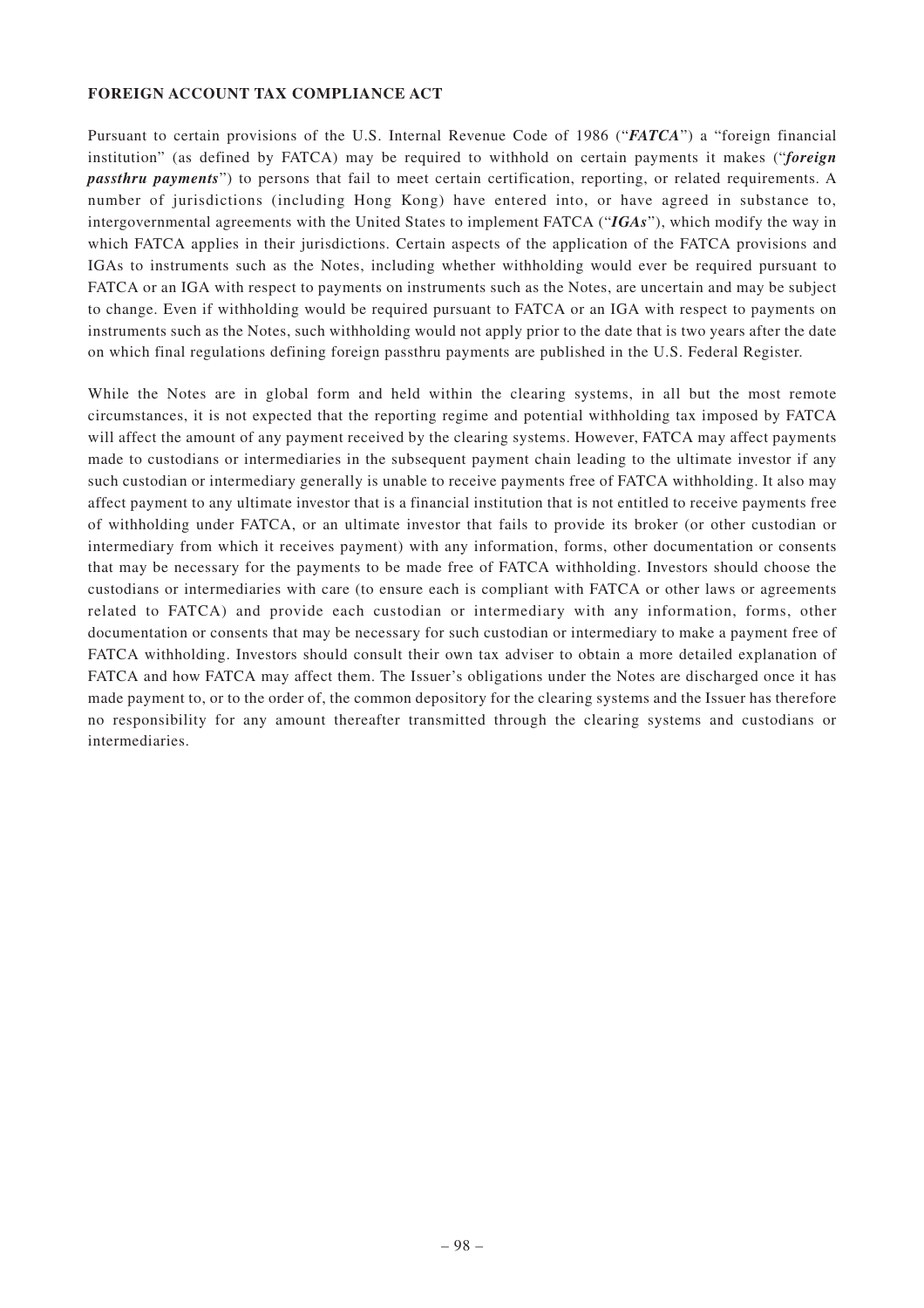#### **SUBSCRIPTION AND SALE**

The Dealers have in a programme agreement (as amended and/or supplemented from time to time the "*Programme Agreement*") dated 25th May, 2012 agreed with the Issuer and the Guarantor a basis upon which they or any of them may from time to time agree to purchase Notes. Any such agreement will extend to those matters stated under "*Form of the Notes*" and "*Terms and Conditions of the Notes*". In the Programme Agreement, the Issuer (failing which, the Guarantor) has agreed to reimburse the Dealers for certain of their expenses in connection with the establishment of the Programme and the issue of Notes under the Programme and to indemnify the Dealers against certain liabilities incurred by them in connection therewith.

In order to facilitate the offering of any Tranche of the Notes, certain persons participating in the offering of the Tranche may engage in transactions that stabilise, maintain or otherwise affect the market price of the relevant Notes during and after the offering of the Tranche. Specifically such persons may over-allot or create a short position in the Notes for their own account by selling more Notes than have been sold to them by the Issuer. Such persons may also elect to cover any such short position by purchasing Notes in the open market. In addition, such persons may stabilise or maintain the price of the Notes by bidding for or purchasing Notes in the open market and may impose penalty bids, under which selling concessions allowed to syndicate members or other broker-dealers participating in the offering of the Notes are reclaimed if Notes previously distributed in the offering are repurchased in connection with stabilisation transactions or otherwise. The effect of these transactions may be to stabilise or maintain the market price of the Notes at a level above that which might otherwise prevail in the open market. The imposition of a penalty bid may also affect the price of the Notes to the extent that it discourages resales thereof. No representation is made as to the magnitude or effect of any such stabilising or other transactions. Any stabilisation will be conducted in accordance with all applicable regulations. Under U.K. laws and regulations stabilising activities may only be carried on by the Stabilisation Manager named in the applicable Pricing Supplement and must be discontinued no later than the earlier of 30 days after the Issue Date of the relevant Tranche of Notes and 60 days after the date of the allotment of the relevant Tranche of Notes.

In connection with each Tranche of Notes issued under the Programme, the Dealers or certain of their affiliates may purchase Notes and be allocated Notes for asset management and/or proprietary purposes but not with a view to distribution. Further, the Dealers or their respective affiliates may purchase Notes for its or their own account and enter into transactions, including credit derivatives, such as asset swaps, repackaging and credit default swaps relating to such Notes and/or other securities of the Issuer, the Guarantor or their respective subsidiaries or affiliates at the same time as the offer and sale of each Tranche of Notes or in secondary market transactions. Such transactions would be carried out as bilateral trades with selected counterparties and separately from any existing sale or resale of the Tranche of Notes to which a particular Pricing Supplement relates (notwithstanding that such selected counterparties may also be purchasers of such Tranche of Notes).

## **SELLING RESTRICTIONS**

#### **United States**

In respect of Notes offered or sold in reliance on Category 1 as specified in the applicable Pricing Supplement, the Notes and the Guarantee have not been and will not be registered under the Securities Act and may not be offered or sold into or within the United States, except in certain transactions exempt from the registration requirements of the Securities Act. Terms used in this paragraph have the meanings given to them by Regulation S under the Securities Act.

In respect of Notes offered or sold in reliance on Category 2 as specified in the applicable Pricing Supplement, the Notes and the Guarantee have not been and will not be registered under the Securities Act and may not be offered or sold into or within the United States or to, or for the account or benefit of, U.S. persons except in certain transactions exempt from the registration requirements of the Securities Act. Each Dealer has represented and agreed, and each further Dealer appointed under the Programme will be required to represent and agree, that it will not offer, sell or deliver such Notes (i) as part of their distribution at any time or (ii) otherwise until 40 days after the completion of the distribution, as determined and certified by the relevant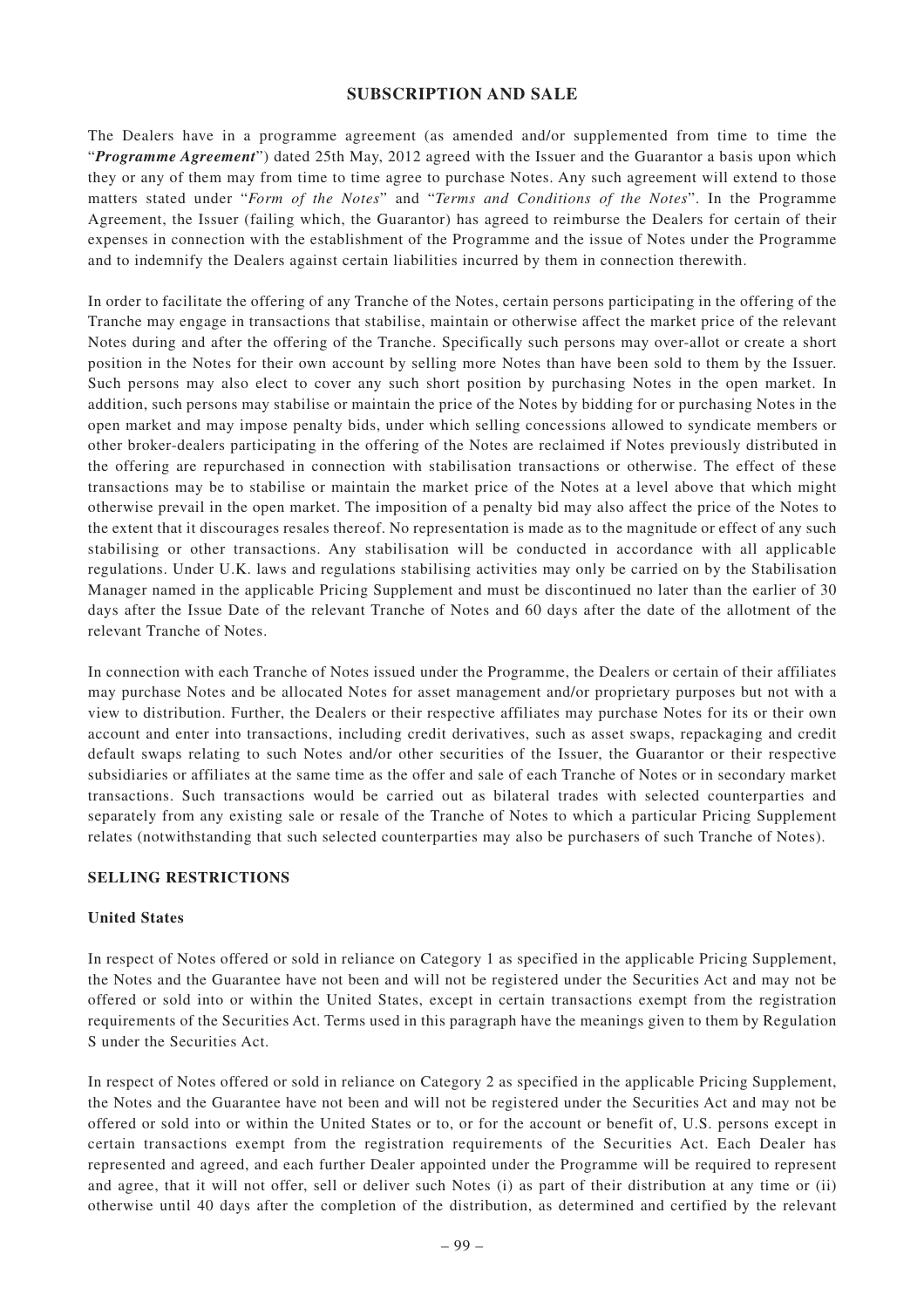Dealer or, in the case of an issue of Notes on a syndicated basis, the relevant lead manager, of all Notes of the Tranche of which such Notes are a part, into or within the United States or to, or for the account or benefit of, U.S. persons. Each Dealer has further agreed, and each further Dealer appointed under the Programme will be required to agree, that it will send to each dealer to which it sells any Notes during the distribution compliance period a confirmation or other notice setting forth the restrictions on offers and sales of the Notes into or within the United States or to, or for the account or benefit of, U.S. persons. Terms used in this paragraph have the meanings given to them by Regulation S under the Securities Act.

The Notes in bearer form are subject to U.S. tax law requirements and may not be offered, sold or delivered within the United States or its possessions or to a United States person, except in certain transactions permitted by U.S. Treasury regulations. Terms used in this paragraph have the meanings given to them by the U.S. Internal Revenue Code of 1986 and Treasury regulations promulgated thereunder. The applicable Pricing Supplement will identify whether TEFRA C rules or TEFRA D rules apply or whether TEFRA is not applicable.

Until 40 days after the commencement of the offering of any Series of Notes, an offer or sale of such Notes within the United States by any dealer (whether or not participating in the offering) may violate the registration requirements of the Securities Act if such offer or sale is made otherwise than in accordance with an available exemption from registration under the Securities Act.

Each issuance of Index Linked Notes or Dual Currency Notes shall be subject to such additional U.S. selling restrictions as the Issuer and the Guarantor and the relevant Dealer may agree as a term of the issuance and purchase of such Notes, which additional selling restrictions shall be set out in the applicable Pricing Supplement.

# **Prohibition of Sales to EEA Retail Investors**

Each Dealer represents and agrees, and each further Dealer appointed under the Programme will be required to represent and agree, that it has not offered, sold or otherwise made available and will not offer, sell or otherwise make available any Notes which are the subject of the offering contemplated by this Offering Circular as completed by the applicable Pricing Supplement in relation thereto to any retail investor in the European Economic Area. For the purposes of this provision:

- (a) the expression "*retail investor*" means a person who is one (or more) of the following:
	- (i) a retail client as defined in point  $(11)$  of Article  $4(1)$  of Directive 2014/65/EU (as amended, "*MiFID II*"); or
	- (ii) a customer within the meaning of Directive (EU) 2016/97 (as amended, the "*Insurance Distribution Directive*"), where that customer would not qualify as a professional client as defined in point (10) of Article 4(1) of MiFID II; or
	- (iii) not a qualified investor as defined in Regulation (EU) 2017/1129 (as amended, the "*Prospectus Regulation*"); and
- (b) the expression an "*offer*" includes the communication in any form and by any means of sufficient information on the terms of the offer and the Notes to be offered so as to enable an investor to decide to purchase or subscribe for the Notes.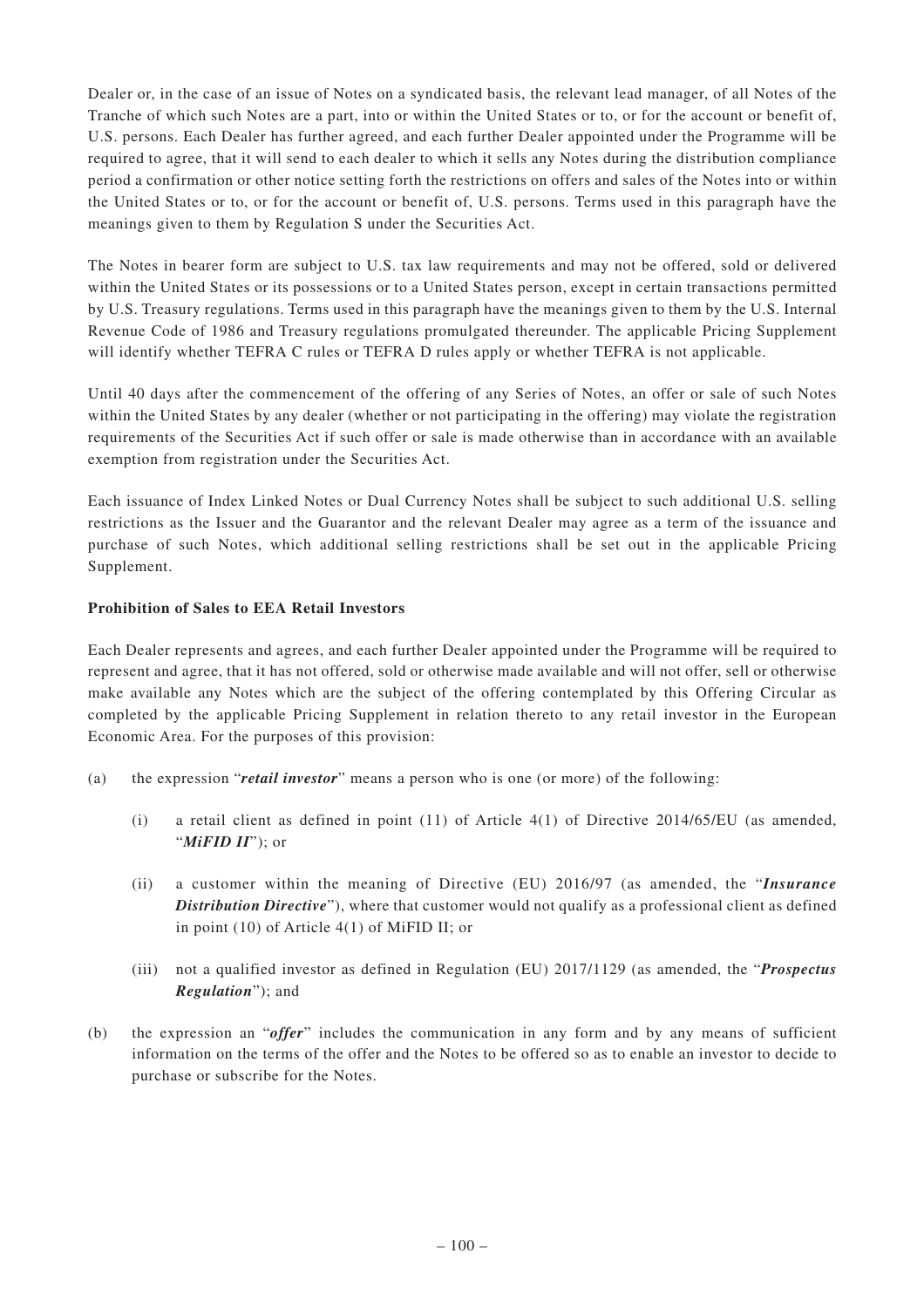#### **United Kingdom**

#### *Prohibition of Sales to UK Retail Investors*

Each Dealer represents and agrees, and each further Dealer appointed under the Programme will be required to represent and agree, that it has not offered, sold or otherwise made available and will not offer, sell or otherwise make available any Notes which are the subject of the offering contemplated by this Offering Circular as completed by the applicable Pricing Supplement in relation thereto to any retail investor in the United Kingdom. For the purposes of this provision:

- (a) the expression "*retail investor*" means a person who is one (or more) of the following:
	- (i) a retail client as defined in point (8) of Article 2 of Regulation (EU) No 2017/565 as it forms part of domestic law by virtue of the European Union (Withdrawal) Act 2018 ("*EUWA*"); or
	- (ii) a customer within the meaning of the provisions of the Financial Services and Markets Act 2000 ("*FSMA*") and any rules or regulations made under the FSMA to implement the Insurance Distribution Directive, where that customer would not qualify as a professional client, as defined in point (8) of Article 2(1) of Regulation (EU) No 600/2014 as it forms part of domestic law by virtue of the EUWA; or
	- (iii) not a qualified investor as defined in Article 2 of the Prospectus Regulation as it forms part of domestic law by virtue of the EUWA; and
- (b) the expression an "*offer*" includes the communication in any form and by any means of sufficient information on the terms of the offer and the Notes to be offered so as to enable an investor to decide to purchase or subscribe for the Notes.

#### *Other Regulatory Restrictions*

Each Dealer has represented and agreed, and each further Dealer appointed under the Programme will be required to represent and agree, that:

- (a) in relation to any Notes having a maturity of less than one year, (i) it is a person whose ordinary activities involve it in acquiring, holding, managing or disposing of investments (as principal or agent) for the purposes of its business and (ii) it has not offered or sold and will not offer or sell any Notes other than to persons whose ordinary activities involve them in acquiring, holding, managing or disposing of investments (as principal or agent) for the purposes of their businesses or who it is reasonable to expect will acquire, hold, manage or dispose of investments (as principal or agent) for the purposes of their businesses where the issue of the Notes would otherwise constitute a contravention of section 19 of the FSMA by the Issuer;
- (b) it has only communicated or caused to be communicated and will only communicate or cause to be communicated an invitation or inducement to engage in investment activity (within the meaning of section 21 of the FSMA) received by it in connection with the issue or sale of any Notes in circumstances in which section 21(1) of the FSMA does not apply to the Issuer or the Guarantor; and
- (c) it has complied and will comply with all applicable provisions of the FSMA with respect to anything done by it in relation to any Notes in, from or otherwise involving the United Kingdom.

#### **Japan**

The Notes have not been and will not be registered under the Financial Instruments and Exchange Act of Japan (Act No. 25 of 1948, as amended) (the "*FIEA*"). Each Dealer has represented and agreed, and each further Dealer appointed under the Programme will be required to represent and agree, that it has not offered or sold and will not offer or sell any Notes, directly or indirectly, in Japan or to, or for the benefit of, any resident of Japan (as defined under Item 5, Paragraph 1, Article 6 of the Foreign Exchange and Foreign Trade Act (Act No. 228 of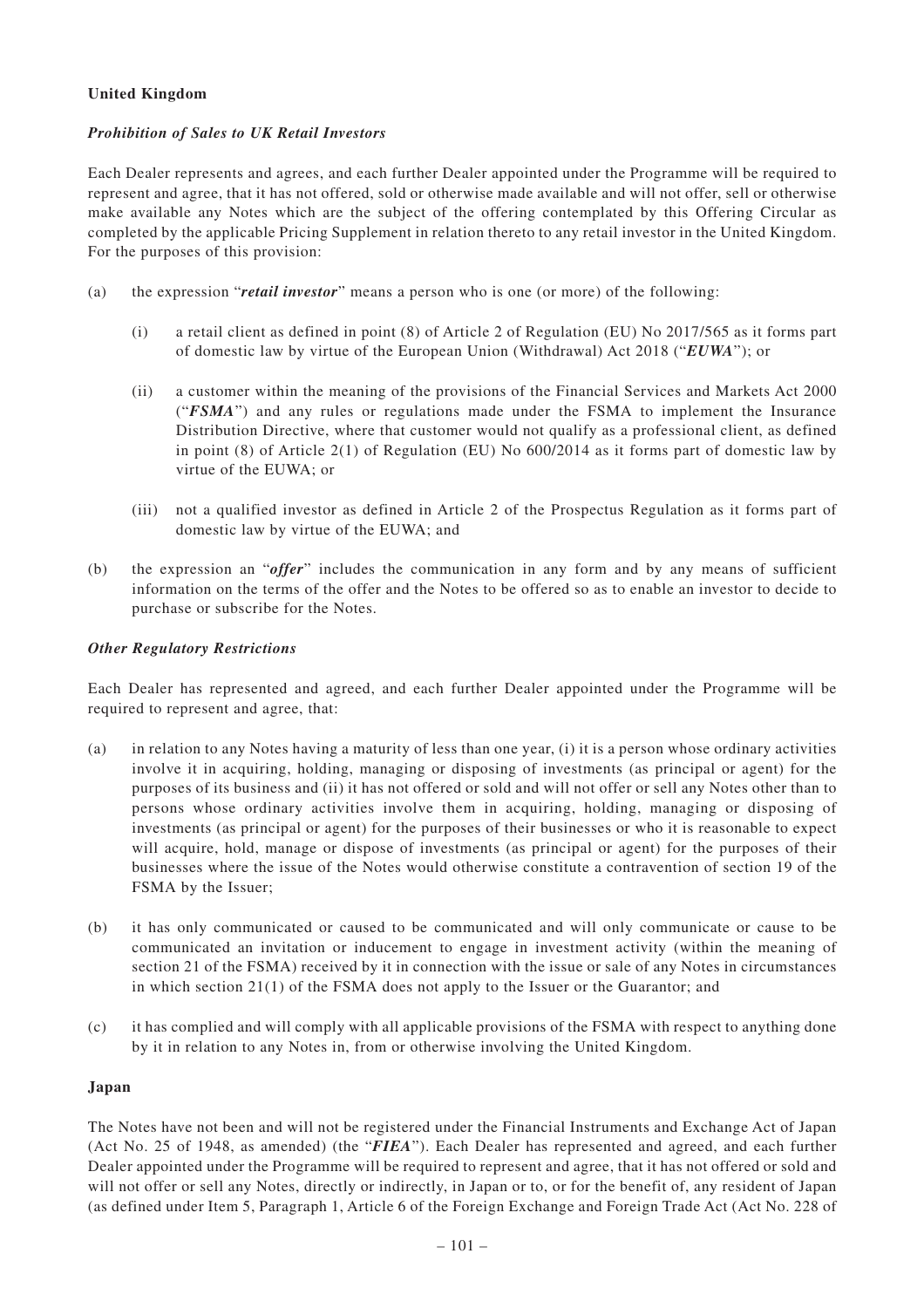1949, as amended)), or to others for re-offering or resale, directly or indirectly, in Japan or to, or for the benefit of, a resident of Japan, except pursuant to an exemption from the registration requirements of, and otherwise in compliance with, the FIEA and any other applicable laws, regulations and ministerial guidelines of Japan.

# **Hong Kong**

In relation to each Tranche of Notes issued by the Issuer, each Dealer has represented and agreed, and each further Dealer appointed under the Programme will be required to represent and agree, that:

- (i) it has not offered or sold and will not offer or sell in Hong Kong, by means of any document, any Notes (except for Notes which are a "structured product" as defined in the Securities and Futures Ordinance (Cap. 571 of the Laws of Hong Kong) (the "*SFO*")) other than (a) to "professional investors" as defined in the SFO and any rules made under the SFO; or (b) in other circumstances which do not result in the document being a "prospectus" as defined in the Companies (Winding Up and Miscellaneous Provisions) Ordinance (Cap. 32 of the Laws of Hong Kong) (the "*C(WUMP)O*") or which do not constitute an offer to the public within the meaning of the C(WUMP)O; and
- (ii) it has not issued or had in its possession for the purposes of issue, and will not issue or have in its possession for the purposes of issue, whether in Hong Kong or elsewhere, any advertisement, invitation or document relating to the Notes, which is directed at, or the contents of which are likely to be accessed or read by, the public of Hong Kong (except if permitted to do so under the securities laws of Hong Kong) other than with respect to Notes which are or are intended to be disposed of only to persons outside Hong Kong or only to "professional investors" as defined in the SFO and any rules made under the SFO.

## **Chinese Mainland**

In relation to each Tranche of Notes issued by the Issuer, each Dealer has represented and agreed, and each further Dealer appointed under the Programme will be required to represent and agree, that neither it nor any of its affiliates will offer or sell any of the Notes in the Chinese Mainland (for this purpose, excluding Hong Kong, Macau and Taiwan) as part of the initial distribution of the Notes.

## **Singapore**

Each Dealer has acknowledged, and each further Dealer appointed under the Programme will be required to acknowledge, that this Offering Circular has not been registered as a prospectus with the Monetary Authority of Singapore. Accordingly, each Dealer has represented, warranted and agreed, and each further Dealer appointed under the Programme will be required to represent, warrant and agree, that it has not offered or sold any Notes or caused the Notes to be made the subject of an invitation for subscription or purchase and will not offer or sell any Notes or cause the Notes to be made the subject of an invitation for subscription or purchase, and has not circulated or distributed, nor will it circulate or distribute, this Offering Circular or any other document or material in connection with the offer or sale, or invitation for subscription or purchase, of the Notes, whether directly or indirectly, to any person in Singapore other than (i) to an institutional investor (as defined in Section 4A of the SFA) pursuant to Section 274 of the SFA, (ii) to a relevant person (as defined in Section 275(2) of the SFA) pursuant to Section 275(1) of the SFA, or any person pursuant to Section 275(1A) of the SFA, and in accordance with the conditions specified in Section 275 of the SFA, or (iii) otherwise pursuant to, and in accordance with the conditions of, any other applicable provision of the SFA.

Where the Notes are subscribed or purchased under Section 275 of the SFA by a relevant person which is:

- (a) a corporation (which is not an accredited investor (as defined in Section 4A of the SFA)) the sole business of which is to hold investments and the entire share capital of which is owned by one or more individuals, each of whom is an accredited investor; or
- (b) a trust (where the trustee is not an accredited investor) whose sole purpose is to hold investments and each beneficiary of the trust is an individual who is an accredited investor,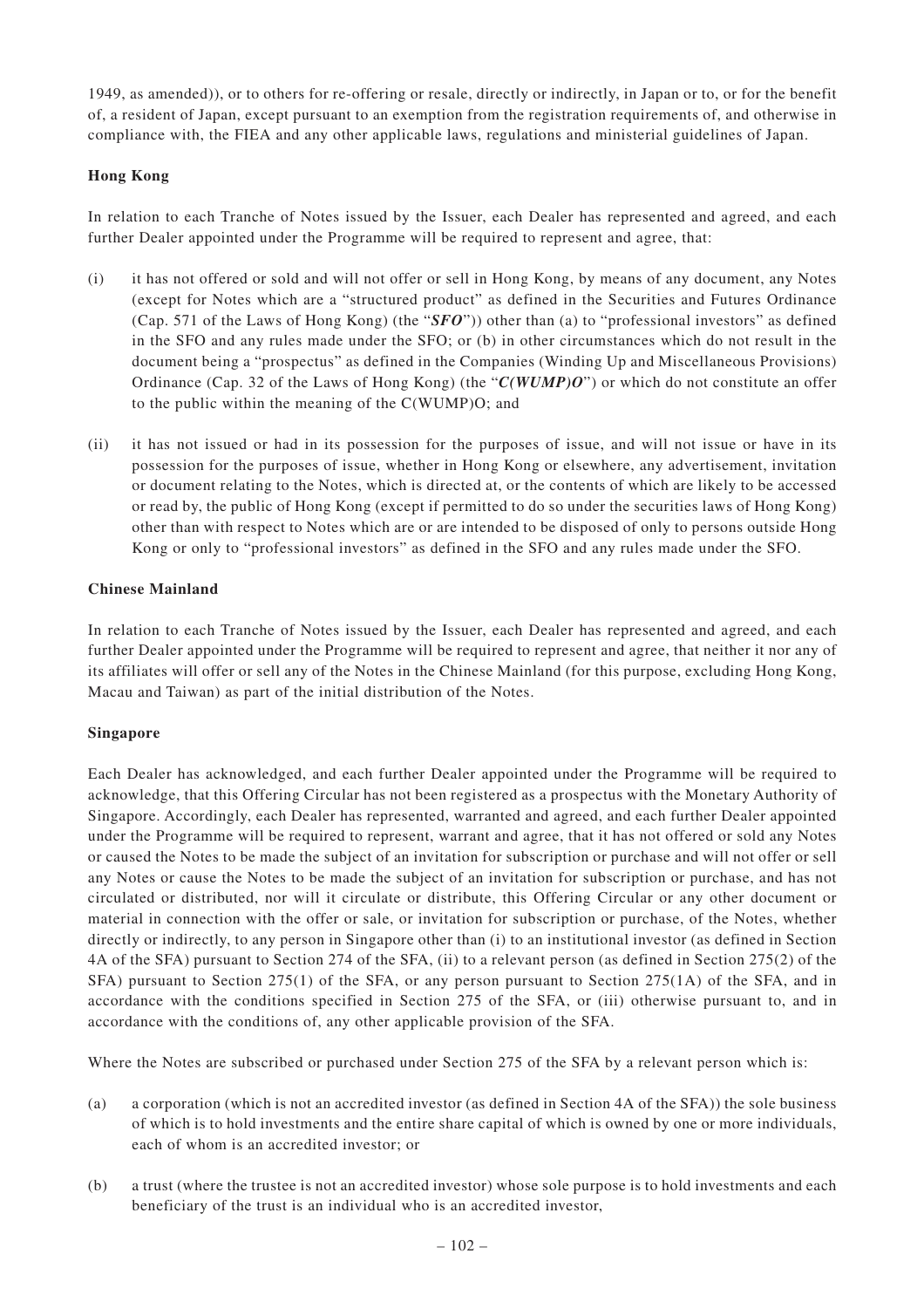securities or securities-based derivatives contracts (each term as defined in Section 2(1) of the SFA) of that corporation or the beneficiaries' rights and interest (howsoever described) in that trust shall not be transferred within six months after that corporation or that trust has acquired the Notes pursuant to an offer made under Section 275 of the SFA except:

- (i) to an institutional investor or to a relevant person, or to any person arising from an offer referred to in Section  $275(1A)$  or Section  $276(4)(c)(ii)$  of the SFA;
- (ii) where no consideration is or will be given for the transfer;
- (iii) where the transfer is by operation of law;
- (iv) as specified in Section 276(7) of the SFA; or
- (v) as specified in Regulation 37A of the Securities and Futures (Offers of Investments) (Securities and Securities-based Derivatives Contracts) Regulations 2018 of Singapore.

## **General**

Each Dealer has agreed and each further Dealer appointed under the Programme will be required to agree that it will (to the best of its knowledge and belief) comply with all applicable securities laws and regulations in force in any jurisdiction in which it purchases, offers, sells or delivers Notes or possesses or distributes this Offering Circular and will obtain any consent, approval or permission required by it for the purchase, offer, sale or delivery by it of Notes under the laws and regulations in force in any jurisdiction to which it is subject or in which it makes such purchases, offers, sales or deliveries and none of the Issuer, the Guarantor and any other Dealer shall have any responsibility therefor.

None of the Issuer, the Guarantor and any of the Dealers represents that Notes may at any time lawfully be sold in compliance with any applicable registration or other requirements in any jurisdiction, or pursuant to any exemption available thereunder, or assumes any responsibility for facilitating such sale.

With regard to each Tranche, the relevant Dealer will be required to comply with such other restrictions as the Issuer, the Guarantor and the relevant Dealer shall agree and as shall be set out in the applicable Pricing Supplement.

If a jurisdiction requires that such offering be made by a licensed broker or dealer and the Dealers or any affiliate of the Dealers is a licensed broker or dealer in that jurisdiction, such offering shall be deemed to be made by the Dealers or such affiliate on behalf of the Issuer (as defined in this Offering Circular) in such jurisdiction.

## **OTHER RELATIONSHIPS**

From time to time, in the ordinary course of business, certain of the Dealers and their affiliates have provided advisory and investment banking services, and entered into other commercial transactions with the Issuer or the Guarantor and their respective affiliates, including commercial banking services, for which customary compensation has been received. It is expected that the Dealers and their affiliates will continue to provide such services to, and enter into such transactions, with the Issuer or the Guarantor and their respective affiliates in the future.

The Dealers or certain of their respective affiliates may, subject to the selling restrictions described above, purchase the Notes and be allocated Notes for asset management and/or proprietary purposes and not with a view to distribution.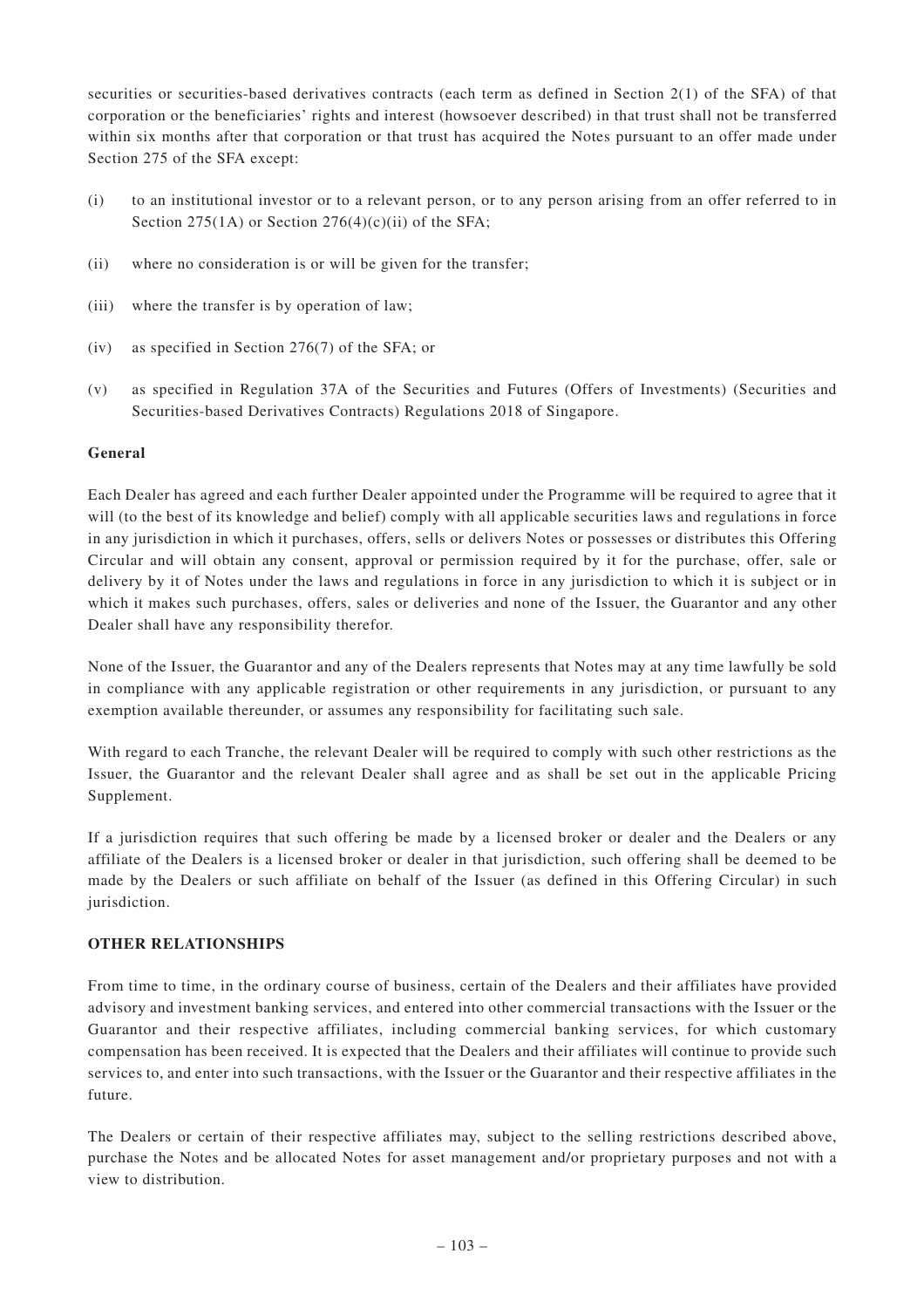# **GENERAL INFORMATION**

#### **AUTHORISATION**

The establishment of the Programme and the issue of Notes under the Programme were duly authorised by a resolution of the Board of Directors of the Issuer dated 18th May, 2012 and the giving of the Guarantee was duly authorised by resolutions of the Board of Directors of the Guarantor dated 18th May, 2012. The increase in the aggregate nominal amount of the Programme from U.S.\$3,000,000,000 to U.S.\$4,000,000,000 was duly authorised by a resolution of the Board of Directors of the Issuer on 22nd May, 2017 and by a resolution of the Board of Directors of the Guarantor on 22nd May, 2017. The annual update of the Programme was duly authorised by a resolution of the Board of Directors of the Issuer on 24th May, 2022 and by a resolution of the Board of Directors of the Guarantor on 24th May, 2022.

#### **LISTING OF NOTES ON THE HONG KONG STOCK EXCHANGE**

Application has been made to the Hong Kong Stock Exchange for the listing of the Programme under which Notes may be issued by way of debt issues to Professional Investors only during the 12-month period after the date of this Offering Circular on the Hong Kong Stock Exchange. Separate application will be made for the listing of Notes issued under the Programme on the Hong Kong Stock Exchange. The issue price of listed Notes on the Hong Kong Stock Exchange will be expressed as a percentage of their nominal amount. Transactions will normally be effected for settlement in the relevant specified currency and for delivery by the end of the second trading day after the date of the transaction. It is expected that dealings will, if permission is granted to deal in and for the listing of such Notes, commence on or about the date of listing of the relevant Notes.

#### **DOCUMENTS AVAILABLE**

So long as Notes are capable of being issued under the Programme, copies of the following documents will be available from the registered office of the Issuer and from the specified office of the Paying Agent in Hong Kong if and for so long as any Notes are listed on the Hong Kong Stock Exchange:

- (i) the Memorandum and Articles of Association of each of the Issuer and the Guarantor;
- (ii) the audited consolidated financial statements of the Guarantor in respect of the financial years ended 31st December, 2020 and 2021 which include the audited non-consolidated balance sheets of the Guarantor as of 31st December, 2020 and 2021 (the Guarantor currently prepares audited consolidated financial statements on an annual basis and does not prepare annual non-consolidated financial statements other than the balance sheet which is included in the audited consolidated financial statements);
- (iii) the most recently published audited annual financial statements of the Guarantor and the most recently published unaudited condensed interim financial information of the Guarantor and the most recently published audited annual financial statements of the Issuer from time to time (at the date of this Offering Circular, the Guarantor publishes unaudited condensed interim financial information on a half yearly basis);
- (iv) the Agency Agreement, the Guarantee, the Deed of Covenant, the forms of the Global Notes, the Notes in definitive form, the Receipts, the Coupons and the Talons;
- (v) a copy of this Offering Circular;
- (vi) any future offering circulars, prospectuses, information memoranda and supplements including Pricing Supplements (save that a Pricing Supplement relating to an unlisted Note will only be available for inspection by a holder of such Note and such holder must produce evidence satisfactory to the Issuer and the relevant Paying Agent as to its holding of Notes and identity) to this Offering Circular and any other documents incorporated herein or therein by reference; and
- (vii) in the case of each issue of listed Notes subscribed pursuant to a subscription agreement, the subscription agreement (or equivalent document).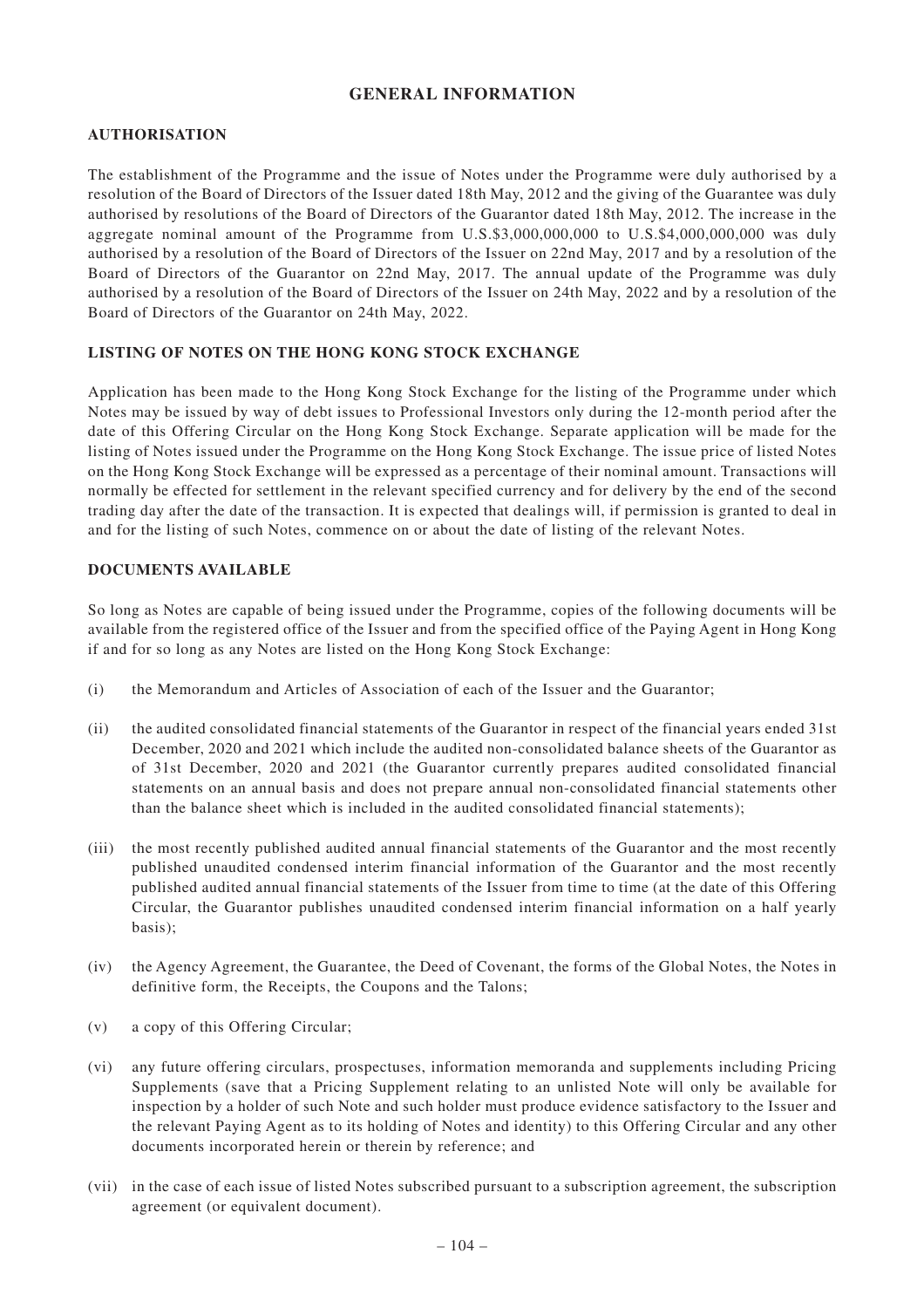### **CLEARING SYSTEMS**

The Notes have been accepted for clearance through Euroclear and Clearstream. The appropriate Common Code and ISIN for each Tranche of Bearer Notes allocated by Euroclear and Clearstream will be specified in the applicable Pricing Supplement. The Issuer may also apply to have Notes accepted for clearance through the CMU. The relevant CMU instrument number will be specified in the applicable Pricing Supplement. The relevant CMU Instrument Number will be specified in the applicable Pricing Supplement. If the Notes are to clear through an additional or alternative clearing system (including Sicovam) the appropriate information will be specified in the applicable Pricing Supplement.

#### **SIGNIFICANT OR MATERIAL CHANGE**

Save as disclosed in this Offering Circular, there has been no significant or material adverse change in the financial or trading position of the Guarantor or the Swire Properties Group since 31st December, 2021 and there has been no significant or material adverse change in the financial or trading position of the Issuer since its date of incorporation.

## **LITIGATION**

Save as disclosed in this Offering Circular, neither the Issuer nor the Guarantor nor any other member of the Swire Properties Group is or has been involved in any legal or arbitration proceedings (including any proceedings which are pending or threatened of which the Issuer or the Guarantor are aware) which may have or have had in the 12 months preceding the date of this document a significant effect on the financial position of either Issuer, the Guarantor or the Swire Properties Group.

## **AUDITED CONSOLIDATED FINANCIAL STATEMENTS**

The Issuer was incorporated on 20th April, 2012. The auditor of the Issuer and of the Guarantor is PricewaterhouseCoopers, Certified Public Accountants, Hong Kong, who has audited and issued unqualified auditor's reports on the Guarantor's consolidated financial statements for each of the years ended 31st December, 2020 and 31st December, 2021.

Solely in respect of the listing of the Programme on the Hong Kong Stock Exchange, PricewaterhouseCoopers has given and has not withdrawn its written consent to the incorporation by reference in this Offering Circular of its audit report dated 10th March, 2022 on the consolidated financial statements of the Guarantor for the year ended 31st December, 2021 in the form and context in which it is so incorporated.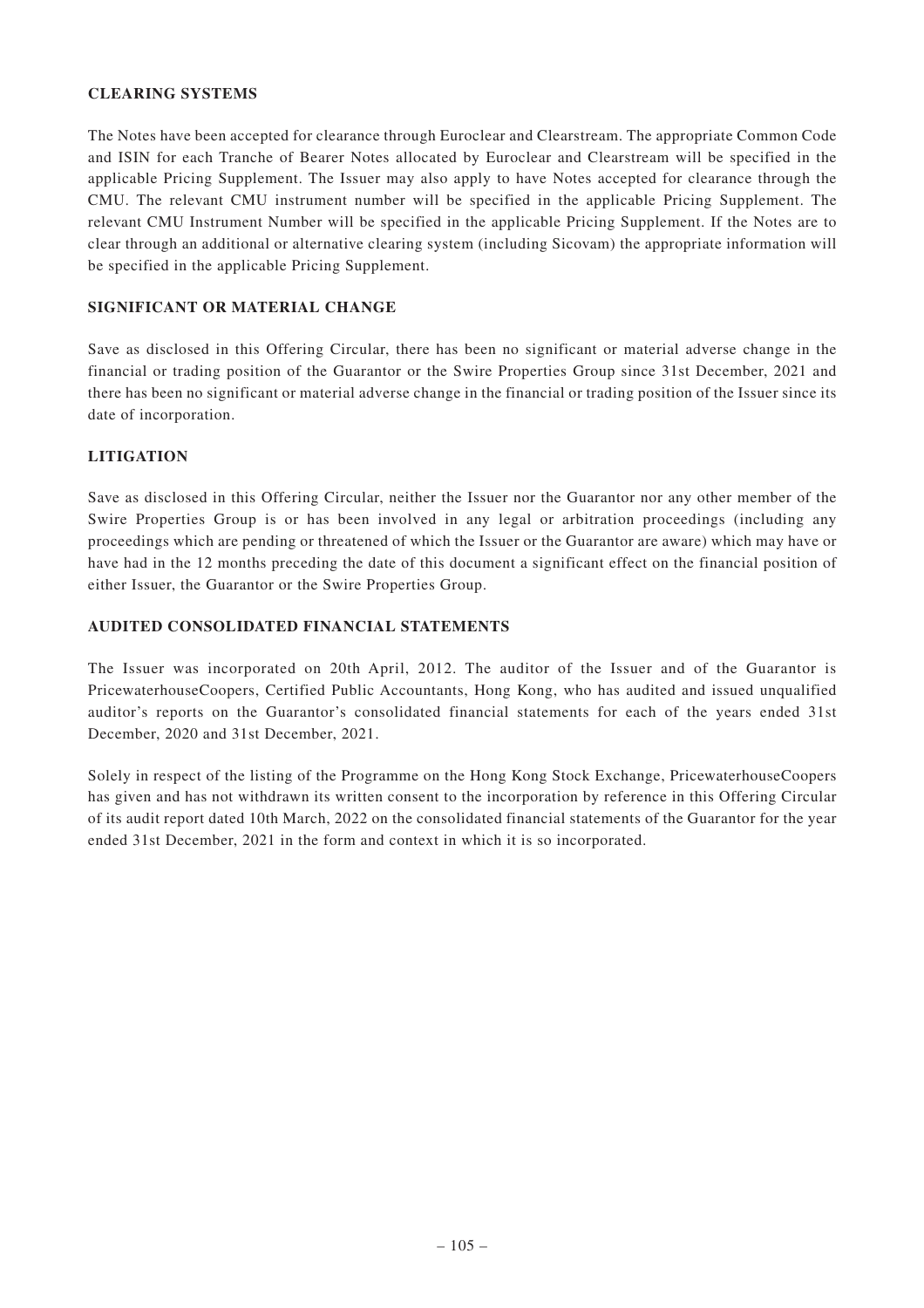# **THE ISSUER**

#### **Swire Properties MTN Financing Limited**

33rd Floor, One Pacific Place 88 Queensway Hong Kong

#### **THE GUARANTOR**

#### **Swire Properties Limited**

33rd Floor, One Pacific Place 88 Queensway Hong Kong

# **PRINCIPAL PAYING AGENT**

# **Citibank, N.A., London Branch** Citigroup Centre Canada Square

Canary Wharf London E14 5LB

# **REGISTRAR AND TRANSFER AGENT**

#### **Citibank, N.A., London Branch**

c/o Citibank, N.A., Dublin Branch 1 North Wall Quay Dublin 1 Ireland

# **CMU LODGING AND PAYING AGENT**

#### **Citicorp International Limited**

9/F, Citi Tower, One Bay East 83 Hoi Bun Road Kwun Tong, Kowloon Hong Kong

*With a copy to*

#### **Citicorp International Limited**

20/F, Citi Tower, One Bay East 83 Hoi Bun Road Kwun Tong, Kowloon Hong Kong